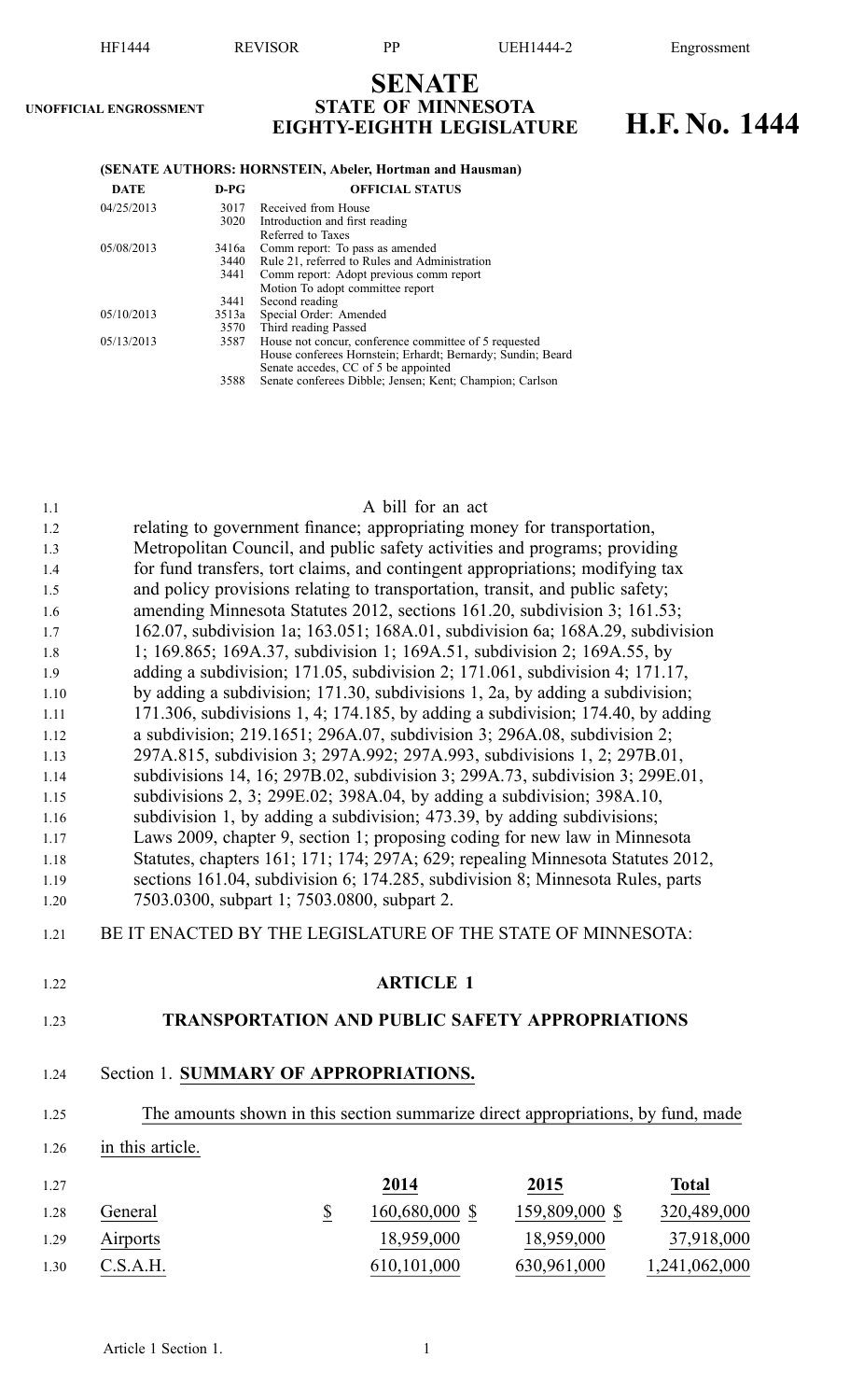|     | HF1444          | <b>REVISOR</b>                  | PP                     | <b>UEH1444-2</b> | Engrossment   |
|-----|-----------------|---------------------------------|------------------------|------------------|---------------|
|     |                 |                                 |                        |                  |               |
| 2.1 | M.S.A.S.        |                                 | 156,216,000            | 161,221,000      | 317,437,000   |
| 2.2 | Special Revenue |                                 | 61,187,000             | 61,550,000       | 122,737,000   |
| 2.3 | H.U.T.D.        |                                 | 10,506,000             | 10,406,000       | 20,912,000    |
| 2.4 |                 | <b>State Government Special</b> |                        |                  |               |
| 2.5 | Revenue         |                                 | 59,241,000             | 63,742,000       | 122,983,000   |
| 2.6 | Environmental   |                                 | 69,000                 | 69,000           | 138,000       |
| 2.7 | Trunk Highway   |                                 | 1,726,785,000          | 1,679,296,000    | 3,406,081,000 |
| 2.8 | <b>Total</b>    |                                 | \$<br>2,803,744,000 \$ | 2,786,013,000 \$ | 5,589,757,000 |
|     |                 |                                 |                        |                  |               |
|     |                 |                                 |                        |                  |               |

### 2.9 Sec. 2. **TRANSPORTATION APPROPRIATIONS.**

2.10 The sums shown in the columns marked "Appropriations" are appropriated to 2.11 the agencies and for the purposes specified in this article. The appropriations are from 2.12 the trunk highway fund, or another named fund, and are available for the fiscal years 2.13 indicated for each purpose. The figures "2014" and "2015" used in this article mean that 2.14 the appropriations listed under them are available for the fiscal year ending June 30, 2014, 2.15 or June 30, 2015, respectively. "The first year" is fiscal year 2014. "The second year" is 2.16 fiscal year 2015. "The biennium" is fiscal years 2014 and 2015.

| 2.17 | <b>APPROPRIATIONS</b>         |
|------|-------------------------------|
| 2.18 | <b>Available for the Year</b> |
| 2.19 | <b>Ending June 30</b>         |
| 2.20 | 2015<br>2014                  |

# 2.21 Sec. 3. **DEPARTMENT OF**

- 2.22 **TRANSPORTATION**
- 2.23 Subdivision 1. **Total Appropriation \$ 2,451,303,000 \$ 2,428,598,000**

| 2.24 |               | Appropriations by Fund      |             |
|------|---------------|-----------------------------|-------------|
| 2.25 |               | 2014                        | 2015        |
| 2.26 | General       | 28,651,000                  | 27,670,000  |
| 2.27 | Airports      | 18,959,000                  | 18,959,000  |
| 2.28 | C.S.A.H.      | 610,101,000                 | 630,961,000 |
| 2.29 | M.S.A.S       | 156,216,000                 | 161,221,000 |
| 2.30 | H.U.T.D.      | 100,000                     | $-0-$       |
| 2.31 | Trunk Highway | 1,637,276,000 1,589,787,000 |             |

- 2.32 The amounts that may be spen<sup>t</sup> for each
- 2.33 purpose are specified in the following
- 2.34 subdivisions.
- 2.35 Subd. 2. **Multimodal Systems**
- 2.36 (a) **Aeronautics**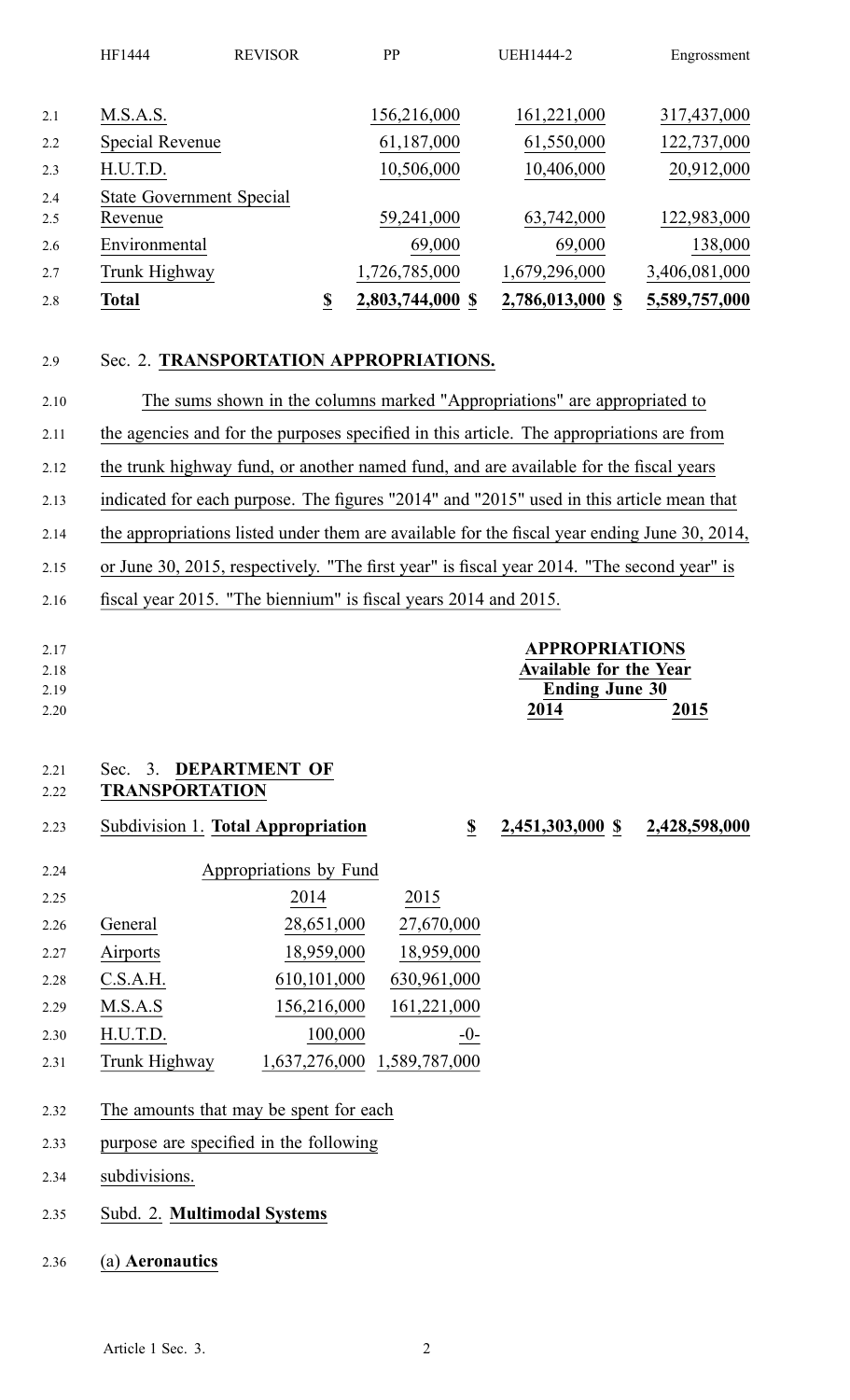|      | HF1444                         | <b>REVISOR</b>                                   | PP         | <b>UEH1444-2</b> | Engrossment |
|------|--------------------------------|--------------------------------------------------|------------|------------------|-------------|
| 3.1  |                                | (1) Airport Development and Assistance           |            | 13,648,000       | 13,648,000  |
| 3.2  |                                | This appropriation is from the state             |            |                  |             |
| 3.3  |                                | airports fund and must be spent according        |            |                  |             |
| 3.4  |                                | to Minnesota Statutes, section 360.305,          |            |                  |             |
| 3.5  | subdivision 4.                 |                                                  |            |                  |             |
| 3.6  |                                | The base appropriation for fiscal years 2016     |            |                  |             |
| 3.7  |                                | and 2017 is \$14,298,000 for each year.          |            |                  |             |
| 3.8  |                                | Notwithstanding Minnesota Statutes, section      |            |                  |             |
| 3.9  |                                | 16A.28, subdivision 6, this appropriation is     |            |                  |             |
| 3.10 |                                | available for five years after appropriation.    |            |                  |             |
| 3.11 |                                | If the appropriation for either year is          |            |                  |             |
| 3.12 |                                | insufficient, the appropriation for the other    |            |                  |             |
| 3.13 | year is available for it.      |                                                  |            |                  |             |
| 3.14 |                                | (2) Aviation Support and Services                |            | 6,386,000        | 6,386,000   |
| 3.15 |                                | Appropriations by Fund                           |            |                  |             |
| 3.16 | Airports                       | 5,286,000                                        | 5,286,000  |                  |             |
| 3.17 | Trunk Highway                  | 1,100,000                                        | 1,100,000  |                  |             |
| 3.18 |                                | \$65,000 in each year is from the state airports |            |                  |             |
| 3.19 | fund for the Civil Air Patrol. |                                                  |            |                  |             |
| 3.20 | (b) Transit                    |                                                  |            | 27,238,000       | 27,257,000  |
| 3.21 |                                | Appropriations by Fund                           |            |                  |             |
| 3.22 | General                        | 26,463,000                                       | 26,482,000 |                  |             |
| 3.23 | Trunk Highway                  | 775,000                                          | 775,000    |                  |             |
| 3.24 |                                | \$100,000 in each year is from the general       |            |                  |             |
| 3.25 |                                | fund for the administrative expenses of the      |            |                  |             |
| 3.26 |                                | Minnesota Council on Transportation Access       |            |                  |             |
| 3.27 |                                | under Minnesota Statutes, section 174.285.       |            |                  |             |
| 3.28 |                                | \$90,000 in each year is from the general        |            |                  |             |
| 3.29 |                                | fund for grants to greater Minnesota transit     |            |                  |             |
| 3.30 |                                | providers as reimbursement for the costs of      |            |                  |             |
| 3.31 |                                | providing fixed route public transit rides free  |            |                  |             |
| 3.32 |                                | of charge under Minnesota Statutes, section      |            |                  |             |
| 3.33 |                                | 174.24, subdivision 7, for veterans certified    |            |                  |             |
| 3.34 | as disabled                    |                                                  |            |                  |             |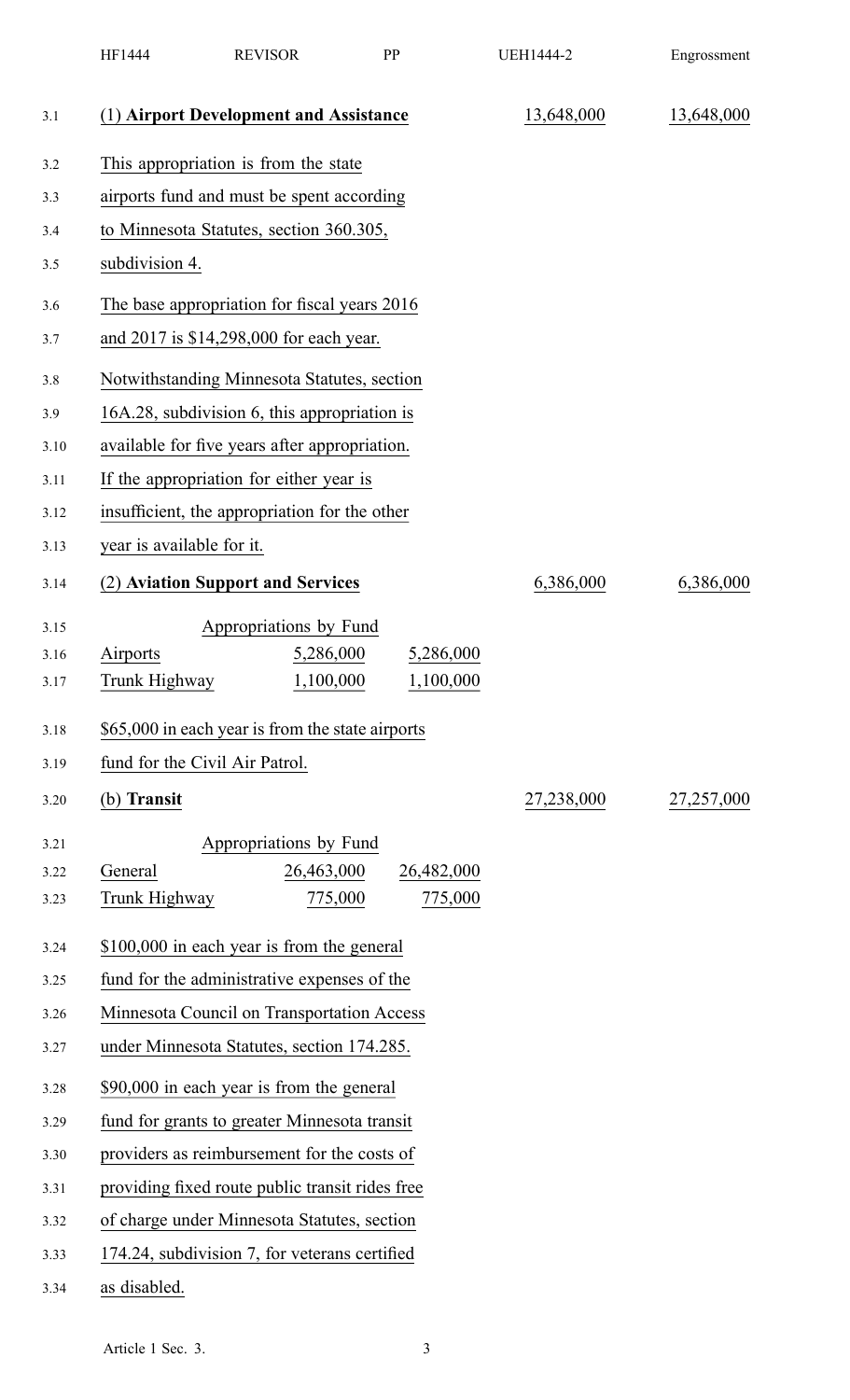|      | HF1444                                    | <b>REVISOR</b>                                    | PP |           | <b>UEH1444-2</b> | Engrossment |
|------|-------------------------------------------|---------------------------------------------------|----|-----------|------------------|-------------|
| 4.1  | (c) Passenger Rail                        |                                                   |    |           | 500,000          | 500,000     |
| 4.2  |                                           | This appropriation is from the general            |    |           |                  |             |
| 4.3  |                                           | fund for passenger rail system planning,          |    |           |                  |             |
| 4.4  |                                           | alternatives analysis, environmental analysis,    |    |           |                  |             |
| 4.5  |                                           | design, and preliminary engineering under         |    |           |                  |             |
| 4.6  |                                           | Minnesota Statutes, sections 174.632 to           |    |           |                  |             |
| 4.7  | 174.636.                                  |                                                   |    |           |                  |             |
| 4.8  | $(d)$ Freight                             |                                                   |    |           | 6,153,000        | 5,153,000   |
| 4.9  |                                           | Appropriations by Fund                            |    |           |                  |             |
| 4.10 | General                                   | 1,256,000                                         |    | 256,000   |                  |             |
| 4.11 | Trunk Highway                             | 4,897,000                                         |    | 4,897,000 |                  |             |
| 4.12 |                                           | $$1,000,000$ in the first year is from the        |    |           |                  |             |
| 4.13 |                                           | general fund to pay for the department's          |    |           |                  |             |
| 4.14 |                                           | share of costs associated with the cleanup of     |    |           |                  |             |
| 4.15 |                                           | contaminated state rail bank property. This       |    |           |                  |             |
| 4.16 |                                           | appropriation is available until expended.        |    |           |                  |             |
| 4.17 | (e) Safe Routes to School                 |                                                   |    |           | 375,000          | 375,000     |
| 4.18 |                                           | This appropriation is from the general fund       |    |           |                  |             |
| 4.19 |                                           | for grants to local jurisdictions for safe routes |    |           |                  |             |
| 4.20 | to school.                                |                                                   |    |           |                  |             |
| 4.21 | Subd. 3. State Roads                      |                                                   |    |           |                  |             |
| 4.22 |                                           | (a) Operations and Maintenance                    |    |           | 262,395,000      | 262,395,000 |
| 4.23 |                                           | (b) Program Planning and Delivery                 |    |           | 206,830,000      | 206,830,000 |
| 4.24 |                                           | \$250,000 in each year is for the department's    |    |           |                  |             |
| 4.25 |                                           | administrative costs for creation and             |    |           |                  |             |
| 4.26 | operation of the Joint Program Office for |                                                   |    |           |                  |             |
| 4.27 |                                           | Economic Development and Alternative              |    |           |                  |             |
| 4.28 |                                           | Finance, including costs of hiring a              |    |           |                  |             |
| 4.29 |                                           | consultant and preparing required reports.        |    |           |                  |             |
| 4.30 |                                           | \$130,000 in each year is available for           |    |           |                  |             |
| 4.31 |                                           | administrative costs of the targeted group        |    |           |                  |             |
| 4.32 | business program.                         |                                                   |    |           |                  |             |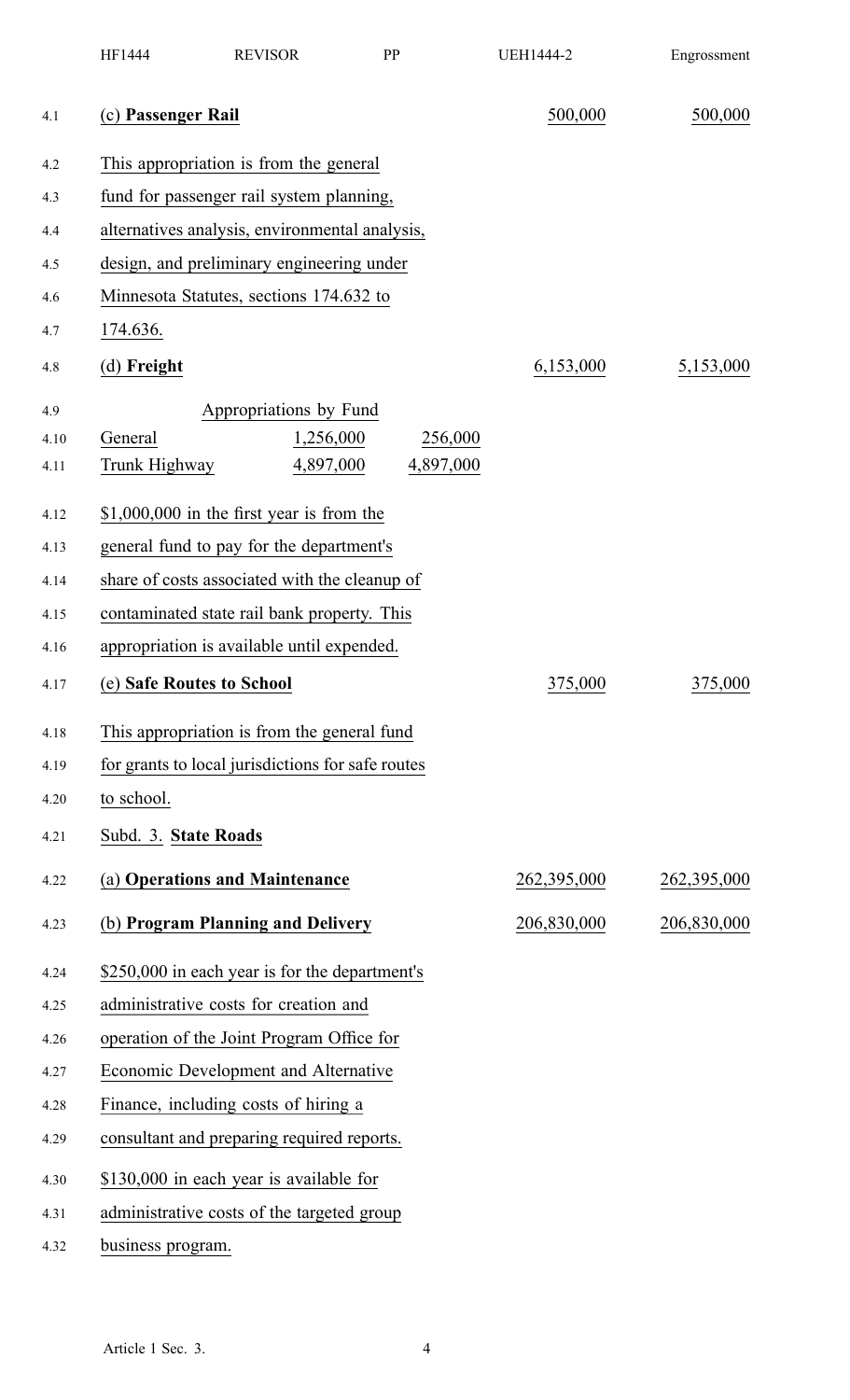| 5.1          | \$110,000 in each year is for one new position              |             |             |
|--------------|-------------------------------------------------------------|-------------|-------------|
| 5.2          | related to increasing participation in highway              |             |             |
| 5.3          | projects of small businesses in economically                |             |             |
| 5.4          | disadvantaged areas.                                        |             |             |
| 5.5          | \$266,000 in each year is available for grants              |             |             |
| 5.6          | to metropolitan planning organizations                      |             |             |
| 5.7          | outside the seven-county metropolitan area.                 |             |             |
| 5.8          | \$75,000 in each year is available for a                    |             |             |
| 5.9          | transportation research contingent account                  |             |             |
| 5.10         | to finance research projects that are                       |             |             |
| 5.11         | reimbursable from the federal government or                 |             |             |
| 5.12         | from other sources. If the appropriation for                |             |             |
| 5.13         | either year is insufficient, the appropriation              |             |             |
| 5.14         | for the other year is available for it.                     |             |             |
| 5.15         | \$900,000 in each year is available for                     |             |             |
| 5.16         | grants for transportation studies outside                   |             |             |
| 5.17         | the metropolitan area to identify critical                  |             |             |
| 5.18         | concerns, problems, and issues. These                       |             |             |
| 5.19         | grants are available: (1) to regional                       |             |             |
| 5.20         | development commissions; (2) in regions                     |             |             |
| 5.21         | where no regional development commission                    |             |             |
| 5.22         | is functioning, to joint powers boards                      |             |             |
| 5.23         | established under agreement of two or                       |             |             |
| 5.24         | more political subdivisions in the region to                |             |             |
| 5.25         | exercise the planning functions of a regional               |             |             |
| 5.26         | development commission; and (3) in regions                  |             |             |
| 5.27         | where no regional development commission                    |             |             |
| 5.28         | or joint powers board is functioning, to the                |             |             |
| 5.29         | department's district office for that region.               |             |             |
| 5.30         | (c) State Road Construction Total                           | 937,938,000 | 859,045,000 |
| 5.31<br>5.32 | (1) Economic Recovery Funds - Federal<br><b>Highway Aid</b> | 1,000,000   | 1,000,000   |
| 5.33         | This appropriation is to complete projects                  |             |             |
| 5.34         | using funds made available to the                           |             |             |
| 5.35         | commissioner of transportation under                        |             |             |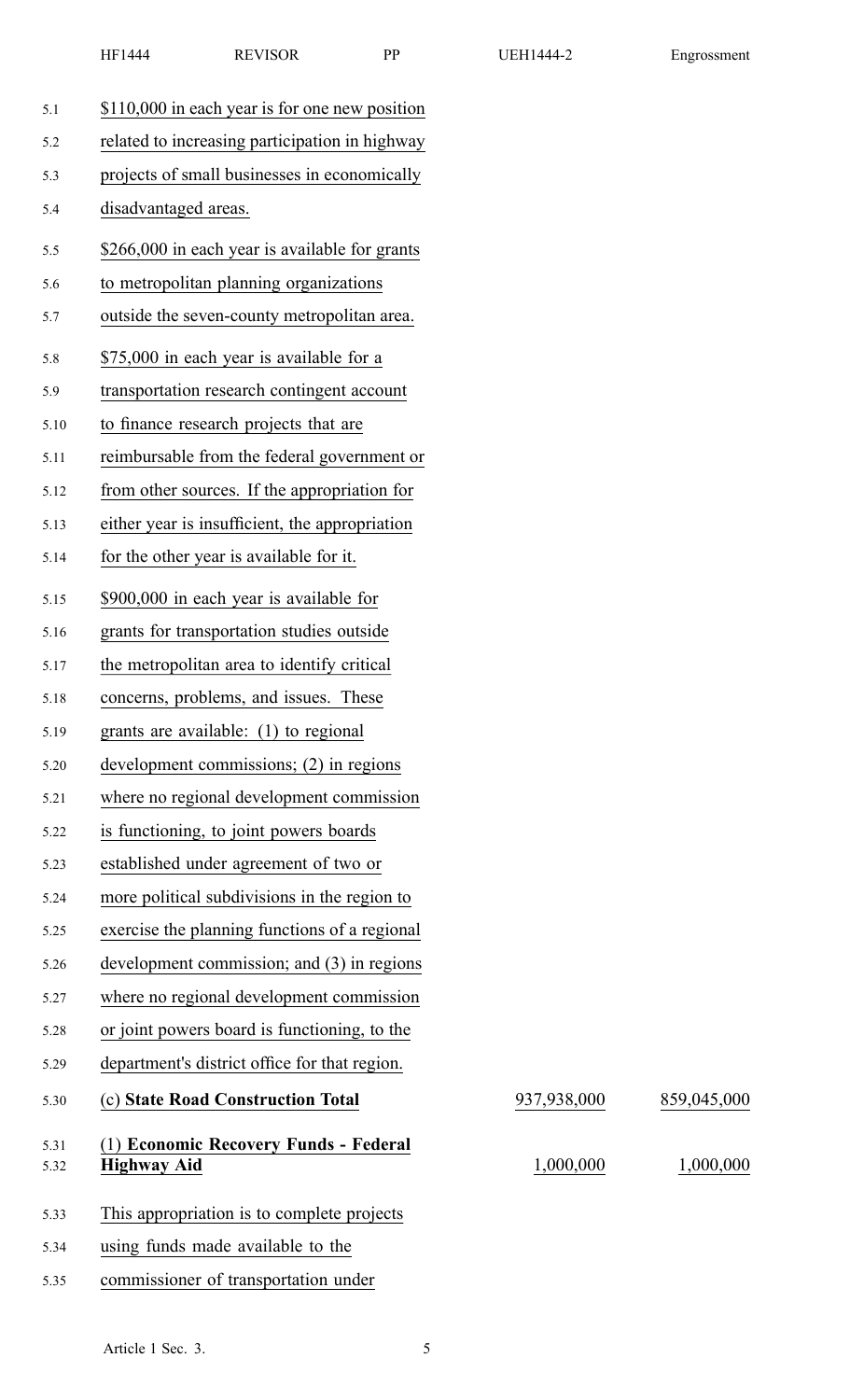|              | HF1444                                    | <b>REVISOR</b>                                 |  | PP          | <b>UEH1444-2</b> | Engrossment |  |  |
|--------------|-------------------------------------------|------------------------------------------------|--|-------------|------------------|-------------|--|--|
| 6.1          |                                           | title XII of the American Recovery and         |  |             |                  |             |  |  |
| 6.2          |                                           | Reinvestment Act of 2009, Public Law 111-5     |  |             |                  |             |  |  |
| 6.3          | and implemented under Minnesota Statutes, |                                                |  |             |                  |             |  |  |
| 6.4          |                                           | section 161.36, subdivision 7. The base        |  |             |                  |             |  |  |
| 6.5          |                                           | appropriation is \$1,000,000 in fiscal year    |  |             |                  |             |  |  |
| 6.6          | 2016 and \$0 in fiscal year 2017.         |                                                |  |             |                  |             |  |  |
| 6.7          | (2) Corridors of Commerce                 |                                                |  |             | 23,407,000       | 36,078,000  |  |  |
| 6.8          |                                           | This appropriation is for the Corridors        |  |             |                  |             |  |  |
| 6.9          |                                           | of Commerce program under Minnesota            |  |             |                  |             |  |  |
| 6.10         | Statutes, section 161.088.                |                                                |  |             |                  |             |  |  |
| 6.11         |                                           | Of this appropriation, the commissioner may    |  |             |                  |             |  |  |
| 6.12         |                                           | use up to \$3,980,000 in fiscal year 2014 and  |  |             |                  |             |  |  |
| 6.13         |                                           | \$6,133,000 in fiscal year 2015 for program    |  |             |                  |             |  |  |
| 6.14         | delivery.                                 |                                                |  |             |                  |             |  |  |
| 6.15         | (3) State Road Construction               |                                                |  |             | 913,531,000      | 821,967,000 |  |  |
| 6.16         |                                           | It is estimated that these appropriations will |  |             |                  |             |  |  |
| 6.17         | be funded as follows:                     |                                                |  |             |                  |             |  |  |
| 6.18         |                                           | Appropriations by Fund                         |  |             |                  |             |  |  |
| 6.19         | Federal Highway<br>Aid                    |                                                |  | 482,200,000 |                  |             |  |  |
| 6.20<br>6.21 | <b>Highway User Taxes</b>                 | 489,200,000<br>424,331,000                     |  | 339,767,000 |                  |             |  |  |
|              |                                           |                                                |  |             |                  |             |  |  |
| 6.22         |                                           | The commissioner of transportation shall       |  |             |                  |             |  |  |
| 6.23         |                                           | notify the chairs and ranking minority         |  |             |                  |             |  |  |
| 6.24         |                                           | members of the legislative committees with     |  |             |                  |             |  |  |
| 6.25         |                                           | jurisdiction over transportation finance of    |  |             |                  |             |  |  |
| 6.26         |                                           | any significant events that should cause these |  |             |                  |             |  |  |
| 6.27         | estimates to change.                      |                                                |  |             |                  |             |  |  |
| 6.28         |                                           | This appropriation is for the actual           |  |             |                  |             |  |  |
| 6.29         |                                           | construction, reconstruction, and              |  |             |                  |             |  |  |
| 6.30         |                                           | improvement of trunk highways, including       |  |             |                  |             |  |  |
| 6.31         |                                           | design-build contracts and consultant usage    |  |             |                  |             |  |  |
| 6.32         |                                           | to support these activities. This includes the |  |             |                  |             |  |  |
| 6.33         |                                           | cost of actual payment to landowners for       |  |             |                  |             |  |  |
| 6.34         |                                           | lands acquired for highway rights-of-way,      |  |             |                  |             |  |  |
|              |                                           |                                                |  |             |                  |             |  |  |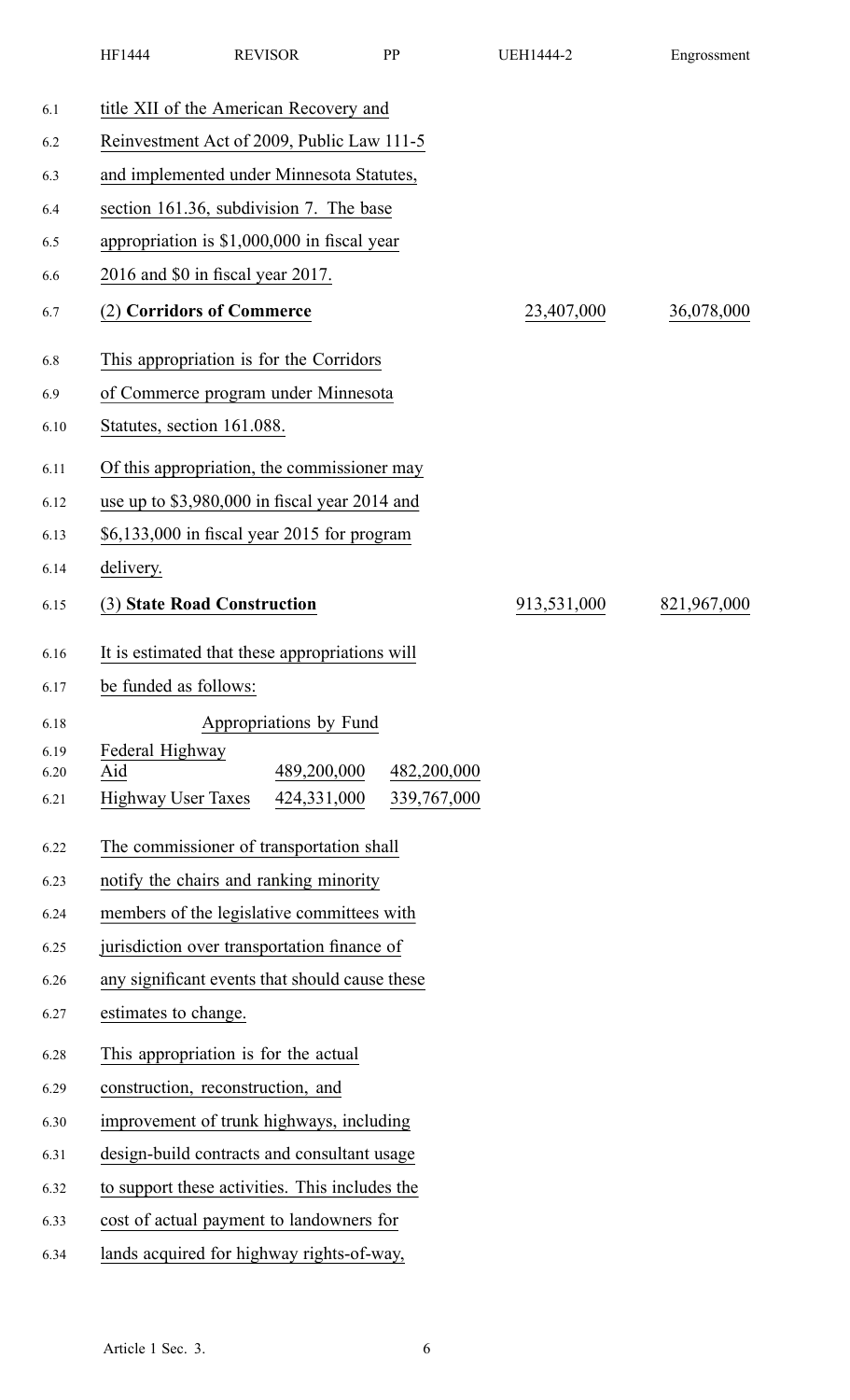|      | HF1444                                | <b>REVISOR</b>                                 | PP | <b>UEH1444-2</b> | Engrossment |  |  |  |  |
|------|---------------------------------------|------------------------------------------------|----|------------------|-------------|--|--|--|--|
| 7.1  |                                       | payment to lessees, interest subsidies, and    |    |                  |             |  |  |  |  |
| 7.2  | relocation expenses.                  |                                                |    |                  |             |  |  |  |  |
| 7.3  | The base appropriation for state road |                                                |    |                  |             |  |  |  |  |
| 7.4  |                                       | construction for fiscal years 2016 and 2017    |    |                  |             |  |  |  |  |
| 7.5  |                                       | is \$651,367,000 in each year.                 |    |                  |             |  |  |  |  |
| 7.6  |                                       | $$10,000,000$ in each year is for transfer to  |    |                  |             |  |  |  |  |
| 7.7  |                                       | the transportation economic development        |    |                  |             |  |  |  |  |
| 7.8  |                                       | account in the trunk highway fund under        |    |                  |             |  |  |  |  |
| 7.9  |                                       | Minnesota Statutes, section 174.12.            |    |                  |             |  |  |  |  |
| 7.10 |                                       | The commissioner may expend up to one-half     |    |                  |             |  |  |  |  |
| 7.11 |                                       | of one percent of the federal appropriations   |    |                  |             |  |  |  |  |
| 7.12 |                                       | under this paragraph as grants to opportunity  |    |                  |             |  |  |  |  |
| 7.13 |                                       | industrialization centers and other nonprofit  |    |                  |             |  |  |  |  |
| 7.14 |                                       | job training centers for job training programs |    |                  |             |  |  |  |  |
| 7.15 |                                       | related to highway construction.               |    |                  |             |  |  |  |  |
| 7.16 |                                       | The commissioner may transfer up to            |    |                  |             |  |  |  |  |
| 7.17 |                                       | \$15,000,000 each year to the transportation   |    |                  |             |  |  |  |  |
| 7.18 | revolving loan fund.                  |                                                |    |                  |             |  |  |  |  |
| 7.19 |                                       | The commissioner may receive money             |    |                  |             |  |  |  |  |
| 7.20 |                                       | covering other shares of the cost of           |    |                  |             |  |  |  |  |
| 7.21 |                                       | partnership projects. These receipts are       |    |                  |             |  |  |  |  |
| 7.22 |                                       | appropriated to the commissioner for these     |    |                  |             |  |  |  |  |
| 7.23 | projects.                             |                                                |    |                  |             |  |  |  |  |
| 7.24 |                                       | (d) Highway Debt Service                       |    | 158,417,000      | 189,821,000 |  |  |  |  |
| 7.25 |                                       | \$148,917,000 the first year and \$180,321,000 |    |                  |             |  |  |  |  |
| 7.26 |                                       | the second year are for transfer to the state  |    |                  |             |  |  |  |  |
| 7.27 |                                       | bond fund. If an appropriation is insufficient |    |                  |             |  |  |  |  |
| 7.28 |                                       | to make all transfers required in the year     |    |                  |             |  |  |  |  |
| 7.29 |                                       | for which it is made, the commissioner of      |    |                  |             |  |  |  |  |
| 7.30 |                                       | management and budget shall notify the         |    |                  |             |  |  |  |  |
| 7.31 |                                       | Committee on Finance of the senate and         |    |                  |             |  |  |  |  |
| 7.32 |                                       | the Committee on Ways and Means of the         |    |                  |             |  |  |  |  |
| 7.33 |                                       | house of representatives of the amount of the  |    |                  |             |  |  |  |  |
| 7.34 |                                       | deficiency and shall then transfer that amount |    |                  |             |  |  |  |  |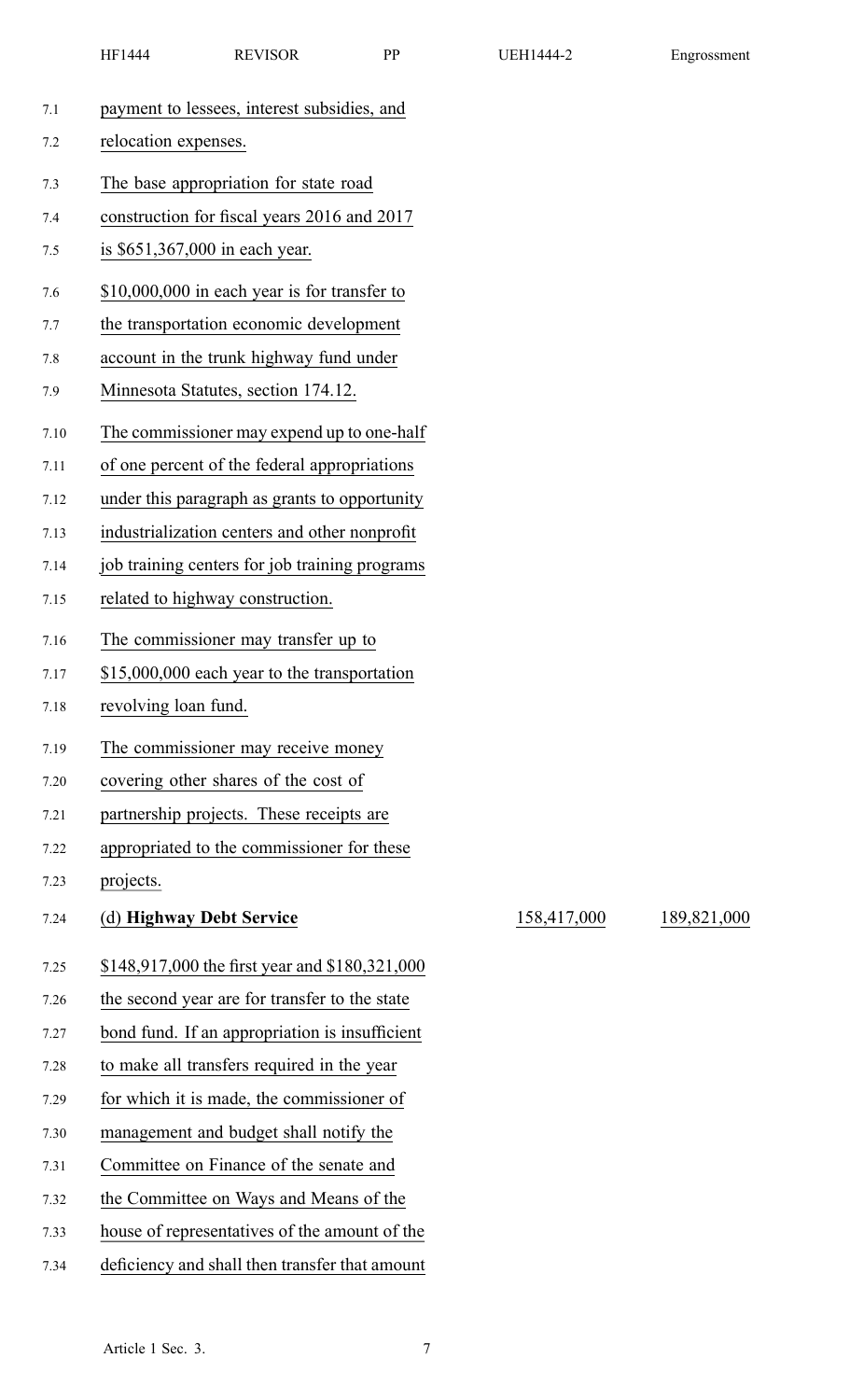|         | HF1444                | <b>REVISOR</b>                                | PP |           | <b>UEH1444-2</b> | Engrossment |
|---------|-----------------------|-----------------------------------------------|----|-----------|------------------|-------------|
| 8.1     |                       | under the statutory open appropriation. Any   |    |           |                  |             |
| 8.2     |                       | excess appropriation cancels to the trunk     |    |           |                  |             |
| 8.3     | highway fund.         |                                               |    |           |                  |             |
| 8.4     |                       | (e) Electronic Communications                 |    |           | 5,171,000        | 5,171,000   |
| 8.5     |                       | Appropriations by Fund                        |    |           |                  |             |
| 8.6     | General               | 3,000                                         |    | 3,000     |                  |             |
| 8.7     | Trunk Highway         | 5,168,000                                     |    | 5,168,000 |                  |             |
| $8.8\,$ |                       | The general fund appropriation is to equip    |    |           |                  |             |
| 8.9     |                       | and operate the Roosevelt signal tower for    |    |           |                  |             |
| 8.10    |                       | Lake of the Woods weather broadcasting.       |    |           |                  |             |
| 8.11    | Subd. 4. Local Roads  |                                               |    |           |                  |             |
| 8.12    | (a) County State Aids |                                               |    |           | 610,101,000      | 630,961,000 |
| 8.13    |                       | This appropriation is from the county         |    |           |                  |             |
| 8.14    |                       | state-aid highway fund under Minnesota        |    |           |                  |             |
| 8.15    |                       | Statutes, sections 161.082 to 161.085; and    |    |           |                  |             |
| 8.16    |                       | Minnesota Statutes, chapter 162. This         |    |           |                  |             |
| 8.17    |                       | appropriation is available until spent.       |    |           |                  |             |
| 8.18    |                       | If the commissioner of transportation         |    |           |                  |             |
| 8.19    |                       | determines that a balance remains in the      |    |           |                  |             |
| 8.20    |                       | county state-aid highway fund following       |    |           |                  |             |
| 8.21    |                       | the appropriations and transfers made in      |    |           |                  |             |
| 8.22    |                       | this subdivision, and that the appropriations |    |           |                  |             |
| 8.23    |                       | made are insufficient for advancing county    |    |           |                  |             |
| 8.24    |                       | state-aid highway projects, an amount         |    |           |                  |             |
| 8.25    |                       | necessary to advance the projects, not to     |    |           |                  |             |
| 8.26    |                       | exceed the balance in the county state-aid    |    |           |                  |             |
| 8.27    |                       | highway fund, is appropriated in each year    |    |           |                  |             |
| 8.28    |                       | to the commissioner. Within two weeks         |    |           |                  |             |
| 8.29    |                       | of a determination under this contingent      |    |           |                  |             |
| 8.30    |                       | appropriation, the commissioner of            |    |           |                  |             |
| 8.31    |                       | transportation shall notify the commissioner  |    |           |                  |             |
| 8.32    |                       | of management and budget and the chairs       |    |           |                  |             |
| 8.33    |                       | and ranking minority members of the           |    |           |                  |             |
| 8.34    |                       | legislative committees with jurisdiction over |    |           |                  |             |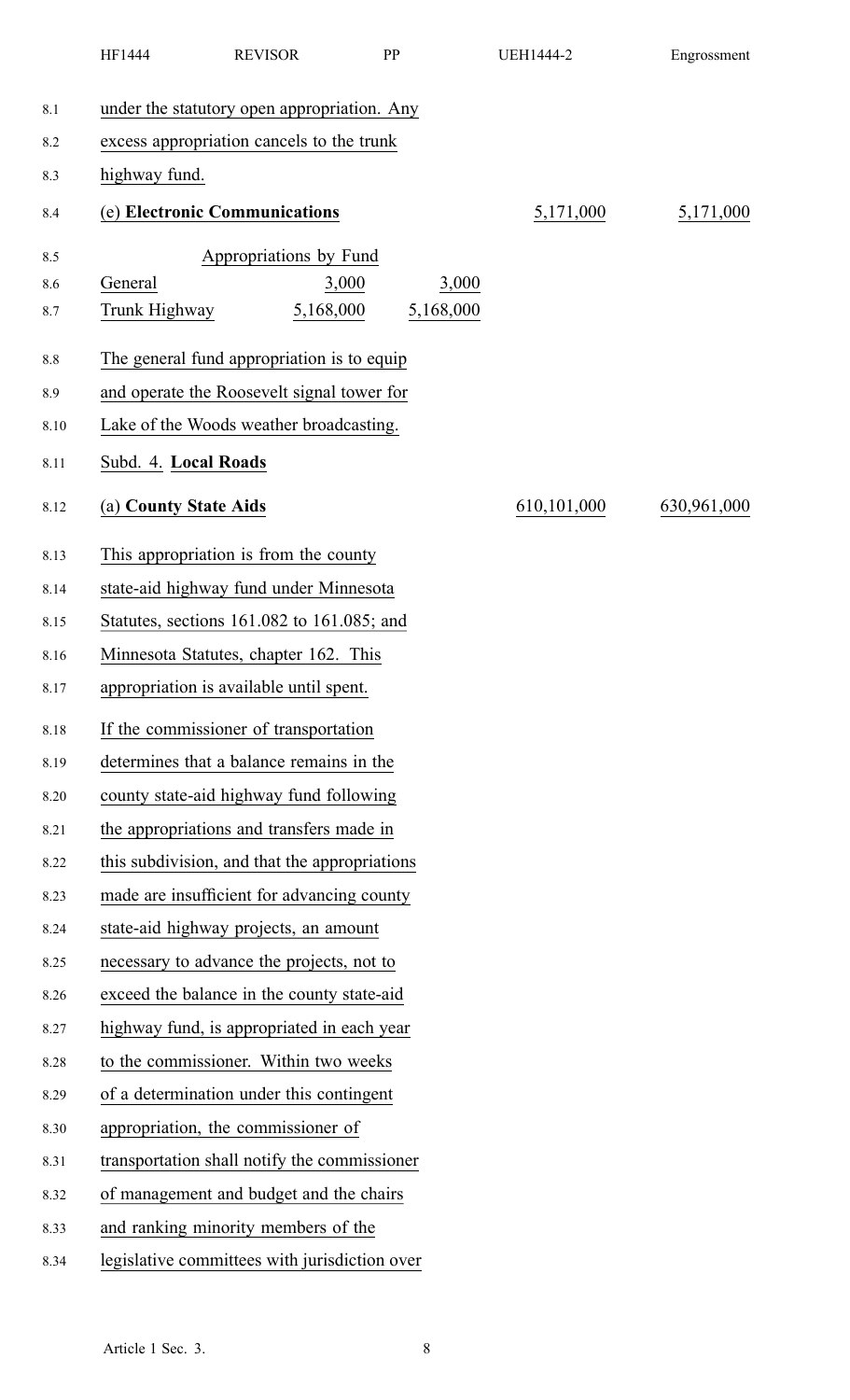|      | HF1444                   | <b>REVISOR</b>                                 | PP |            | <b>UEH1444-2</b> | Engrossment |
|------|--------------------------|------------------------------------------------|----|------------|------------------|-------------|
| 9.1  |                          | transportation finance concerning funds        |    |            |                  |             |
| 9.2  | appropriated.            |                                                |    |            |                  |             |
| 9.3  | (b) Municipal State Aids |                                                |    |            | 156,216,000      | 161,221,000 |
| 9.4  |                          | This appropriation is from the municipal       |    |            |                  |             |
| 9.5  |                          | state-aid street fund for municipal state-aid  |    |            |                  |             |
| 9.6  |                          | streets under Minnesota Statutes, chapter 162. |    |            |                  |             |
| 9.7  |                          | This appropriation is available until spent.   |    |            |                  |             |
| 9.8  |                          | If the commissioner of transportation          |    |            |                  |             |
| 9.9  |                          | determines that a balance remains in the       |    |            |                  |             |
| 9.10 |                          | municipal state-aid street fund following      |    |            |                  |             |
| 9.11 |                          | the appropriations made in this subdivision,   |    |            |                  |             |
| 9.12 |                          | and that the appropriations made are           |    |            |                  |             |
| 9.13 |                          | insufficient for advancing municipal state-aid |    |            |                  |             |
| 9.14 |                          | street projects, an amount necessary to        |    |            |                  |             |
| 9.15 |                          | advance the projects, not to exceed the        |    |            |                  |             |
| 9.16 |                          | balance in the municipal state-aid street      |    |            |                  |             |
| 9.17 |                          | fund, is appropriated in each year to          |    |            |                  |             |
| 9.18 |                          | the commissioner. Within two weeks             |    |            |                  |             |
| 9.19 |                          | of a determination under this contingent       |    |            |                  |             |
| 9.20 |                          | appropriation, the commissioner of             |    |            |                  |             |
| 9.21 |                          | transportation shall notify the commissioner   |    |            |                  |             |
| 9.22 |                          | of management and budget and the chairs        |    |            |                  |             |
| 9.23 |                          | and ranking minority members of the            |    |            |                  |             |
| 9.24 |                          | legislative committees with jurisdiction over  |    |            |                  |             |
| 9.25 |                          | transportation finance concerning funds        |    |            |                  |             |
| 9.26 | appropriated.            |                                                |    |            |                  |             |
| 9.27 |                          | Subd. 5. Agency Management                     |    |            |                  |             |
| 9.28 | (a) Agency Services      |                                                |    |            | 41,997,000       | 41,997,000  |
| 9.29 |                          | Appropriations by Fund                         |    |            |                  |             |
| 9.30 | Airports                 | 25,000                                         |    | 25,000     |                  |             |
| 9.31 | Trunk Highway            | 41,972,000                                     |    | 41,972,000 |                  |             |
| 9.32 | (b) Buildings            |                                                |    |            | 17,838,000       | 17,838,000  |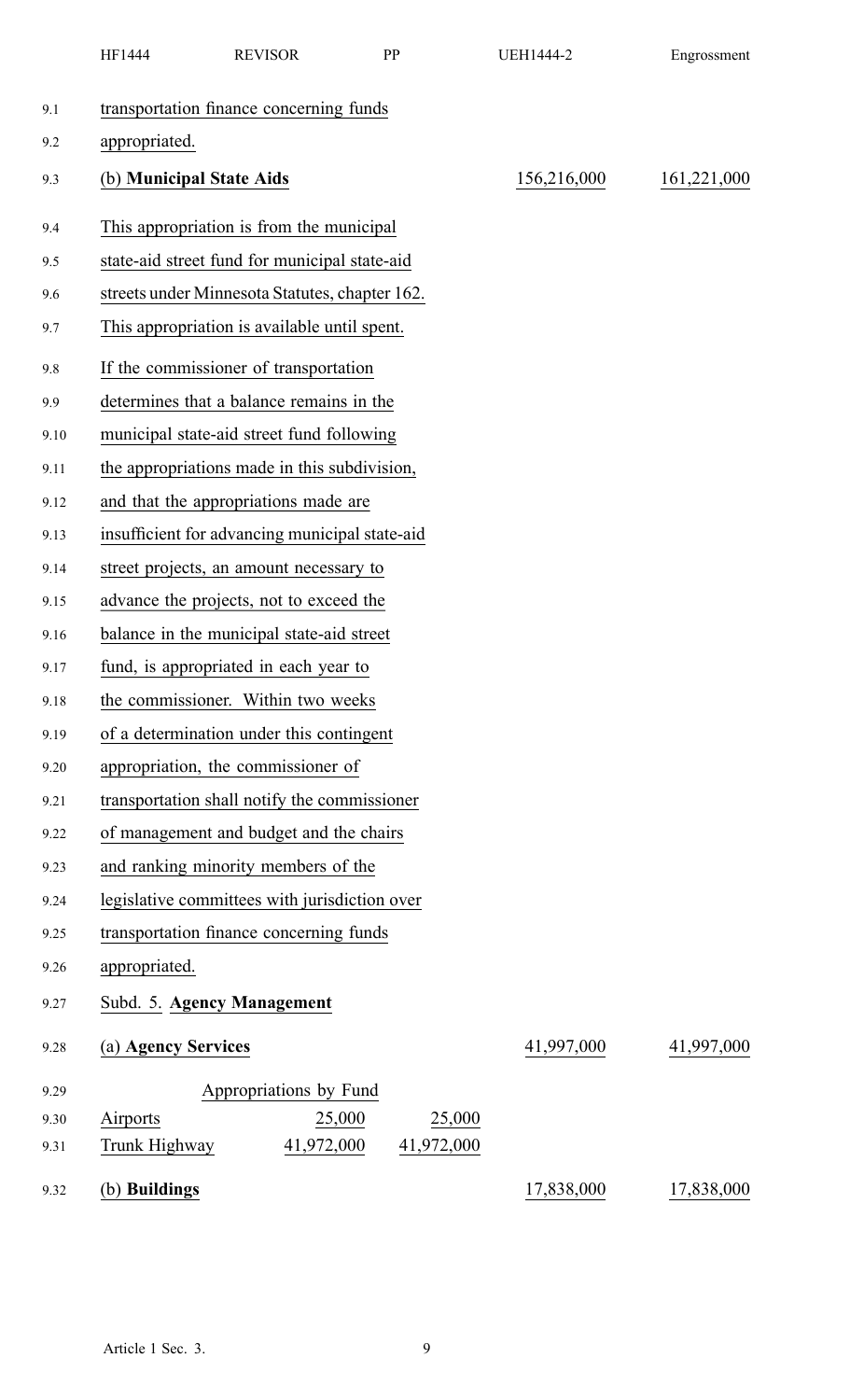| 10.1           | Appropriations by Fund                                           |
|----------------|------------------------------------------------------------------|
| 10.2           | General<br>54,000<br>54,000                                      |
| 10.3           | 17,784,000<br>Trunk Highway<br>17,784,000                        |
| 10.4           | If the appropriation for either year is                          |
| 10.5           | insufficient, the appropriation for the other                    |
| 10.6           | year is available for it.                                        |
| 10.7           | Subd. 6. Transfers                                               |
|                |                                                                  |
| 10.8           | (a) With the approval of the commissioner of                     |
| 10.9           | management and budget, the commissioner                          |
| 10.10          | of transportation may transfer unencumbered                      |
| 10.11          | balances among the appropriations from the                       |
| 10.12          | trunk highway fund and the state airports                        |
| 10.13          | fund made in this section. No transfer                           |
| 10.14          | may be made from the appropriations for                          |
| 10.15          | state road construction or for debt service.                     |
| 10.16          | Transfers under this paragraph may not be                        |
| 10.17          | made between funds. Transfers under this                         |
| 10.18          | paragraph must be reported immediately to                        |
| 10.19          | the chairs and ranking minority members of                       |
| 10.20          | the legislative committees with jurisdiction                     |
| 10.21          | over transportation finance.                                     |
| 10.22          | (b) The commissioner shall transfer from                         |
| 10.23          | the flexible highway account in the county                       |
| 10.24          | state-aid highway fund: $(1)$ \$3,700,000 in                     |
| 10.25          | the first year to the trunk highway fund; and                    |
| 10.26          | (2) the remainder in each year to the county                     |
| 10.27          | turnback account in the county state-aid                         |
| 10.28          | highway fund. The funds transferred are                          |
| 10.29          | for highway turnback purposes as provided                        |
| 10.30          | under Minnesota Statutes, section 161.081,                       |
| 10.31          | subdivision 3.                                                   |
| 10.32<br>10.33 | Subd. 7. Use of State Road Construction<br><b>Appropriations</b> |
| 10.34          | Any money appropriated to the commissioner                       |

10.35 of transportation for state road construction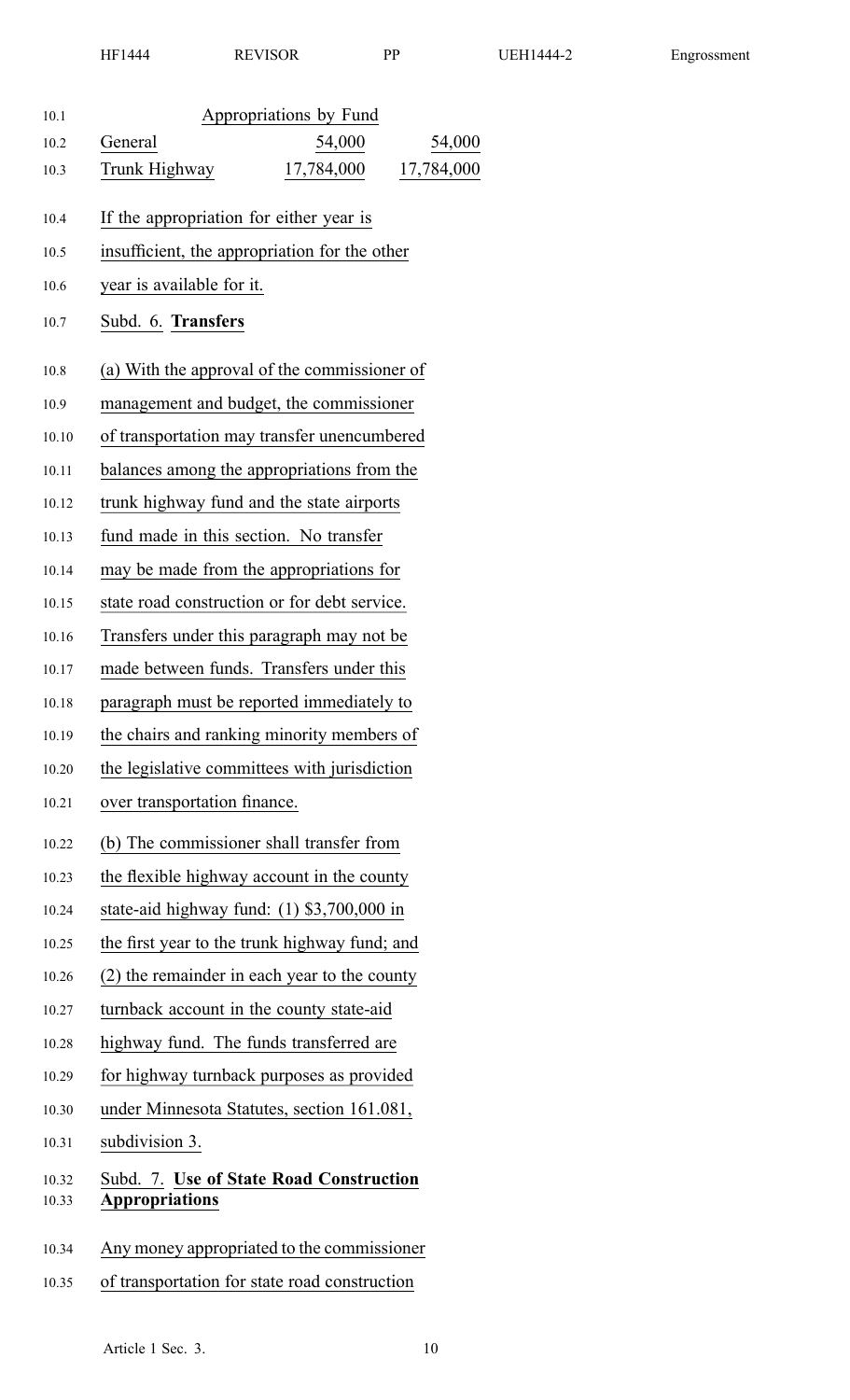| 11.1  | for any fiscal year before the first year is   |
|-------|------------------------------------------------|
| 11.2  | available to the commissioner during the       |
| 11.3  | biennium to the extent that the commissioner   |
| 11.4  | spends the money on the state road             |
| 11.5  | construction project for which the money       |
| 11.6  | was originally encumbered during the fiscal    |
| 11.7  | year for which it was appropriated. The        |
| 11.8  | commissioner of transportation shall report to |
| 11.9  | the commissioner of management and budget      |
| 11.10 | by August 1, 2013, and August 1, 2014, on      |
| 11.11 | a form the commissioner of management          |
| 11.12 | and budget provides, on expenditures made      |
| 11.13 | during the previous fiscal year that are       |
| 11.14 | authorized by this subdivision.                |
| 11.15 | <b>Subd. 8. Contingent Appropriation</b>       |
| 11.16 | The commissioner of transportation, with       |
| 11.17 | the approval of the governor and the           |
| 11.18 | written approval of at least five members      |
| 11.19 | of a group consisting of the members of        |
| 11.20 | the Legislative Advisory Commission            |
| 11.21 | under Minnesota Statutes, section 3.30,        |
| 11.22 | and the ranking minority members of the        |
| 11.23 | legislative committees with jurisdiction over  |
| 11.24 | transportation finance, may transfer all or    |
| 11.25 | part of the unappropriated balance in the      |
| 11.26 | trunk highway fund to an appropriation:        |
| 11.27 | (1) for trunk highway design, construction,    |
| 11.28 | or inspection in order to take advantage of    |
| 11.29 | an unanticipated receipt of income to the      |
| 11.30 | trunk highway fund or to take advantage        |
| 11.31 | of federal advanced construction funding;      |
| 11.32 | (2) for trunk highway maintenance in order     |
| 11.33 | to meet an emergency; or $(3)$ to pay tort     |
| 11.34 | or environmental claims. Nothing in this       |
| 11.35 | subdivision authorizes the commissioner        |
| 11.36 | to increase the use of federal advanced        |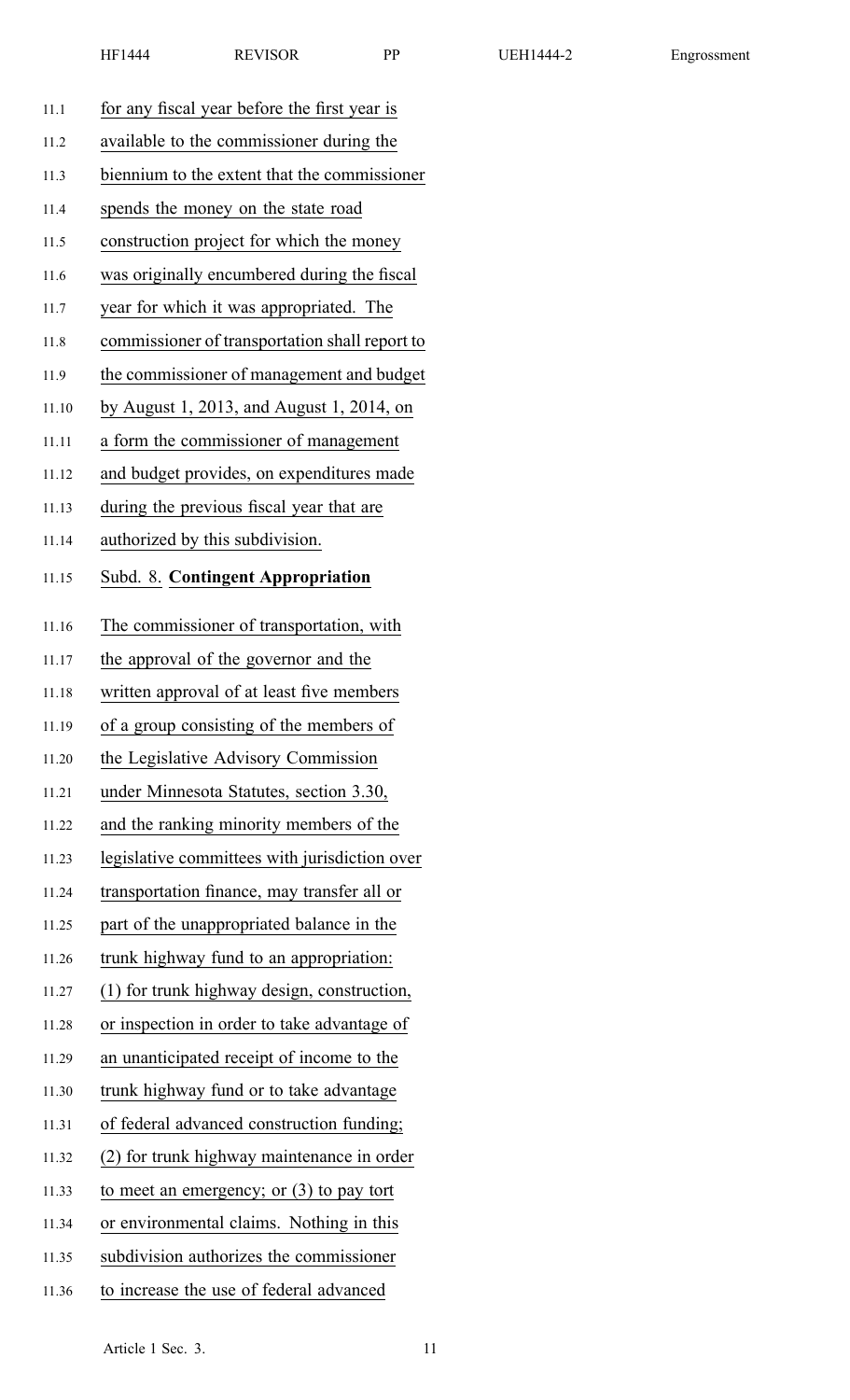| HF1444 | <b>REVISOR</b> | DD | JEH1444-2 | Engrossment |
|--------|----------------|----|-----------|-------------|
|        |                |    |           |             |

| 12.1           | construction funding beyond amounts            |                        |                              |                |             |  |  |  |
|----------------|------------------------------------------------|------------------------|------------------------------|----------------|-------------|--|--|--|
| 12.2           | specifically authorized. Any transfer as       |                        |                              |                |             |  |  |  |
| 12.3           | a result of the use of federal advanced        |                        |                              |                |             |  |  |  |
| 12.4           | construction funding must include an           |                        |                              |                |             |  |  |  |
| 12.5           | analysis of the effects on the long-term       |                        |                              |                |             |  |  |  |
| 12.6           | trunk highway fund balance. The amount         |                        |                              |                |             |  |  |  |
| 12.7           | transferred is appropriated for the purpose of |                        |                              |                |             |  |  |  |
| 12.8           | the account to which it is transferred.        |                        |                              |                |             |  |  |  |
| 12.9           | Sec. 4. METROPOLITAN COUNCIL                   |                        | $\underline{\underline{\$}}$ | 41,489,000 \$  | 41,570,000  |  |  |  |
| 12.10          | This appropriation is from the general fund    |                        |                              |                |             |  |  |  |
| 12.11          | for transit system operations under Minnesota  |                        |                              |                |             |  |  |  |
| 12.12          | Statutes, sections 473.371 to 473.449.         |                        |                              |                |             |  |  |  |
| 12.13          | The base appropriation for fiscal years 2016   |                        |                              |                |             |  |  |  |
| 12.14          | and 2017 is \$63,620,000 in each year.         |                        |                              |                |             |  |  |  |
|                |                                                |                        |                              |                |             |  |  |  |
| 12.15          | Sec. 5. DEPARTMENT OF PUBLIC SAFETY            |                        |                              |                |             |  |  |  |
| 12.16          | Subdivision 1. Total Appropriation             |                        | $\underline{\$}$             | 310,352,000 \$ | 315,245,000 |  |  |  |
| 12.17          |                                                | Appropriations by Fund |                              |                |             |  |  |  |
| 12.18          |                                                | 2014                   | 2015                         |                |             |  |  |  |
| 12.19          | General                                        | 90,540,000             | 90,569,000                   |                |             |  |  |  |
| 12.20          | <b>Special Revenue</b>                         | 61,187,000             | 61,550,000                   |                |             |  |  |  |
| 12.21          | H.U.T.D.                                       | 10,406,000             | 10,406,000                   |                |             |  |  |  |
| 12.22          | Trunk Highway                                  | 88,909,000             | 88,909,000                   |                |             |  |  |  |
| 12.23          | <b>State Government</b>                        | 59,241,000             | 63,742,000                   |                |             |  |  |  |
| 12.24<br>12.25 | <b>Special Revenue</b><br>Environmental        | 69,000                 | 69,000                       |                |             |  |  |  |
|                |                                                |                        |                              |                |             |  |  |  |
| 12.26          | The amounts that may be spent for each         |                        |                              |                |             |  |  |  |
| 12.27          | purpose are specified in the following         |                        |                              |                |             |  |  |  |
| 12.28          | subdivisions.                                  |                        |                              |                |             |  |  |  |
| 12.29          | Subd. 2. Administration and Related Services   |                        |                              |                |             |  |  |  |
| 12.30          | (a) Office of Communications                   |                        |                              | 504,000        | 504,000     |  |  |  |
| 12.31          |                                                | Appropriations by Fund |                              |                |             |  |  |  |
| 12.32          | General                                        | 111,000                | 111,000                      |                |             |  |  |  |
| 12.33          | Trunk Highway                                  | 393,000                | 393,000                      |                |             |  |  |  |
| 12.34          | (b) Public Safety Support                      |                        |                              | 8,439,000      | 8,439,000   |  |  |  |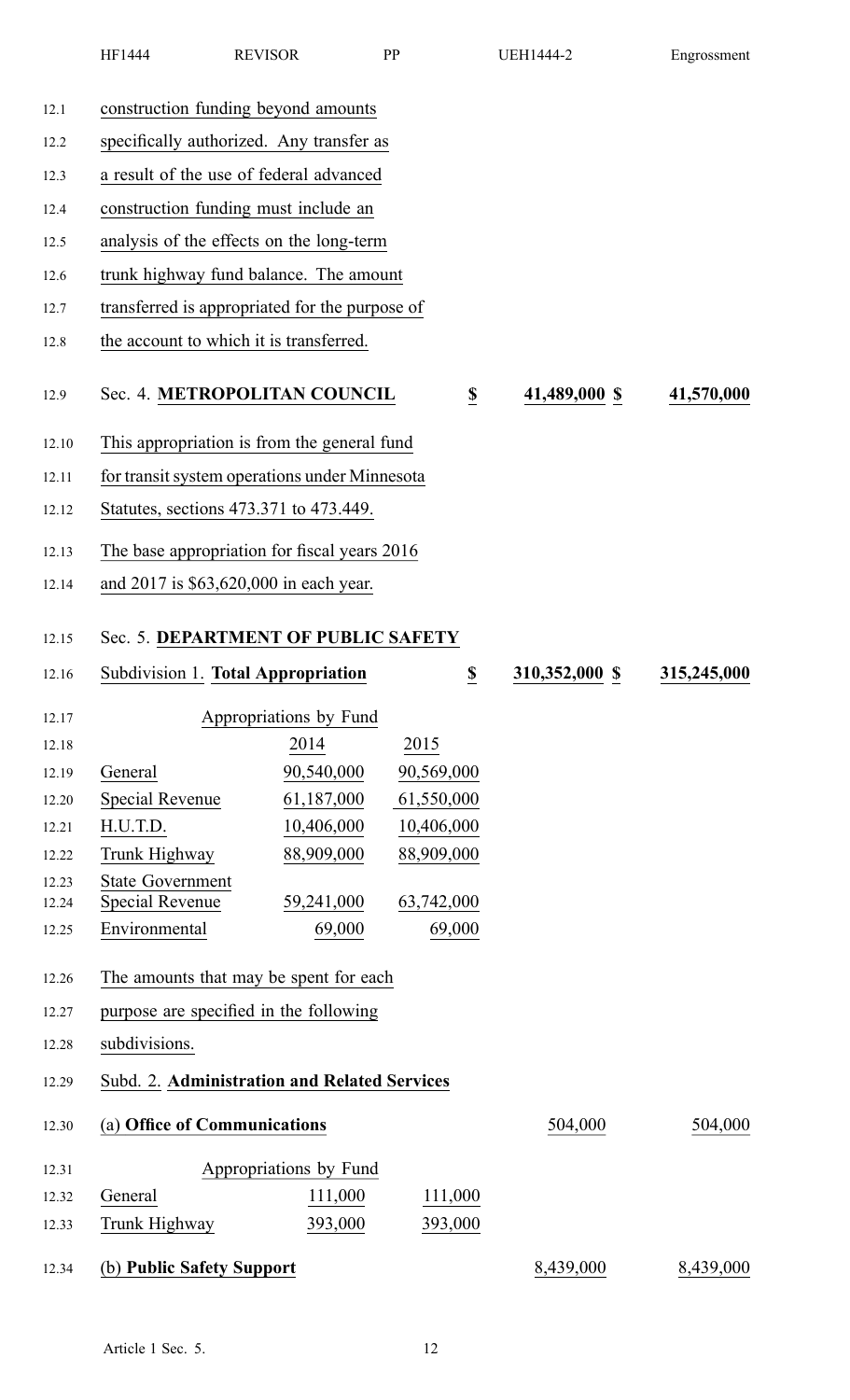| 13.1  |                                         | Appropriations by Fund                         |           |
|-------|-----------------------------------------|------------------------------------------------|-----------|
| 13.2  | General                                 | 3,467,000                                      | 3,467,000 |
| 13.3  | H.U.T.D.                                | 1,366,000                                      | 1,366,000 |
| 13.4  | Trunk Highway                           | 3,606,000                                      | 3,606,000 |
| 13.5  |                                         | \$380,000 in each year is from the general     |           |
| 13.6  |                                         | fund for payment of public safety officer      |           |
| 13.7  |                                         | survivor benefits under Minnesota Statutes,    |           |
| 13.8  |                                         | section 299A.44. If the appropriation for      |           |
| 13.9  |                                         | either year is insufficient, the appropriation |           |
| 13.10 | for the other year is available for it. |                                                |           |
| 13.11 |                                         | $$1,367,000$ in each year is from the general  |           |
| 13.12 |                                         | fund to be deposited in the public safety      |           |
| 13.13 | officer's benefit account. This money   |                                                |           |
| 13.14 | is available for reimbursements under   |                                                |           |
| 13.15 | Minnesota Statutes, section 299A.465.   |                                                |           |
| 13.16 |                                         | \$600,000 in each year is from the general     |           |
| 13.17 |                                         | fund and \$100,000 in each year is from the    |           |
| 13.18 |                                         | trunk highway fund for soft body armor         |           |
| 13.19 |                                         | reimbursements under Minnesota Statutes,       |           |
| 13.20 | section 299A.38.                        |                                                |           |
| 13.21 |                                         | \$792,000 in each year is from the general     |           |
| 13.22 |                                         | fund for transfer by the commissioner of       |           |
| 13.23 |                                         | management and budget to the trunk highway     |           |
| 13.24 |                                         | fund on December 31, 2013, and December        |           |
| 13.25 |                                         | 31, 2014, respectively, in order to reimburse  |           |
| 13.26 |                                         | the trunk highway fund for expenses not        |           |
| 13.27 |                                         | related to the fund. These represent amounts   |           |
| 13.28 | appropriated out of the trunk highway   |                                                |           |
| 13.29 | fund for general fund purposes in the   |                                                |           |
| 13.30 |                                         | administration and related services program.   |           |
| 13.31 |                                         | \$610,000 in each year is from the highway     |           |
| 13.32 |                                         | user tax distribution fund for transfer by the |           |
| 13.33 |                                         | commissioner of management and budget          |           |
| 13.34 |                                         | to the trunk highway fund on December 31,      |           |
| 13.35 |                                         | 2013, and December 31, 2014, respectively,     |           |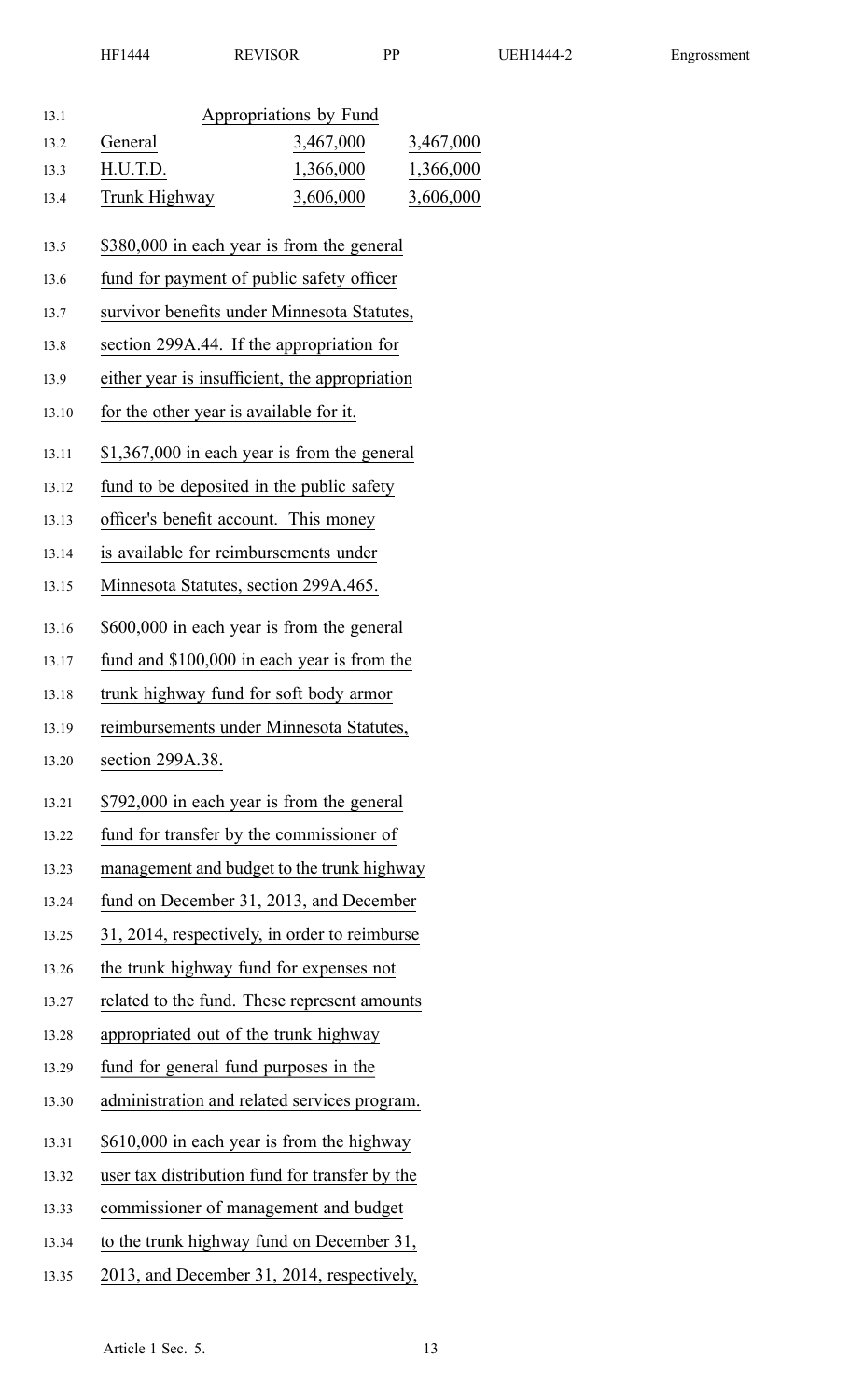| 14.1           | in order to reimburse the trunk highway                     |            |            |  |  |  |
|----------------|-------------------------------------------------------------|------------|------------|--|--|--|
| 14.2           | fund for expenses not related to the fund.                  |            |            |  |  |  |
| 14.3           | These represent amounts appropriated out                    |            |            |  |  |  |
| 14.4           | of the trunk highway fund for highway                       |            |            |  |  |  |
| 14.5           | user tax distribution fund purposes in the                  |            |            |  |  |  |
| 14.6           | administration and related services program.                |            |            |  |  |  |
| 14.7           | \$716,000 in each year is from the highway                  |            |            |  |  |  |
| 14.8           | user tax distribution fund for transfer by the              |            |            |  |  |  |
| 14.9           | commissioner of management and budget to                    |            |            |  |  |  |
| 14.10          | the general fund on December 31, 2013, and                  |            |            |  |  |  |
| 14.11          | December 31, 2014, respectively, in order to                |            |            |  |  |  |
| 14.12          | reimburse the general fund for expenses not                 |            |            |  |  |  |
| 14.13          | related to the fund. These represent amounts                |            |            |  |  |  |
| 14.14          | appropriated out of the general fund for                    |            |            |  |  |  |
| 14.15          | operation of the criminal justice data network              |            |            |  |  |  |
| 14.16          | related to driver and motor vehicle licensing.              |            |            |  |  |  |
| 14.17          | Before January 15, 2015, the commissioner                   |            |            |  |  |  |
| 14.18          | of public safety shall review the amounts and               |            |            |  |  |  |
| 14.19          | purposes of the transfers under this paragraph              |            |            |  |  |  |
| 14.20          | and shall recommend necessary changes to                    |            |            |  |  |  |
| 14.21          | the legislative committees with jurisdiction                |            |            |  |  |  |
| 14.22          | over transportation finance.                                |            |            |  |  |  |
| 14.23          | (c) Technology and Support Service                          | 3,685,000  | 3,685,000  |  |  |  |
|                |                                                             |            |            |  |  |  |
| 14.24<br>14.25 | Appropriations by Fund<br>General<br>1,322,000<br>1,322,000 |            |            |  |  |  |
| 14.26          | 19,000<br>19,000<br>H.U.T.D.                                |            |            |  |  |  |
| 14.27          | 2,344,000<br>2,344,000<br>Trunk Highway                     |            |            |  |  |  |
| 14.28          | Subd. 3. State Patrol                                       |            |            |  |  |  |
|                |                                                             |            |            |  |  |  |
| 14.29          | (a) Patrolling Highways                                     | 72,522,000 | 72,522,000 |  |  |  |
| 14.30          | Appropriations by Fund                                      |            |            |  |  |  |
| 14.31          | 37,000<br>General<br>37,000                                 |            |            |  |  |  |
| 14.32          | 92,000<br>H.U.T.D.<br>92,000                                |            |            |  |  |  |
| 14.33          | 72,393,000<br>72,393,000<br>Trunk Highway                   |            |            |  |  |  |
| 14.34          | (b) Commercial Vehicle Enforcement                          | 7,796,000  | 7,796,000  |  |  |  |
| 14.35          | (c) Capitol Security                                        | 4,605,000  | 4,605,000  |  |  |  |
|                |                                                             |            |            |  |  |  |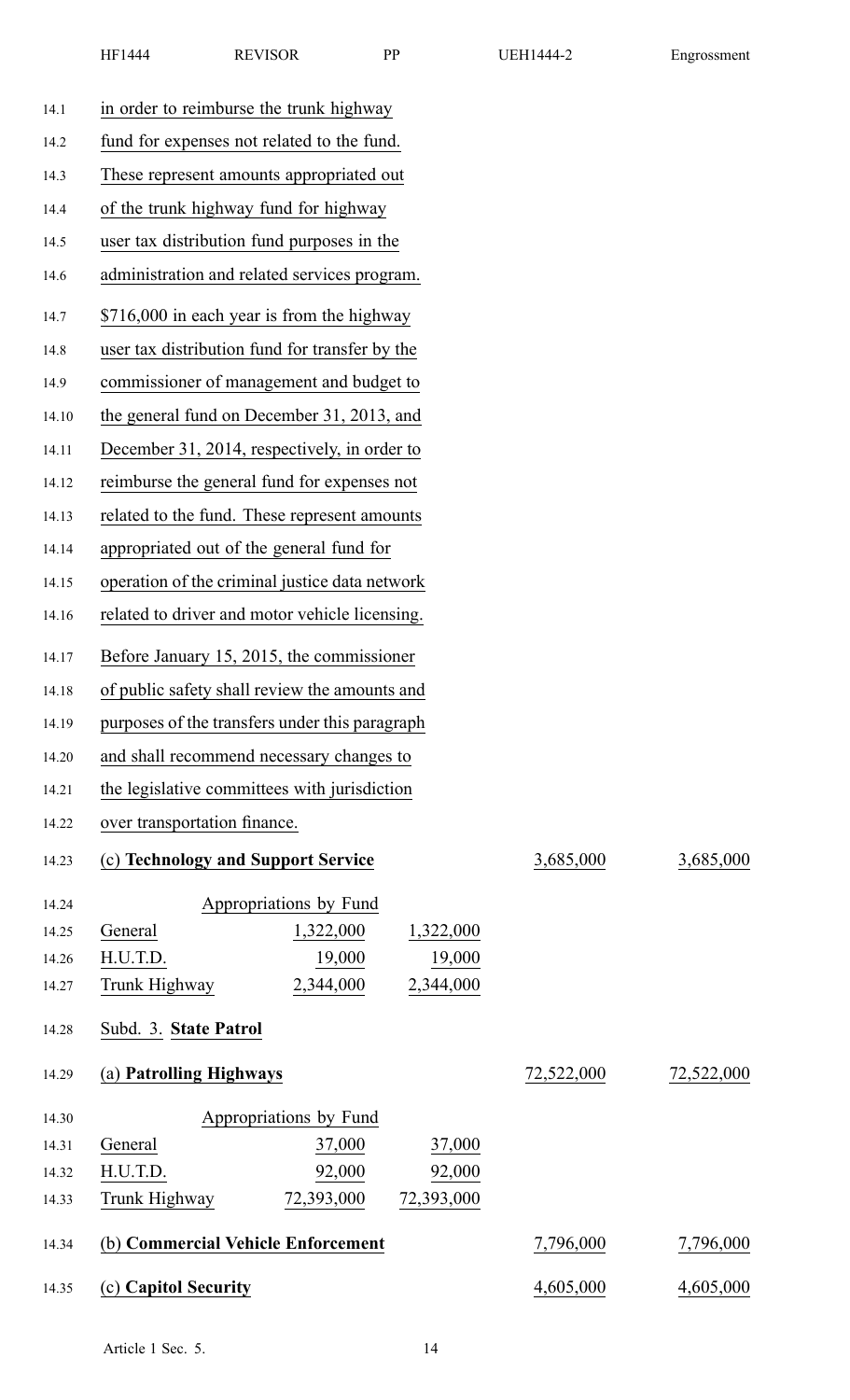| 15.1  | This appropriation is from the general fund.      |            |            |
|-------|---------------------------------------------------|------------|------------|
| 15.2  | \$1,500,000 in each year is to implement the      |            |            |
| 15.3  | recommendations of the advisory committee         |            |            |
| 15.4  | on Capitol Area Security under Minnesota          |            |            |
| 15.5  | Statutes, section 299E.04, including the          |            |            |
| 15.6  | creation of an emergency manager position         |            |            |
| 15.7  | under Minnesota Statutes, section 299E.01,        |            |            |
| 15.8  | subdivision 2, and an increase in the number      |            |            |
| 15.9  | of State Patrol troopers and other security       |            |            |
| 15.10 | officers assigned to the Capitol complex.         |            |            |
| 15.11 | The commissioner may not: (1) spend               |            |            |
| 15.12 | any money from the trunk highway fund             |            |            |
| 15.13 | for capitol security; or $(2)$ permanently        |            |            |
| 15.14 | transfer any state trooper from the patrolling    |            |            |
| 15.15 | highways activity to capitol security.            |            |            |
| 15.16 | The commissioner may not transfer any             |            |            |
| 15.17 | money appropriated to the commissioner            |            |            |
| 15.18 | under this section: $(1)$ to capitol security; or |            |            |
| 15.19 | (2) from capitol security.                        |            |            |
| 15.20 | (d) Vehicle Crimes Unit                           | 693,000    | 693,000    |
| 15.21 | This appropriation is from the highway user       |            |            |
| 15.22 | tax distribution fund.                            |            |            |
| 15.23 | This appropriation is to investigate: $(1)$       |            |            |
| 15.24 | registration tax and motor vehicle sales tax      |            |            |
| 15.25 | liabilities from individuals and businesses       |            |            |
| 15.26 | that currently do not pay all taxes owed;         |            |            |
| 15.27 | and (2) illegal or improper activity related      |            |            |
| 15.28 | to sale, transfer, titling, and registration of   |            |            |
| 15.29 | motor vehicles.                                   |            |            |
| 15.30 | Subd. 4. Driver and Vehicle Services              |            |            |
| 15.31 | (a) Vehicle Services                              | 28,259,000 | 28,357,000 |
| 15.32 | Appropriations by Fund                            |            |            |
| 15.33 | Special Revenue<br>20,023,000<br>20,121,000       |            |            |

HF1444 REVISOR PP UEH1444-2 Engrossment

15.34 H.U.T.D. 8,236,000 8,236,000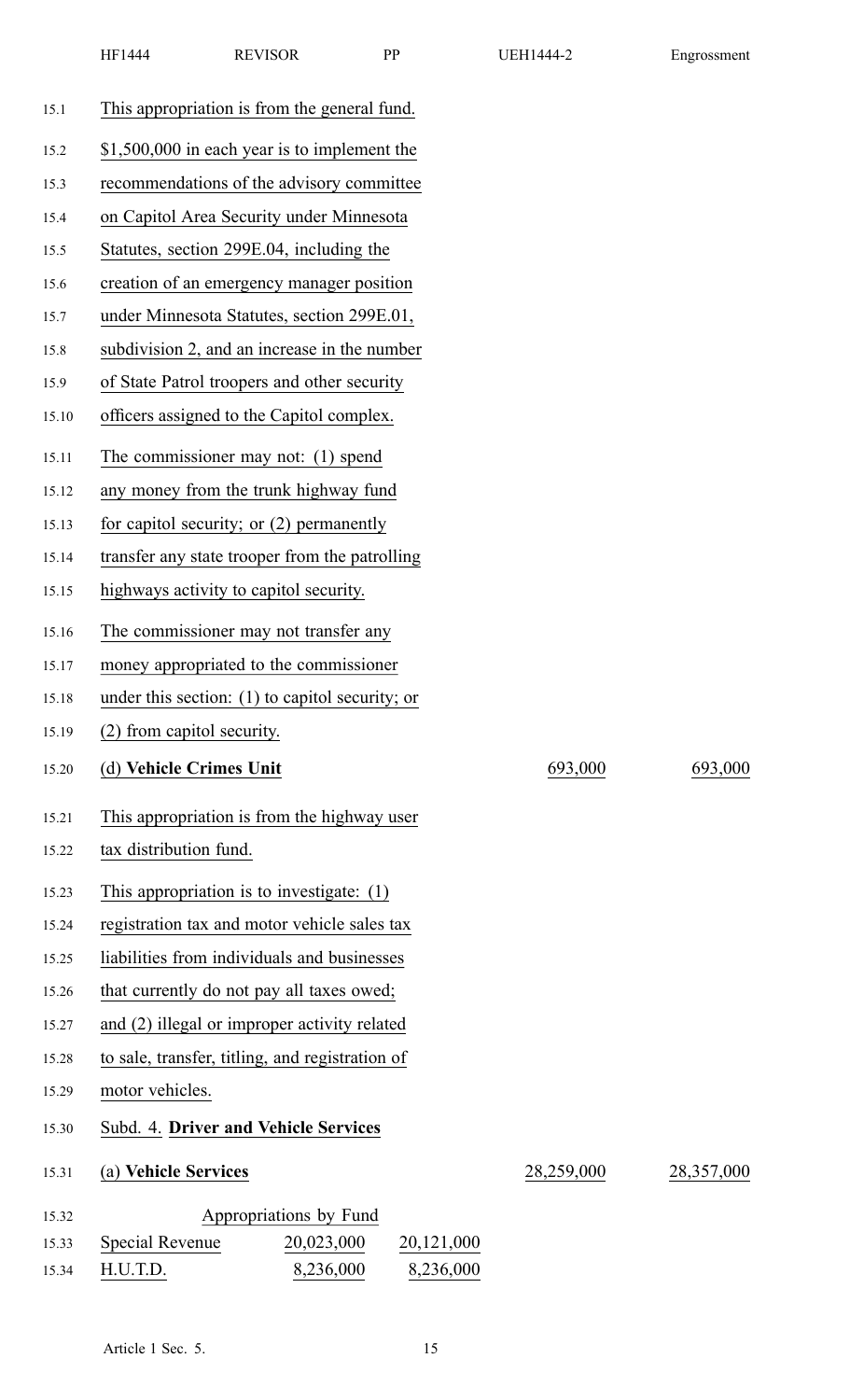| 16.1           | The special revenue fund appropriation is                                                     |            |            |
|----------------|-----------------------------------------------------------------------------------------------|------------|------------|
| 16.2           | from the vehicle services operating account.                                                  |            |            |
| 16.3           | \$1,000,000 in each year is from the special                                                  |            |            |
| 16.4           | revenue fund for ten additional positions to                                                  |            |            |
| 16.5           | enhance customer service related to vehicle                                                   |            |            |
| 16.6           | title issuance.                                                                               |            |            |
|                |                                                                                               |            |            |
| 16.7           | \$98,000 the second year is from the special<br>revenue fund for the vehicle services portion |            |            |
| 16.8<br>16.9   | of a new telephone system. This amount                                                        |            |            |
| 16.10          | is for transfer to the Office of Enterprise                                                   |            |            |
| 16.11          | Technology for initial construction and                                                       |            |            |
| 16.12          | development of the system. This is a onetime                                                  |            |            |
| 16.13          | appropriation and is available until expended.                                                |            |            |
| 16.14          | (b) Driver Services                                                                           | 28,749,000 | 29,014,000 |
|                |                                                                                               |            |            |
| 16.15          | Appropriations by Fund                                                                        |            |            |
| 16.16<br>16.17 | 28,748,000<br><b>Special Revenue</b><br>29,013,000<br>1,000<br>Trunk Highway<br>1,000         |            |            |
|                |                                                                                               |            |            |
| 16.18          | The special revenue fund appropriation is                                                     |            |            |
| 16.19          | from the driver services operating account.                                                   |            |            |
| 16.20          | \$150,000 in the second year is from the                                                      |            |            |
| 16.21          | special revenue fund for two new positions                                                    |            |            |
| 16.22          | to implement facial recognition.                                                              |            |            |
| 16.23          | \$52,000 the second year is from the special                                                  |            |            |
| 16.24          | revenue fund for the driver services portion                                                  |            |            |
| 16.25          | of a new telephone system. This amount                                                        |            |            |
| 16.26          | is for transfer to the Office of Enterprise                                                   |            |            |
| 16.27          | Technology for initial construction and                                                       |            |            |
| 16.28          | development of the system. This is a onetime                                                  |            |            |
| 16.29          | appropriation and is available until expended.                                                |            |            |
| 16.30          | \$37,000 in the first year and \$33,000 in the                                                |            |            |
| 16.31          | second year are from the special revenue                                                      |            |            |
| 16.32          | fund for one half-time position to assist with                                                |            |            |
| 16.33          | the Novice Driver Improvement Task Force                                                      |            |            |
| 16.34          | under Minnesota Statutes, section 171.0701,                                                   |            |            |
|                |                                                                                               |            |            |

HF1444 REVISOR PP UEH1444-2 Engrossment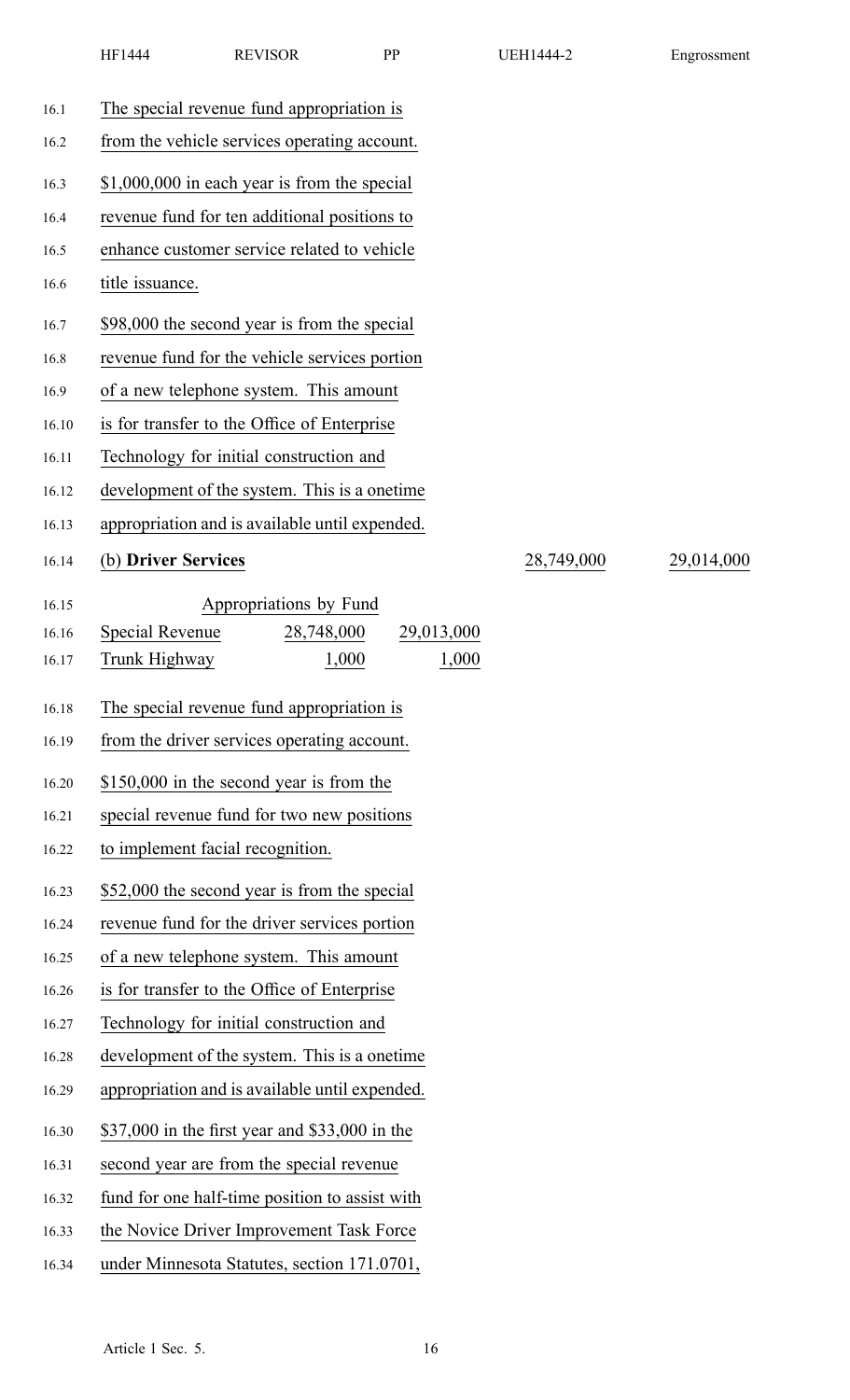|       | HF1444                                            | <b>REVISOR</b>                                 | PP        |           | <b>UEH1444-2</b> | Engrossment |  |  |  |  |
|-------|---------------------------------------------------|------------------------------------------------|-----------|-----------|------------------|-------------|--|--|--|--|
| 17.1  |                                                   | subdivision 1a. The base appropriation for     |           |           |                  |             |  |  |  |  |
| 17.2  | this position is $$6,000$ in fiscal year 2016 and |                                                |           |           |                  |             |  |  |  |  |
| 17.3  | \$0 in fiscal year 2017.                          |                                                |           |           |                  |             |  |  |  |  |
| 17.4  | \$67,000 the second year is from the special      |                                                |           |           |                  |             |  |  |  |  |
| 17.5  |                                                   | revenue fund for one new position to           |           |           |                  |             |  |  |  |  |
| 17.6  |                                                   | administer changes to the ignition interlock   |           |           |                  |             |  |  |  |  |
| 17.7  |                                                   | program. The base appropriation for this       |           |           |                  |             |  |  |  |  |
| 17.8  |                                                   | position in fiscal years 2016 and 2017 is      |           |           |                  |             |  |  |  |  |
| 17.9  | \$62,000 in each year.                            |                                                |           |           |                  |             |  |  |  |  |
| 17.10 | Subd. 5. Traffic Safety                           |                                                |           |           | 435,000          | 435,000     |  |  |  |  |
| 17.11 |                                                   | The commissioner of public safety shall        |           |           |                  |             |  |  |  |  |
| 17.12 |                                                   | spend 50 percent of the money available to     |           |           |                  |             |  |  |  |  |
| 17.13 |                                                   | the state under United States Code, title 23,  |           |           |                  |             |  |  |  |  |
| 17.14 |                                                   | section 164, and the remaining 50 percent      |           |           |                  |             |  |  |  |  |
| 17.15 |                                                   | must be transferred to the commissioner        |           |           |                  |             |  |  |  |  |
| 17.16 |                                                   | of transportation for hazard elimination       |           |           |                  |             |  |  |  |  |
| 17.17 |                                                   | activities under United States Code, title 23. |           |           |                  |             |  |  |  |  |
| 17.18 | section 152.                                      |                                                |           |           |                  |             |  |  |  |  |
| 17.19 | Subd. 6. Pipeline Safety                          |                                                |           |           | 1,354,000        | 1,354,000   |  |  |  |  |
| 17.20 |                                                   | This appropriation is from the pipeline safety |           |           |                  |             |  |  |  |  |
| 17.21 |                                                   | account in the special revenue fund.           |           |           |                  |             |  |  |  |  |
| 17.22 |                                                   | Subd. 7. Emergency Management                  |           |           | 3,079,000        | 3,029,000   |  |  |  |  |
| 17.23 |                                                   | Appropriations by Fund                         |           |           |                  |             |  |  |  |  |
| 17.24 | General                                           |                                                | 2,406,000 | 2,356,000 |                  |             |  |  |  |  |
| 17.25 | <b>Special Revenue</b>                            | 604,000                                        |           | 604,000   |                  |             |  |  |  |  |
| 17.26 | Environmental                                     | 69,000                                         |           | 69,000    |                  |             |  |  |  |  |
| 17.27 |                                                   | \$604,000 each year is appropriated from the   |           |           |                  |             |  |  |  |  |
| 17.28 | fire safety account in the special revenue        |                                                |           |           |                  |             |  |  |  |  |
| 17.29 |                                                   | fund. These amounts must be used to            |           |           |                  |             |  |  |  |  |
| 17.30 |                                                   | fund the hazardous materials and chemical      |           |           |                  |             |  |  |  |  |
| 17.31 | assessment teams.                                 |                                                |           |           |                  |             |  |  |  |  |
| 17.32 |                                                   | \$555,000 the first year and \$505,000 the     |           |           |                  |             |  |  |  |  |
| 17.33 |                                                   | second year are from the general fund to       |           |           |                  |             |  |  |  |  |
| 17.34 | reinstate the school safety center and to         |                                                |           |           |                  |             |  |  |  |  |
|       |                                                   |                                                |           |           |                  |             |  |  |  |  |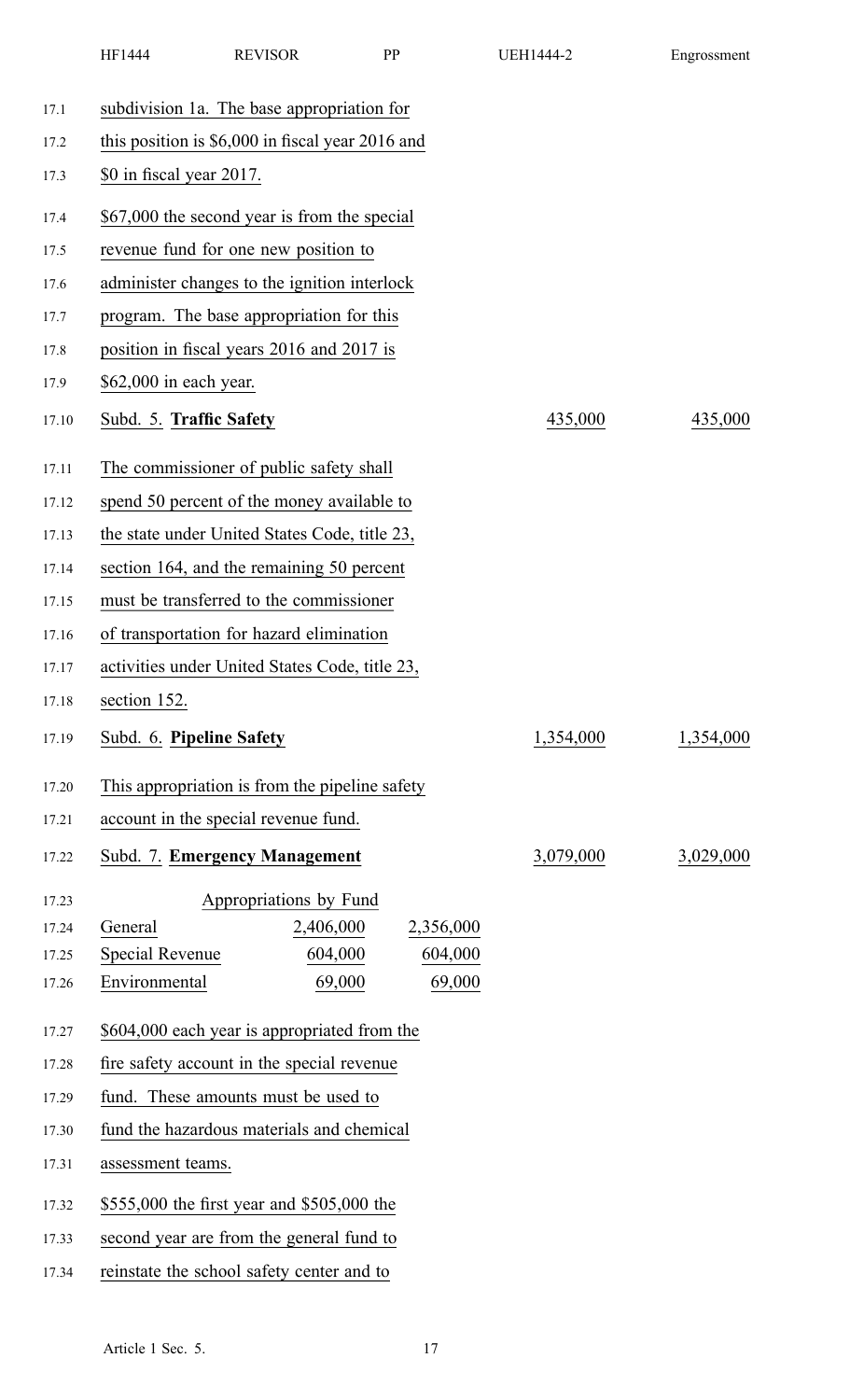|       | HF1444                                      | <b>REVISOR</b>                                  | <b>PP</b> | UEH1444-2  | Engrossment |  |  |  |  |
|-------|---------------------------------------------|-------------------------------------------------|-----------|------------|-------------|--|--|--|--|
| 18.1  |                                             | provide for school safety. The commissioner     |           |            |             |  |  |  |  |
| 18.2  | of public safety shall work collaboratively |                                                 |           |            |             |  |  |  |  |
| 18.3  | with the School Climate Council and the     |                                                 |           |            |             |  |  |  |  |
| 18.4  | school climate center established under     |                                                 |           |            |             |  |  |  |  |
| 18.5  |                                             | Minnesota Statutes, sections 121A.07 and        |           |            |             |  |  |  |  |
| 18.6  | 127A.052.                                   |                                                 |           |            |             |  |  |  |  |
| 18.7  |                                             | Subd. 8. Criminal Apprehension                  |           | 42,853,000 | 42,932,000  |  |  |  |  |
| 18.8  |                                             | Appropriations by Fund                          |           |            |             |  |  |  |  |
| 18.9  | General                                     | 40,905,000                                      |           | 40,984,000 |             |  |  |  |  |
| 18.10 | <b>State Government</b>                     |                                                 |           |            |             |  |  |  |  |
| 18.11 | <b>Special Revenue</b>                      | 7,000                                           |           | 7,000      |             |  |  |  |  |
| 18.12 | Trunk Highway                               | 1,941,000                                       |           | 1,941,000  |             |  |  |  |  |
| 18.13 |                                             | Notwithstanding Minnesota Statutes, section     |           |            |             |  |  |  |  |
| 18.14 |                                             | 161.20, subdivision 3, \$1,941,000 each year    |           |            |             |  |  |  |  |
| 18.15 |                                             | is appropriated from the trunk highway fund     |           |            |             |  |  |  |  |
| 18.16 |                                             | for laboratory analysis related to driving      |           |            |             |  |  |  |  |
| 18.17 | while impaired cases.                       |                                                 |           |            |             |  |  |  |  |
| 18.18 |                                             | \$125,000 in each year is from the general      |           |            |             |  |  |  |  |
| 18.19 |                                             | fund to replace forensic laboratory equipment   |           |            |             |  |  |  |  |
| 18.20 |                                             | at the Bureau of Criminal Apprehension.         |           |            |             |  |  |  |  |
| 18.21 |                                             | \$200,000 in each year is from the general      |           |            |             |  |  |  |  |
| 18.22 |                                             | fund to improve forensic laboratory staffing    |           |            |             |  |  |  |  |
| 18.23 |                                             | at the Bureau of Criminal Apprehension.         |           |            |             |  |  |  |  |
| 18.24 |                                             | \$310,000 the first year and \$389,000 the      |           |            |             |  |  |  |  |
| 18.25 |                                             | second year are from the general fund to        |           |            |             |  |  |  |  |
| 18.26 |                                             | maintain Livescan fingerprinting machines.      |           |            |             |  |  |  |  |
| 18.27 | Subd. 9. Fire Marshal                       |                                                 |           | 9,555,000  | 9,555,000   |  |  |  |  |
| 18.28 |                                             | This appropriation is from the fire safety      |           |            |             |  |  |  |  |
| 18.29 |                                             | account in the special revenue fund and is for  |           |            |             |  |  |  |  |
| 18.30 |                                             | activities under Minnesota Statutes, section    |           |            |             |  |  |  |  |
| 18.31 | 299F.012.                                   |                                                 |           |            |             |  |  |  |  |
| 18.32 |                                             | Of this amount: $(1)$ \$7,187,000 each year     |           |            |             |  |  |  |  |
| 18.33 |                                             | is for activities under Minnesota Statutes,     |           |            |             |  |  |  |  |
| 18.34 |                                             | section 299F.012; and (2) \$2,368,000 the first |           |            |             |  |  |  |  |
| 18.35 |                                             | year and \$2,368,000 the second year are for    |           |            |             |  |  |  |  |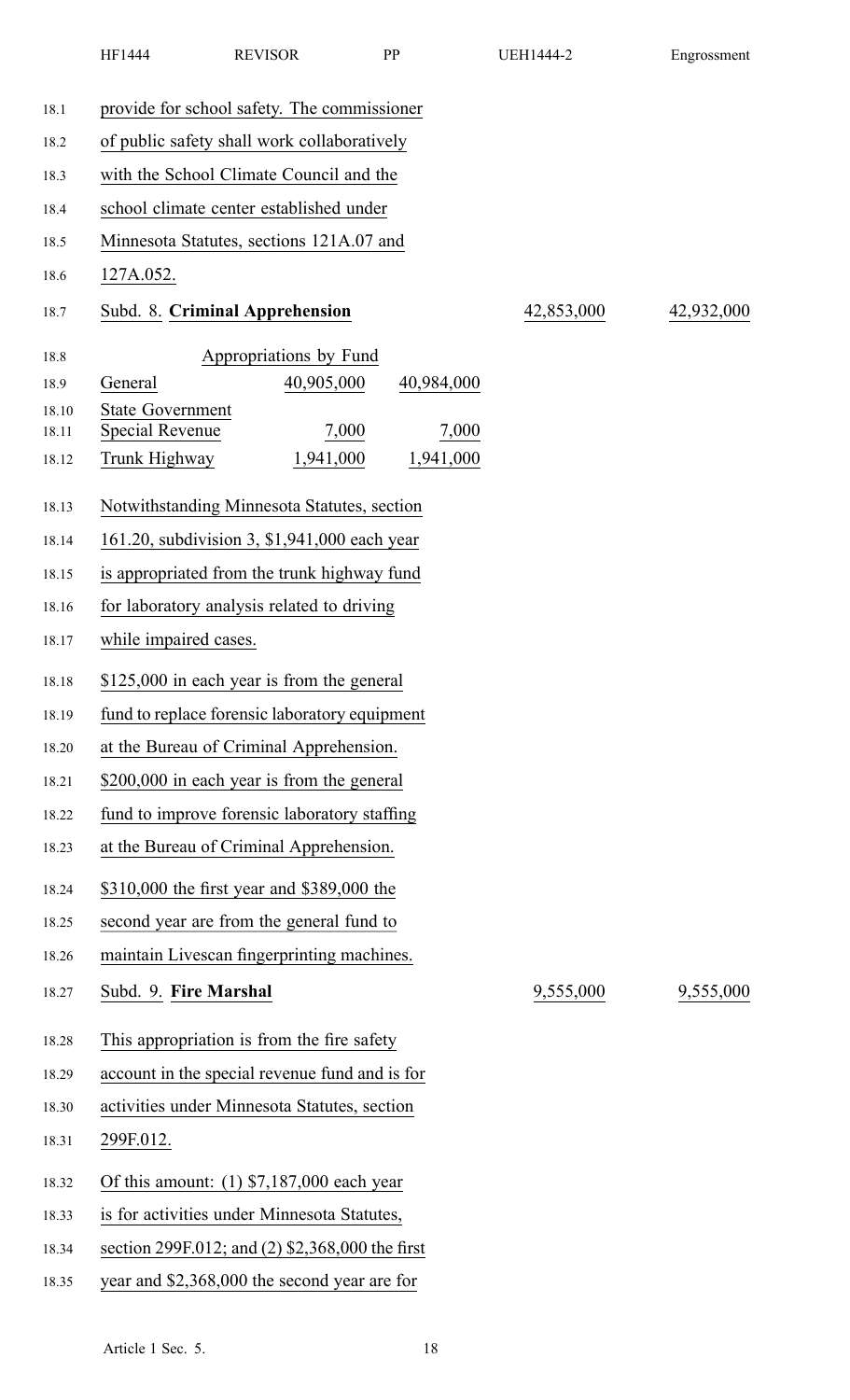|                | HF1444                                            | <b>REVISOR</b>                                 |                        | PP         | <b>UEH1444-2</b> | Engrossment |  |  |
|----------------|---------------------------------------------------|------------------------------------------------|------------------------|------------|------------------|-------------|--|--|
| 19.1           |                                                   | transfers to the general fund under Minnesota  |                        |            |                  |             |  |  |
| 19.2           | Statutes, section 297I.06, subdivision 3.         |                                                |                        |            |                  |             |  |  |
| 19.3           |                                                   | Subd. 10. Alcohol and Gambling Enforcement     |                        |            | 2,485,000        | 2,485,000   |  |  |
|                |                                                   |                                                |                        |            |                  |             |  |  |
| 19.4           |                                                   |                                                | Appropriations by Fund |            |                  |             |  |  |
| 19.5           | General                                           |                                                | 1,582,000<br>903,000   | 1,582,000  |                  |             |  |  |
| 19.6           | <b>Special Revenue</b>                            |                                                |                        | 903,000    |                  |             |  |  |
| 19.7           |                                                   | \$653,000 each year is from the alcohol        |                        |            |                  |             |  |  |
| 19.8           |                                                   | enforcement account in the special revenue     |                        |            |                  |             |  |  |
| 19.9           |                                                   | fund. Of this appropriation, \$500,000 each    |                        |            |                  |             |  |  |
| 19.10          |                                                   | year shall be transferred to the general fund. |                        |            |                  |             |  |  |
| 19.11          |                                                   | \$250,000 each year is appropriated from the   |                        |            |                  |             |  |  |
| 19.12          |                                                   | lawful gambling regulation account in the      |                        |            |                  |             |  |  |
| 19.13          | special revenue fund.                             |                                                |                        |            |                  |             |  |  |
| 19.14          |                                                   | Subd. 11. Office of Justice Programs           |                        |            | 36,201,000       | 36,201,000  |  |  |
| 19.15          |                                                   |                                                | Appropriations by Fund |            |                  |             |  |  |
| 19.16          | General                                           |                                                | 36,105,000             | 36,105,000 |                  |             |  |  |
| 19.17<br>19.18 | <b>State Government</b><br><b>Special Revenue</b> |                                                | 96,000                 | 96,000     |                  |             |  |  |
| 19.19          |                                                   | Up to 2.5 percent of the grant money           |                        |            |                  |             |  |  |
| 19.20          |                                                   | appropriated in this subdivision may be used   |                        |            |                  |             |  |  |
| 19.21          |                                                   | to administer the grant program.               |                        |            |                  |             |  |  |
| 19.22          |                                                   | \$1,500,000 in each year is from the general   |                        |            |                  |             |  |  |
| 19.23          |                                                   | fund for victim assistance grants. The funds   |                        |            |                  |             |  |  |
| 19.24          |                                                   | must be distributed through an open and        |                        |            |                  |             |  |  |
| 19.25          |                                                   | competitive grant process for existing crime   |                        |            |                  |             |  |  |
| 19.26          |                                                   | victim programs. The funds must be used to     |                        |            |                  |             |  |  |
| 19.27          |                                                   | meet the needs of underserved and unserved     |                        |            |                  |             |  |  |
| 19.28          | areas and populations.                            |                                                |                        |            |                  |             |  |  |
| 19.29          |                                                   | \$1,500,000 in each year is from the general   |                        |            |                  |             |  |  |
| 19.30          |                                                   | fund for youth intervention programs under     |                        |            |                  |             |  |  |
| 19.31          |                                                   | Minnesota Statutes, section 299A.73. The       |                        |            |                  |             |  |  |
| 19.32          |                                                   | appropriations must be used to create new      |                        |            |                  |             |  |  |
| 19.33          |                                                   | programs statewide in underserved areas        |                        |            |                  |             |  |  |
| 19.34          |                                                   | and to help existing programs serve unmet      |                        |            |                  |             |  |  |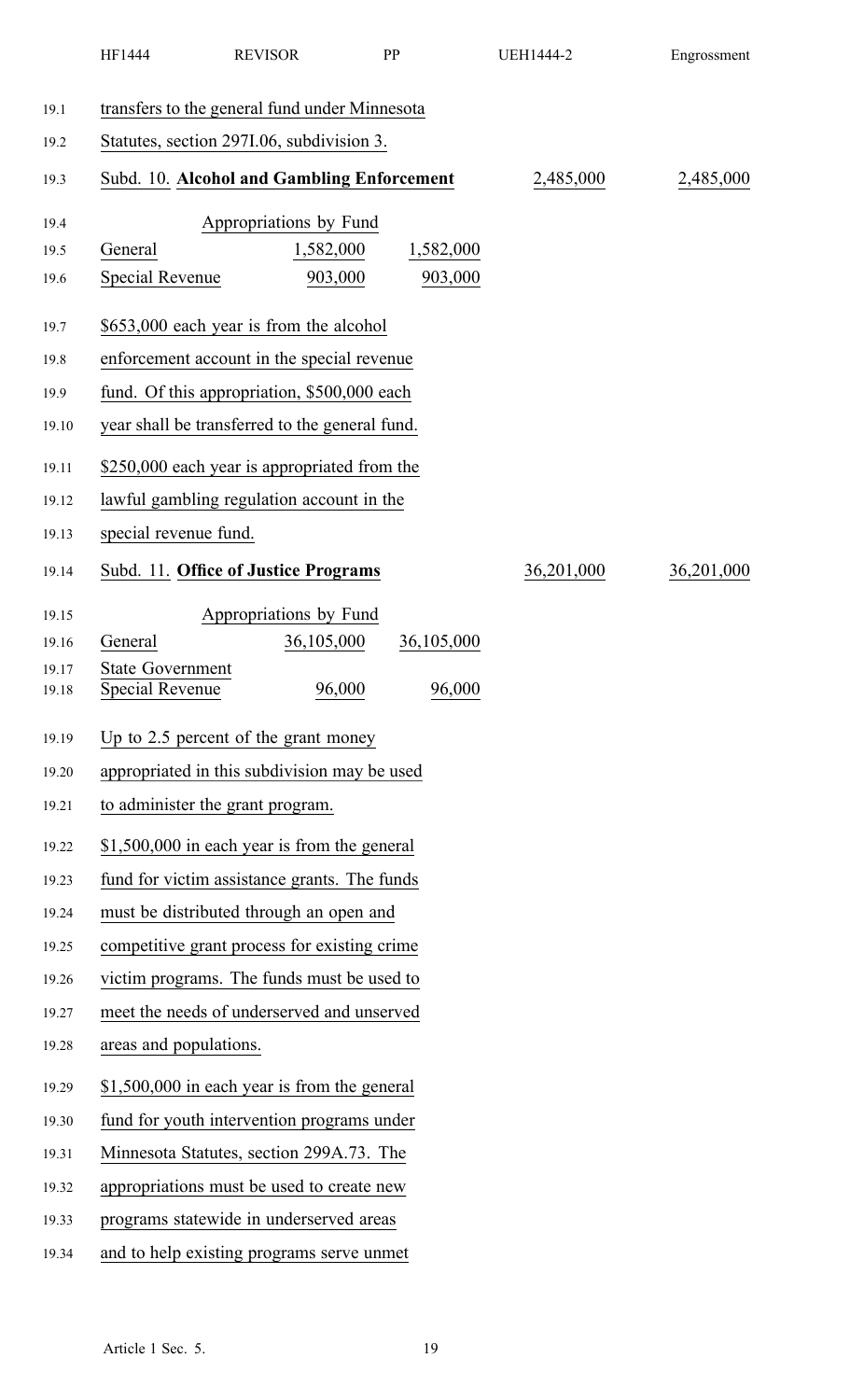| 20.1  | needs in the program's communities. These      |
|-------|------------------------------------------------|
| 20.2  | appropriations are available until expended.   |
| 20.3  | \$50,000 in each year is from the general      |
| 20.4  | fund for a grant to the Upper Midwest          |
| 20.5  | Community Policing Institute for use           |
| 20.6  | in training community safety personnel         |
| 20.7  | about the use of de-escalation strategies      |
| 20.8  | for handling returning veterans in crisis.     |
| 20.9  | This is a onetime appropriation, and the       |
| 20.10 | unencumbered balance in the first year does    |
| 20.11 | not cancel but is available for the second     |
| 20.12 | year. The commissioner shall consult with      |
| 20.13 | the Peace Officers Standards and Training      |
| 20.14 | (POST) Board regarding the design and          |
| 20.15 | content of the course, and must also ensure    |
| 20.16 | that the training opportunities are reasonably |
| 20.17 | distributed throughout the state.              |
| 20.18 | \$95,000 each year is from the general         |
| 20.19 | fund for a grant to the Juvenile Detention     |
| 20.20 | Alternative Initiative. This is a onetime      |
| 20.21 | appropriation, and funds unexpended in the     |
| 20.22 | first year are available in the second year.   |
| 20.23 | Subd. 12. Emergency Communication              |
| 20.24 | <b>Networks</b>                                |
| 20.25 | This appropriation is from the state           |
| 20.26 | government special revenue fund for 911        |
| 20.27 | emergency telecommunications services.         |
| 20.28 | (a) Public Safety Answering Points.            |
| 20.29 |                                                |
|       | \$13,664,000 each year is to be distributed    |
| 20.30 | as provided in Minnesota Statutes, section     |
| 20.31 | 403.113, subdivision 2.                        |
| 20.32 | (b) Medical Resource Communication             |
| 20.33 | Centers. \$683,000 each year is for grants     |
| 20.34 | to the Minnesota Emergency Medical             |

20.35 Services Regulatory Board for the Metro

20.24 **Networks** 59,138,000 63,639,000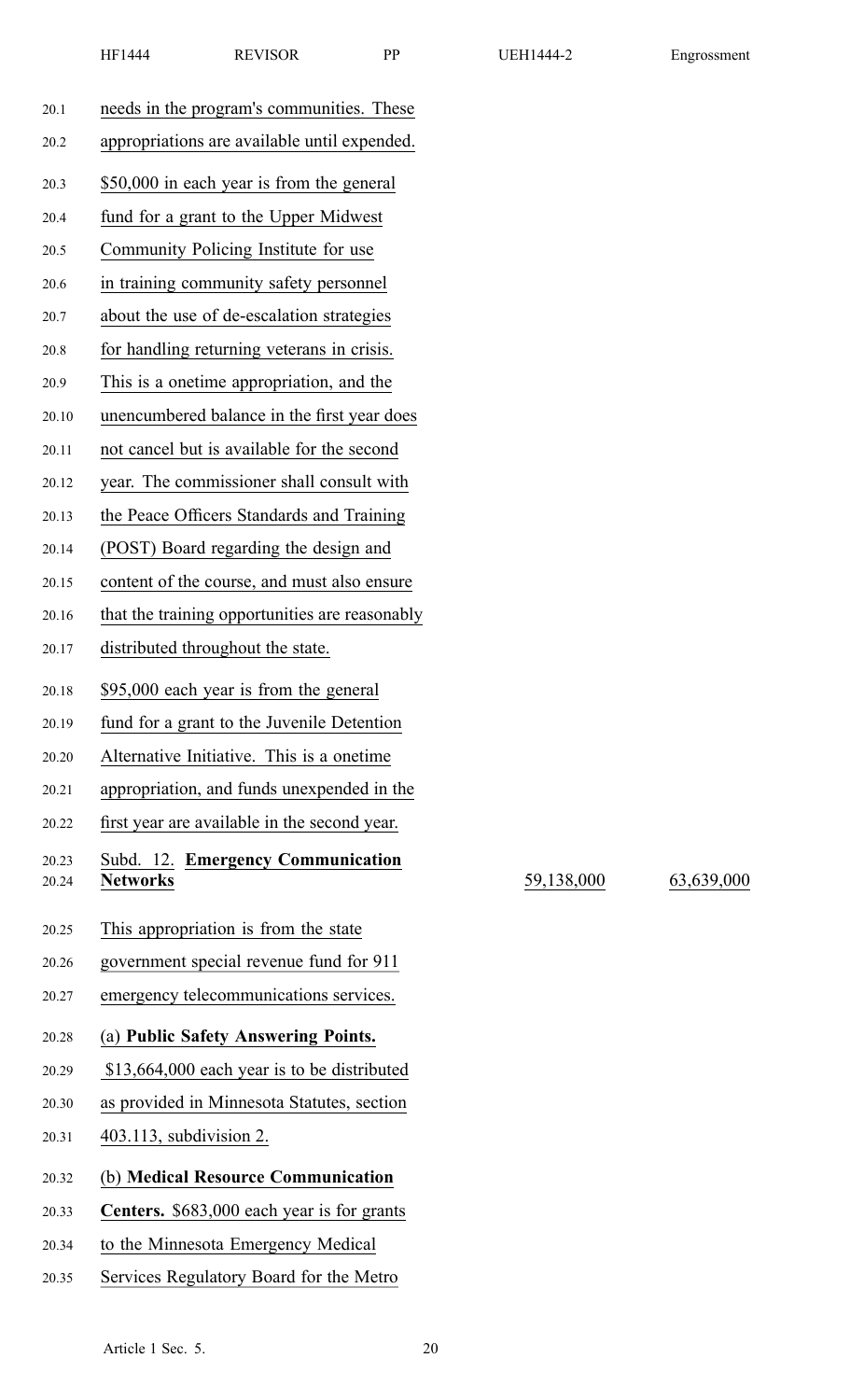| 21.1  | East and Metro West Medical Resource           |
|-------|------------------------------------------------|
| 21.2  | Communication Centers that were in             |
| 21.3  | operation before January 1, 2000.              |
| 21.4  | (c) ARMER Debt Service. \$23,261,000           |
| 21.5  | each year is to the commissioner of            |
| 21.6  | management and budget to pay debt service      |
| 21.7  | on revenue bonds issued under Minnesota        |
| 21.8  | Statutes, section 403.275.                     |
| 21.9  | Any portion of this appropriation not needed   |
| 21.10 | to pay debt service in a fiscal year may be    |
| 21.11 | used by the commissioner of public safety to   |
| 21.12 | pay cash for any of the capital improvements   |
| 21.13 | for which bond proceeds were appropriated      |
| 21.14 | by Laws 2005, chapter 136, article 1, section  |
| 21.15 | 9, subdivision 8, or Laws 2007, chapter 54,    |
| 21.16 | article 1, section 10, subdivision 8.          |
|       |                                                |
| 21.17 | (d) ARMER State Backbone Operating             |
| 21.18 | Costs. \$9,250,000 the first year and          |
| 21.19 | \$9,650,000 the second year are to the         |
| 21.20 | commissioner of transportation for costs       |
| 21.21 | of maintaining and operating the first and     |
| 21.22 | third phases of the statewide radio system     |
| 21.23 | backbone.                                      |
| 21.24 | (e) ARMER Improvements. $$1,000,000$           |
| 21.25 | each year is for the Statewide Radio Board for |
| 21.26 | costs of design, construction, maintenance     |
| 21.27 | of, and improvements to those elements         |
| 21.28 | of the statewide public safety radio and       |
| 21.29 | communication system that support mutual       |
| 21.30 | aid communications and emergency medical       |
| 21.31 | services or provide enhancement of public      |

21.33 Sec. 6. **TORT CLAIMS \$ 600,000 \$ 600,000**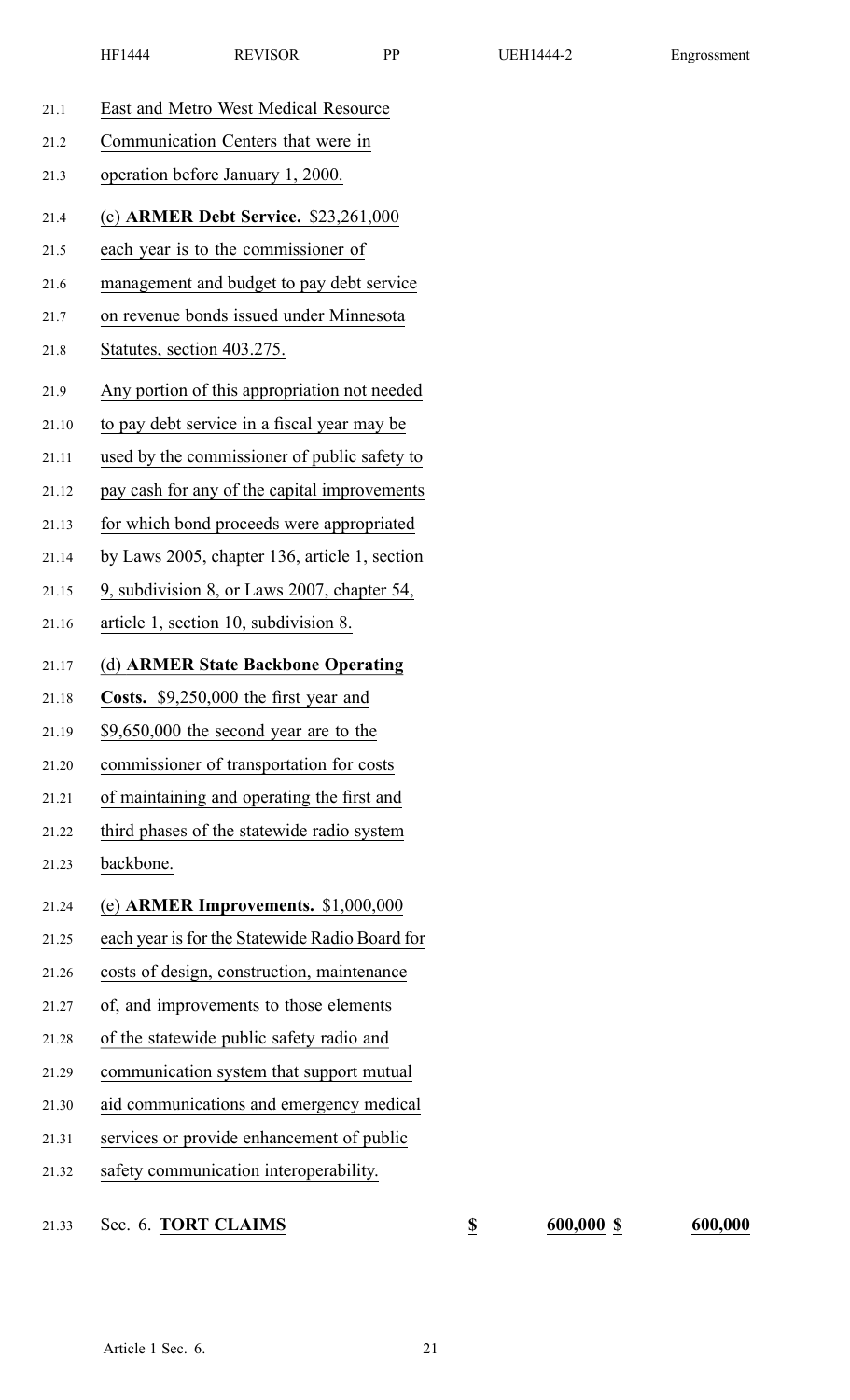|       | HF1444                    | <b>REVISOR</b>                                                 | PP               | <b>UEH1444-2</b>                                                                             | Engrossment |
|-------|---------------------------|----------------------------------------------------------------|------------------|----------------------------------------------------------------------------------------------|-------------|
| 22.1  |                           | This appropriation is to the commissioner of                   |                  |                                                                                              |             |
| 22.2  | management and budget.    |                                                                |                  |                                                                                              |             |
| 22.3  |                           | If the appropriation for either year is                        |                  |                                                                                              |             |
| 22.4  |                           | insufficient, the appropriation for the other                  |                  |                                                                                              |             |
| 22.5  | year is available for it. |                                                                |                  |                                                                                              |             |
|       |                           |                                                                |                  |                                                                                              |             |
| 22.6  |                           |                                                                |                  | Sec. 7. APPROPRIATION; EWORKPLACE TELEWORK PROGRAM.                                          |             |
| 22.7  |                           |                                                                |                  | \$100,000 is appropriated in fiscal year 2014 from the highway user tax distribution         |             |
| 22.8  |                           |                                                                |                  | fund to the commissioner of transportation for phase 2 of the eWorkPlace telework            |             |
| 22.9  |                           |                                                                |                  | program. Program components include but are not limited to implementation planning,          |             |
| 22.10 |                           |                                                                |                  | enhancement of tools and Web site content, informational research and development,           |             |
| 22.11 |                           |                                                                |                  | expansion of employer participation, technical assistance, and performance measurement.      |             |
| 22.12 |                           | This appropriation is available in fiscal years 2014 and 2015. |                  |                                                                                              |             |
|       |                           |                                                                |                  |                                                                                              |             |
| 22.13 |                           |                                                                |                  | Sec. 8. REAUTHORIZATION; 2008 BOND SALE EXPENSES FOR TRUNK                                   |             |
| 22.14 | <b>HIGHWAY BONDS</b>      |                                                                |                  |                                                                                              |             |
| 22.15 |                           |                                                                |                  | \$1,414,600 of the amount appropriated in Laws 2008, chapter 152, article 2, section         |             |
| 22.16 |                           |                                                                |                  | 6, for trunk highway bond sale expenses, which was reported to the legislature according     |             |
| 22.17 |                           |                                                                |                  | to Minnesota Statutes, section 16A.642, subdivision 1, is reauthorized and does not cancel   |             |
| 22.18 |                           |                                                                |                  | under the terms of that subdivision. This appropriation for the bond sale expenses and the   |             |
| 22.19 |                           |                                                                |                  | bond sale authorization in Laws 2008, chapter 152, article 2, section 7, subdivision 1, as   |             |
| 22.20 |                           | amended, are available until December 31, 2019.                |                  |                                                                                              |             |
| 22.21 |                           |                                                                |                  | <b>EFFECTIVE DATE.</b> This section is effective the day following final enactment.          |             |
| 22.22 |                           |                                                                | <b>ARTICLE 2</b> |                                                                                              |             |
| 22.23 |                           |                                                                |                  | <b>TRANSPORTATION FINANCE</b>                                                                |             |
|       |                           |                                                                |                  |                                                                                              |             |
| 22.24 |                           |                                                                |                  | Section 1. Minnesota Statutes 2012, section 163.051, is amended to read:                     |             |
| 22.25 |                           |                                                                |                  | 163.051 METROPOLITAN COUNTY WHEELAGE TAX.                                                    |             |
| 22.26 |                           |                                                                |                  | Subdivision 1. Tax authorized. (a) Except as provided in paragraph (b), the board of         |             |
| 22.27 |                           |                                                                |                  | commissioners of each metropolitan county is authorized to levy by resolution a wheelage     |             |
| 22.28 |                           |                                                                |                  | tax of \$5 for the year 1972 and each subsequent year thereafter by resolution \$10 for each |             |
| 22.29 |                           |                                                                |                  | calendar year from 2014 to 2016, and up to \$20 in each calendar year beginning in 2017,     |             |
| 22.30 |                           |                                                                |                  | on each motor vehicle that is kept in such county when not in operation and that is subject  |             |
| 22.31 |                           |                                                                |                  | to annual registration and taxation under chapter 168. The board may provide by resolution   |             |
|       |                           |                                                                |                  |                                                                                              |             |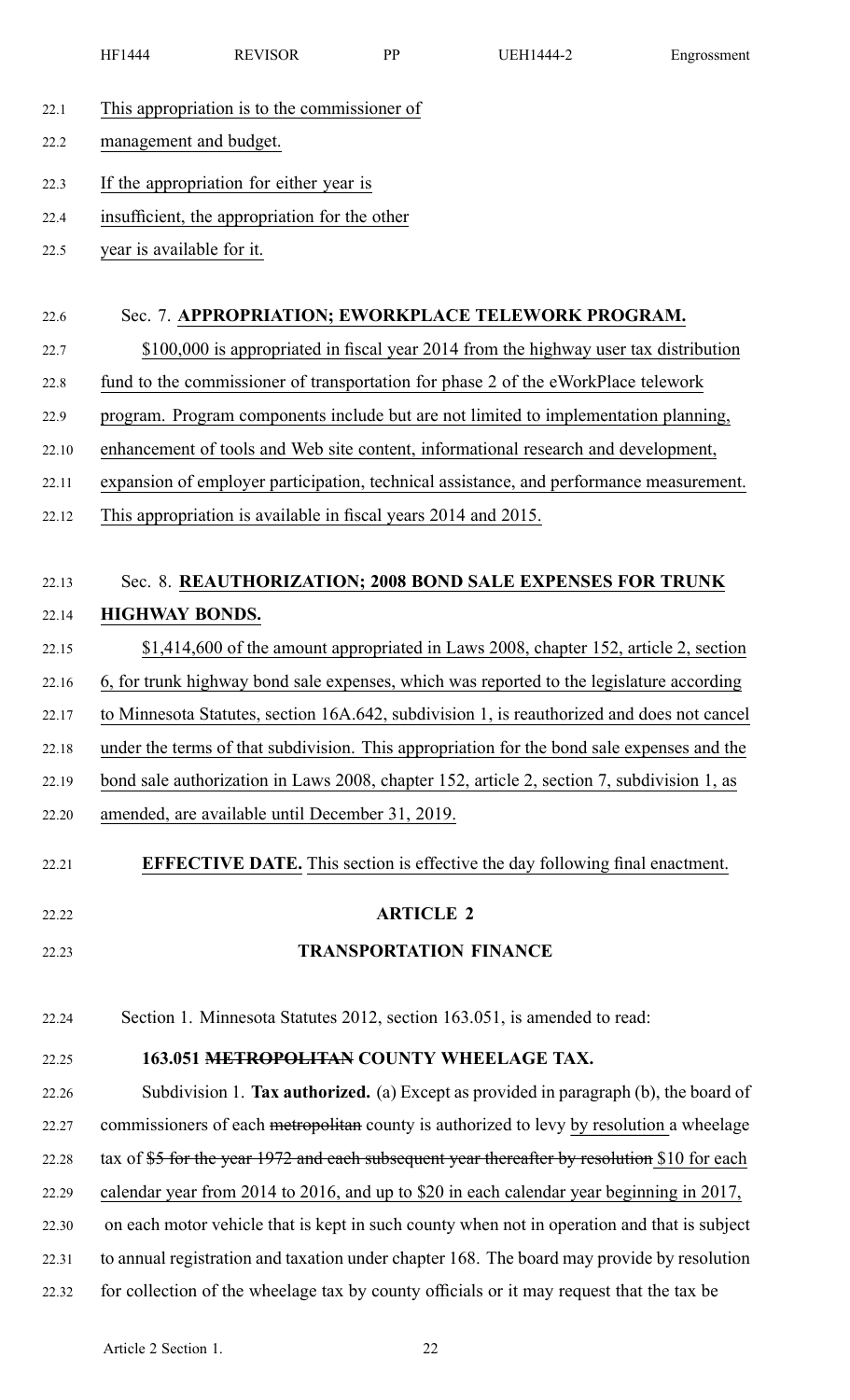23.1 collected by the state registrar of motor vehicles, and. The state registrar of motor vehicles 23.2 shall collect such tax on behalf of the county if requested, as provided in subdivision 2.

- 23.3 (b) The following vehicles are exemp<sup>t</sup> from the wheelage tax:
- 23.4 (1) motorcycles, as defined in section 169.011, subdivision 44;
- 23.5 (2) motorized bicycles, as defined in section 169.011, subdivision 45; and
- 23.6 (3) electric-assisted bicycles, as defined in section 169.011, subdivision 27; and
- 23.7  $(4)$  (3) motorized foot scooters, as defined in section 169.011, subdivision 46.

23.8 Subd. 2. **Collection by registrar of motor vehicles.** The wheelage tax levied by 23.9 any metropolitan county, if made collectible by the state registrar of motor vehicles, 23.10 shall be certified by the county auditor to the registrar not later than August 1 in the year 23.11 before the calendar year or years for which the tax is levied, and the registrar shall collect 23.12 such tax with the motor vehicle taxes on the affected vehicles for such year or years. 23.13 Every owner and every operator of such <sup>a</sup> motor vehicle shall furnish to the registrar all 23.14 information requested by the registrar. No state motor vehicle tax on any such motor 23.15 vehicle for any such year shall be received or deemed paid unless the applicable wheelage 23.16 tax is paid therewith. The proceeds of the wheelage tax levied by any metropolitan county, 23.17 less any amount retained by the registrar to pay costs of collection of the wheelage tax, 23.18 shall be paid to the commissioner of management and budget and deposited in the state 23.19 treasury to the credit of the county wheelage tax fund of each metropolitan county.

23.20 Subd. 2a. **Tax proceeds deposited; costs of collection; appropriation.** 23.21 Notwithstanding the provisions of any other law, the state registrar of motor vehicles shall 23.22 deposit the proceeds of the wheelage tax imposed by subdivision 2, to the credit of the 23.23 county wheelage tax fund account of each metropolitan county. The amount necessary to 23.24 pay the costs of collection of said tax is appropriated from the county wheelage tax fund 23.25 account of each metropolitan county to the state registrar of motor vehicles.

23.26 Subd. 3. **Distribution to metropolitan county; appropriation.** On or before 23.27 April 1 in 1972 and each subsequent year, the commissioner of management and budget 23.28 On <sup>a</sup> monthly basis, the registrar of motor vehicles shall issue <sup>a</sup> warrant in favor of the 23.29 treasurer of each metropolitan county for which the registrar has collected a wheelage tax 23.30 in the amount of such tax then on hand in the county wheelage tax fund account. There 23.31 is hereby appropriated from the county wheelage tax fund account each year, to each 23.32 metropolitan county entitled to payments authorized by this section, sufficient moneys 23.33 to make such payments.

23.34 Subd. 4. **Use of tax.** The treasurer of each metropolitan county receiving moneys 23.35 payments under subdivision 3 shall deposit such moneys payments in the county road and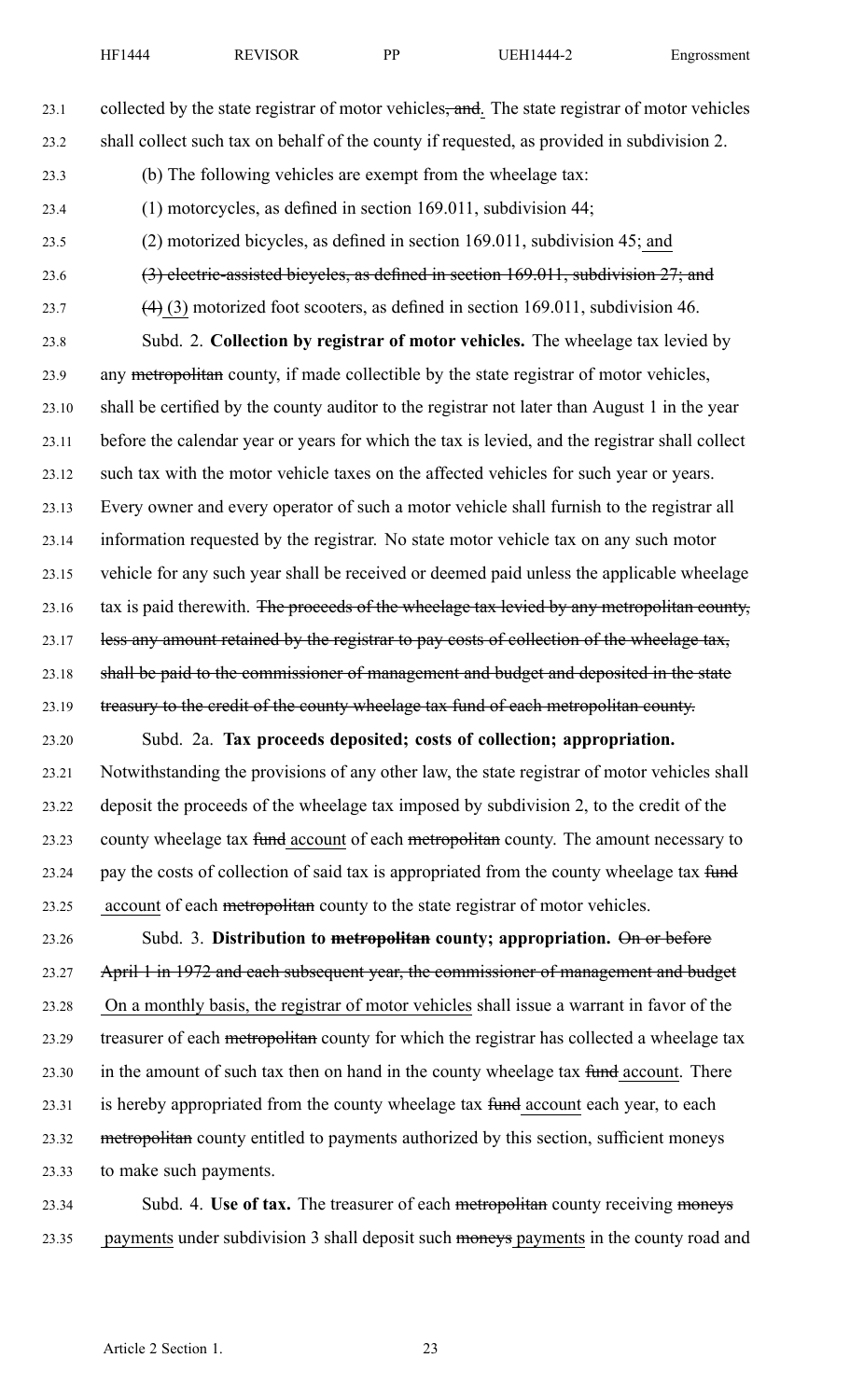24.1 bridge fund. The moneys shall be used for purposes authorized by law which are highway 24.2 purposes within the meaning of the Minnesota Constitution, article 14.

24.3 Subd. 6. **Metropolitan county defined.** "Metropolitan county" means any of the 24.4 counties of Anoka, Carver, Dakota, Hennepin, Ramsey, Scott, and Washington.

24.5 Subd. 7. **Offenses; penalties; application of other laws.** (a) Any owner or operator 24.6 of a motor vehicle who shall willfully give gives any false information relative to the tax 24.7 herein authorized by this section to the registrar of motor vehicles or any metropolitan 24.8 county, or who shall willfully fail or refuse fails or refuses to furnish any such information, 24.9 shall be is guilty of a misdemeanor.

24.10 (b) Except as otherwise herein provided in this section, the collection and payment 24.11 of a wheelage tax and all matters relating thereto shall be are subject to all provisions of 24.12 law relating to collection and paymen<sup>t</sup> of motor vehicle taxes so far as applicable.

24.13 Sec. 2. Minnesota Statutes 2012, section 171.061, subdivision 4, is amended to read: 24.14 Subd. 4. **Fee; equipment.** (a) The agen<sup>t</sup> may charge and retain <sup>a</sup> filing fee of \$5 \$8 24.15 for each application. Except as provided in paragraph (c), the fee shall cover all expenses 24.16 involved in receiving, accepting, or forwarding to the department the applications and 24.17 fees required under sections 171.02, subdivision 3; 171.06, subdivisions 2 and 2a; and 24.18 171.07, subdivisions 3 and 3a.

24.19 (b) The statutory fees and the filing fees imposed under paragraph (a) may be paid 24.20 by credit card or debit card. The driver's license agen<sup>t</sup> may collect <sup>a</sup> convenience fee on 24.21 the statutory fees and filing fees not greater than the cost of processing <sup>a</sup> credit card or 24.22 debit card transaction. The convenience fee must be used to pay the cost of processing 24.23 credit card and debit card transactions. The commissioner shall adopt rules to administer 24.24 this paragraph using the exemp<sup>t</sup> procedures of section 14.386, excep<sup>t</sup> that section 14.386, 24.25 paragraph (b), does not apply.

24.26 (c) The department shall maintain the photo identification equipment for all 24.27 agents appointed as of January 1, 2000. Upon the retirement, resignation, death, or 24.28 discontinuance of an existing agent, and if <sup>a</sup> new agen<sup>t</sup> is appointed in an existing office 24.29 pursuan<sup>t</sup> to Minnesota Rules, chapter 7404, and notwithstanding the above or Minnesota 24.30 Rules, par<sup>t</sup> 7404.0400, the department shall provide and maintain photo identification 24.31 equipment without additional cost to <sup>a</sup> newly appointed agen<sup>t</sup> in that office if the office 24.32 was provided the equipment by the department before January 1, 2000. All photo 24.33 identification equipment must be compatible with standards established by the department. 24.34 (d) A filing fee retained by the agen<sup>t</sup> employed by <sup>a</sup> county board must be paid into

24.35 the county treasury and credited to the general revenue fund of the county. An agen<sup>t</sup> who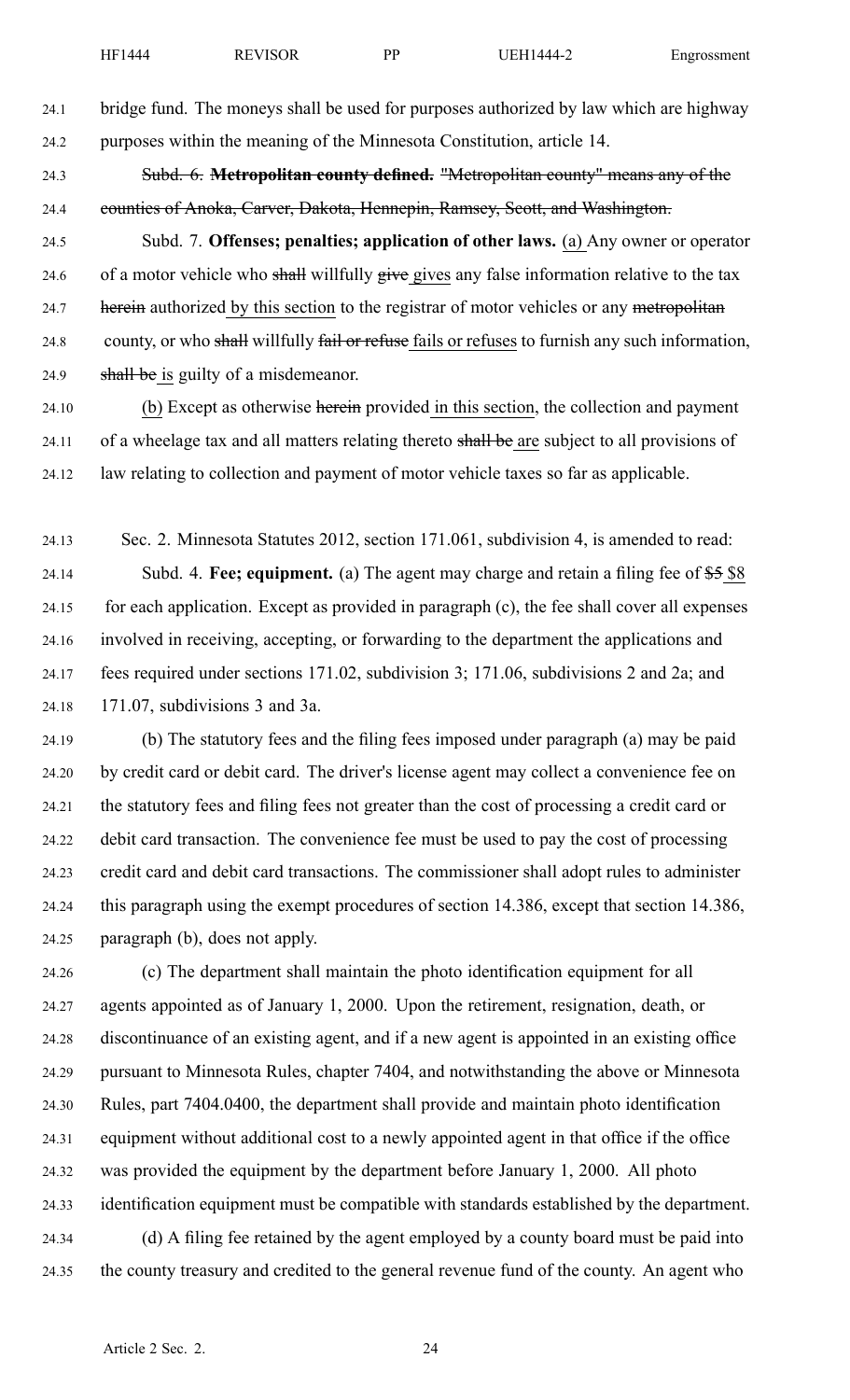| 25.1  | is not an employee of the county shall retain the filing fee in lieu of county employment    |
|-------|----------------------------------------------------------------------------------------------|
| 25.2  | or salary and is considered an independent contractor for pension purposes, coverage         |
| 25.3  | under the Minnesota State Retirement System, or membership in the Public Employees           |
| 25.4  | Retirement Association.                                                                      |
| 25.5  | (e) Before the end of the first working day following the final day of the reporting         |
| 25.6  | period established by the department, the agent must forward to the department all           |
| 25.7  | applications and fees collected during the reporting period except as provided in paragraph  |
| 25.8  | (d).                                                                                         |
|       |                                                                                              |
| 25.9  | Sec. 3. Minnesota Statutes 2012, section 296A.07, subdivision 3, is amended to read:         |
| 25.10 | Subd. 3. Rate of tax. (a) Before October 1, 2015, the gasoline excise tax is imposed         |
| 25.11 | at the following rates:                                                                      |
| 25.12 | $(1)$ E85 is taxed at the rate of 19.53 cents per gallon;                                    |
| 25.13 | (2) M85 is taxed at the rate of 15.68 cents per gallon; and                                  |
| 25.14 | (3) all other gasoline is taxed at the rate of 27.5 cents per gallon.                        |
| 25.15 | (b) On and after October 1, 2015, the gasoline excise tax is imposed at the following        |
| 25.16 | rates:                                                                                       |
| 25.17 | (1) E85 is taxed at the rate of $17.75$ 21.31 cents per gallon;                              |
| 25.18 | $(2)$ M85 is taxed at the rate of $\frac{14.25}{17.11}$ cents per gallon; and                |
| 25.19 | $(3)$ all other gasoline is taxed at the rate of $25$ 30 cents per gallon.                   |
| 25.20 | <b>EFFECTIVE DATE.</b> Paragraph (a) is effective October 1, 2013, and applies to all        |
| 25.21 | gasoline, undyed diesel fuel, and special fuel in distributor storage on or after that date. |
| 25.22 | Paragraph (a) expires October 1, 2015. Paragraph (b) is effective October 1, 2015, and       |
| 25.23 | applies to all gasoline, undyed diesel fuel, and special fuel in distributor storage on or   |
| 25.24 | after that date.                                                                             |
|       |                                                                                              |
| 25.25 | Sec. 4. Minnesota Statutes 2012, section 296A.08, subdivision 2, is amended to read:         |
| 25.26 | Subd. 2. Rate of tax. (a) Before October 1, 2015, the special fuel excise tax                |
| 25.27 | is imposed at the following rate:                                                            |
| 25.28 | (1) liquefied petroleum gas or propane is taxed at the rate of 20.63 cents per gallon;       |
| 25.29 | (2) liquefied natural gas is taxed at the rate of 16.5 cents per gallon;                     |
| 25.30 | (3) compressed natural gas is taxed at the rate of \$2.391 per thousand cubic feet; or       |
| 25.31 | 27.5 cents per gasoline equivalent. For purposes of this paragraph, "gasoline equivalent,"   |
| 25.32 | as defined by the National Conference on Weights and Measures, is 5.66 pounds of natural     |
| 25.33 | gas; and                                                                                     |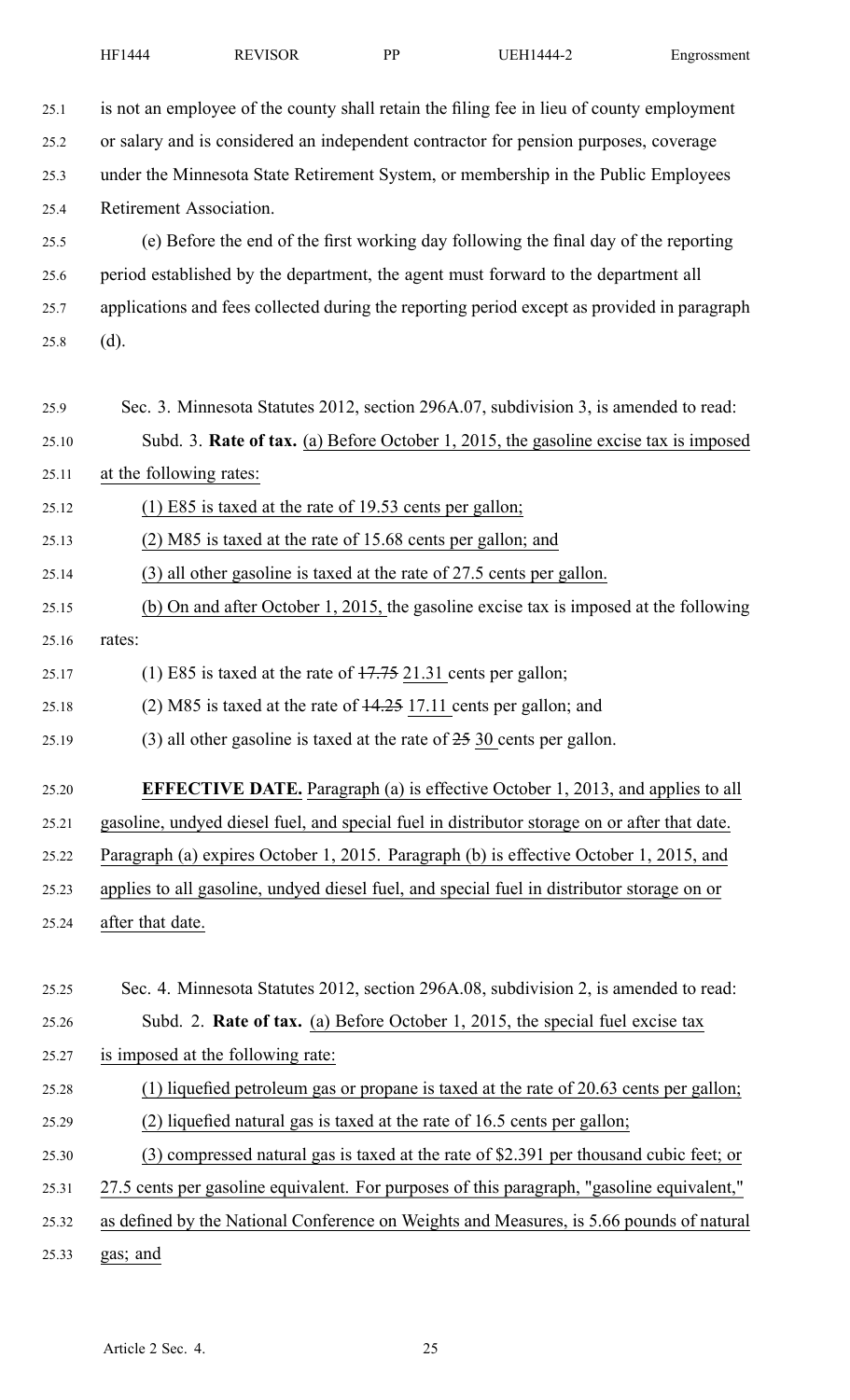| <b>REVISOR</b><br>HF1444<br>DD<br>JEH1444-2<br>Engrossment |
|------------------------------------------------------------|
|------------------------------------------------------------|

26.1 (4) all other special fuel is taxed at the same rate as the gasoline excise tax as 26.2 specified in Minnesota Statutes, section 296A.07, subdivision 2. The tax is payable in the 26.3 form and manner prescribed by the commissioner. 26.4 (b) On and after October 1, 2015, the special fuel excise tax is imposed at the 26.5 following rates: 26.6  $\left(\frac{a}{b}\right)$  liquefied petroleum gas or propane is taxed at the rate of  $\frac{18.75}{22.51}$  cents 26.7 per gallon.; 26.8 (b) (2) liquefied natural gas is taxed at the rate of  $\pm$ 5 18 cents per gallon.; 26.9 (e) (3) compressed natural gas is taxed at the rate of  $\frac{2.174}{2.608}$  per thousand 26.10 cubic feet; or 25 30 cents per gasoline equivalent. For purposes of this paragraph, 26.11 "gasoline equivalent," as defined by the National Conference on Weights and Measures, is 26.12 5.66 pounds of natural gas.; and 26.13 (d) (4) all other special fuel is taxed at the same rate as the gasoline excise tax as 26.14 specified in section 296A.07, subdivision 2. The tax is payable in the form and manner 26.15 prescribed by the commissioner. 26.16 **EFFECTIVE DATE.** Paragraph (a) is effective October 1, 2013, and applies to all 26.17 gasoline, undyed diesel fuel, and special fuel in distributor storage on or after that date. 26.18 Paragraph (a) expires October 1, 2015. Paragraph (b) is effective October 1, 2015, and 26.19 applies to all gasoline, undyed diesel fuel, and special fuel in distributor storage on or 26.20 after that date. 26.21 Sec. 5. Minnesota Statutes 2012, section 297A.815, subdivision 3, is amended to read: 26.22 Subd. 3. **Motor vehicle lease sales tax revenue.** (a) For purposes of this 26.23 subdivision, "net revenue" means an amount equal to: 26.24 (1) the revenues, including interest and penalties, collected under this section, during 26.25 the fiscal year; less 26.26 (2) in fiscal year 2011, \$30,100,000; in fiscal year 2012, \$31,100,000; and in fiscal 26.27 year 2013 and following fiscal years, \$32,000,000. 26.28 (b) On or before June 30 of each fiscal year, the commissioner of revenue shall 26.29 estimate the amount of the revenues and subtraction under paragraph (a) for the current 26.30 fiscal year. 26.31 (c) On or after July 1 of the subsequent fiscal year, the commissioner of managemen<sup>t</sup> 26.32 and budget shall transfer the net revenue as estimated in paragraph (b) from the general 26.33 fund, as follows: 26.34 (1) 50 percent to the greater Minnesota transit account; and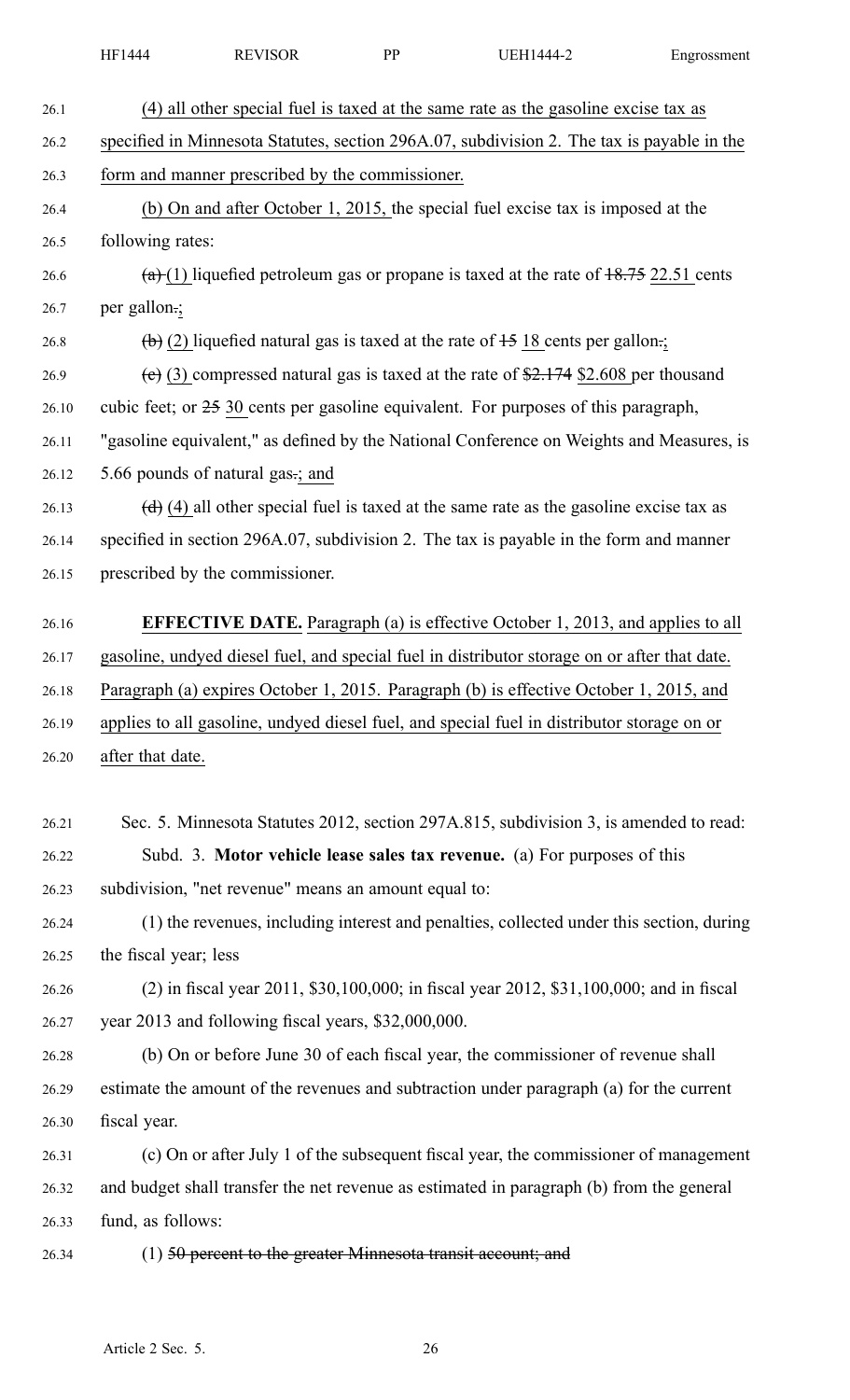| 27.1  | $(2)$ 50 percent \$9,000,000 to the county state-aid highway fund. Notwithstanding               |
|-------|--------------------------------------------------------------------------------------------------|
| 27.2  | any other law to the contrary, the commissioner of transportation shall allocate the funds       |
| 27.3  | transferred under this clause to the counties in the metropolitan area, as defined in section    |
| 27.4  | 473.121, subdivision 4, excluding the counties of Hennepin and Ramsey, so that each              |
| 27.5  | county shall receive of such amount the percentage that its population, as defined in            |
| 27.6  | section 477A.011, subdivision 3, estimated or established by July 15 of the year prior to        |
| 27.7  | the current calendar year, bears to the total population of the counties receiving funds         |
| 27.8  | under this clause; and                                                                           |
| 27.9  | (2) the remainder to the greater Minnesota transit account.                                      |
| 27.10 | (d) For fiscal years $2010$ and $2011$ , the amount under paragraph (a), clause (1), must        |
| 27.11 | be calculated using the following percentages of the total revenues:                             |
| 27.12 | $(1)$ for fiscal year 2010, 83.75 percent; and                                                   |
| 27.13 | $(2)$ for fiscal year 2011, 93.75 percent.                                                       |
| 27.14 | <b>EFFECTIVE DATE.</b> This section is effective January 1, 2014.                                |
| 27.15 | Sec. 6. Minnesota Statutes 2012, section 297A.992, is amended to read:                           |
| 27.16 | 297A.992 METROPOLITAN <del>TRANSPORTATION</del> AREA TRANSIT SALES                               |
| 27.17 | TAX; TAX, JOINT POWERS BOARD.                                                                    |
| 27.18 | Subdivision 1. Definitions. For purposes of this section, the following terms have               |
| 27.19 | the meanings given them:                                                                         |
| 27.20 | $(1)$ "metropolitan transportation area" means the counties participating in the joint           |
| 27.21 | powers agreement under subdivision 3;                                                            |
| 27.22 | (2) "eligible county" means the county of Anoka, Carver, Dakota, Hennepin,                       |
| 27.23 | Ramsey, Scott, or Washington;                                                                    |
| 27.24 | $\left(\frac{1}{2}\right)$ (2) "committee" means the Grant Evaluation and Ranking System (GEARS) |
| 27.25 | Committee;                                                                                       |
| 27.26 | (4) "minimum guarantee county" means any metropolitan county or eligible county                  |
| 27.27 | that is participating in the joint powers agreement under subdivision 3, whose proportion        |
| 27.28 | of the annual sales tax revenue under this section collected within that county is less than     |
| 27.29 | or equal to three percent;                                                                       |
| 27.30 | (3) "net transit sales tax proceeds" means the total proceeds from the sales and use             |
| 27.31 | taxes imposed under this section, less the deductions identified under subdivision 8; and        |
| 27.32 | $(5)$ (4) "population" means the population, as defined in section 477A.011,                     |
| 27.33 | subdivision 3, estimated or established by July 15 of the year prior to the calendar year        |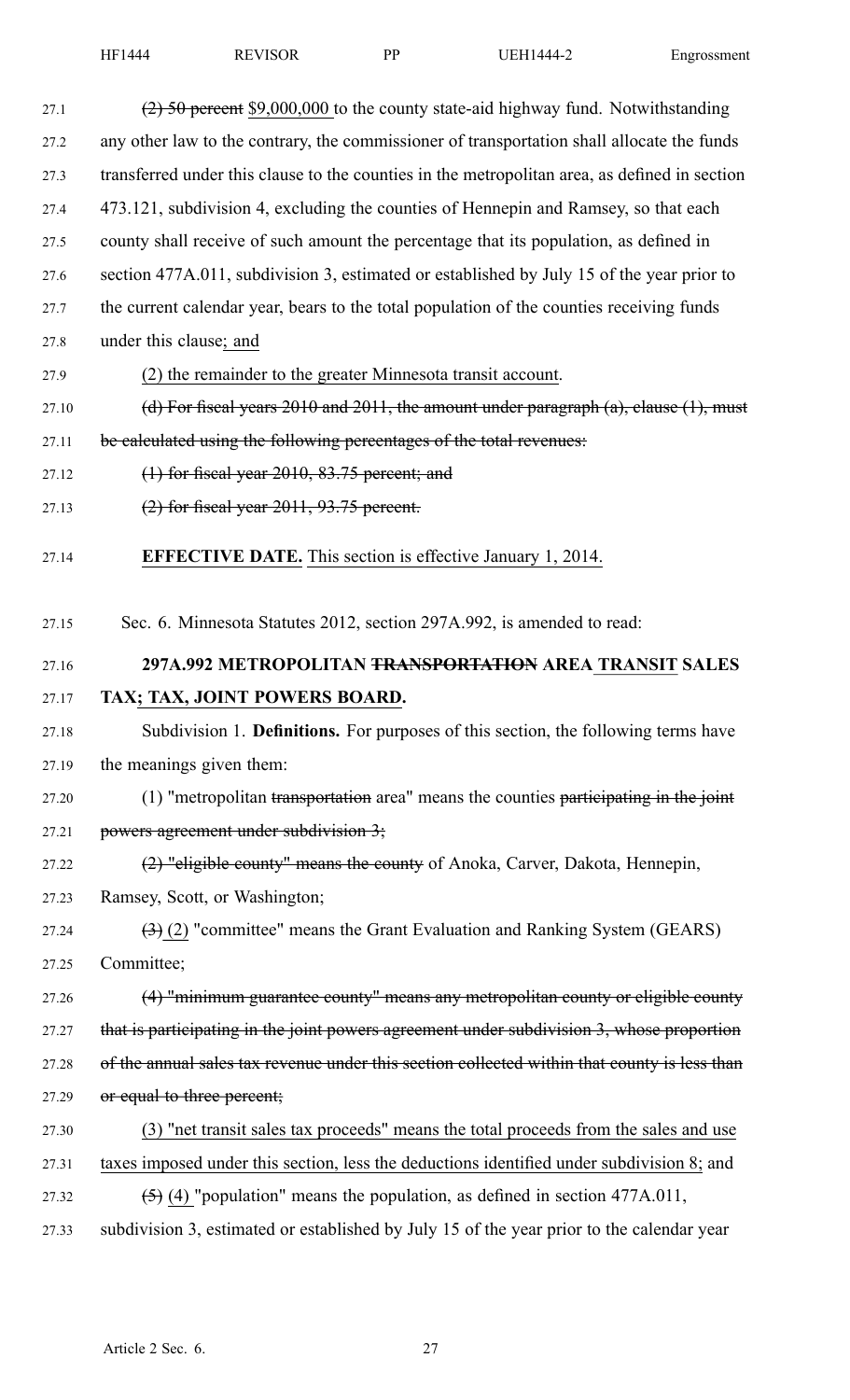28.1 in which the representatives will serve on the Grant Evaluation and Ranking System 28.2 Committee established under subdivision 5.

28.3 Subd. 2. **Authorization; rates.** (a) Notwithstanding section 297A.99, subdivisions 28.4 1, 2, and 3, or 477A.016, or any other law, the board of <sup>a</sup> county participating in <sup>a</sup> 28.5 joint powers agreemen<sup>t</sup> as specified in this section shall impose by resolution (1) <sup>a</sup> 28.6 transportation transit sales and use tax at a rate of one-quarter of one percent on retail 28.7 sales and uses taxable under this chapter, and (2) an excise tax of \$20 per motor vehicle, 28.8 as defined in section 297B.01, subdivision 11, purchased or acquired from any person 28.9 engaged in the business of selling motor vehicles at retail, occurring within the jurisdiction 28.10 of the taxing authority. The taxes authorized are to fund transportation improvements as 28.11 specified in this section, including debt service on obligations issued to finance such 28.12 improvements pursuan<sup>t</sup> to subdivision 7.

28.13 (b) The tax imposed under this section is not included in determining if the total tax 28.14 on lodging in the city of Minneapolis exceeds the maximum allowed tax under Laws 1986, 28.15 chapter 396, section 5, as amended by Laws 2001, First Special Session chapter 5, article 28.16 12, section 87, or in determining <sup>a</sup> tax that may be imposed under any other limitations.

28.17 Subd. 2a. **Additional tax; rates.** (a) A local sales tax is imposed in the metropolitan 28.18 counties, as defined in section 473.121, subdivision 4. In order to maintain the same rate 28.19 across the region, the tax is imposed in each county as follows:

28.20 (1) effective for sales and purchases made after June 30, 2013, <sup>a</sup> sales and use tax on 28.21 retail sales and uses taxable under this chapter, at <sup>a</sup> rate equal to one-half of one percen<sup>t</sup> 28.22 minus the tax rate imposed by each county under subdivision 2;

28.23 (2) effective for sales and purchases made after June 30, 2015, <sup>a</sup> sales and use tax 28.24 on retail sales and uses taxable under this chapter, at <sup>a</sup> rate equal to one-quarter of one 28.25 percen<sup>t</sup> in addition to the tax under clause (1); and

28.26 (3) effective for vehicles acquired after June 30, 2013, if not imposed by <sup>a</sup> county 28.27 under subdivision 2, an excise tax of \$20 per motor vehicle, as defined in section 297B.01, 28.28 subdivision 11, purchased or acquired from any person engaged in the business of selling 28.29 motor vehicles at retail, occurring within the jurisdiction of the county.

28.30 (b) The taxes imposed under this subdivision are not included in determining if the 28.31 total tax on lodging in the city of Minneapolis exceeds the maximum allowed tax under 28.32 Laws 1986, chapter 396, section 5, as amended by Laws 2001, First Special Session 28.33 chapter 5, article 12, section 87, and Laws 2012, chapter 299, article 3, section 3, or in

28.34 determining <sup>a</sup> tax that may be imposed under any other limitations.

28.35 Subd. 3. **Joint powers agreement.** (a) Before imposing the taxes authorized in 28.36 subdivision 2, an eligible a county must declare by resolution of its county board to be part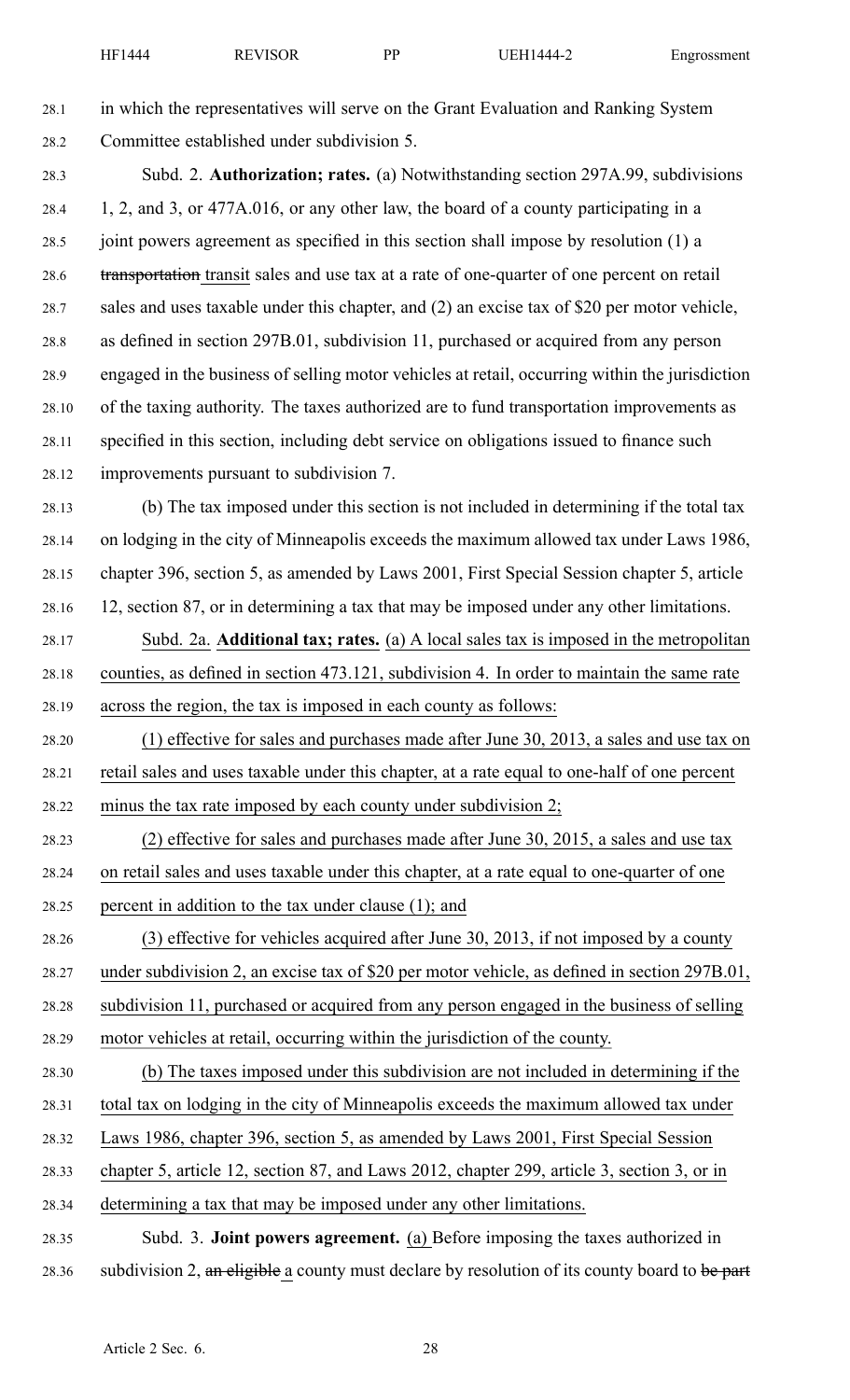| 29.1  | of the metropolitan transportation area and must enter into a joint powers agreement. The    |
|-------|----------------------------------------------------------------------------------------------|
| 29.2  | joint powers agreement:                                                                      |
| 29.3  | $(1)$ must form a joint powers board, as specified in subdivision 4;                         |
| 29.4  | $(2)$ must provide a process that allows any eligible a county in the metropolitan           |
| 29.5  | area, by resolution of its county board, to join the joint powers board and impose the       |
| 29.6  | taxes authorized in subdivision 2;                                                           |
| 29.7  | (3) may provide for withdrawal of a participating county before final termination of         |
| 29.8  | the agreement; and                                                                           |
| 29.9  | (4) may provide for a weighted voting system for joint powers board decisions.               |
| 29.10 | (b) All counties in the metropolitan area shall enter into an amended joint powers           |
| 29.11 | agreement that conforms to the provisions of this section.                                   |
| 29.12 | Subd. 4. <b>Joint powers board.</b> (a) The joint powers board must consist of one           |
| 29.13 | or more commissioners of each county that is in the metropolitan transportation area,        |
| 29.14 | appointed by its county board, and the chair of the Metropolitan Council, who must have      |
| 29.15 | voting rights, subject to subdivision 3, clause (4). The joint powers board has the powers   |
| 29.16 | and duties provided in this section and section 471.59.                                      |
| 29.17 | (b) The joint powers board may utilize no more than three-fourths one-half of one            |
| 29.18 | percent of the net transit sales tax proceeds of the taxes imposed under this section for    |
| 29.19 | ordinary administrative expenses incurred in carrying out the provisions of this section.    |
| 29.20 | Any additional administrative expenses must be paid by the participating counties.           |
| 29.21 | (c) The joint powers board may establish a technical advisory group that is separate         |
| 29.22 | from the GEARS Committee. The group must consist of representatives of cities, counties,     |
| 29.23 | or public agencies, including the Metropolitan Council. The technical advisory group         |
| 29.24 | must be used solely for technical consultation purposes.                                     |
| 29.25 | (d) The chair of the joint powers board must be a county commissioner who is                 |
| 29.26 | elected by the board.                                                                        |
| 29.27 | Subd. 5. Grant application and awards; Grant Evaluation and Ranking System                   |
| 29.28 | (GEARS) Committee process, general requirements. (a) The joint powers board shall            |
| 29.29 | establish a grant application process and identify the amount of available funding for grant |
| 29.30 | awards. Grant applications must be submitted in a form prescribed by the joint powers        |
| 29.31 | board. An applicant must provide, in addition to all other information required by the joint |
| 29.32 | powers board, the estimated cost of the project, the amount of the grant sought, possible    |
| 29.33 | sources of funding in addition to the grant sought, and identification of any federal funds  |
| 29.34 | that will be utilized if the grant is awarded. A grant application seeking transit capital   |
| 29.35 | funding must identify the source of money necessary to operate the transit improvement.      |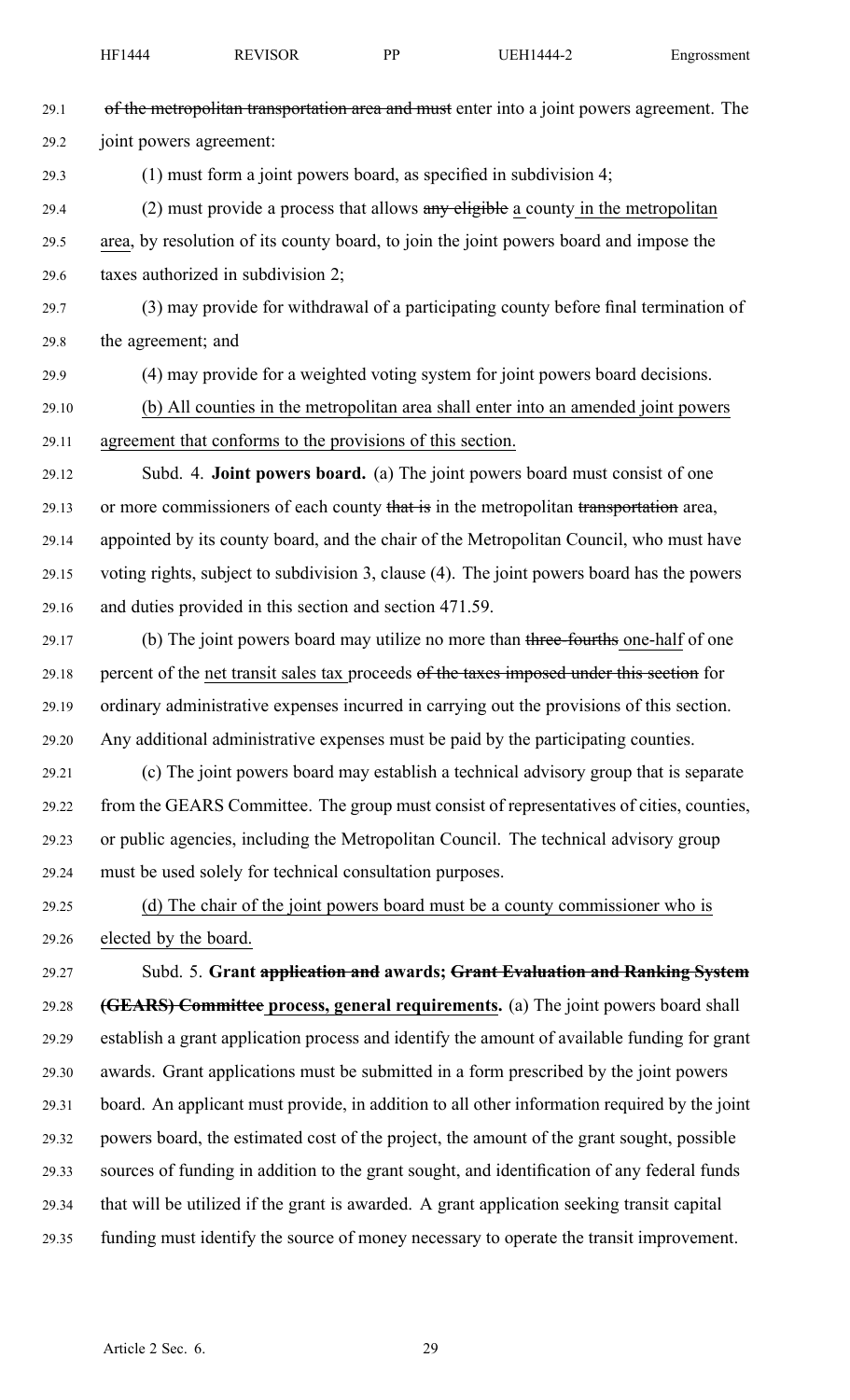| 30.1  | (b) The joint powers board shall establish a timeline and procedures for the award of         |
|-------|-----------------------------------------------------------------------------------------------|
| 30.2  | grants, and may award grants only to the state and political subdivisions. The board shall    |
| 30.3  | define objective criteria for the award of grants, which must include, but not be limited to, |
| 30.4  | consistency with the most recent version of the transportation policy plan adopted by the     |
| 30.5  | Metropolitan Council under section 473.146. The joint powers board shall maximize the         |
| 30.6  | availability and use of federal funds in projects funded under this section.                  |
| 30.7  | (c) Grants must be funded by the proceeds of the taxes imposed under this section,            |
| 30.8  | bonds, notes, or other obligations issued by the joint powers board under subdivision 7.      |
| 30.9  | Subd. 5a. Grant awards; Grant Evaluation and Ranking System (GEARS)                           |
| 30.10 | <b>Committee.</b> (e) (a) The joint powers board shall establish a GEARS Committee, which     |
| 30.11 | must consist of:                                                                              |
| 30.12 | $(1)$ one county commissioner from each county that is in the metropolitan                    |
| 30.13 | transportation area, appointed by its county board;                                           |
| 30.14 | $(2)$ one elected city representative from each county that is in the metropolitan            |
| 30.15 | transportation area;                                                                          |
| 30.16 | (3) one additional elected city representative from each county for every additional          |
| 30.17 | $400,000$ in population, or fraction of $400,000$ , in the county that is above $400,000$ in  |
| 30.18 | population; and                                                                               |
| 30.19 | (4) the chair of the Metropolitan Council Transportation Committee.                           |
| 30.20 | $(d)$ (b) Each city representative must be elected at a meeting of cities in the              |
| 30.21 | metropolitan transportation area, which must be convened for that purpose by the              |
| 30.22 | Association of Metropolitan Municipalities.                                                   |
| 30.23 | $(e)$ (c) The committee shall:                                                                |
| 30.24 | (1) evaluate grant applications following objective criteria established by the joint         |
| 30.25 | powers board <del>, and must</del> ;                                                          |
| 30.26 | (2) provide to the joint powers board a selection list of transportation projects that        |
| 30.27 | includes a priority ranking;                                                                  |
| 30.28 | (3) annually evaluate and award grants to local units of government including                 |
| 30.29 | park districts for construction and maintenance of regional bicycle, trail, and pedestrian    |
| 30.30 | infrastructure, and for safe routes to school infrastructure; and                             |
| 30.31 | (4) annually evaluate and award grants to cities for planning activities related to           |
| 30.32 | land use and transportation linkages, streetcar development, or bicycle and pedestrian        |
| 30.33 | connections.                                                                                  |
| 30.34 | (d) Grants awarded by the committee under paragraph (c), clauses (3) and (4), are             |
| 30.35 | not subject to approval by the board. Annually, the committee shall award grants under        |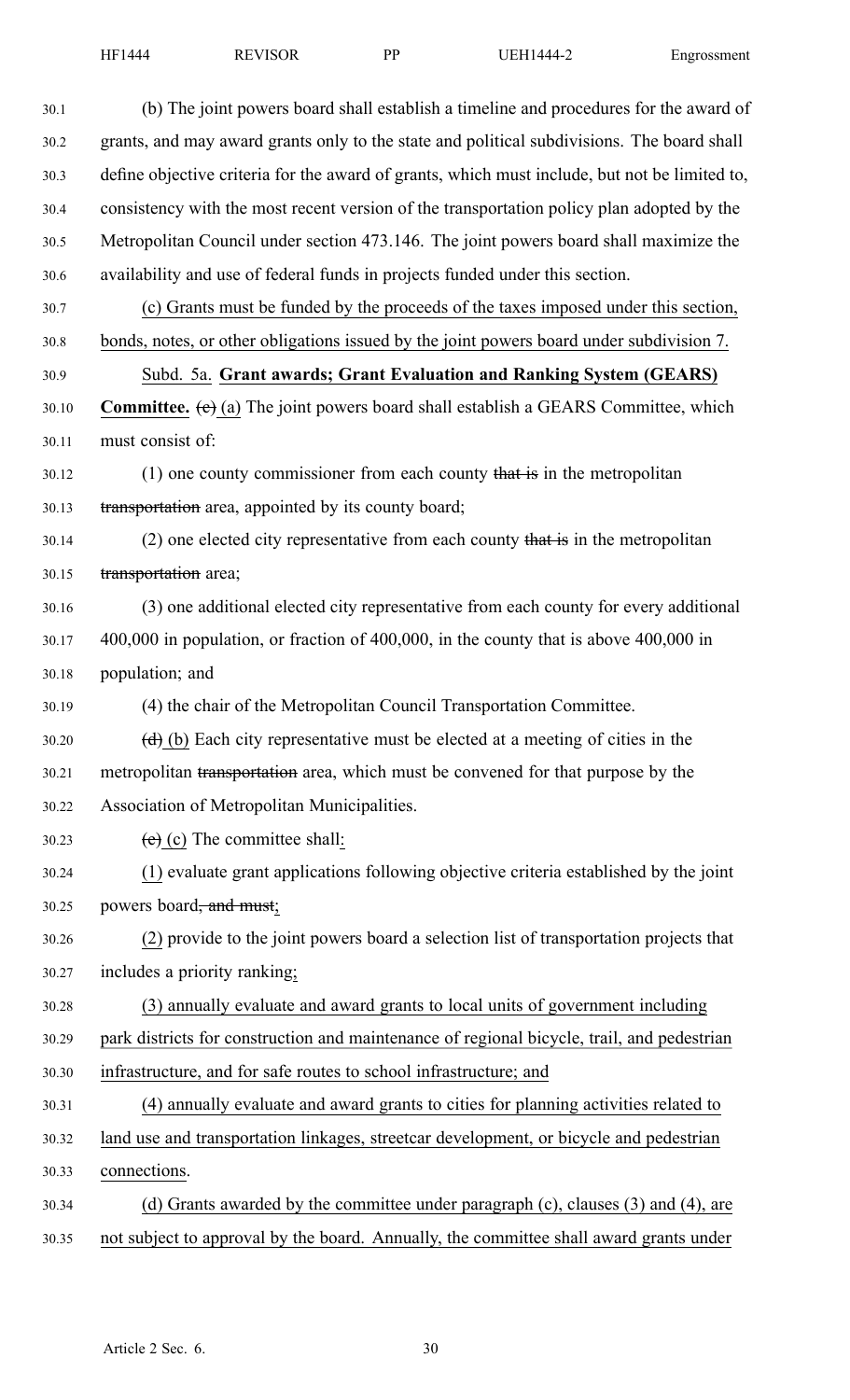|       | HF1444                                                                                 | <b>REVISOR</b>                                               | PP | <b>UEH1444-2</b>                                                                              | Engrossment |  |  |
|-------|----------------------------------------------------------------------------------------|--------------------------------------------------------------|----|-----------------------------------------------------------------------------------------------|-------------|--|--|
| 31.1  |                                                                                        |                                                              |    | those clauses in a total amount that equals no less than 3.75 percent of the net transit      |             |  |  |
| 31.2  | sales tax proceeds.                                                                    |                                                              |    |                                                                                               |             |  |  |
| 31.3  | (e) The committee may award a grant under paragraph $(c)$ , clause $(3)$ , only if the |                                                              |    |                                                                                               |             |  |  |
| 31.4  |                                                                                        | project being funded is in compliance with:                  |    |                                                                                               |             |  |  |
| 31.5  | (1) a regional non-motorized transportation system plan developed by the               |                                                              |    |                                                                                               |             |  |  |
| 31.6  | Metropolitan Council; or                                                               |                                                              |    |                                                                                               |             |  |  |
| 31.7  |                                                                                        |                                                              |    | (2) a municipal non-motorized transportation plan, which must provide coordinated             |             |  |  |
| 31.8  |                                                                                        |                                                              |    | development of transportation facilities located in adjacent communities including            |             |  |  |
| 31.9  |                                                                                        | connections between facilities in each community.            |    |                                                                                               |             |  |  |
| 31.10 |                                                                                        |                                                              |    | Subd. 5b. Grant awards; consistency with transportation plans. (f) A grant                    |             |  |  |
| 31.11 |                                                                                        |                                                              |    | award for a transit project located within the metropolitan area, as defined in section       |             |  |  |
| 31.12 |                                                                                        |                                                              |    | 473.121, subdivision 2, may be funded only after the Metropolitan Council reviews the         |             |  |  |
| 31.13 |                                                                                        |                                                              |    | project for consistency with the transit portion of the Metropolitan Council policy plan      |             |  |  |
| 31.14 |                                                                                        | and one of the following occurs:                             |    |                                                                                               |             |  |  |
| 31.15 |                                                                                        |                                                              |    | (1) the Metropolitan Council finds the project to be consistent;                              |             |  |  |
| 31.16 |                                                                                        |                                                              |    | (2) the Metropolitan Council initially finds the project to be inconsistent, but after a      |             |  |  |
| 31.17 |                                                                                        |                                                              |    | good faith effort to resolve the inconsistency through negotiations with the joint powers     |             |  |  |
| 31.18 |                                                                                        | board, agrees that the grant award may be funded; or         |    |                                                                                               |             |  |  |
| 31.19 |                                                                                        |                                                              |    | (3) the Metropolitan Council finds the project to be inconsistent, and submits the            |             |  |  |
| 31.20 |                                                                                        |                                                              |    | consistency issue for final determination to a panel, which determines the project to be      |             |  |  |
| 31.21 |                                                                                        |                                                              |    | consistent. The panel is composed of a member appointed by the chair of the Metropolitan      |             |  |  |
| 31.22 |                                                                                        |                                                              |    | Council, a member appointed by the joint powers board, and a member agreed upon by            |             |  |  |
| 31.23 |                                                                                        | both the chair and the joint powers board.                   |    |                                                                                               |             |  |  |
| 31.24 |                                                                                        |                                                              |    | $(g)$ Grants must be funded by the proceeds of the taxes imposed under this section,          |             |  |  |
| 31.25 |                                                                                        |                                                              |    | bonds, notes, or other obligations issued by the joint powers board under subdivision 7.      |             |  |  |
| 31.26 |                                                                                        |                                                              |    | (h) Notwithstanding the provisions of this section except subdivision 6a, of                  |             |  |  |
| 31.27 |                                                                                        |                                                              |    | the revenue collected under this section, the joint powers board shall allocate to the        |             |  |  |
| 31.28 |                                                                                        |                                                              |    | Metropolitan Council, in fiscal years 2012 and 2013, an amount not less than 75 percent of    |             |  |  |
| 31.29 |                                                                                        |                                                              |    | the net cost of operations for those transit ways that were receiving metropolitan sales tax  |             |  |  |
| 31.30 |                                                                                        | funds through an operating grant agreement on June 30, 2011. |    |                                                                                               |             |  |  |
| 31.31 |                                                                                        |                                                              |    | (i) The Metropolitan Council shall expend any funds allocated under paragraph (h)             |             |  |  |
| 31.32 |                                                                                        |                                                              |    | for the operations of the specified transit ways solely within those counties that are in the |             |  |  |
| 31.33 |                                                                                        | metropolitan transportation area.                            |    |                                                                                               |             |  |  |
| 31.34 |                                                                                        |                                                              |    | $(i)$ Nothing in paragraph (h) or (i) prevents grant awards to the Metropolitan Council       |             |  |  |
| 31.35 |                                                                                        |                                                              |    | for capital and operating assistance for transit ways and park-and-ride facilities.           |             |  |  |
|       |                                                                                        |                                                              |    |                                                                                               |             |  |  |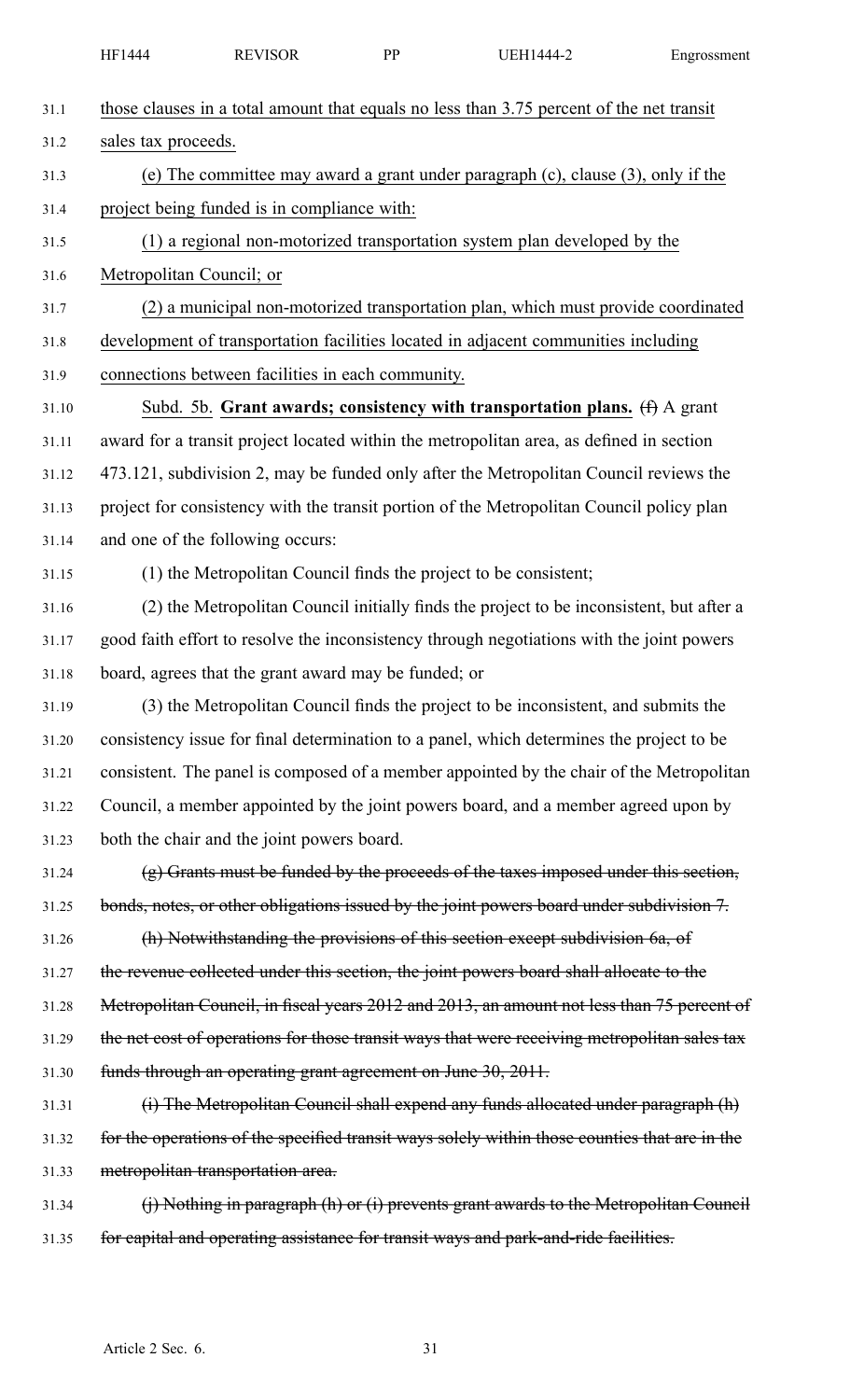|       | HF1444                                                                            | <b>REVISOR</b>                                  | PP | <b>UEH1444-2</b>                                                                              | Engrossment |  |  |
|-------|-----------------------------------------------------------------------------------|-------------------------------------------------|----|-----------------------------------------------------------------------------------------------|-------------|--|--|
| 32.1  |                                                                                   |                                                 |    | Subd. 6. <b>Allocation of Grant awards; eligible uses.</b> (a) The board must allocate        |             |  |  |
| 32.2  | grant awards only for the following transit purposes:                             |                                                 |    |                                                                                               |             |  |  |
| 32.3  | (1) transit way development and operations, consisting of:                        |                                                 |    |                                                                                               |             |  |  |
| 32.4  | (i) capital improvements to transit ways, including, but not limited to, commuter |                                                 |    |                                                                                               |             |  |  |
| 32.5  | rail rolling stock, light rail vehicles, and transit way buses;                   |                                                 |    |                                                                                               |             |  |  |
| 32.6  | (ii) capital costs for park-and-ride facilities, as defined in section 174.256,   |                                                 |    |                                                                                               |             |  |  |
| 32.7  | subdivision 2;                                                                    |                                                 |    |                                                                                               |             |  |  |
| 32.8  |                                                                                   |                                                 |    | (iii) feasibility studies, planning, alternatives analyses, environmental studies,            |             |  |  |
| 32.9  |                                                                                   |                                                 |    | engineering, property acquisition for transit way purposes, and construction of transit       |             |  |  |
| 32.10 |                                                                                   |                                                 |    | ways, including Bottineau Boulevard, Red Rock, Gateway, 394 Commuter Corridor,                |             |  |  |
| 32.11 |                                                                                   | and Rush Line transit ways; and                 |    |                                                                                               |             |  |  |
| 32.12 |                                                                                   | (iv) operating assistance for transit ways; and |    |                                                                                               |             |  |  |
| 32.13 |                                                                                   | (2) as specified under subdivision 5a.          |    |                                                                                               |             |  |  |
| 32.14 |                                                                                   |                                                 |    | (b) The joint powers board must annually award grants to each minimum guarantee               |             |  |  |
| 32.15 |                                                                                   |                                                 |    | county in an amount no less than the amount of sales tax revenue collected within that        |             |  |  |
| 32.16 | eounty as follows:                                                                |                                                 |    |                                                                                               |             |  |  |
| 32.17 |                                                                                   |                                                 |    | (1) to Scott County and Carver County, 55 percent of the net sales tax proceeds               |             |  |  |
| 32.18 |                                                                                   |                                                 |    | generated by one-quarter of one percent collected in each county respectively for calendar    |             |  |  |
| 32.19 | year 2014 through 2018;                                                           |                                                 |    |                                                                                               |             |  |  |
| 32.20 |                                                                                   |                                                 |    | (2) to the Metropolitan Council for development and construction of the Southwest             |             |  |  |
| 32.21 |                                                                                   |                                                 |    | light rail transit project and the Bottineau Boulevard, Red Rock, Gateway, 394 Commuter       |             |  |  |
| 32.22 |                                                                                   | Corridor, and Rush Line transit ways; and       |    |                                                                                               |             |  |  |
| 32.23 |                                                                                   |                                                 |    | (3) to the Center for Transportation Studies, University of Minnesota, \$500,000              |             |  |  |
| 32.24 |                                                                                   |                                                 |    | annually for research to improve accessibility, operational efficiency, and safety of transit |             |  |  |
| 32.25 | systems.                                                                          |                                                 |    |                                                                                               |             |  |  |
| 32.26 |                                                                                   |                                                 |    | (e) No more than 1.25 percent of the total awards may be annually allocated for               |             |  |  |
| 32.27 |                                                                                   |                                                 |    | planning, studies, design, construction, maintenance, and operation of pedestrian programs    |             |  |  |
| 32.28 |                                                                                   | and bicycle programs and pathways.              |    |                                                                                               |             |  |  |
| 32.29 |                                                                                   |                                                 |    | Subd. 6a. Priority of fund uses. The joint powers board shall allocate all revenues           |             |  |  |
| 32.30 |                                                                                   |                                                 |    | from the taxes imposed under this section in conformance with the following priority order:   |             |  |  |
| 32.31 |                                                                                   |                                                 |    | (1) payment of debt service necessary for the fiscal year on bonds or other                   |             |  |  |
| 32.32 |                                                                                   |                                                 |    | obligations issued prior to January 1, 2011, under subdivision 7; and                         |             |  |  |
| 32.33 |                                                                                   | (2) as otherwise authorized under this section. |    |                                                                                               |             |  |  |
| 32.34 |                                                                                   |                                                 |    | Subd. 7. Bonds. (a) The joint powers board or any county, acting under a joint                |             |  |  |
| 32.35 |                                                                                   |                                                 |    | powers agreement as specified in this section, may, by resolution, authorize, issue, and sell |             |  |  |
| 32.36 |                                                                                   |                                                 |    | its bonds, notes, or other obligations for the purpose of funding grants under subdivision    |             |  |  |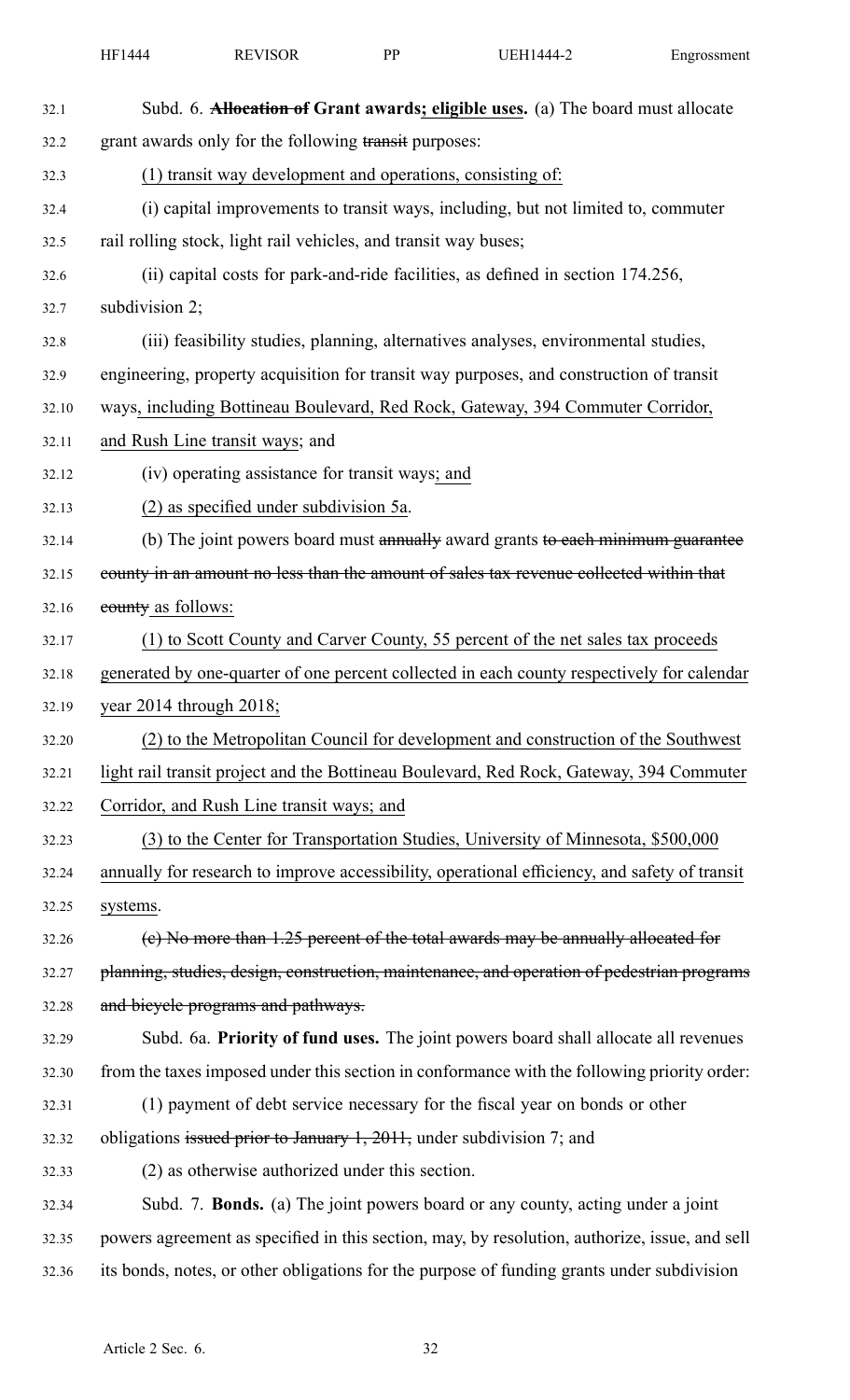33.1 6. The joint powers board or county may also, by resolution, issue bonds to refund the 33.2 bonds issued pursuan<sup>t</sup> to this subdivision.

- 33.3 (b) The bonds of the joint powers board must be limited obligations, payable solely 33.4 from or secured by taxes levied under this section.
- 33.5 (c) The bonds of any county may be limited obligations, payable solely from or 33.6 secured by taxes levied under this section. A county may also pledge its full faith, credit, 33.7 and taxing power as additional security for the bonds.
- 33.8 (d) Bonds may be issued in one or more series and sold without an election. The bonds 33.9 shall be secured, bear the interest rate or rates or <sup>a</sup> variable rate, have the rank or priority, 33.10 be executed in the manner, be payable in the manner, mature, and be subject to the defaults, 33.11 redemptions, repurchases, tender options, or other terms, and shall be sold in such manner 33.12 as the joint powers board, the regional railroad authority, or the county may determine.
- 33.13 (e) The joint powers board or any regional railroad authority or any county may 33.14 enter into and perform all contracts deemed necessary or desirable by it to issue and secure 33.15 the bonds, including an indenture of trust with <sup>a</sup> trustee within or without the state.
- 33.16 (f) Except as otherwise provided in this subdivision, the bonds must be issued and 33.17 sold in the manner provided under chapter 475.
- 33.18 (g) The joint powers board or any regional railroad authority wholly within the 33.19 metropolitan transportation area also may authorize, issue, and sell its bonds, notes, or 33.20 other obligations for the purposes, and in accordance with the procedures, set forth in 33.21 section 398A.07 to fund grants as provided in subdivision 6. The bonds of any regional 33.22 railroad authority may be limited obligations, payable solely from or secured by taxes 33.23 levied under this section. A regional railroad authority may also pledge its taxing powers 33.24 as additional security for the bonds.
- 33.25 Subd. 8. **Allocation Remittance of revenues.** After the deductions allowed in 33.26 section 297A.99, subdivision 11, the commissioner of revenue shall remit the net proceeds 33.27 of the taxes imposed under this section on a monthly basis, as directed by the joint powers 33.28 board under this section provided under section 297A.9925.
- 33.29 Subd. 9. **Administration, collection, enforcement.** Except as otherwise provided 33.30 in this section, the provisions of section 297A.99, subdivisions 4 and 6 to 12a, govern the 33.31 administration, collection, and enforcement of the tax authorized under this section.
- 33.32 Subd. 10. **Termination of local option taxes.** (a) The taxes imposed under section 33.33 297A.99, subdivision 1, subdivision 2 by a county that withdraws from the joint powers 33.34 agreemen<sup>t</sup> pursuan<sup>t</sup> to subdivision 3, clause (3), shall terminate when the county has 33.35 satisfied its portion, as defined in the joint powers agreement, of all outstanding bonds or 33.36 obligations entered into while the county was <sup>a</sup> member of the agreement.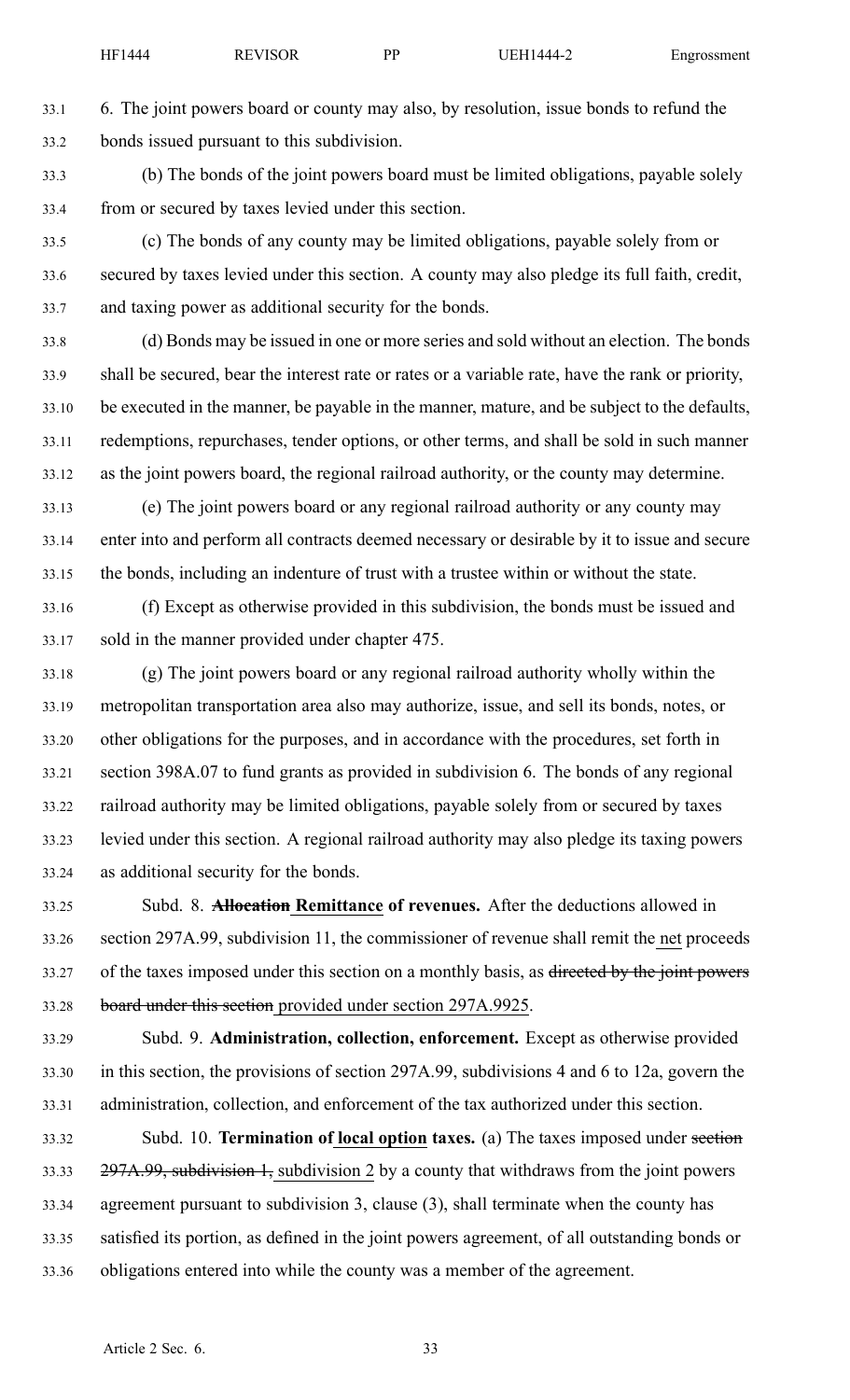| 34.1  | (b) If the joint powers agreement under subdivision 3 is terminated, the taxes                 |
|-------|------------------------------------------------------------------------------------------------|
| 34.2  | imposed under section 297A.99, subdivision 1 subdivision 2, at the time of the agreement       |
| 34.3  | termination will terminate when all outstanding bonds or obligations are satisfied. The        |
| 34.4  | auditors of the counties in which the taxes are imposed shall see to the administration of     |
| 34.5  | this paragraph.                                                                                |
| 34.6  | Subd. 11. <b>Report.</b> The joint powers board shall report annually by February 1 to the     |
| 34.7  | house of representatives and senate chairs and ranking minority members of the legislative     |
| 34.8  | committees having jurisdiction over transportation policy and finance concerning the           |
| 34.9  | (1) board activities and actions, (2) bonds authorized or issued under subdivision 7, (3)      |
| 34.10 | revenues received, and (4) grants awarded.                                                     |
| 34.11 | Subd. 12. Grant awards to Metropolitan Council. Any grant award under this                     |
| 34.12 | section made to the Metropolitan Council must supplement, and must not supplant,               |
| 34.13 | operating and capital assistance provided by the state.                                        |
| 34.14 | <b>EFFECTIVE DATE.</b> This section is effective July 1, 2013, for sales and purchases         |
| 34.15 | made after June 30, 2013, except that the imposition of the tax under subdivision 2a shall     |
| 34.16 | be on the first day of the calendar quarter beginning at least 60 days after the date of final |
| 34.17 | enactment. This section applies in the counties of Anoka, Carver, Dakota, Hennepin,            |
| 34.18 | Ramsey, Scott, and Washington.                                                                 |
|       |                                                                                                |
| 34.19 | Sec. 7. [297A.9925] METROPOLITAN AREA TRANSIT SALES TAX;                                       |
| 34.20 | <b>ALLOCATION OF FUNDS.</b>                                                                    |
| 34.21 | Subdivision 1. Definitions. For purposes of this section, the following terms have             |
| 34.22 | the meanings given them:                                                                       |
| 34.23 | (1) "board" means the joint powers board established under section 297A.992; and               |
| 34.24 | (2) "net transit sales tax proceeds" has the meaning given in section 297A.992,                |
| 34.25 | subdivision 1.                                                                                 |
| 34.26 | Subd. 2. Allocation formula. In the manner specified under subdivision 6, the net              |
| 34.27 | transit sales tax proceeds shall be allocated as follows:                                      |
| 34.28 | (1) payment of debt service on bonds or other obligations;                                     |
| 34.29 | $(2)$ \$23,400,000 in calendar year 2014 and \$12,375,000 in calendar year 2015 to             |
| 34.30 | the council for Metropolitan Council Transit Operations;                                       |
| 34.31 | (3) 100 percent of the net operating subsidies for Central Corridor light rail transit,        |
| 34.32 | Cedar Avenue bus rapid transit, I-35W South bus rapid transit, Hiawatha light rail, and        |
| 34.33 | Northstar commuter rail to the council;                                                        |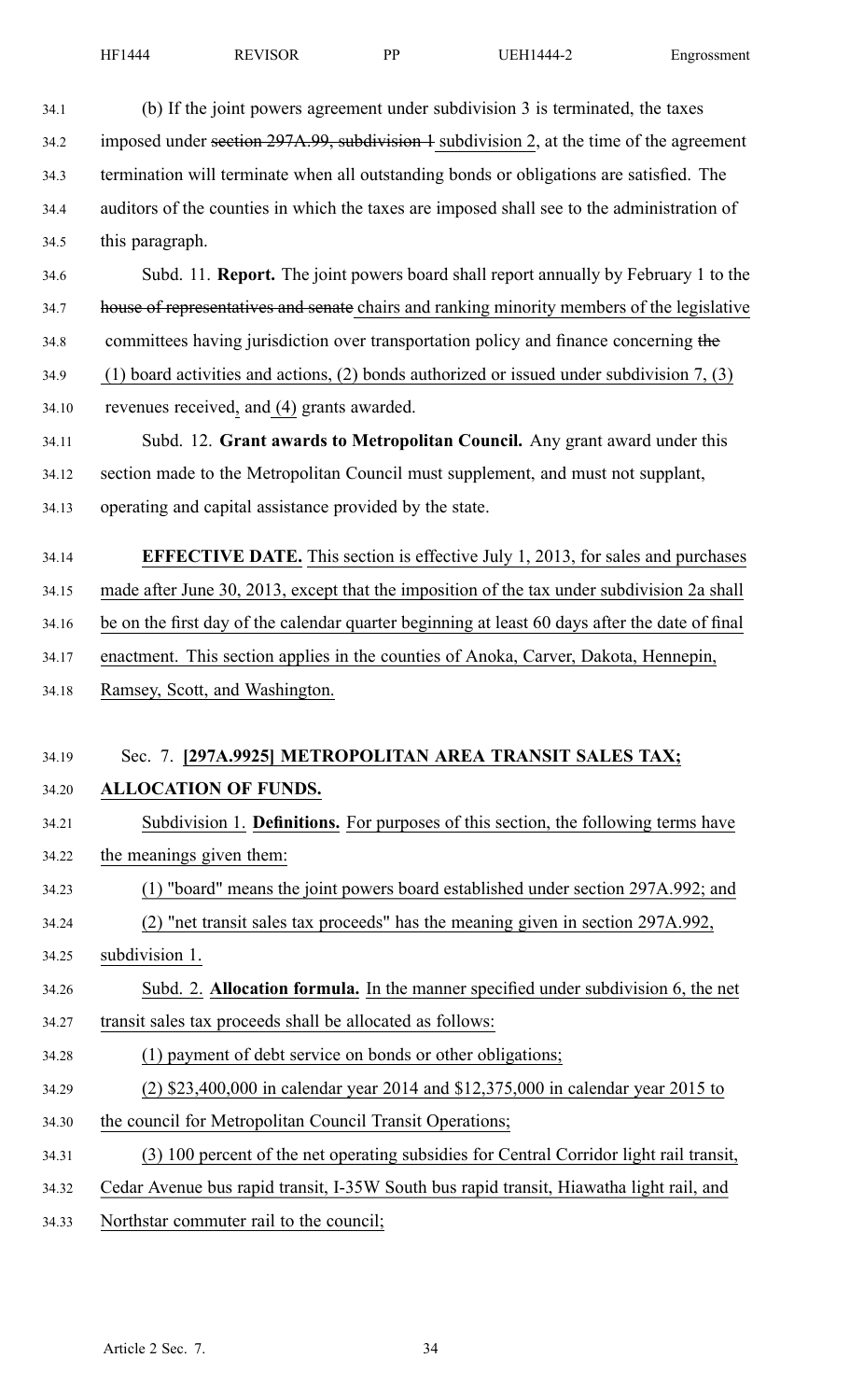|       | HF1444          | <b>REVISOR</b>                                                       | PP | <b>UEH1444-2</b>                                                                                | Engrossment |
|-------|-----------------|----------------------------------------------------------------------|----|-------------------------------------------------------------------------------------------------|-------------|
| 35.1  |                 |                                                                      |    | (4) for each calendar year beginning January 1, 2014, to the joint powers board, an             |             |
| 35.2  |                 |                                                                      |    | amount equal to grants awarded by the GEARS committee under section 297A.992,                   |             |
| 35.3  | subdivision 5a; |                                                                      |    |                                                                                                 |             |
| 35.4  |                 |                                                                      |    | (5) annually to the joint powers board for capital grants to be awarded to the                  |             |
| 35.5  |                 |                                                                      |    | Metropolitan Council for the Southwest light rail transit project under section 297A.992,       |             |
| 35.6  | subdivision 6;  |                                                                      |    |                                                                                                 |             |
| 35.7  |                 |                                                                      |    | (6) for each calendar year beginning January 1, 2014, to the council, the amount                |             |
| 35.8  |                 |                                                                      |    | necessary to expand commuter transit services in transit ways by an annual average rate of      |             |
| 35.9  |                 |                                                                      |    | one percent, including implementation and operation of bus service, prioritizing service in     |             |
| 35.10 |                 |                                                                      |    | transit way corridors where the preferred mode of transit is not yet in revenue operation;      |             |
| 35.11 |                 |                                                                      |    | (7) for each calendar year beginning January 1, 2014, to the joint powers board, an             |             |
| 35.12 |                 |                                                                      |    | amount equal to the total sales and use tax generated by a rate equal to one-quarter of one     |             |
| 35.13 |                 |                                                                      |    | percent and an excise tax of \$20 per motor vehicle in the metropolitan area counties, less     |             |
| 35.14 |                 |                                                                      |    | \$21,750,000 in calendar year 2014 and \$27,150,000 in calendar year 2015;                      |             |
| 35.15 |                 |                                                                      |    | (8) for each calendar year beginning January 1, 2014, \$500,000 to the joint powers             |             |
| 35.16 |                 |                                                                      |    | board for a grant to the Center for Transportation Studies at the University of Minnesota;      |             |
| 35.17 | and             |                                                                      |    |                                                                                                 |             |
| 35.18 |                 |                                                                      |    | $(9)$ the remaining revenues following the allocations under clauses (1) to (8), to the         |             |
| 35.19 |                 |                                                                      |    | board, the council, or both, as specified in the joint certification under subdivision 3.       |             |
| 35.20 |                 |                                                                      |    | Subd. 3. Joint certification. (a) The board and the Metropolitan Council shall                  |             |
| 35.21 |                 |                                                                      |    | annually develop a joint certification as provided in this subdivision. The joint certification |             |
| 35.22 |                 |                                                                      |    | must be separately adopted by the board and by the council no later than August 31 of           |             |
| 35.23 | each year.      |                                                                      |    |                                                                                                 |             |
| 35.24 |                 |                                                                      |    | (b) By July 1, 2013, and by March 15 of each subsequent year, the commissioner of               |             |
| 35.25 |                 |                                                                      |    | Minnesota Management and Budget shall provide to the board and council an estimate of           |             |
| 35.26 |                 | the net transit sales tax proceeds for the subsequent calendar year. |    |                                                                                                 |             |
| 35.27 |                 |                                                                      |    | (c) If, on October 1 in any year, the board and the Metropolitan Council have not               |             |
| 35.28 |                 |                                                                      |    | reached agreement as to the contents of the joint certification, they shall submit the issue    |             |
| 35.29 |                 |                                                                      |    | for dispute resolution to a panel composed of a member appointed by the chair of the            |             |
| 35.30 |                 |                                                                      |    | Metropolitan Council, a member appointed by the board, and a member agreed upon by              |             |
| 35.31 |                 |                                                                      |    | both the chair and the board. The panel shall mediate discussion of areas of disagreement       |             |
| 35.32 |                 | and shall issue advisory recommendations.                            |    |                                                                                                 |             |
| 35.33 |                 |                                                                      |    | (d) If the commissioner does not receive a joint certification by December 1, the               |             |
| 35.34 |                 |                                                                      |    | commissioner may not remit the proceeds identified under subdivision 2, clause (7),             |             |
| 35.35 |                 | except as provided by a legislatively enacted appropriation.         |    |                                                                                                 |             |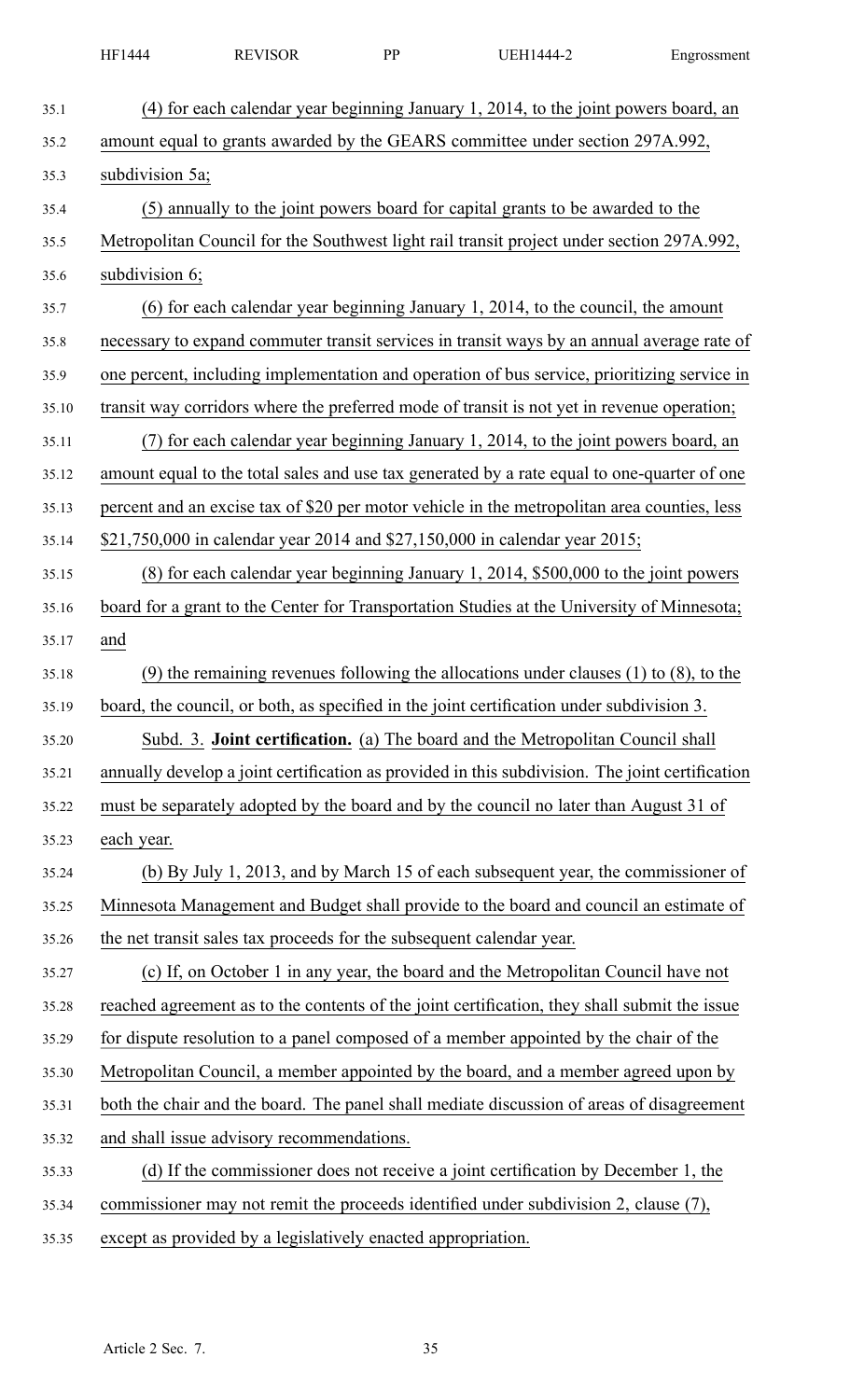| 36.1  | (e) The joint certification must specify the use of sales tax proceeds and account for          |
|-------|-------------------------------------------------------------------------------------------------|
| 36.2  | deposit of the remainder after allocations.                                                     |
| 36.3  | (f) A joint certification may not exceed the estimated net transit sales tax proceeds           |
| 36.4  | less the allocations required under subdivision 2, clauses $(1)$ to $(6)$ .                     |
| 36.5  | (g) By December 15 annually, the board shall electronically submit a copy of any                |
| 36.6  | joint certification to the chairs and ranking minority members of the legislative committees    |
| 36.7  | with jurisdiction over transportation policy and finance.                                       |
| 36.8  | Subd. 4. Uses and priorities; Metropolitan Council. The Metropolitan Council                    |
| 36.9  | shall use all funds remitted to the council under this section in the following priority order: |
| 36.10 | (1) continuation of bus and rail transit operations, including but not limited to               |
| 36.11 | operations of providers under section 473.388, and operations and maintenance of all            |
| 36.12 | transit ways under revenue operations; and                                                      |
| 36.13 | (2) transit expansion in accordance with the transit portion of the council's policy            |
| 36.14 | transit plan, including, but not limited to, expansion and upgrades of bus service and          |
| 36.15 | related amenities, including transit provided under section 473.388, development of             |
| 36.16 | arterial bus rapid transit, transit ways, and streetcars as appropriate, and maintenance of     |
| 36.17 | affordable transit fares.                                                                       |
| 36.18 | Subd. 5. Uses and priorities; joint powers board. The board shall use all funds                 |
| 36.19 | remitted to the board under this section as provided in section 297A.992.                       |
| 36.20 | Subd. 6. <b>Remittance schedule.</b> The commissioner of revenue shall remit the net            |
| 36.21 | transit sales tax proceeds on a monthly basis to a fiscal agent selected by the board and       |
| 36.22 | council. The fiscal agent shall maintain three separate accounts: a council account, a          |
| 36.23 | board account, and an escrow account. Proceeds shall be deposited first into the board          |
| 36.24 | and council accounts based on the amounts indicated in subdivisions 2, 3, and 7, then into      |
| 36.25 | the escrow account. The rate of deposit for all or any portion of the proceeds into any         |
| 36.26 | account may be modified by mutual agreement of the parties to reflect bond covenants            |
| 36.27 | or cash flow needs. Proceeds deposited into the board and council accounts shall be             |
| 36.28 | transferred to the board and council, respectively, within five business days of receipt.       |
| 36.29 | Unless otherwise directed herein, money held in the escrow account is subject to the joint      |
| 36.30 | certification process under subdivision 3.                                                      |
| 36.31 | Subd. 7. Transition. Notwithstanding subdivision 2, for the calendar year ending                |
| 36.32 | December 31, 2013, the board shall advance proceeds from the net transit sales tax              |
| 36.33 | imposed in section 297A.992, subdivision 2, as follows:                                         |
| 36.34 | $(1)$ \$11,700,000 to the council for transit operations under chapter 473; and                 |
| 36.35 | (2) \$2,500,000 to the council for the Southwest light rail transit project.                    |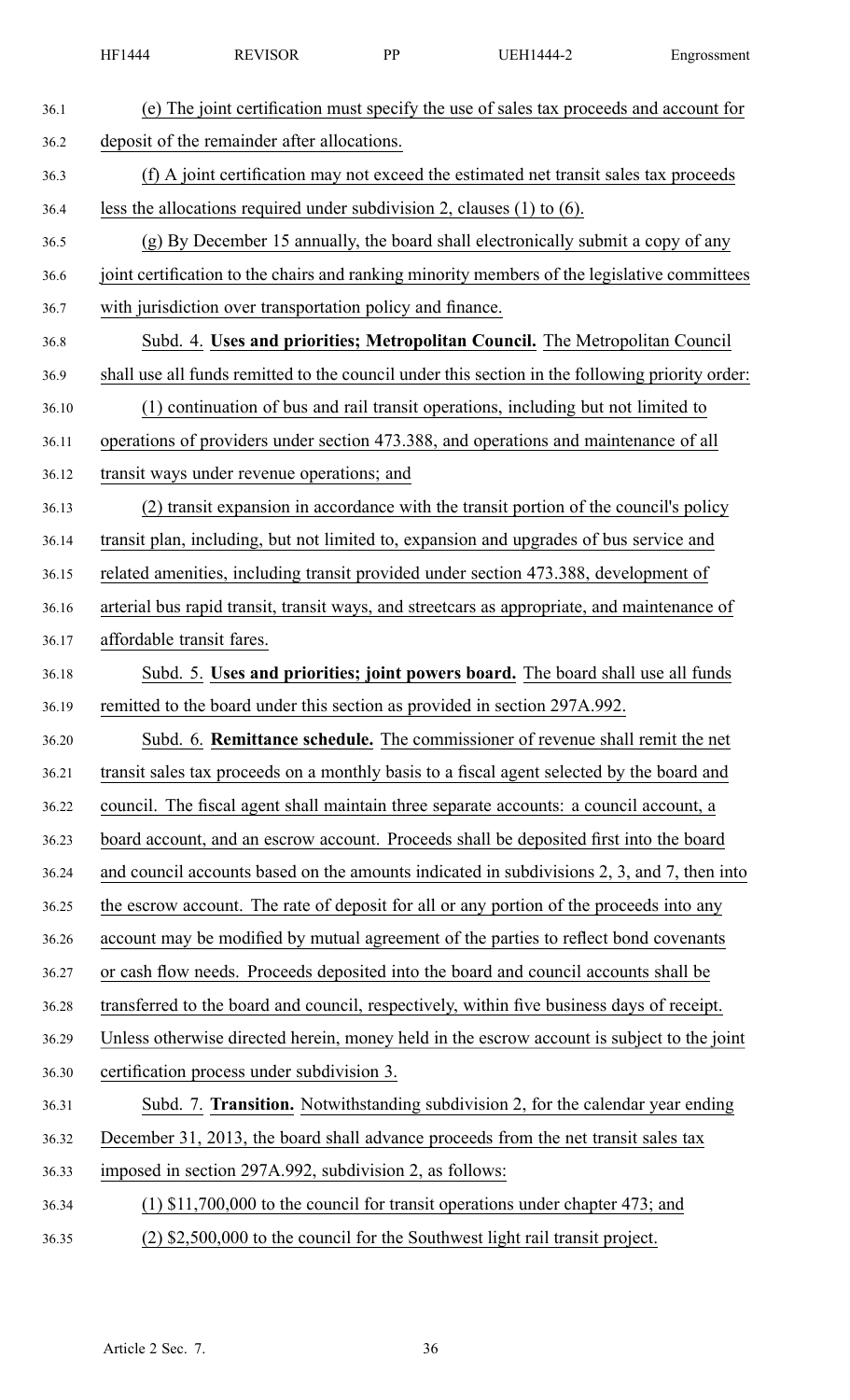|       | HF1444     | <b>REVISOR</b>                                                      | PP | <b>UEH1444-2</b>                                                                                       | Engrossment |
|-------|------------|---------------------------------------------------------------------|----|--------------------------------------------------------------------------------------------------------|-------------|
| 37.1  |            |                                                                     |    | The board account will be reimbursed \$14,200,000 from net sales tax proceeds in calendar              |             |
| 37.2  | year 2014. |                                                                     |    |                                                                                                        |             |
| 37.3  |            |                                                                     |    | <b>EFFECTIVE DATE.</b> This section is effective July 1, 2013, and applies in the                      |             |
| 37.4  |            |                                                                     |    | counties of Anoka, Carver, Dakota, Hennepin, Ramsey, Scott, and Washington.                            |             |
|       |            |                                                                     |    |                                                                                                        |             |
| 37.5  |            |                                                                     |    | Sec. 8. Minnesota Statutes 2012, section 297A.993, subdivision 1, is amended to read:                  |             |
| 37.6  |            |                                                                     |    | Subdivision 1. Authorization; rates. Notwithstanding section 297A.99,                                  |             |
| 37.7  |            |                                                                     |    | subdivisions $1, 2, 3, 5$ , and $13$ , or $477A.016$ , or any other law, the board of a county outside |             |
| 37.8  |            |                                                                     |    | the metropolitan transportation area, as defined under section 297A.992, subdivision 1, or             |             |
| 37.9  |            |                                                                     |    | more than one county outside the metropolitan transportation area acting under a joint                 |             |
| 37.10 |            |                                                                     |    | powers agreement, may by resolution of the county board, or each of the county boards,                 |             |
| 37.11 |            |                                                                     |    | following a public hearing impose $(1)$ a transportation sales tax at a rate of up to one-half         |             |
| 37.12 |            |                                                                     |    | of one percent on retail sales and uses taxable under this chapter, and (2) an excise tax              |             |
| 37.13 |            |                                                                     |    | of \$20 per motor vehicle, as defined in section 297B.01, subdivision 11, purchased or                 |             |
| 37.14 |            |                                                                     |    | acquired from any person engaged in the business of selling motor vehicles at retail,                  |             |
| 37.15 |            |                                                                     |    | occurring within the jurisdiction of the taxing authority. The taxes imposed under this                |             |
| 37.16 |            |                                                                     |    | section are subject to approval by a majority of the voters in each of the counties affected           |             |
| 37.17 |            | at a general election who vote on the question to impose the taxes. |    |                                                                                                        |             |
| 37.18 |            |                                                                     |    | <b>EFFECTIVE DATE.</b> This section is effective the day following final enactment.                    |             |
| 37.19 |            |                                                                     |    | Sec. 9. Minnesota Statutes 2012, section 297A.993, subdivision 2, is amended to read:                  |             |
| 37.20 |            |                                                                     |    | Subd. 2. Allocation; termination. The proceeds of the taxes must be dedicated                          |             |
| 37.21 |            |                                                                     |    | exclusively to: (1) payment of the capital cost of a specific transportation project or                |             |
| 37.22 |            |                                                                     |    | improvement; (2) payment of the costs, which may include both capital and operating                    |             |
| 37.23 |            |                                                                     |    | costs, of a specific transit project or improvement; (3) payment of the capital costs of a             |             |
| 37.24 |            |                                                                     |    | safe route to school program under section 174.40; or (4) payment of transit operating                 |             |
| 37.25 |            |                                                                     |    | costs. The transportation or transit project or improvement must be designated by the                  |             |
| 37.26 |            |                                                                     |    | board of the county, or more than one county acting under a joint powers agreement.                    |             |
| 37.27 |            |                                                                     |    | Except for taxes for operating costs of a transit project or improvement, or for transit               |             |
| 37.28 |            |                                                                     |    | operations, the taxes must terminate after the project or improvement has been completed               |             |
| 37.29 |            | when revenues raised are sufficient to finance the project.         |    |                                                                                                        |             |
| 37.30 |            |                                                                     |    | <b>EFFECTIVE DATE.</b> This section is effective the day following final enactment.                    |             |

37.31 Sec. 10. Minnesota Statutes 2012, section 297B.01, subdivision 14, is amended to read: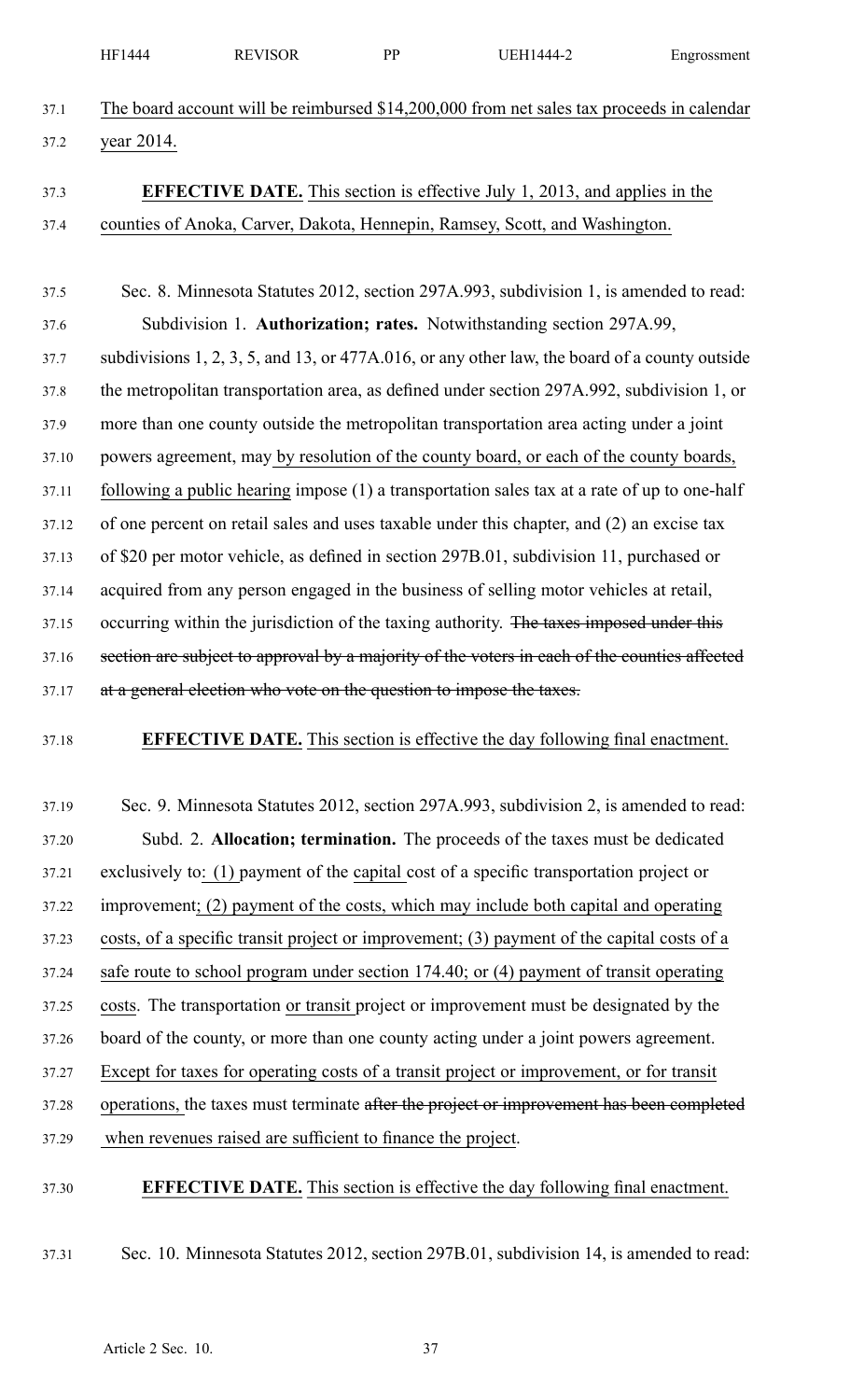38.1 Subd. 14. **Purchase price.** (a) "Purchase price" means the total consideration 38.2 valued in money for <sup>a</sup> sale, whether paid in money or otherwise. The purchase price 38.3 excludes the amount of <sup>a</sup> manufacturer's rebate paid or payable to the purchaser. If <sup>a</sup> motor 38.4 vehicle is taken in trade as <sup>a</sup> credit or as par<sup>t</sup> paymen<sup>t</sup> on <sup>a</sup> motor vehicle taxable under 38.5 this chapter, the credit or trade-in value allowed by the person selling the motor vehicle 38.6 shall be deducted from the total selling price to establish the purchase price of the vehicle 38.7 being sold and the trade-in allowance allowed by the seller shall constitute the purchase 38.8 price of the motor vehicle accepted as <sup>a</sup> trade-in. The purchase price in those instances 38.9 where the motor vehicle is acquired by gift or by any other transfer for <sup>a</sup> nominal or no 38.10 monetary consideration shall also include the average value of similar motor vehicles, 38.11 established by standards and guides as determined by the motor vehicle registrar. The 38.12 purchase price in those instances where <sup>a</sup> motor vehicle is manufactured by <sup>a</sup> person who 38.13 registers it under the laws of this state shall mean the manufactured cost of such motor 38.14 vehicle and manufactured cost shall mean the amount expended for materials, labor, 38.15 and other properly allocable costs of manufacture, excep<sup>t</sup> that in the absence of actual 38.16 expenditures for the manufacture of <sup>a</sup> par<sup>t</sup> or all of the motor vehicle, manufactured costs 38.17 shall mean the reasonable value of the completed motor vehicle.

38.18 (b) The term "purchase price" shall not include the portion of the value of <sup>a</sup> motor 38.19 vehicle due solely to modifications necessary to make the motor vehicle disability 38.20 accessible.

38.21 (c) The term "purchase price" shall not include the transfer of <sup>a</sup> motor vehicle by 38.22 way of gift between <sup>a</sup> husband and wife or paren<sup>t</sup> and child, or to <sup>a</sup> nonprofit organization 38.23 as provided under subdivision 16, paragraph (c), clause  $(5)$  (6), nor shall it include 38.24 the transfer of <sup>a</sup> motor vehicle by <sup>a</sup> guardian to <sup>a</sup> ward when there is no monetary 38.25 consideration and the title to such vehicle was registered in the name of the guardian, as 38.26 guardian, only because the ward was <sup>a</sup> minor.

38.27 (d) The term "purchase price" shall not include the transfer of <sup>a</sup> motor vehicle as <sup>a</sup> 38.28 gift between <sup>a</sup> foster paren<sup>t</sup> and foster child. For purposes of this subdivision, <sup>a</sup> foster 38.29 relationship exists, regardless of the age of the child, if (1) <sup>a</sup> foster parent's home is or was 38.30 licensed as <sup>a</sup> foster family home under Minnesota Rules, parts 9545.0010 to 9545.0260, 38.31 and (2) the county verifies that the child was <sup>a</sup> state ward or in permanen<sup>t</sup> foster care.

38.32 (e) There shall not be included in "purchase price" the amount of any tax imposed by 38.33 the United States upon or with respec<sup>t</sup> to retail sales whether imposed upon the retailer or 38.34 the consumer.

# 38.35 **EFFECTIVE DATE.** This section is effective July 1, 2013, and applies to transfers 38.36 of title that occur on or after that date.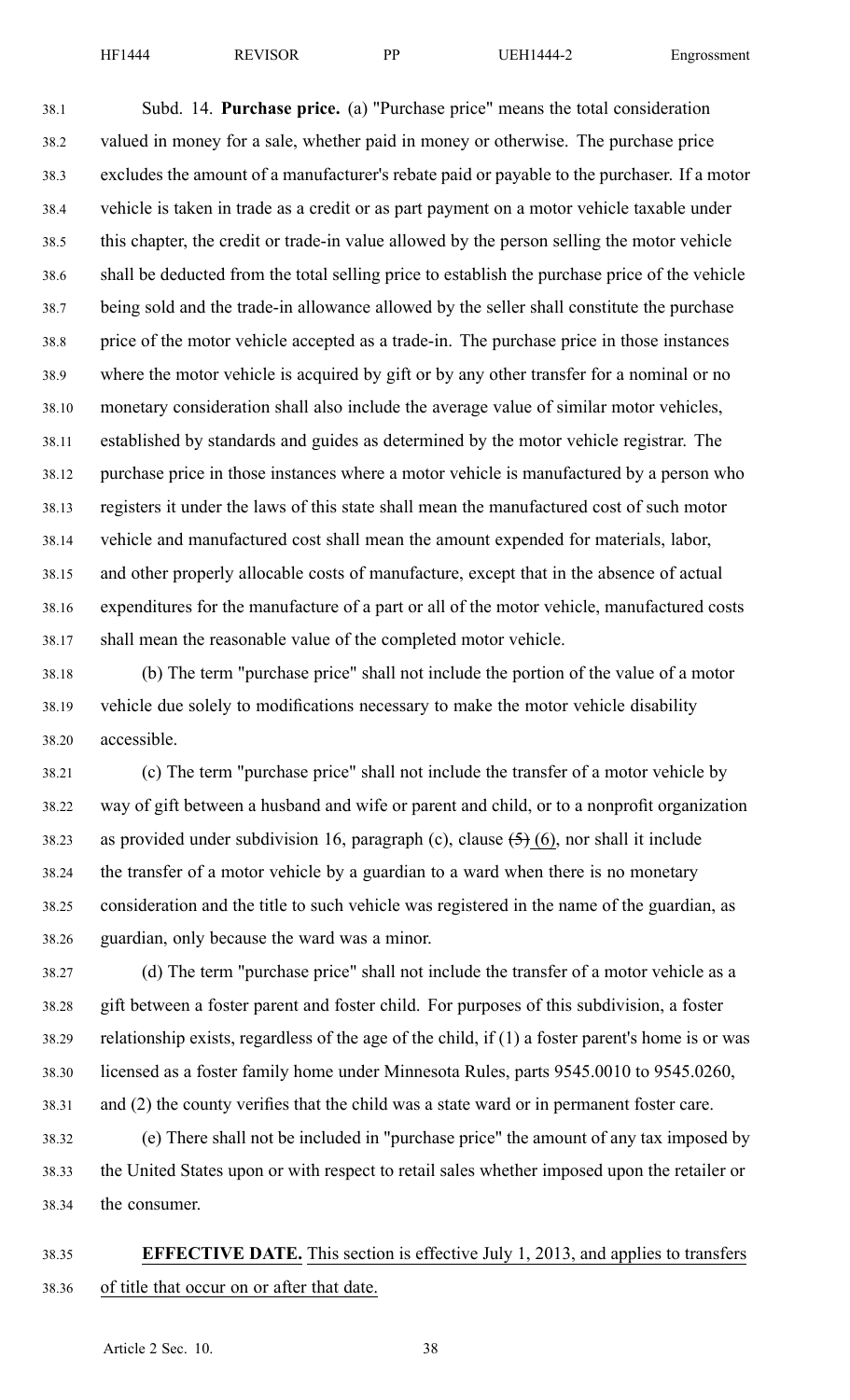39.1 Sec. 11. Minnesota Statutes 2012, section 297B.01, subdivision 16, is amended to read: 39.2 Subd. 16. **Sale, sells, selling, purchase, purchased, or acquired.** (a) "Sale," 39.3 "sells," "selling," "purchase," "purchased," or "acquired" means any transfer of title of any 39.4 motor vehicle, whether absolutely or conditionally, for <sup>a</sup> consideration in money or by 39.5 exchange or barter for any purpose other than resale in the regular course of business. 39.6 (b) Any motor vehicle utilized by the owner only by leasing such vehicle to others 39.7 or by holding it in an effort to so lease it, and which is pu<sup>t</sup> to no other use by the owner 39.8 other than resale after such lease or effort to lease, shall be considered property purchased 39.9 for resale. 39.10 (c) The terms also shall include any transfer of title or ownership of <sup>a</sup> motor vehicle 39.11 by other means, for or without consideration, excep<sup>t</sup> that these terms shall not include: 39.12 (1) the acquisition of <sup>a</sup> motor vehicle by inheritance from or by bequest of, <sup>a</sup> 39.13 decedent who owned it; 39.14 (2) the transfer of <sup>a</sup> motor vehicle which was previously licensed in the names of 39.15 two or more joint tenants and subsequently transferred without monetary consideration to 39.16 one or more of the joint tenants;  $39.17$  (3) the transfer of a motor vehicle by way of  $g$ ift between individuals, or gift 39.18 from <sup>a</sup> limited used vehicle dealer licensed under section 168.27, subdivision 4a, to an 39.19 individual, when the transfer is with no monetary or other consideration or expectation 39.20 of consideration and the parties to the transfer submit an affidavit to that effect at the 39.21 time the title transfer is recorded; 39.22 (4) the transfer of <sup>a</sup> motor vehicle by gift between spouses or between paren<sup>t</sup> and 39.23 child; 39.24 (5) the voluntary or involuntary transfer of <sup>a</sup> motor vehicle between <sup>a</sup> husband and 39.25 wife in <sup>a</sup> divorce proceeding; or 39.26  $(5)(6)$  the transfer of a motor vehicle by way of a gift to an organization that is exempt 39.27 from federal income taxation under section  $501(c)(3)$  of the Internal Revenue Code when 39.28 the motor vehicle will be used exclusively for religious, charitable, or educational purposes. 39.29 **EFFECTIVE DATE.** This section is effective July 1, 2013, and applies to transfers 39.30 of title that occur on or after that date. 39.31 Sec. 12. Minnesota Statutes 2012, section 297B.02, subdivision 3, is amended to read: 39.32 Subd. 3. **In lieu tax for collector vehicle.** In lieu of the tax imposed in subdivision 39.33 1, there is imposed <sup>a</sup> tax of \$90 \$150 on the purchase price of <sup>a</sup> passenger automobile or <sup>a</sup>

39.34 fire truck described in section 297B.025, subdivision 2.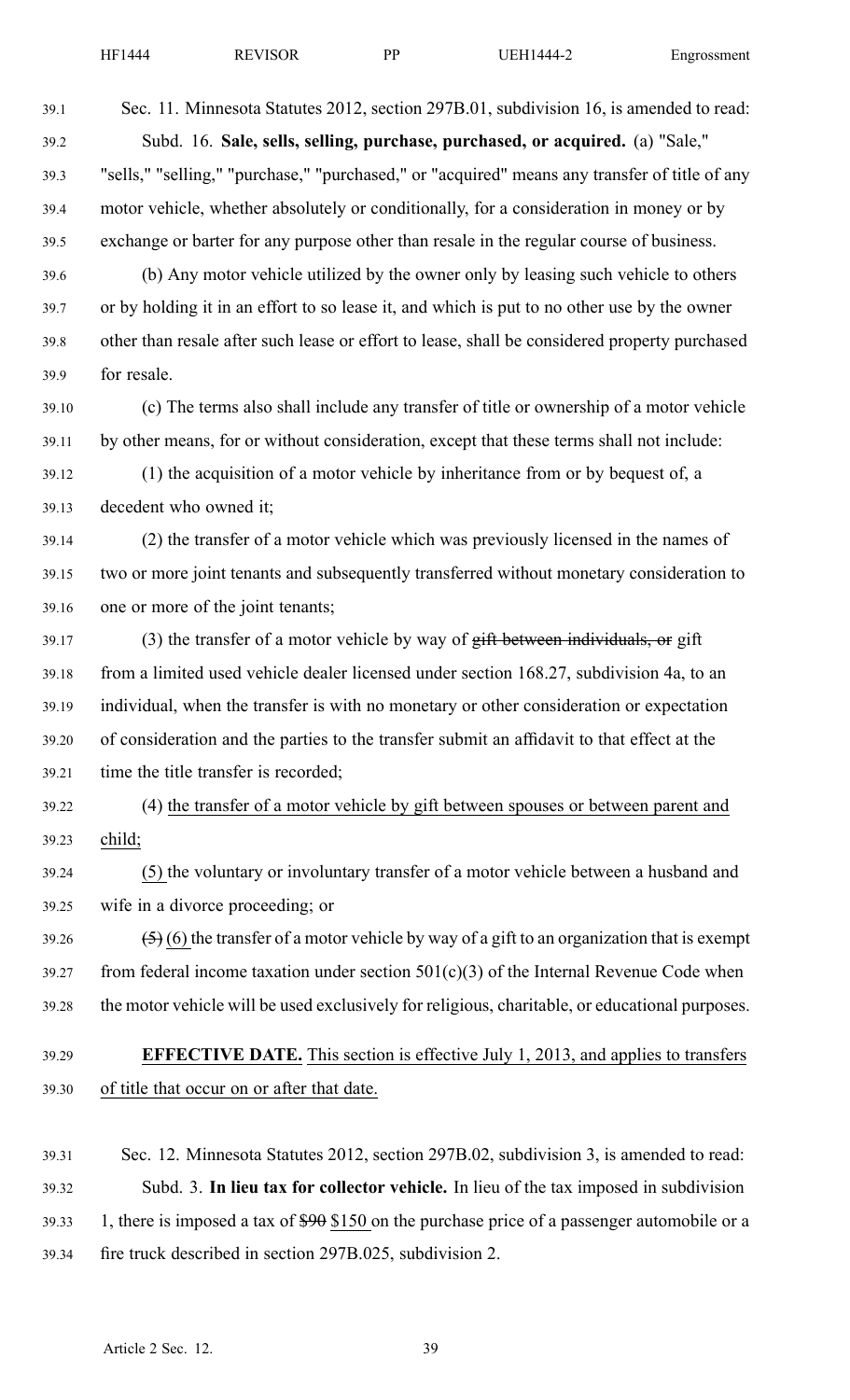|       | HF1444      | <b>REVISOR</b>                                               | PP | UEH1444-2                                                                                        | Engrossment |
|-------|-------------|--------------------------------------------------------------|----|--------------------------------------------------------------------------------------------------|-------------|
| 40.1  |             |                                                              |    | <b>EFFECTIVE DATE.</b> This section is effective July 1, 2013, and applies to transfers          |             |
| 40.2  |             | of title that occur on or after that date.                   |    |                                                                                                  |             |
| 40.3  |             |                                                              |    | Sec. 13. Minnesota Statutes 2012, section 398A.10, subdivision 1, is amended to read:            |             |
| 40.4  |             |                                                              |    | Subdivision 1. Capital costs. A county regional railroad authority may not                       |             |
| 40.5  |             |                                                              |    | contribute more than ten five percent of the capital costs of a light rail transit or commuter   |             |
| 40.6  |             |                                                              |    | rail project. This subdivision does not apply to a light rail transit project for which a        |             |
| 40.7  |             |                                                              |    | county regional railroad authority commits to providing an amount greater than ten five          |             |
| 40.8  |             |                                                              |    | percent of the capital costs, if the commitment $(1)$ is made before $\theta$ etober 2, 2008 the |             |
| 40.9  |             |                                                              |    | effective date of this section, (2) is made as part of an application for federal funds, and     |             |
| 40.10 |             |                                                              |    | (3) is adjusted by the county regional railroad authority to meet the requirements of this       |             |
| 40.11 |             |                                                              |    | subdivision as part of the next scheduled federal funding application for the project.           |             |
|       |             |                                                              |    |                                                                                                  |             |
| 40.12 |             |                                                              |    | <b>EFFECTIVE DATE.</b> This section is effective the day following final enactment.              |             |
| 40.13 |             |                                                              |    | Sec. 14. Minnesota Statutes 2012, section 473.39, is amended by adding a subdivision             |             |
| 40.14 | to read:    |                                                              |    |                                                                                                  |             |
| 40.15 |             |                                                              |    | Subd. 1s. Obligations. After July 1, 2013, in addition to other authority in this                |             |
| 40.16 |             |                                                              |    | section, the council may issue certificates of indebtedness, bonds, or other obligations         |             |
| 40.17 |             |                                                              |    | under this section in an amount not exceeding \$35,800,000 for capital expenditures as           |             |
| 40.18 |             |                                                              |    | prescribed in the council's transit capital improvement program and for related costs,           |             |
| 40.19 |             | including the costs of issuance and sale of the obligations. |    |                                                                                                  |             |
| 40.20 |             |                                                              |    | <b>EFFECTIVE DATE.</b> This section is effective the day following final enactment               |             |
| 40.21 |             |                                                              |    | and applies in the counties of Anoka, Carver, Dakota, Hennepin, Ramsey, Scott, and               |             |
| 40.22 | Washington. |                                                              |    |                                                                                                  |             |
|       |             |                                                              |    |                                                                                                  |             |
| 40.23 |             |                                                              |    | Sec. 15. Minnesota Statutes 2012, section 473.39, is amended by adding a subdivision             |             |
| 40.24 | to read:    |                                                              |    |                                                                                                  |             |
| 40.25 |             |                                                              |    | Subd. 6. Revenue bonds. (a) In addition to other authority under this section, the               |             |
| 40.26 |             |                                                              |    | council may, by resolution, authorize the issuance and sale of its revenue bonds, notes, or      |             |
| 40.27 |             |                                                              |    | other obligations to provide funds to implement the council's transit capital improvement        |             |
| 40.28 |             | program and to refund bonds issued under this subdivision.   |    |                                                                                                  |             |
| 40.29 |             |                                                              |    | (b) The bonds shall be sold, issued, and secured in the manner provided in chapter               |             |
| 40.30 |             |                                                              |    | 475 for bonds payable solely from or secured by revenues, and the council shall have the         |             |

40.31 same powers and duties as <sup>a</sup> municipality and its governing body in issuing bonds under

40.32 that chapter. The bonds (1) shall be payable from and secured by a pledge of all or any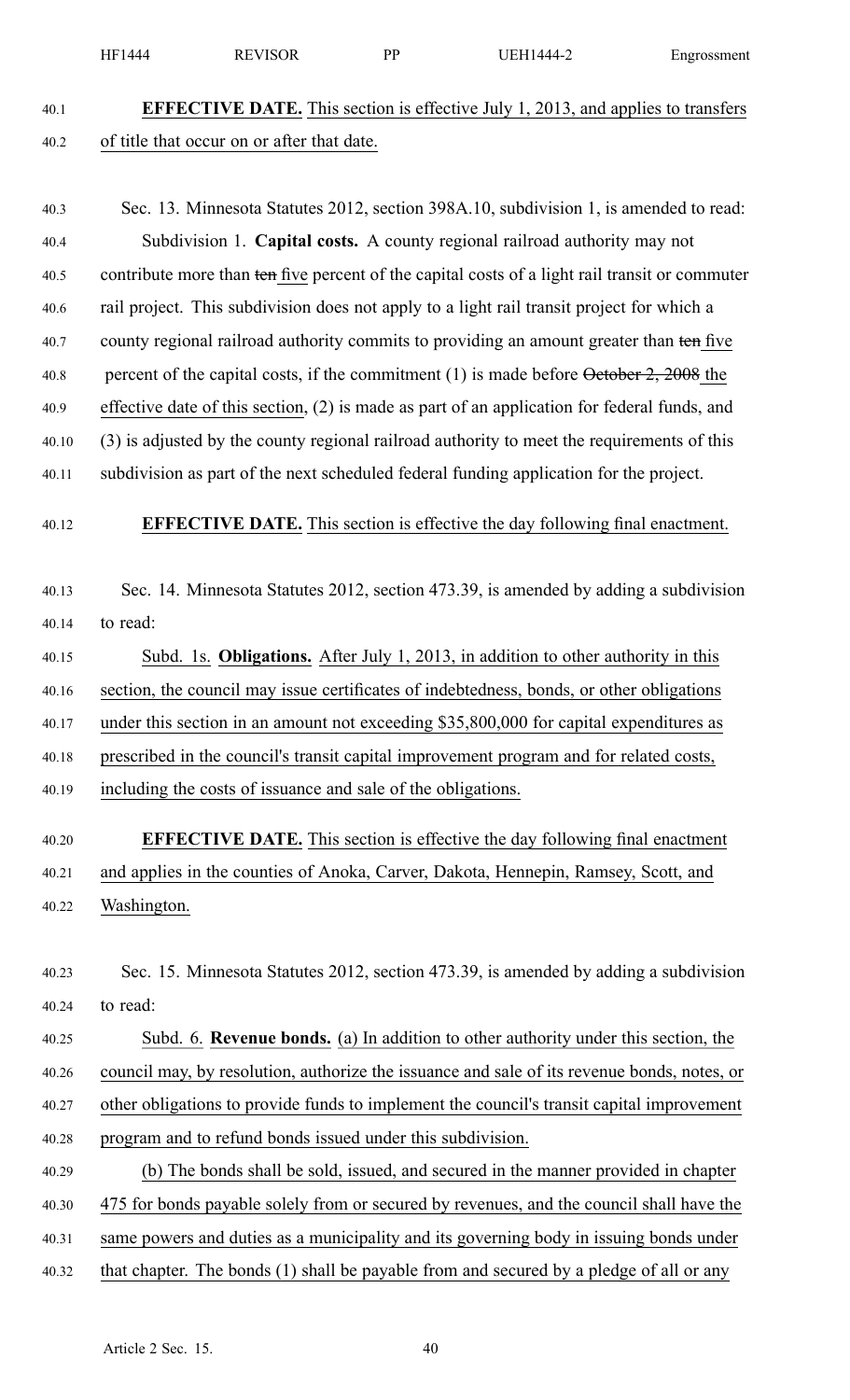| 41.1  | part of revenues receivable to the council from the metropolitan area transit sales tax         |
|-------|-------------------------------------------------------------------------------------------------|
| 41.2  | imposed under section 297A.992 and allocated under section 299A.9925, and associated            |
| 41.3  | investment earnings on debt proceeds; (2) shall not, and shall state they do not, represent     |
| 41.4  | or constitute a general obligation of the council; and (3) shall not be included in the net     |
| 41.5  | debt of any city, county, or other subdivision of the state for the purpose of any net          |
| 41.6  | debt limitation. The bonds will be deemed payable wholly from the income of revenue             |
| 41.7  | producing conveniences within the meaning of section 475.58. The proceeds of the bonds          |
| 41.8  | may also be used to fund necessary reserves and to pay credit enhancement fees, issuance        |
| 41.9  | costs, and other financing costs during the life of the debt.                                   |
| 41.10 | (c) The bonds may be secured by a bond resolution, or a trust indenture entered into            |
| 41.11 | by the council with a corporate trustee within or outside the state, which shall define the     |
| 41.12 | revenues and bond proceeds pledged for the payment and security of the bonds. The               |
| 41.13 | pledge shall be a valid charge on the revenues received by the council under section            |
| 41.14 | 299A.9925. Neither the state, nor any municipality or political subdivision except the          |
| 41.15 | council, nor any member or officer or employee of the council, is liable on the obligations.    |
| 41.16 | No mortgage of or security interest in any tangible real or personal property shall be          |
| 41.17 | granted to the bondholders or the trustee, but they shall have a valid security interest in the |
| 41.18 | revenues and bond proceeds received by the council and pledged to the payment of the            |
| 41.19 | bonds. In the bond resolution or trust indenture, the council may make such covenants as        |
| 41.20 | it determines to be reasonable for the protection of the bondholders, including a covenant      |
| 41.21 | to issue general obligation bonds to refund the revenue bonds if and to the extent required     |
| 41.22 | to pay principal and interest on the bonds.                                                     |
|       |                                                                                                 |
| 41.23 | <b>EFFECTIVE DATE.</b> This section is effective the day following final enactment,             |
| 41.24 | and applies in the counties of Anoka, Carver, Dakota, Hennepin, Ramsey, Scott, and              |
| 41.25 | Washington.                                                                                     |
|       |                                                                                                 |
| 41.26 | Sec. 16. Laws 2009, chapter 9, section 1, the effective date, is amended to read:               |
| 41.27 | <b>EFFECTIVE DATE.</b> This section is effective the day following final enactment,             |
| 41.28 | and expires $\theta$ m June 30, 2013 2016.                                                      |
|       |                                                                                                 |
| 41.29 | <b>ARTICLE 3</b>                                                                                |
| 41.30 | <b>TRANSPORTATION AND PUBLIC SAFETY POLICY</b>                                                  |
|       |                                                                                                 |
| 41.31 | Section 1. [161.088] CORRIDORS OF COMMERCE PROGRAM.                                             |
| 41.32 | Subdivision 1. Definitions. For purposes of this section, the following terms have              |
| 41.33 | the meanings given:                                                                             |
|       |                                                                                                 |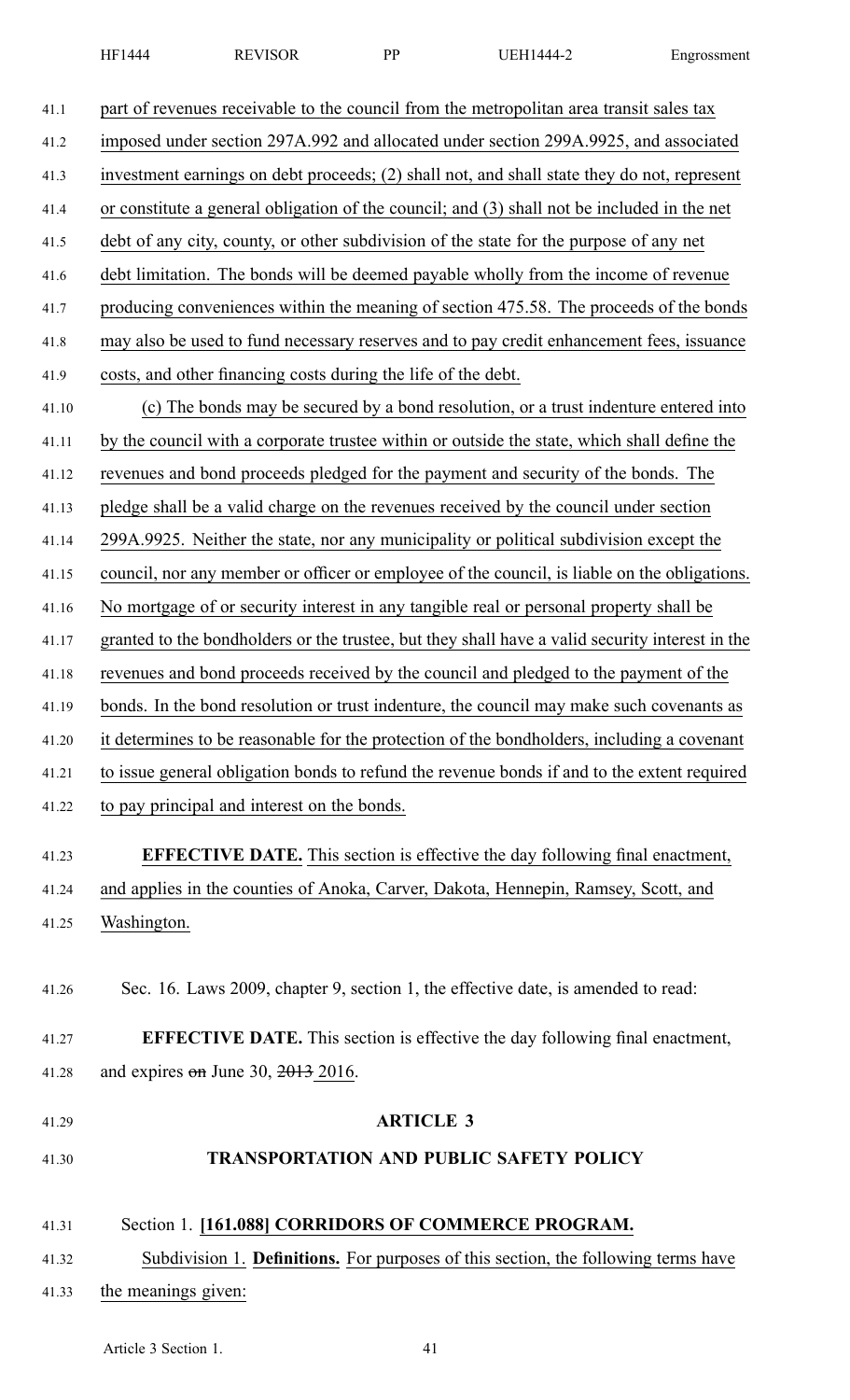|       | HF1444                 | <b>REVISOR</b>                                          | PP | <b>UEH1444-2</b>                                                                              | Engrossment |
|-------|------------------------|---------------------------------------------------------|----|-----------------------------------------------------------------------------------------------|-------------|
| 42.1  |                        |                                                         |    | (1) "beyond the project limits" means any point that is located outside of the project        |             |
| 42.2  |                        |                                                         |    | limits and along the same trunk highway, and is located within the same region of the state;  |             |
| 42.3  |                        | (2) "city" means a statutory or home rule charter city; |    |                                                                                               |             |
| 42.4  |                        |                                                         |    | (3) "program" means the corridors of commerce program established in this section;            |             |
| 42.5  | and                    |                                                         |    |                                                                                               |             |
| 42.6  |                        |                                                         |    | (4) "project limits" means the estimated construction limits of a project for trunk           |             |
| 42.7  |                        |                                                         |    | highway construction, reconstruction, or maintenance, that is a candidate for selection       |             |
| 42.8  |                        | under the corridors of commerce program.                |    |                                                                                               |             |
| 42.9  |                        |                                                         |    | Subd. 2. Program authority, funding. (a) As provided in this section, the                     |             |
| 42.10 |                        |                                                         |    | commissioner shall establish a corridors of commerce program for trunk highway                |             |
| 42.11 |                        |                                                         |    | construction, reconstruction, and improvement, including maintenance operations, that         |             |
| 42.12 |                        | improves commerce in the state.                         |    |                                                                                               |             |
| 42.13 |                        |                                                         |    | (b) The commissioner may expend funds under the program from appropriations                   |             |
| 42.14 |                        |                                                         |    | to the commissioner that are $(1)$ made specifically by law for use under this section; $(2)$ |             |
| 42.15 |                        |                                                         |    | at the discretion of the commissioner, made for the budget activities in the state roads      |             |
| 42.16 |                        |                                                         |    | program of operations and maintenance, program planning and delivery, or state road           |             |
| 42.17 |                        |                                                         |    | construction; and (3) made for the corridor investment management strategy program,           |             |
| 42.18 |                        | unless specified otherwise.                             |    |                                                                                               |             |
| 42.19 |                        |                                                         |    | (c) The commissioner shall include in the program the cost participation policy for           |             |
| 42.20 |                        | local units of government.                              |    |                                                                                               |             |
| 42.21 |                        |                                                         |    | Subd. 3. Project classification. The commissioner shall determine whether each                |             |
| 42.22 |                        |                                                         |    | candidate project can be classified into at least one of the following classifications:       |             |
| 42.23 |                        |                                                         |    | (1) capacity development, for a project on a segment of a trunk highway where the             |             |
| 42.24 | segment:               |                                                         |    |                                                                                               |             |
| 42.25 |                        |                                                         |    | (i) is not a divided highway, and that highway is an expressway or freeway beyond             |             |
| 42.26 | the project limits;    |                                                         |    |                                                                                               |             |
| 42.27 |                        |                                                         |    | (ii) contains a highway terminus that lacks an intersection or interchange with               |             |
| 42.28 | another trunk highway; |                                                         |    |                                                                                               |             |
| 42.29 |                        |                                                         |    | (iii) contains fewer lanes of travel compared to that highway beyond the project              |             |
| 42.30 | limits; or             |                                                         |    |                                                                                               |             |
| 42.31 |                        |                                                         |    | (iv) contains a location that is proposed as a new interchange or to be reconstructed         |             |
| 42.32 |                        | from an intersection to an interchange; or              |    |                                                                                               |             |
| 42.33 |                        |                                                         |    | (2) freight improvement, for an asset preservation or replacement project that                |             |
| 42.34 |                        |                                                         |    | can result in: removing or reducing barriers to commerce, easing or preserving freight        |             |
| 42.35 |                        |                                                         |    | movement, supporting emerging industries, or providing connections between the trunk          |             |
| 42.36 |                        |                                                         |    | highway system and other transportation modes for the movement of freight.                    |             |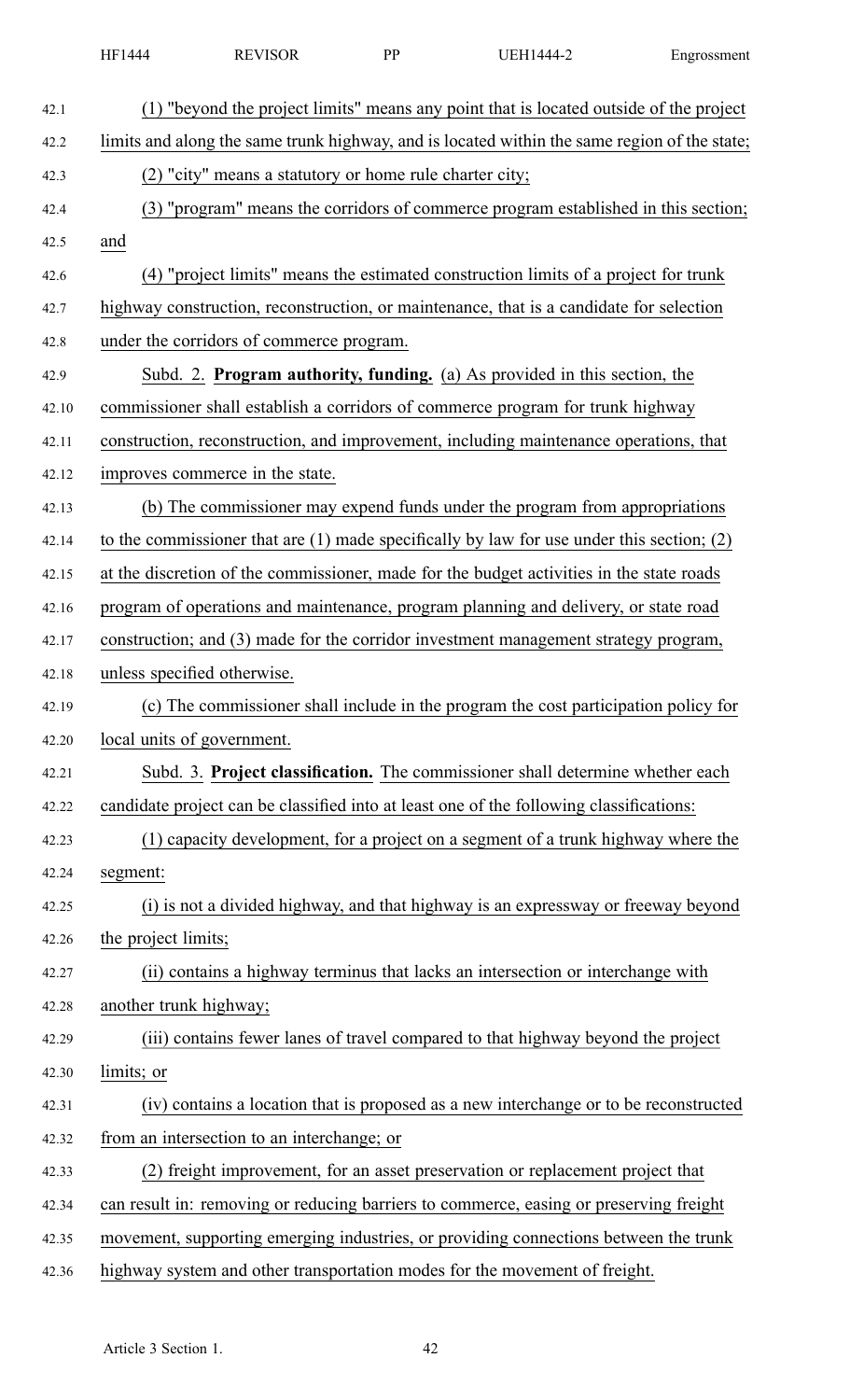|       | HF1444          | <b>REVISOR</b>                                                      | PP | <b>UEH1444-2</b>                                                                          | Engrossment |
|-------|-----------------|---------------------------------------------------------------------|----|-------------------------------------------------------------------------------------------|-------------|
| 43.1  |                 |                                                                     |    | Subd. 4. Project eligibility. (a) The commissioner shall establish eligibility            |             |
| 43.2  |                 |                                                                     |    | requirements for projects that can be funded under the program. Eligibility must include: |             |
| 43.3  |                 |                                                                     |    | (1) consistency with the statewide multimodal transportation plan under section           |             |
| 43.4  | 174.03;         |                                                                     |    |                                                                                           |             |
| 43.5  |                 |                                                                     |    | (2) location of the project on an interregional corridor, for a project located outside   |             |
| 43.6  |                 | of the Department of Transportation metropolitan district;          |    |                                                                                           |             |
| 43.7  |                 |                                                                     |    | (3) placement into at least one project classification under subdivision 3;               |             |
| 43.8  |                 |                                                                     |    | (4) a maximum length of time, as determined by the commissioner, until                    |             |
| 43.9  |                 | commencement of construction work on the project; and               |    |                                                                                           |             |
| 43.10 |                 |                                                                     |    | (5) for each type of project classification under subdivision 3, a maximum allowable      |             |
| 43.11 |                 |                                                                     |    | amount for the total project cost estimate, as determined by the commissioner with        |             |
| 43.12 | available data. |                                                                     |    |                                                                                           |             |
| 43.13 |                 |                                                                     |    | (b) A project whose construction is programmed in the state transportation                |             |
| 43.14 |                 |                                                                     |    | improvement program is not eligible for funding under the program. This paragraph does    |             |
| 43.15 |                 |                                                                     |    | not apply to a project that is programmed as result of selection under this section.      |             |
| 43.16 |                 |                                                                     |    | (c) A project may be, but is not required to be, identified in the 20-year state highway  |             |
| 43.17 |                 | capital investment plan under section 174.03.                       |    |                                                                                           |             |
| 43.18 |                 |                                                                     |    | Subd. 5. Project selection process; criteria. (a) The commissioner shall establish a      |             |
| 43.19 |                 |                                                                     |    | process for identification, evaluation, and selection of projects under the program.      |             |
| 43.20 |                 |                                                                     |    | (b) As part of the project selection process, the commissioner shall annually accept      |             |
| 43.21 |                 |                                                                     |    | recommendations on candidate projects from area transportation partnerships and other     |             |
| 43.22 |                 |                                                                     |    | interested stakeholders in each Department of Transportation district. For each candidate |             |
| 43.23 |                 |                                                                     |    | project identified under this paragraph, the commissioner shall determine eligibility,    |             |
| 43.24 |                 | classify, and if appropriate, evaluate the project for the program. |    |                                                                                           |             |
| 43.25 |                 |                                                                     |    | (c) Project evaluation and prioritization must be performed on the basis of objective     |             |
| 43.26 |                 | criteria, which must include:                                       |    |                                                                                           |             |
| 43.27 |                 |                                                                     |    | (1) a return on investment measure that provides for comparison across eligible           |             |
| 43.28 | projects;       |                                                                     |    |                                                                                           |             |
| 43.29 |                 |                                                                     |    | measurable impacts on commerce and economic competitiveness;                              |             |
| 43.30 |                 |                                                                     |    | (3) efficiency in the movement of freight, including but not limited to:                  |             |
| 43.31 |                 |                                                                     |    | (i) measures of annual average daily traffic and commercial vehicle miles traveled,       |             |
| 43.32 |                 |                                                                     |    | which may include data near the project location on that trunk highway or on connecting   |             |
| 43.33 |                 | trunk and local highways; and                                       |    |                                                                                           |             |
| 43.34 |                 |                                                                     |    | (ii) measures of congestion or travel time reliability, which may be within or near       |             |
| 43.35 |                 | the project limits, or both;                                        |    |                                                                                           |             |
| 43.36 |                 | (4) improvements to traffic safety;                                 |    |                                                                                           |             |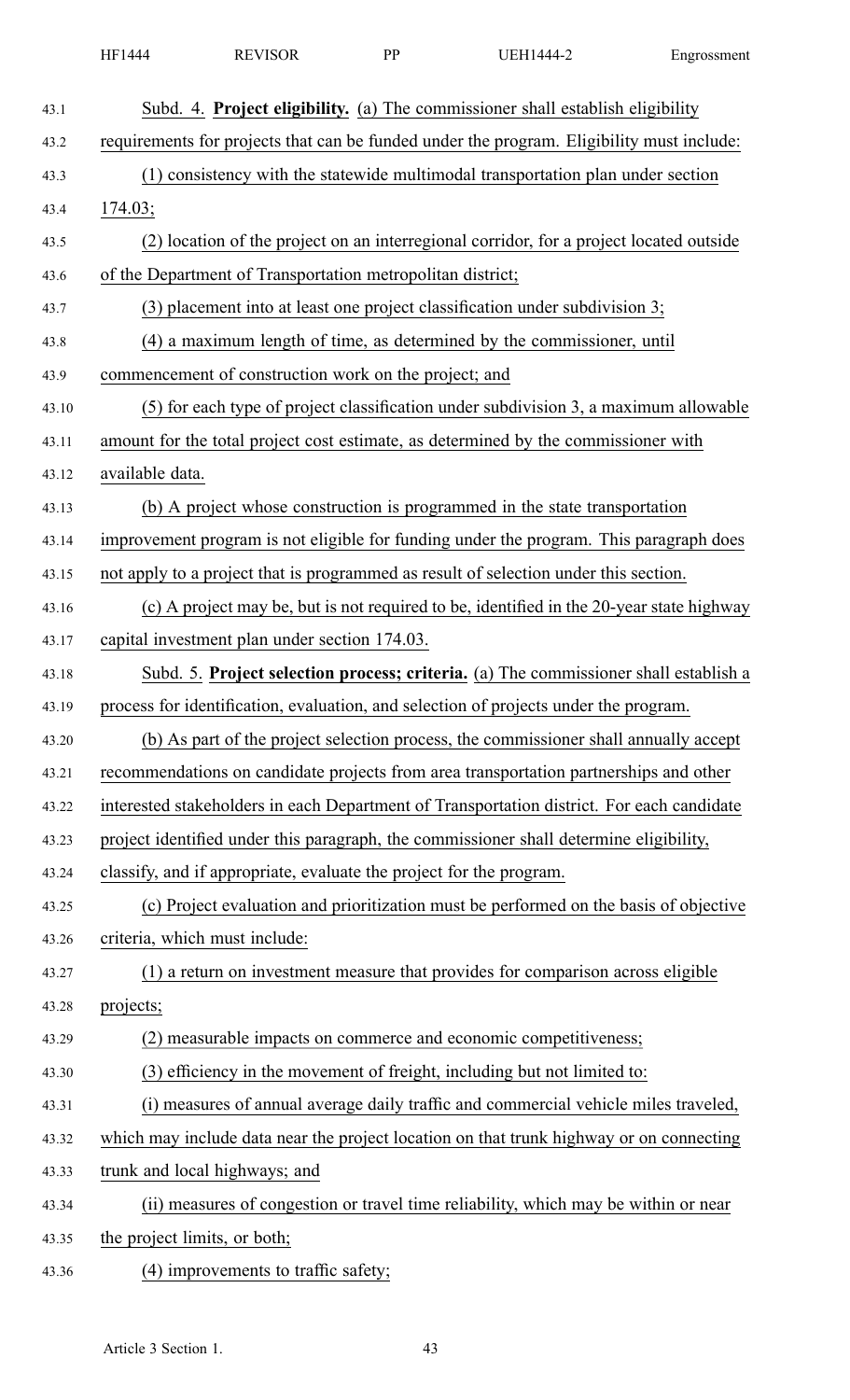|       | HF1444                  | <b>REVISOR</b>                                              | PP | UEH1444-2                                                                                     | Engrossment |
|-------|-------------------------|-------------------------------------------------------------|----|-----------------------------------------------------------------------------------------------|-------------|
| 44.1  |                         |                                                             |    | (5) connections to regional trade centers, local highway systems, and other                   |             |
| 44.2  | transportation modes;   |                                                             |    |                                                                                               |             |
| 44.3  |                         |                                                             |    | (6) extent to which the project addresses multiple transportation system policy               |             |
| 44.4  |                         | objectives and principles; and                              |    |                                                                                               |             |
| 44.5  |                         |                                                             |    | (7) support and consensus for the project among members of the surrounding                    |             |
| 44.6  | community.              |                                                             |    |                                                                                               |             |
| 44.7  |                         |                                                             |    | (d) As part of the project selection process, the commissioner may divide funding             |             |
| 44.8  |                         |                                                             |    | to be separately available among projects within each classification under subdivision 3,     |             |
| 44.9  |                         |                                                             |    | and may apply separate or modified criteria among those projects falling within each          |             |
| 44.10 | classification.         |                                                             |    |                                                                                               |             |
| 44.11 |                         |                                                             |    | Subd. 6. Funding allocations; operations and maintenance. In identifying the                  |             |
| 44.12 |                         |                                                             |    | amount of funding allocated to a project under the program, the commissioner may              |             |
| 44.13 |                         |                                                             |    | include allocations of funds for operations and maintenance resulting from that project,      |             |
| 44.14 |                         |                                                             |    | that are assigned in future years following completion of the project, subject to available   |             |
| 44.15 |                         | funds for the program in those years from eligible sources. |    |                                                                                               |             |
| 44.16 |                         |                                                             |    | Subd. 7. Legislative report, evaluation. (a) Starting in 2014, annually by November           |             |
| 44.17 |                         |                                                             |    | 1, the commissioner shall electronically submit a report on the corridors of commerce         |             |
| 44.18 |                         |                                                             |    | program to the chairs and ranking minority members of the legislative committees with         |             |
| 44.19 |                         |                                                             |    | jurisdiction over transportation policy and finance. At a minimum, the report must include:   |             |
| 44.20 |                         |                                                             |    | (1) a summary of the program, including a review of the project selection process,            |             |
| 44.21 |                         |                                                             |    | eligibility and criteria, funds expended in the previous selection cycle, and total funds     |             |
| 44.22 |                         | expended since program inception;                           |    |                                                                                               |             |
| 44.23 |                         |                                                             |    | (2) a listing of projects funded under the program in the previous selection cycle,           |             |
| 44.24 |                         |                                                             |    | including: project classification; a breakdown of project costs and funding sources;          |             |
| 44.25 |                         |                                                             |    | any future operating costs assigned under subdivision 7; and a brief description that is      |             |
| 44.26 |                         | comprehensible to a lay audience;                           |    |                                                                                               |             |
| 44.27 |                         |                                                             |    | (3) a listing of candidate project recommendations required under subdivision 5,              |             |
| 44.28 |                         |                                                             |    | paragraph (b), including project classification and disposition in the selection process; and |             |
| 44.29 |                         |                                                             |    | (4) any recommendations for changes to statutory requirements of the program.                 |             |
| 44.30 |                         |                                                             |    | (b) Starting in 2016, and in every even-numbered year thereafter, the commissioner            |             |
| 44.31 |                         |                                                             |    | shall incorporate into the report the results of an independent evaluation of impacts and     |             |
| 44.32 |                         |                                                             |    | effectiveness of the program. The evaluation must be performed by agency staff or a           |             |
| 44.33 |                         |                                                             |    | consultant with experience in program evaluation who have no regular involvement in           |             |
| 44.34 | program implementation. |                                                             |    |                                                                                               |             |
| 44.35 |                         |                                                             |    | <b>EFFECTIVE DATE.</b> This section is effective the day following final enactment.           |             |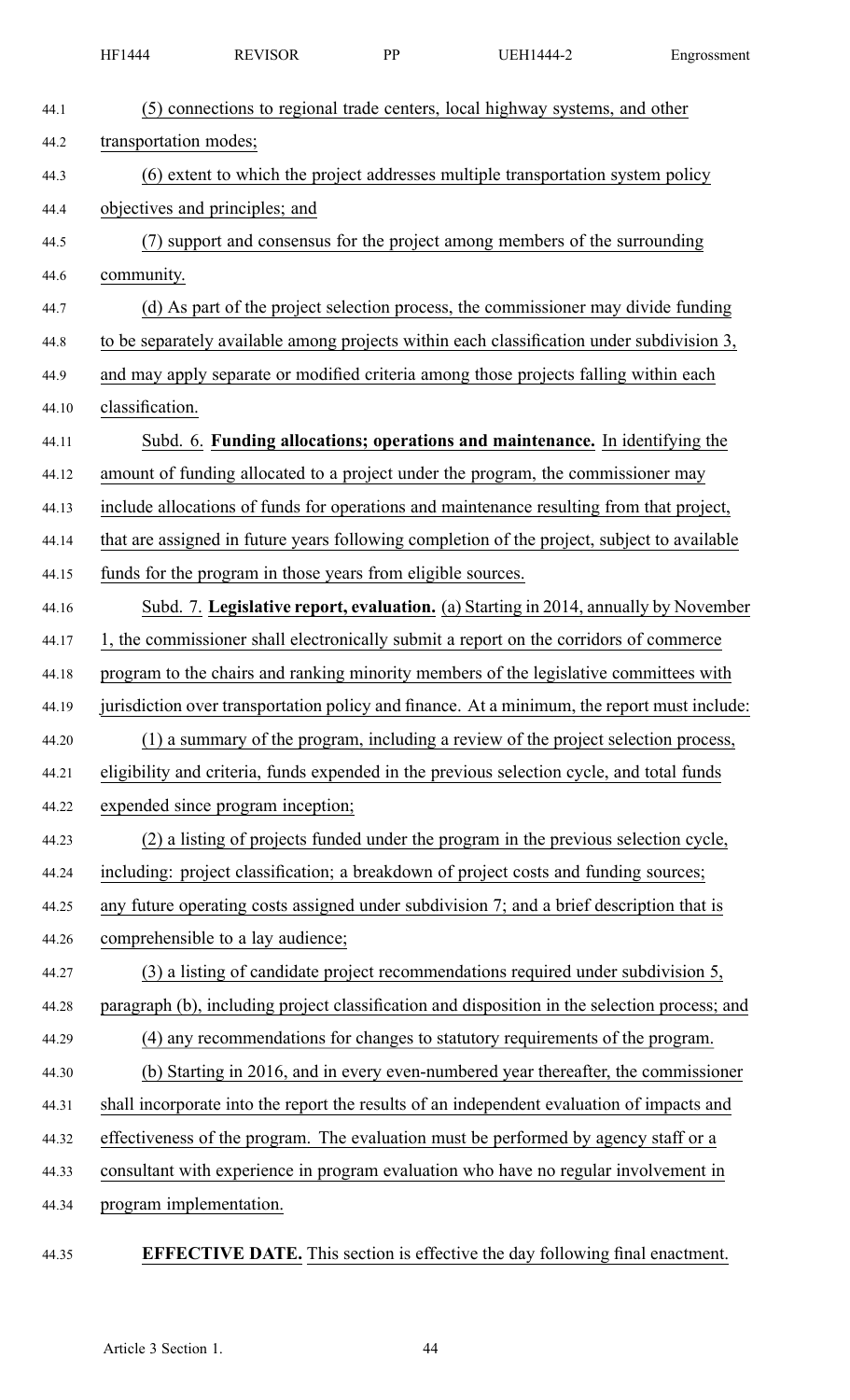45.1 Sec. 2. Minnesota Statutes 2012, section 161.20, subdivision 3, is amended to read: 45.2 Subd. 3. **Trunk highway fund appropriations.** The commissioner may expend 45.3 trunk highway funds only for trunk highway purposes. Payment of expenses related 45.4 to Bureau of Criminal Apprehension laboratory, Explore Minnesota Tourism kiosks, 45.5 Minnesota Safety Council, tort claims, driver education programs, Emergency Medical 45.6 Services Board, Mississippi River Parkway Commission, payments to MN.IT Services in 45.7 excess of actual costs incurred for trunk highway purposes, and personnel costs incurred 45.8 on behalf of the Governor's Office do not further <sup>a</sup> highway purpose and do not aid in the 45.9 construction, improvement, or maintenance of the highway system.

45.10 Sec. 3. Minnesota Statutes 2012, section 161.53, is amended to read:

### 45.11 **161.53 RESEARCH ACTIVITIES.**

45.12 (a) The commissioner may set aside in each fiscal year up to two percen<sup>t</sup> of the total 45.13 amount of all funds appropriated to the commissioner other than county state-aid and 45.14 municipal state-aid highway funds for transportation research including public and private 45.15 research partnerships. The commissioner shall spend this money for (1) research to improve 45.16 the design, construction, maintenance, management, and environmental compatibility 45.17 of transportation systems, including research into and implementation of innovations 45.18 in bridge-monitoring technology and bridge inspection technology; bridge inspection 45.19 techniques and best practices; and the cost-effectiveness of deferred or lower cost highway 45.20 and bridge design and maintenance activities and their impacts on long-term trunk highway 45.21 costs and maintenance needs; (2) research on transportation policies that enhance energy 45.22 efficiency and economic development; (3) programs for implementing and monitoring 45.23 research results; and (4) development of transportation education and outreach activities.

45.24 (b) Of all funds appropriated to the commissioner other than state-aid funds, the 45.25 commissioner shall spend at least 0.1 percent, but not exceeding \$1,200,000 \$2,000,000 45.26 in any fiscal year, for research and related activities performed by the Center for 45.27 Transportation Studies of the University of Minnesota. The center shall establish <sup>a</sup> 45.28 technology transfer and training center for Minnesota transportation professionals. By 45.29 June 30, 2018, the center shall conduct research on transportation policy and economic 45.30 competitiveness, including, but not limited to, innovative transportation finance options 45.31 and economic development, transportation impacts of industry clusters and freight, and 45.32 transportation technology impacts on economic competitiveness.

45.33 Sec. 4. Minnesota Statutes 2012, section 162.07, subdivision 1a, is amended to read: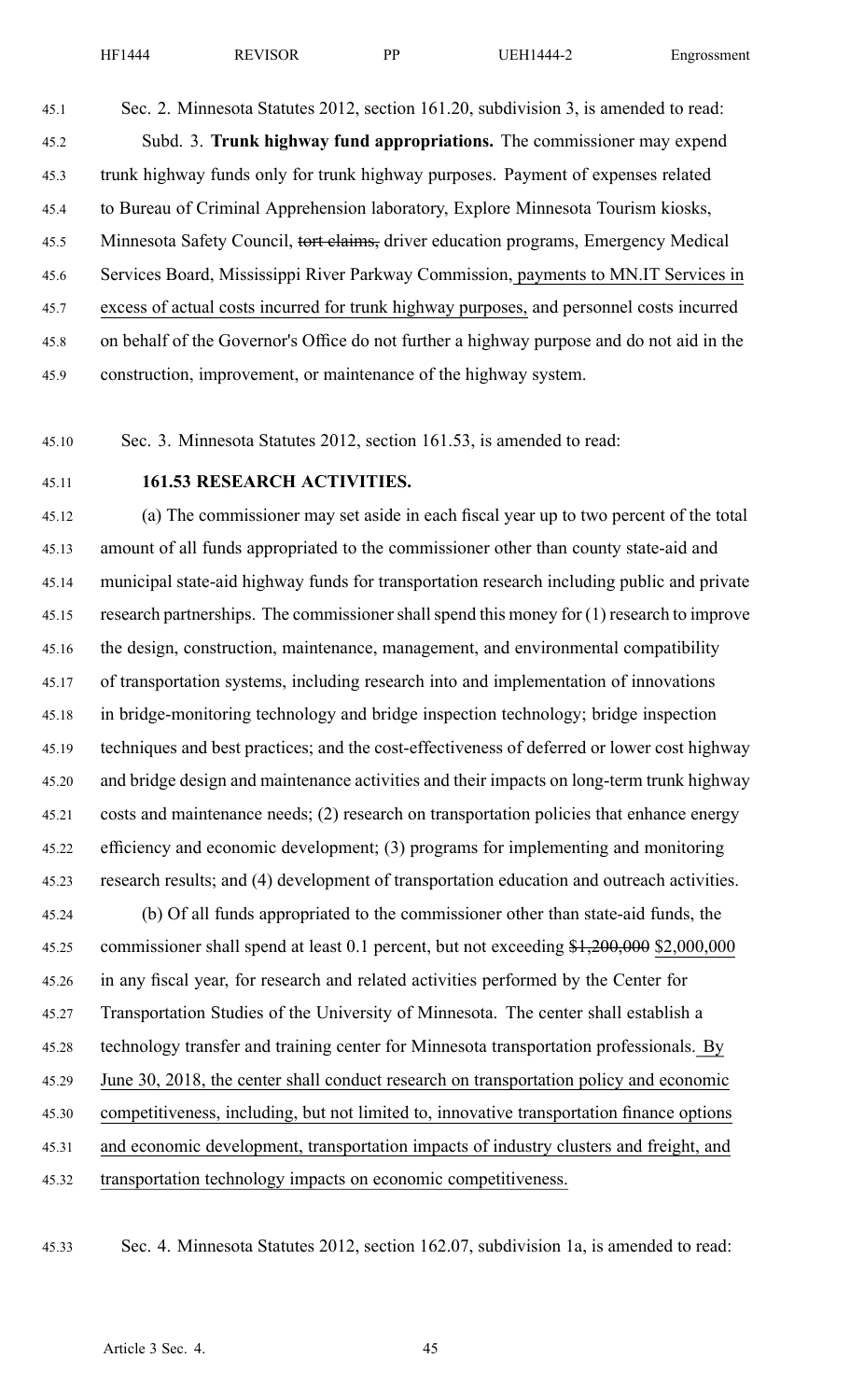46.1 Subd. 1a. **Apportionment sum and excess sum.** (a) For purposes of this 46.2 subdivision, "distribution amount" means the amount identified in section 162.06, 46.3 subdivision 1, after the deductions provided for in section 162.06 for administrative costs, 46.4 disaster account, research account, and state park road account.

- 46.5 (b) The apportionment sum is calculated by subtracting the excess sum, as calculated 46.6 in paragraph (c), from the distribution amount.
- 46.7 (c) The excess sum is calculated as the sum of revenue within the distribution amount: 46.8 (1) attributed to: (i) from October 1, 2013, to September 30, 2015, that portion of the 46.9 gasoline excise tax rate under section 296A.07, subdivision 3, in excess of 20 20.5 cents 46.10 per gallon, and to that portion of the excise tax rates in excess of the energy equivalent 46.11 of <sup>a</sup> gasoline excise tax rate of 20 20.5 cents per gallon for E85 and M85 under section 46.12 296A.07, subdivision 3, and special fuel under section 296A.08, subdivision 2; and (ii) 46.13 on and after October 1, 2015, that portion of the gasoline excise tax rate under section 46.14 296A.07, subdivision 3, in excess of 21 cents per gallon, and to that portion of the excise 46.15 tax rates in excess of the energy equivalent of <sup>a</sup> gasoline excise tax rate of 21 cents per 46.16 gallon for E85 and M85 under section 296A.07, subdivision 3, and special fuel under 46.17 section 296A.08, subdivision 2;
- 46.18 (2) attributed to <sup>a</sup> change in the passenger vehicle registration tax under section 46.19 168.013, imposed on or after July 1, 2008, that exceeds (i) the amount collected in fiscal 46.20 year 2008, multiplied by (ii) the annual average United States Consumer Price Index for 46.21 the calendar year previous to the current calendar year, divided by the annual average 46.22 United States Consumer Price Index for calendar year 2007; and
- 46.23 (3) attributed to that portion of the motor vehicle sales tax revenue in excess of the 46.24 percentage allocated to the county state-aid highway fund in fiscal year 2007.
- 46.25 (d) For purposes of this subdivision, the United States Consumer Price Index 46.26 identified in paragraph (c) is for all urban consumers, United States city average, as 46.27 determined by the United States Department of Labor.
- 46.28 Sec. 5. Minnesota Statutes 2012, section 168A.01, subdivision 6a, is amended to read: 46.29 Subd. 6a. **High-value vehicle.** "High-value vehicle" means <sup>a</sup> vehicle that had an 46.30 actual cash value in excess of \$5,000 \$9,000 before being damaged, or a vehicle with a 46.31 manufacturer's rating of over 26,000 pounds gross vehicle weight that is not <sup>a</sup> late-model 46.32 vehicle.
- 46.33 Sec. 6. Minnesota Statutes 2012, section 168A.29, subdivision 1, is amended to read: 46.34 Subdivision 1. **Amounts.** (a) The department must be paid the following fees: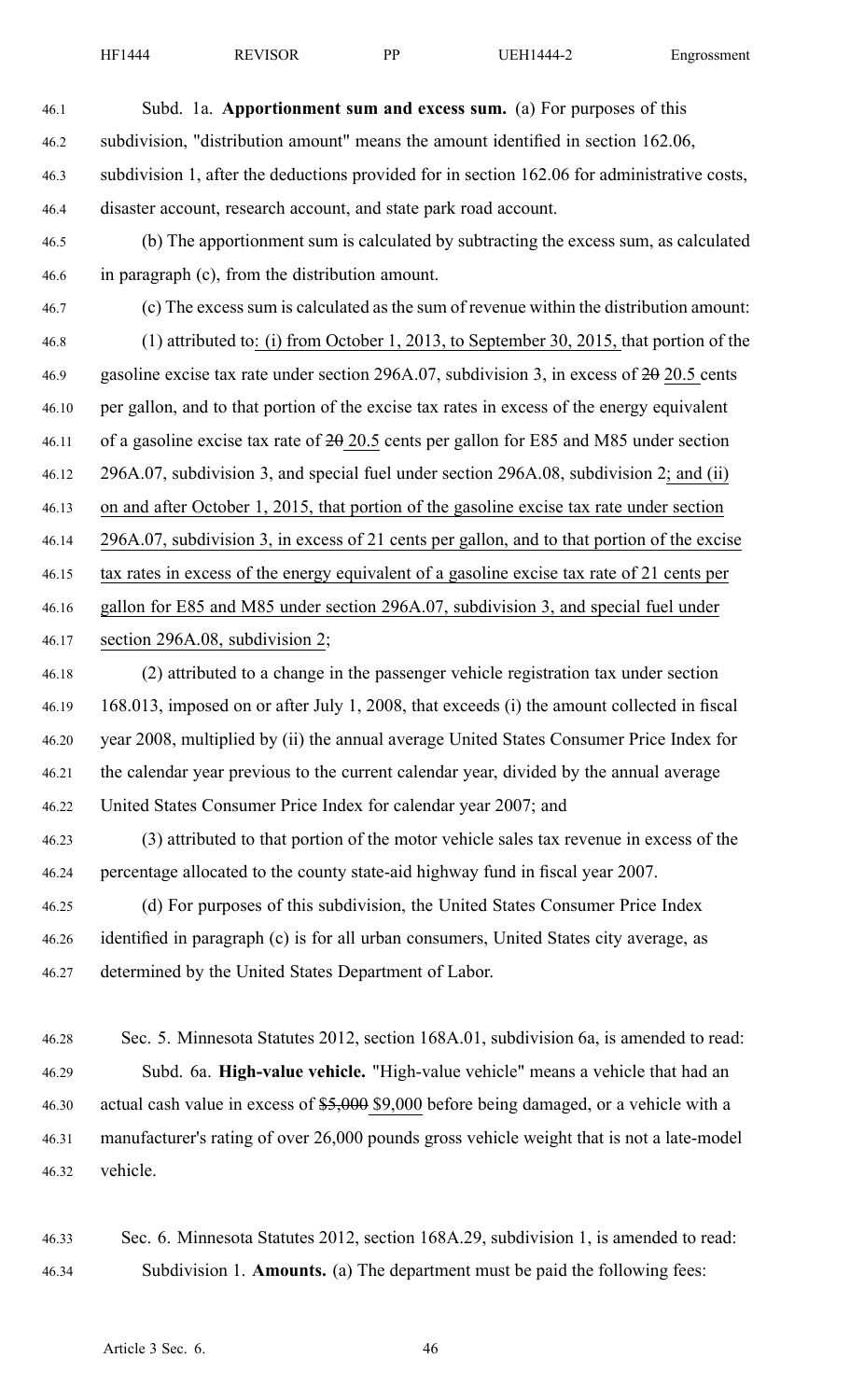| 47.1  | (1) for filing an application for and the issuance of an original certificate of title,         |
|-------|-------------------------------------------------------------------------------------------------|
| 47.2  | the sum of:                                                                                     |
| 47.3  | (i) until December 31, 2016, $$6.25$ of which $$3.25$ must be paid into the vehicle             |
| 47.4  | services operating account of the special revenue fund under section 299A.705; until            |
| 47.5  | June 30, 2012, a surcharge of \$1.75 must be added to the fee and credited to the driver        |
| 47.6  | and vehicle services technology account; and from July 1, 2012, to June 30, 2016, a             |
| 47.7  | surcharge of \$1 must be added to the fee and credited to the driver and vehicle services       |
| 47.8  | technology account; and                                                                         |
| 47.9  | (ii) on and after January 1, 2017, \$8.25 of which \$4.15 must be paid into the vehicle         |
| 47.10 | services operating account;                                                                     |
| 47.11 | (2) for each security interest when first noted upon a certificate of title, including the      |
| 47.12 | concurrent notation of any assignment thereof and its subsequent release or satisfaction,       |
| 47.13 | the sum of \$2, except that no fee is due for a security interest filed by a public authority   |
| 47.14 | under section $168A.05$ , subdivision 8;                                                        |
| 47.15 | (3) until December 31, 2016, for the transfer of the interest of an owner and the               |
| 47.16 | issuance of a new certificate of title, the sum of \$5.50 of which \$2.50 must be paid into the |
| 47.17 | vehicle services operating account of the special revenue fund under section 299A.705;          |
| 47.18 | until June 30, 2012, a surcharge of \$1.75 must be added to the fee and credited to the         |
| 47.19 | driver and vehicle services technology account; and from July 1, 2012, to June 30, 2016,        |
| 47.20 | a surcharge of \$1 must be added to the fee and credited to the driver and vehicle services     |
| 47.21 | technology account;                                                                             |
| 47.22 | (4) for each assignment of a security interest when first noted on a certificate of title,      |
| 47.23 | unless noted concurrently with the security interest, the sum of \$1; and                       |
| 47.24 | (5) for issuing a duplicate certificate of title, the sum of \$7.25 of which \$3.25 must        |
| 47.25 | be paid into the vehicle services operating account of the special revenue fund under           |
| 47.26 | section 299A.705; until June 30, 2012, a surcharge of \$1.75 must be added to the fee           |
| 47.27 | and credited to the driver and vehicle services technology account; from July 1, 2012,          |
| 47.28 | to June 30, 2016, a surcharge of \$1 must be added to the fee and credited to the driver        |
| 47.29 | and vehicle services technology account.                                                        |
| 47.30 | (b) After June 30, 1994, In addition to each of the fees the fee required under                 |
| 47.31 | paragraph (a), elauses clause (1) and (3), the department must be paid \$3.50. The additional   |
| 47.32 | \$3.50 fee collected under this paragraph must be deposited in the special revenue fund and     |
| 47.33 | credited to the public safety motor vehicle account established in section 299A.70.             |
|       |                                                                                                 |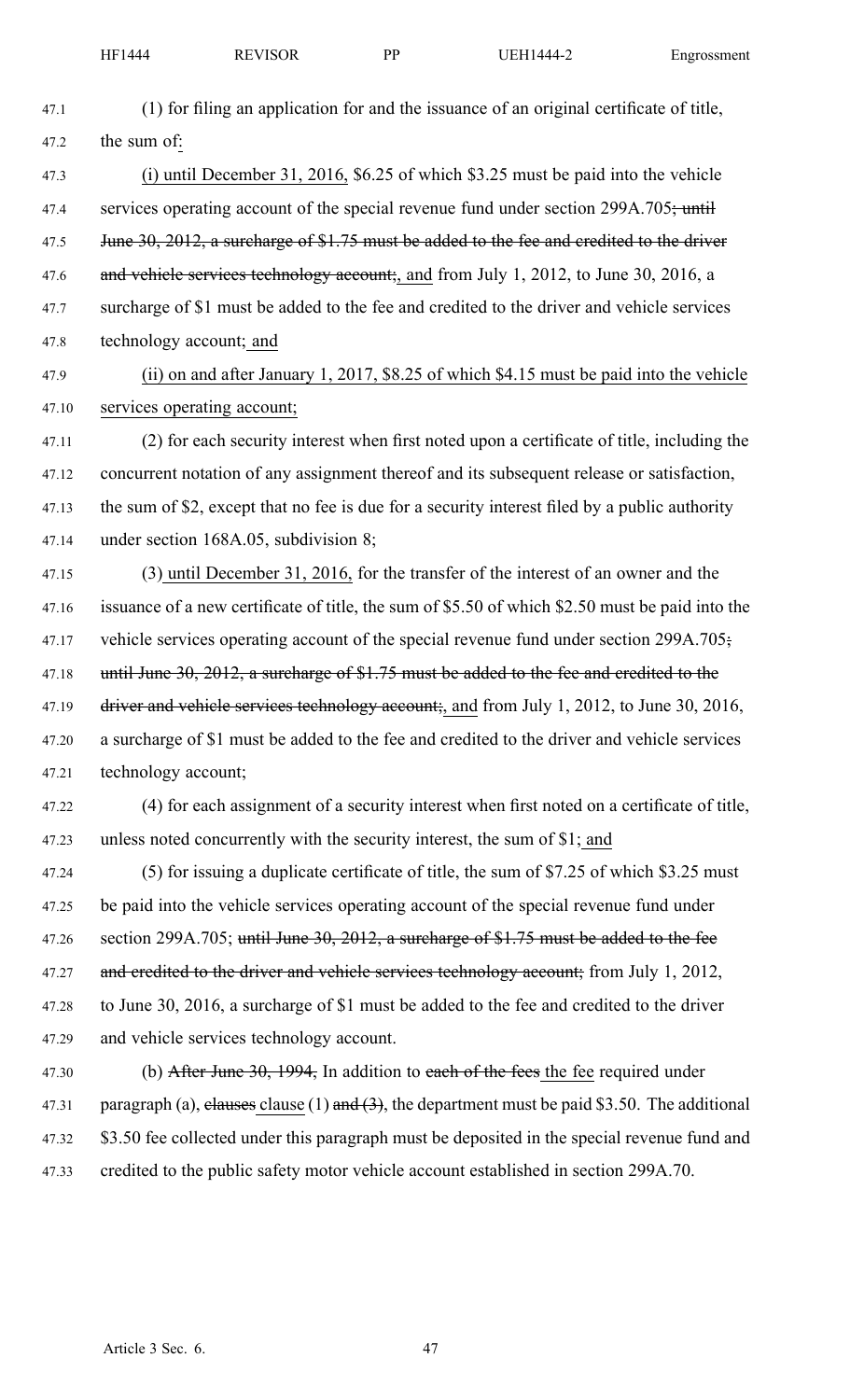|       | HF1444                        | <b>REVISOR</b>                                                | PP | <b>UEH1444-2</b>                                                                               | Engrossment |
|-------|-------------------------------|---------------------------------------------------------------|----|------------------------------------------------------------------------------------------------|-------------|
| 48.1  |                               |                                                               |    | Sec. 7. Minnesota Statutes 2012, section 169.865, is amended to read:                          |             |
| 48.2  |                               |                                                               |    | 169.865 SPECIAL FARM PRODUCTS ANNUAL PERMITS FOR                                               |             |
| 48.3  |                               | <b>OVERWEIGHT VEHICLES.</b>                                   |    |                                                                                                |             |
| 48.4  |                               |                                                               |    | Subdivision 1. Six-axle vehicles. (a) A road authority may issue an annual permit              |             |
| 48.5  |                               |                                                               |    | authorizing a vehicle or combination of vehicles with a total of six or more axles to haul     |             |
| 48.6  |                               |                                                               |    | raw or unprocessed agricultural products freight and be operated with a gross vehicle          |             |
| 48.7  | weight of up to:              |                                                               |    |                                                                                                |             |
| 48.8  |                               | $(1)$ 90,000 pounds; and                                      |    |                                                                                                |             |
| 48.9  |                               |                                                               |    | $(2)$ 99,000 pounds during the period set by the commissioner under section 169.826,           |             |
| 48.10 | subdivision 1.                |                                                               |    |                                                                                                |             |
| 48.11 |                               |                                                               |    | (b) Notwithstanding subdivision 3, paragraph (a), clause (4), a vehicle or                     |             |
| 48.12 |                               |                                                               |    | combination of vehicles operated under this subdivision and, as part of an international       |             |
| 48.13 |                               |                                                               |    | movement, transporting only sealed intermodal containers may be operated on an                 |             |
| 48.14 |                               |                                                               |    | interstate highway if allowed by the United States Department of Transportation.               |             |
| 48.15 |                               |                                                               |    | (c) The fee for a permit issued under this subdivision is \$300.                               |             |
| 48.16 |                               |                                                               |    | Subd. 2. Seven-axle vehicles. (a) A road authority may issue an annual permit                  |             |
| 48.17 |                               |                                                               |    | authorizing a vehicle or combination of vehicles with a total of seven or more axles to        |             |
| 48.18 |                               |                                                               |    | haul raw or unprocessed agricultural products freight and be operated with a gross vehicle     |             |
| 48.19 | weight of up to:              |                                                               |    |                                                                                                |             |
| 48.20 |                               | $(1)$ 97,000 pounds; and                                      |    |                                                                                                |             |
| 48.21 |                               |                                                               |    | $(2)$ 99,000 pounds during the period set by the commissioner under section 169.826,           |             |
| 48.22 | subdivision 1.                |                                                               |    |                                                                                                |             |
| 48.23 |                               |                                                               |    | (b) Drivers of vehicles operating under this subdivision must comply with driver               |             |
| 48.24 |                               |                                                               |    | qualification requirements adopted under section 221.0314, subdivisions 2 to 5, and Code       |             |
| 48.25 |                               | of Federal Regulations, title 49, parts 40 and, 382, and 391. |    |                                                                                                |             |
| 48.26 |                               |                                                               |    | (c) The fee for a permit issued under this subdivision is \$500.                               |             |
| 48.27 |                               |                                                               |    | Subd. 3. Requirements; restrictions. (a) A vehicle or combination of vehicles                  |             |
| 48.28 | operating under this section: |                                                               |    |                                                                                                |             |
| 48.29 |                               |                                                               |    | $(1)$ is subject to axle weight limitations under section 169.824, subdivision 1;              |             |
| 48.30 |                               |                                                               |    | $(2)$ is subject to seasonal load restrictions under section 169.87;                           |             |
| 48.31 |                               |                                                               |    | (3) is subject to bridge load limits posted under section 169.84;                              |             |
| 48.32 |                               |                                                               |    | (4) may only be operated on paved streets and highways other than interstate                   |             |
| 48.33 | highways;                     |                                                               |    |                                                                                                |             |
| 48.34 |                               |                                                               |    | (5) may not be operated with loads that exceed the manufacturer's gross vehicle                |             |
| 48.35 |                               |                                                               |    | weight rating as affixed to the vehicle, or other certification of gross vehicle weight rating |             |
| 48.36 |                               |                                                               |    | complying with Code of Federal Regulations, title 49, sections 567.4 to 567.7;                 |             |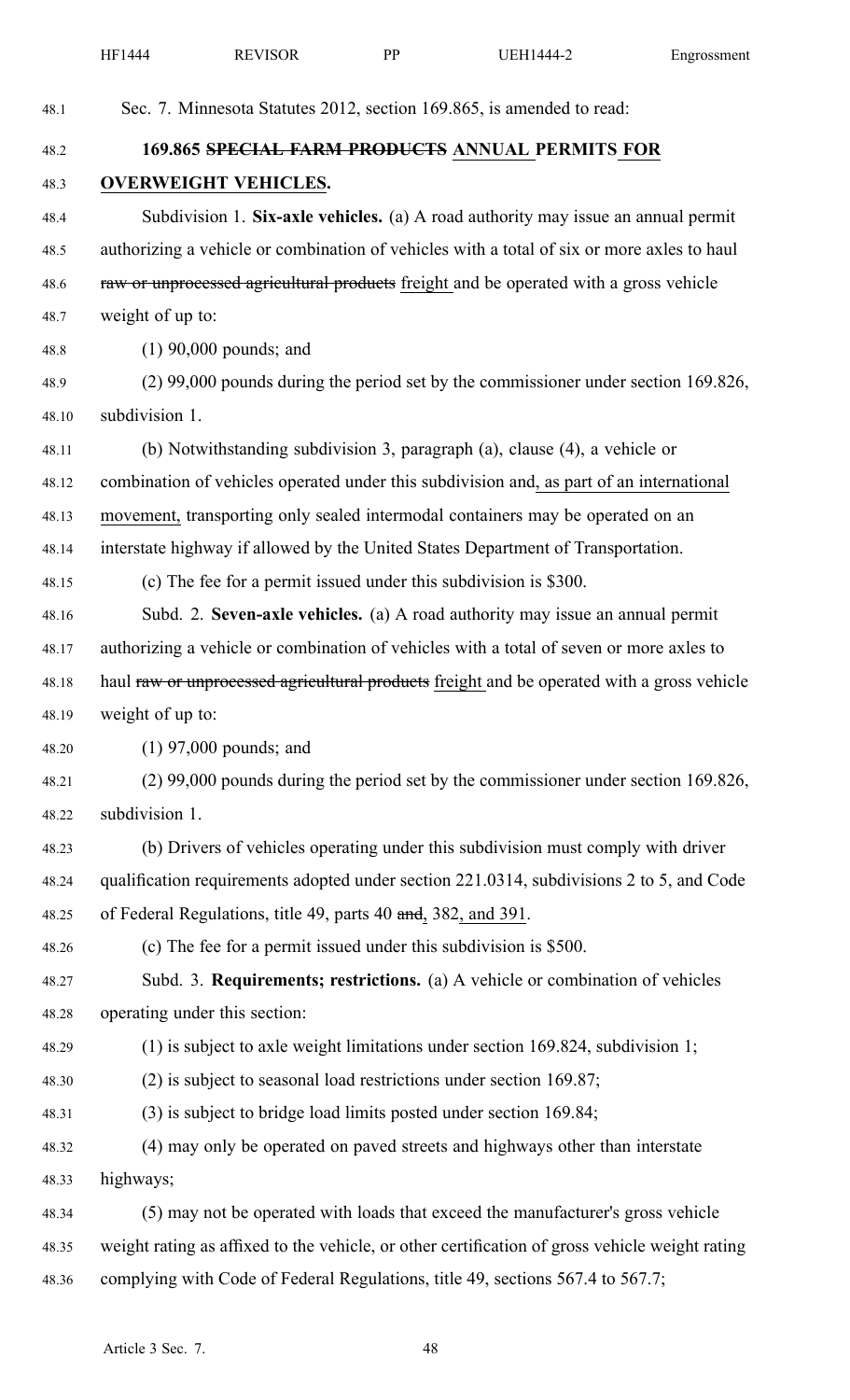| 49.1  | (6) must be issued a permit from each road authority having jurisdiction over a road          |
|-------|-----------------------------------------------------------------------------------------------|
| 49.2  | on which the vehicle is operated, if required;                                                |
| 49.3  | (7) must comply with the requirements of section 169.851, subdivision 4; and                  |
| 49.4  | (8) must have brakes on all wheels.                                                           |
| 49.5  | (b) The percentage allowances for exceeding gross weights if transporting unfinished          |
| 49.6  | forest products under section 168.013, subdivision 3, paragraph (b), or for the first haul of |
| 49.7  | unprocessed or raw farm products or unfinished forest products under section 168.013,         |
| 49.8  | subdivision 3, paragraph (d), clause (3), do not apply to a vehicle or combination of         |
| 49.9  | vehicles operated under this section.                                                         |
| 49.10 | Subd. 4. Deposit of revenues. Revenue from the permits issued by the                          |
| 49.11 | commissioner under this section must be deposited in the bridge inspection and signing        |
| 49.12 | account as provided under section 169.86, subdivision 5b.                                     |
|       |                                                                                               |
| 49.13 | Sec. 8. Minnesota Statutes 2012, section 169A.37, subdivision 1, is amended to read:          |
| 49.14 | Subdivision 1. Crime described. It is a crime for a person:                                   |
| 49.15 | (1) to fail to comply with an impoundment order under section 169A.60                         |
| 49.16 | (administrative plate impoundment);                                                           |
| 49.17 | (2) to file a false statement under section $169A.60$ , subdivision 7, 8, or 14;              |
| 49.18 | (3) to operate a self-propelled motor vehicle on a street or highway when the vehicle         |
| 49.19 | is subject to an impoundment order issued under section 169A.60, unless specially coded       |
| 49.20 | plates have been issued for the vehicle pursuant to section 169A.60, subdivision 13;          |
| 49.21 | (4) to fail to notify the commissioner of the impoundment order when requesting               |
| 49.22 | new plates;                                                                                   |
| 49.23 | (5) who is subject to a plate impoundment order under section 169A.60, to drive,              |
| 49.24 | operate, or be in control of any motor vehicle during the impoundment period, unless the      |
| 49.25 | vehicle is employer-owned and is not required to be equipped with an ignition interlock       |
| 49.26 | device pursuant to section 31 or 171.306, subdivision 4, paragraph (b), or has specially      |
| 49.27 | coded plates issued pursuant to section 169A.60, subdivision 13, and the person is validly    |
| 49.28 | licensed to drive; or                                                                         |
| 49.29 | (6) who is the transferee of a motor vehicle and who has signed a sworn statement             |
| 49.30 | under section 169A.60, subdivision 14, to allow the previously registered owner to drive,     |
| 49.31 | operate, or be in control of the vehicle during the impoundment period.                       |
| 49.32 | <b>EFFECTIVE DATE.</b> This section is effective the day following final enactment.           |
| 49.33 | Sec. 9. Minnesota Statutes 2012, section 169A.51, subdivision 2, is amended to read:          |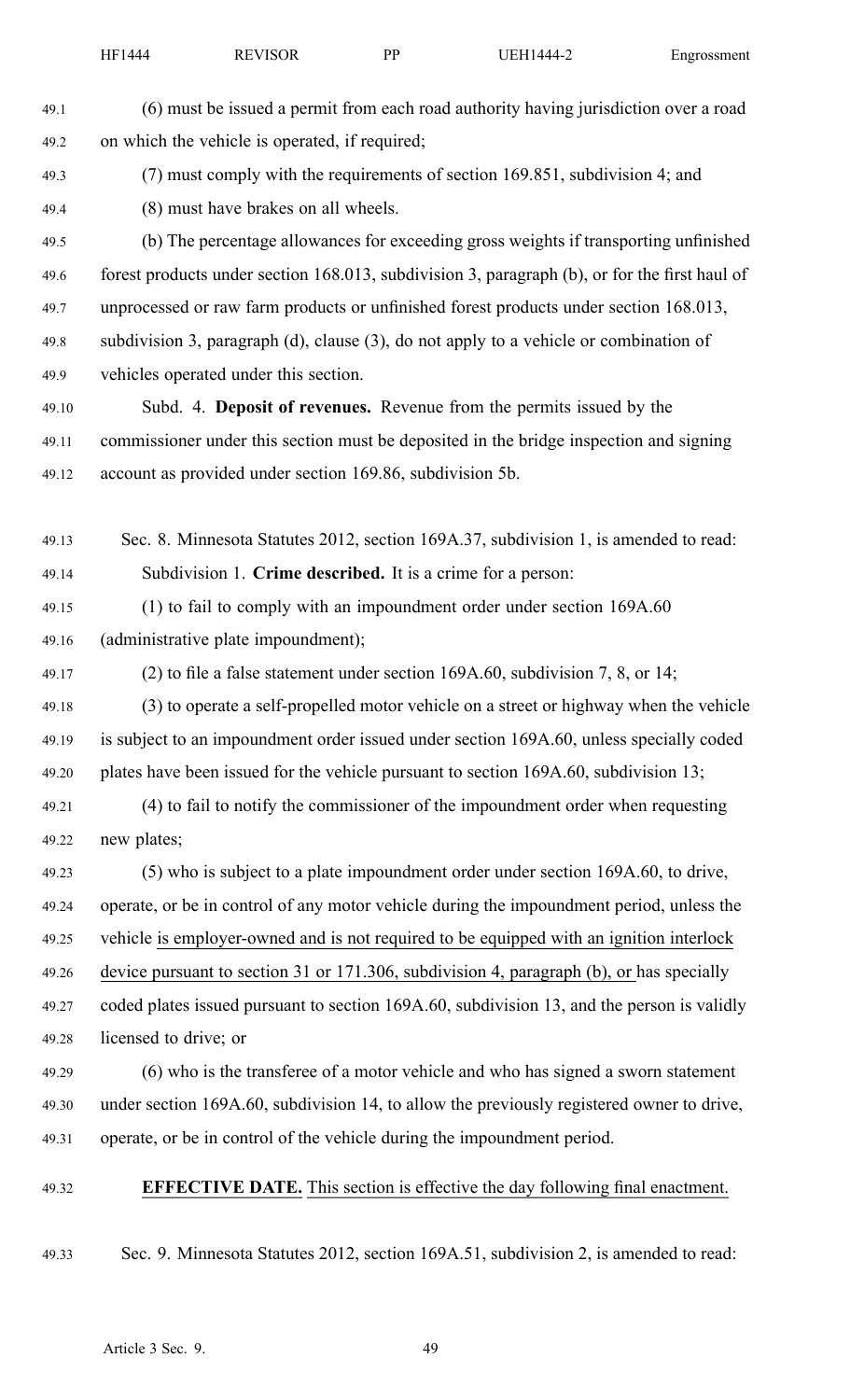| 50.1  | Subd. 2. Implied consent advisory. (a) Subject to paragraph (b), at the time a test is                       |
|-------|--------------------------------------------------------------------------------------------------------------|
| 50.2  | requested, the person must be informed:                                                                      |
| 50.3  | (1) that Minnesota law requires the person to take a test:                                                   |
| 50.4  | (i) to determine if the person is under the influence of alcohol, controlled substances,                     |
| 50.5  | or hazardous substances;                                                                                     |
| 50.6  | (ii) to determine the presence of a controlled substance listed in Schedule I or II or                       |
| 50.7  | metabolite, other than marijuana or tetrahydrocannabinols; and                                               |
| 50.8  | (iii) if the motor vehicle was a commercial motor vehicle, to determine the presence                         |
| 50.9  | of alcohol;                                                                                                  |
| 50.10 | (2) that refusal to take a test is a crime;                                                                  |
| 50.11 | (3) if the peace officer has probable cause to believe the person has violated the                           |
| 50.12 | criminal vehicular homicide and injury laws, that a test will be taken with or without                       |
| 50.13 | the person's consent; and                                                                                    |
| 50.14 | (4) that the person has the right to consult with an attorney, but that this right is                        |
| 50.15 | limited to the extent that it cannot unreasonably delay administration of the test.                          |
| 50.16 | (b) A peace officer who is not pursuing an implied consent revocation is not required                        |
| 50.17 | to give the advisory described in paragraph (a) to a person whom the officer has probable                    |
| 50.18 | cause to believe has violated section 609.21, subdivision 1, clause $(2)$ , $(3)$ , $(4)$ , $(5)$ , or $(6)$ |
| 50.19 | (criminal vehicular operation DWI-related provisions).                                                       |
| 50.20 | <b>EFFECTIVE DATE.</b> This section is effective July 1, 2014, and applies to crimes                         |
| 50.21 | committed on or after that date.                                                                             |
|       |                                                                                                              |
| 50.22 | Sec. 10. Minnesota Statutes 2012, section 169A.55, is amended by adding a                                    |
| 50.23 | subdivision to read:                                                                                         |
| 50.24 | Subd. 5. Reinstatement of driving privileges; criminal vehicular operation. A                                |
| 50.25 | person whose driver's license has been revoked under section 171.17, subdivision 1,                          |
| 50.26 | paragraph (a), clause (1) (revocation, criminal vehicular operation), or suspended under                     |
| 50.27 | section 171.187 (suspension, criminal vehicular operation), for a violation of section                       |
| 50.28 | $609.21$ , subdivision 1, clause (2), (3), (4), (5), or (6) (criminal vehicular operation                    |
| 50.29 | DWI-related provisions), shall not be eligible for reinstatement of driving privileges until                 |
| 50.30 | the person has submitted to the commissioner verification of the use of ignition interlock                   |
| 50.31 | for the applicable time period specified in those sections. To be eligible for reinstatement                 |
| 50.32 | under this subdivision, a person shall utilize an ignition interlock device that meets the                   |
| 50.33 | performance standards and certification requirements under subdivision 4, paragraph (c).                     |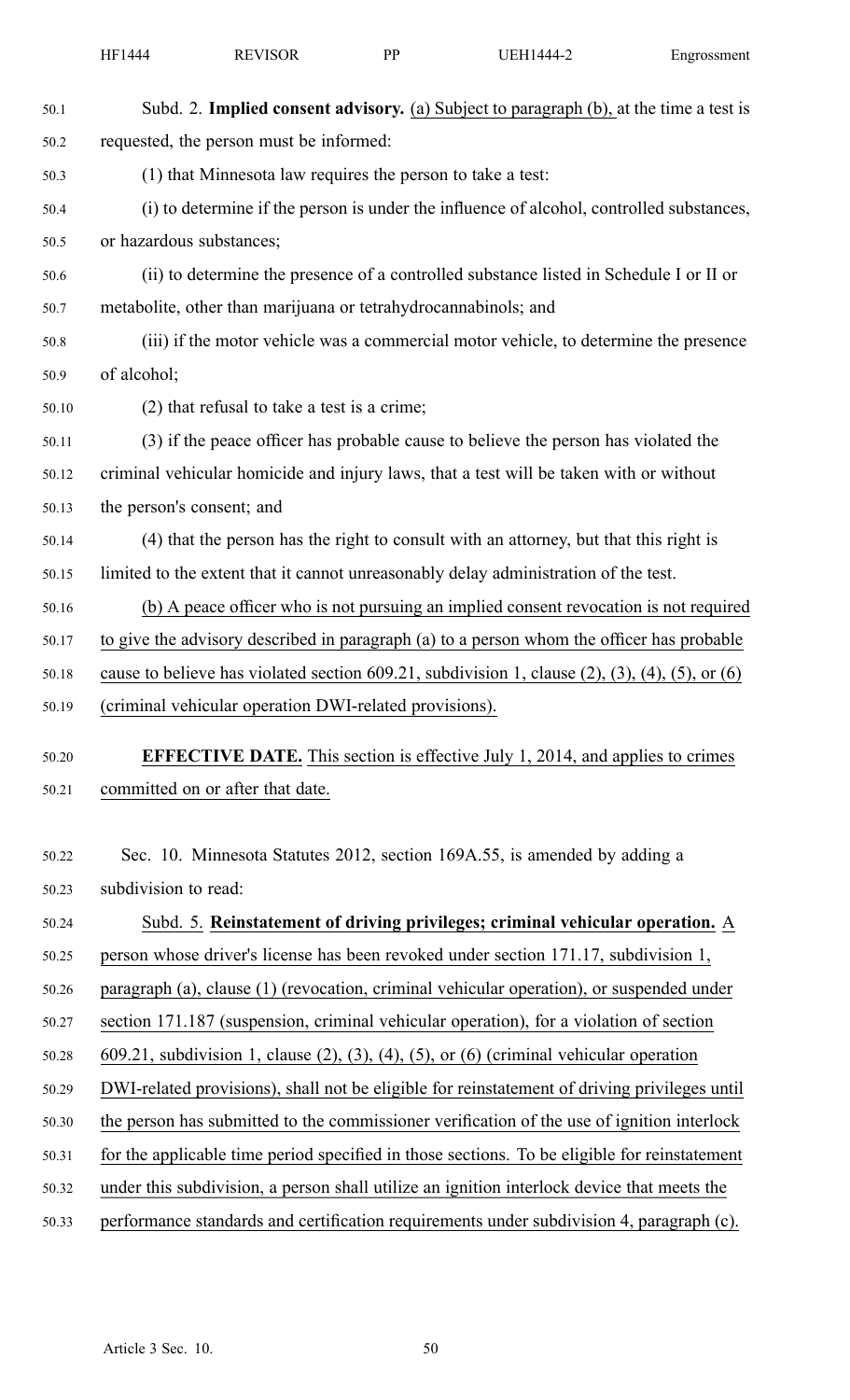HF1444 REVISOR PP UEH1444-2 Engrossment

51.8 issued valid license from another state, or is enrolled in either:

51.1 **EFFECTIVE DATE.** This section is effective July 1, 2014, and applies to crimes 51.2 committed on or after that date. 51.3 Sec. 11. Minnesota Statutes 2012, section 171.05, subdivision 2, is amended to read: 51.4 Subd. 2. **Person less than 18 years of age.** (a) Notwithstanding any provision 51.5 in subdivision 1 to the contrary, the department may issue an instruction permit to an 51.6 applicant who is 15, 16, or 17 years of age and who: 51.7 (1) has completed <sup>a</sup> course of driver education in another state, has <sup>a</sup> previously

51.9 (i) <sup>a</sup> public, private, or commercial driver education program that is approved by 51.10 the commissioner of public safety and that includes classroom and behind-the-wheel 51.11 training; or

51.12 (ii) an approved behind-the-wheel driver education program when the student is 51.13 receiving full-time instruction in <sup>a</sup> home school within the meaning of sections 120A.22 51.14 and 120A.24, the student is working toward <sup>a</sup> homeschool diploma, the student is taking 51.15 home-classroom driver training with classroom materials approved by the commissioner 51.16 of public safety, and the student's paren<sup>t</sup> has certified the student's homeschool and 51.17 home-classroom driver training status on the form approved by the commissioner;

- 51.18 (2) has completed the classroom phase of instruction in the driver education program 51.19 or has completed 15 hours of classroom instruction in <sup>a</sup> program that presents classroom 51.20 and behind-the-wheel instruction concurrently;
- 

51.21 (3) has passed <sup>a</sup> test of the applicant's eyesight;

51.22 (4) has passed <sup>a</sup> department-administered test of the applicant's knowledge of traffic 51.23 laws;

51.24 (5) has completed the required application, which must be approved by (i) either 51.25 paren<sup>t</sup> when both reside in the same household as the minor applicant or, if otherwise, 51.26 then (ii) the paren<sup>t</sup> or spouse of the paren<sup>t</sup> having custody or, in the event there is no 51.27 court order for custody, then (iii) the paren<sup>t</sup> or spouse of the paren<sup>t</sup> with whom the minor 51.28 is living or, if items (i) to (iii) do not apply, then (iv) the guardian having custody of the 51.29 minor, (v) the foster paren<sup>t</sup> or the director of the transitional living program in which the 51.30 child resides or, in the event <sup>a</sup> person under the age of 18 has no living father, mother, 51.31 or guardian, or is married or otherwise legally emancipated, then (vi) the applicant's 51.32 adult spouse, adult close family member, or adult employer; provided, that the approval 51.33 required by this clause contains <sup>a</sup> verification of the age of the applicant and the identity of 51.34 the parent, guardian, adult spouse, adult close family member, or adult employer; and 51.35 (6) has paid the fee all fees required in section 171.06, subdivision 2.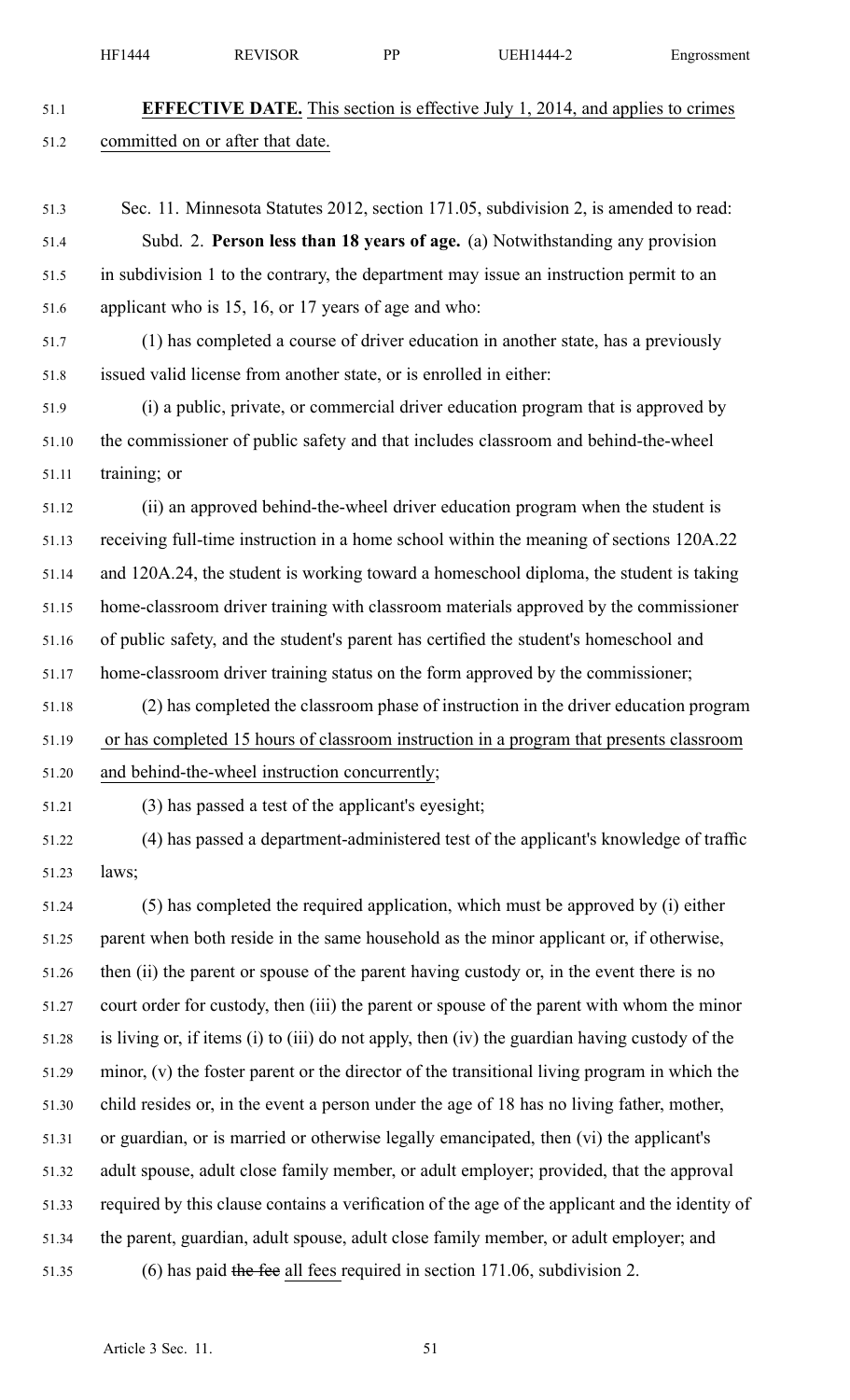| 52.1  | (b) For the purposes of determining compliance with the certification of paragraph                          |
|-------|-------------------------------------------------------------------------------------------------------------|
| 52.2  | $(a)$ , clause $(1)$ , item $(ii)$ , the commissioner may request verification of a student's               |
| 52.3  | homeschool status from the superintendent of the school district in which the student                       |
| 52.4  | resides and the superintendent shall provide that verification.                                             |
| 52.5  | (c) The instruction permit is valid for two years from the date of application and                          |
| 52.6  | may be renewed upon payment of a fee equal to the fee for issuance of an instruction                        |
| 52.7  | permit under section 171.06, subdivision 2.                                                                 |
| 52.8  | (d) The commissioner of public safety shall adopt rules to carry out the provisions                         |
| 52.9  | of this section. The rules adopted under this section are exempt from the rulemaking                        |
| 52.10 | provisions of chapter 14. The rules are subject to section 14.386, except that section                      |
| 52.11 | 14.386, paragraph (b), does not apply.                                                                      |
| 52.12 | <b>EFFECTIVE DATE.</b> Paragraph (a) is effective June 1, 2014. Paragraph (d) is                            |
| 52.13 | effective the day following final enactment.                                                                |
|       |                                                                                                             |
| 52.14 | Sec. 12. Minnesota Statutes 2012, section 171.17, is amended by adding a subdivision                        |
| 52.15 | to read:                                                                                                    |
| 52.16 | Subd. 4. Criminal vehicular operation; revocation periods. (a) As used in this                              |
| 52.17 | subdivision, "qualified prior impaired driving incident" has the meaning given in section                   |
| 52.18 | 169A.03, subdivision 22.                                                                                    |
| 52.19 | (b) Upon receiving a record of a conviction for a violation of section 609.21,                              |
| 52.20 | subdivision 1, clause $(2)$ , $(3)$ , $(4)$ , $(5)$ , or $(6)$ , the commissioner shall revoke the driver's |
| 52.21 | license or driving privileges of a person as follows:                                                       |
| 52.22 | (1) not less than ten years if the violation resulted in great bodily harm or death to                      |
| 52.23 | another and the person has two or more qualified prior impaired driving incidents within                    |
| 52.24 | the past ten years or three or more qualified prior impaired driving incidents, and with                    |
| 52.25 | denial under section 171.04, subdivision 1, clause (10), until rehabilitation is established                |
| 52.26 | according to standards established by the commissioner;                                                     |
| 52.27 | (2) not less than eight years if the violation resulted in great bodily harm or death                       |
| 52.28 | to another and the person has a qualified prior impaired driving incident within the past                   |
| 52.29 | ten years;                                                                                                  |
| 52.30 | (3) not less than six years if the violation resulted in great bodily harm or death                         |
| 52.31 | to another;                                                                                                 |
| 52.32 | (4) not less than six years if the violation resulted in bodily harm or substantial bodily                  |
| 52.33 | harm to another and the person has two or more qualified prior impaired driving incidents                   |
| 52.34 | within the past ten years or three or more qualified prior impaired driving incidents,                      |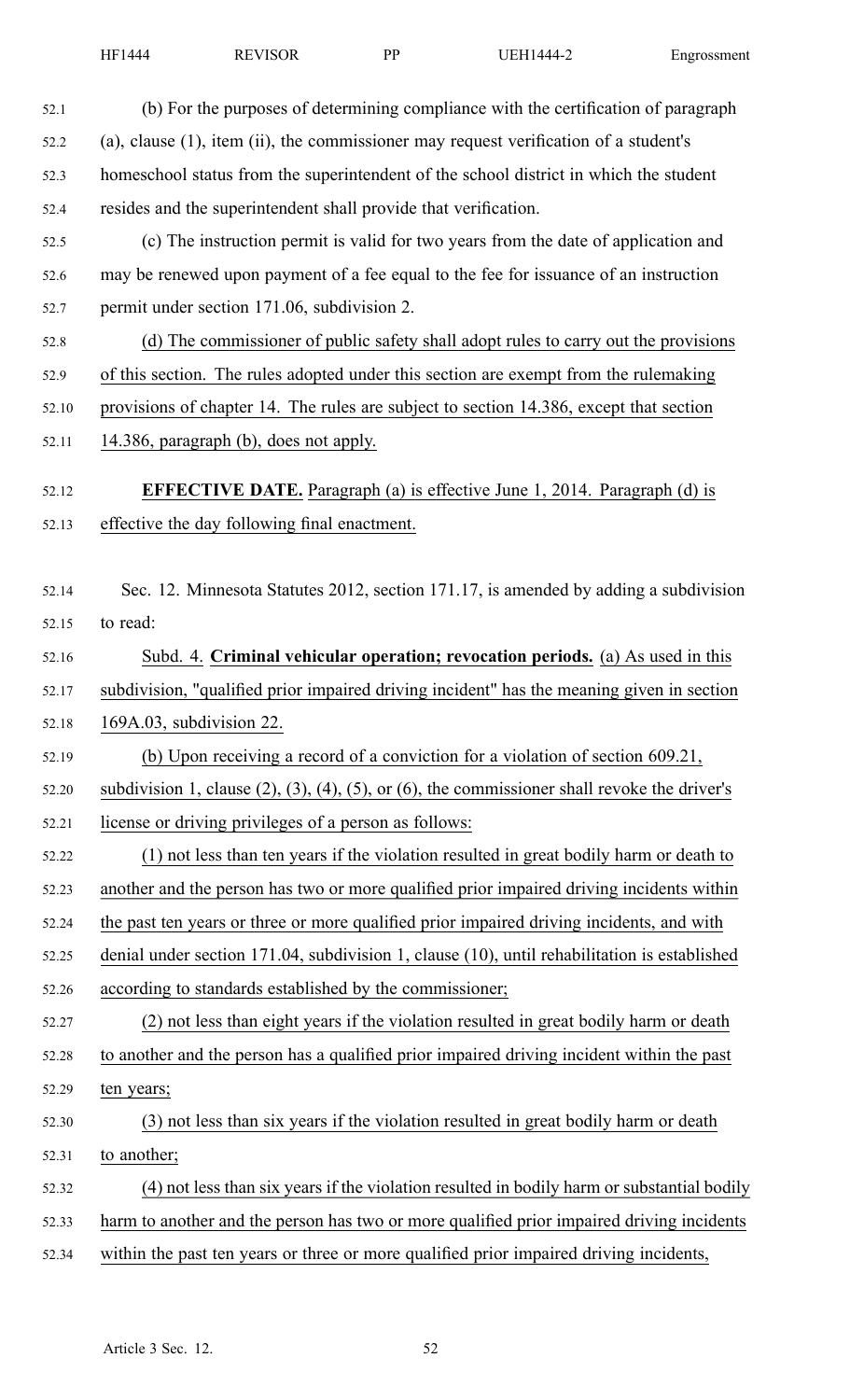|       | HF1444                                                                                          | <b>REVISOR</b>                                                                        | PP | <b>UEH1444-2</b>                                                                              | Engrossment |  |  |  |
|-------|-------------------------------------------------------------------------------------------------|---------------------------------------------------------------------------------------|----|-----------------------------------------------------------------------------------------------|-------------|--|--|--|
| 53.1  | and with denial under section $171.04$ , subdivision 1, clause $(10)$ , until rehabilitation is |                                                                                       |    |                                                                                               |             |  |  |  |
| 53.2  | established according to standards established by the commissioner;                             |                                                                                       |    |                                                                                               |             |  |  |  |
| 53.3  | (5) not less than four years if the violation resulted in bodily harm or substantial            |                                                                                       |    |                                                                                               |             |  |  |  |
| 53.4  |                                                                                                 | bodily harm to another and the person has a qualified prior impaired driving incident |    |                                                                                               |             |  |  |  |
| 53.5  |                                                                                                 | within the past ten years; or                                                         |    |                                                                                               |             |  |  |  |
| 53.6  |                                                                                                 | (6) not less than two years if the violation resulted in bodily harm or substantial   |    |                                                                                               |             |  |  |  |
| 53.7  | bodily harm to another.                                                                         |                                                                                       |    |                                                                                               |             |  |  |  |
| 53.8  |                                                                                                 |                                                                                       |    | (c) Section 169A.09 applies when determining the number of qualified prior                    |             |  |  |  |
| 53.9  |                                                                                                 | impaired driving incidents under this subdivision.                                    |    |                                                                                               |             |  |  |  |
| 53.10 |                                                                                                 |                                                                                       |    | <b>EFFECTIVE DATE.</b> This section is effective July 1, 2014, and applies to crimes          |             |  |  |  |
| 53.11 |                                                                                                 | committed on or after that date.                                                      |    |                                                                                               |             |  |  |  |
|       |                                                                                                 |                                                                                       |    |                                                                                               |             |  |  |  |
| 53.12 |                                                                                                 |                                                                                       |    | Sec. 13. [171.187] SUSPENSION; CRIMINAL VEHICULAR OPERATION                                   |             |  |  |  |
| 53.13 | AND MANSLAUGHTER.                                                                               |                                                                                       |    |                                                                                               |             |  |  |  |
| 53.14 |                                                                                                 |                                                                                       |    | Subdivision 1. Suspension required. The commissioner shall suspend the driver's               |             |  |  |  |
| 53.15 | license of a person:                                                                            |                                                                                       |    |                                                                                               |             |  |  |  |
| 53.16 |                                                                                                 |                                                                                       |    | (1) for whom a peace officer has made the certification described in section 629.344          |             |  |  |  |
| 53.17 |                                                                                                 |                                                                                       |    | that probable cause exists to believe that the person violated section 609.21, subdivision 1, |             |  |  |  |
| 53.18 |                                                                                                 | clause $(2)$ , $(3)$ , $(4)$ , $(5)$ , or $(6)$ ; or                                  |    |                                                                                               |             |  |  |  |
| 53.19 |                                                                                                 |                                                                                       |    | (2) who has been formally charged with a violation of section 609.20, 609.205, or             |             |  |  |  |
| 53.20 |                                                                                                 | 609.21, resulting from the operation of a motor vehicle.                              |    |                                                                                               |             |  |  |  |
| 53.21 |                                                                                                 |                                                                                       |    | Subd. 2. Suspension period. A suspension under this section continues until:                  |             |  |  |  |
| 53.22 |                                                                                                 |                                                                                       |    | (1) the conviction, acquittal, or dismissal of the underlying crime that resulted in          |             |  |  |  |
| 53.23 | the suspension; or                                                                              |                                                                                       |    |                                                                                               |             |  |  |  |
| 53.24 |                                                                                                 |                                                                                       |    | (2) the commissioner, acting under subdivision 4, orders the termination of the               |             |  |  |  |
| 53.25 | suspension.                                                                                     |                                                                                       |    |                                                                                               |             |  |  |  |
| 53.26 |                                                                                                 |                                                                                       |    | Subd. 3. Credit. If a person whose driver's license was suspended under subdivision           |             |  |  |  |
| 53.27 |                                                                                                 |                                                                                       |    | 1 is later convicted of the underlying offense that resulted in the suspension and the        |             |  |  |  |
| 53.28 |                                                                                                 |                                                                                       |    | commissioner revokes the person's license, the commissioner shall credit the time accrued     |             |  |  |  |
| 53.29 |                                                                                                 |                                                                                       |    | under the suspension period toward the revocation period imposed under section 171.17,        |             |  |  |  |
| 53.30 |                                                                                                 |                                                                                       |    | subdivision 4, or for violations of section 609.20, 609.205, or 609.21, subdivision 1,        |             |  |  |  |
| 53.31 | clause $(1)$ , $(7)$ , or $(8)$ .                                                               |                                                                                       |    |                                                                                               |             |  |  |  |
| 53.32 |                                                                                                 |                                                                                       |    | Subd. 4. Administrative review of license suspension. (a) At any time during                  |             |  |  |  |
| 53.33 |                                                                                                 |                                                                                       |    | which a person's driver's license is suspended under this section, the person may request in  |             |  |  |  |
| 53.34 |                                                                                                 |                                                                                       |    | writing a review of the suspension by the commissioner. Upon receiving a request, the         |             |  |  |  |
| 53.35 |                                                                                                 |                                                                                       |    | commissioner or the commissioner's designee shall review the order of suspension, the         |             |  |  |  |
|       |                                                                                                 |                                                                                       |    |                                                                                               |             |  |  |  |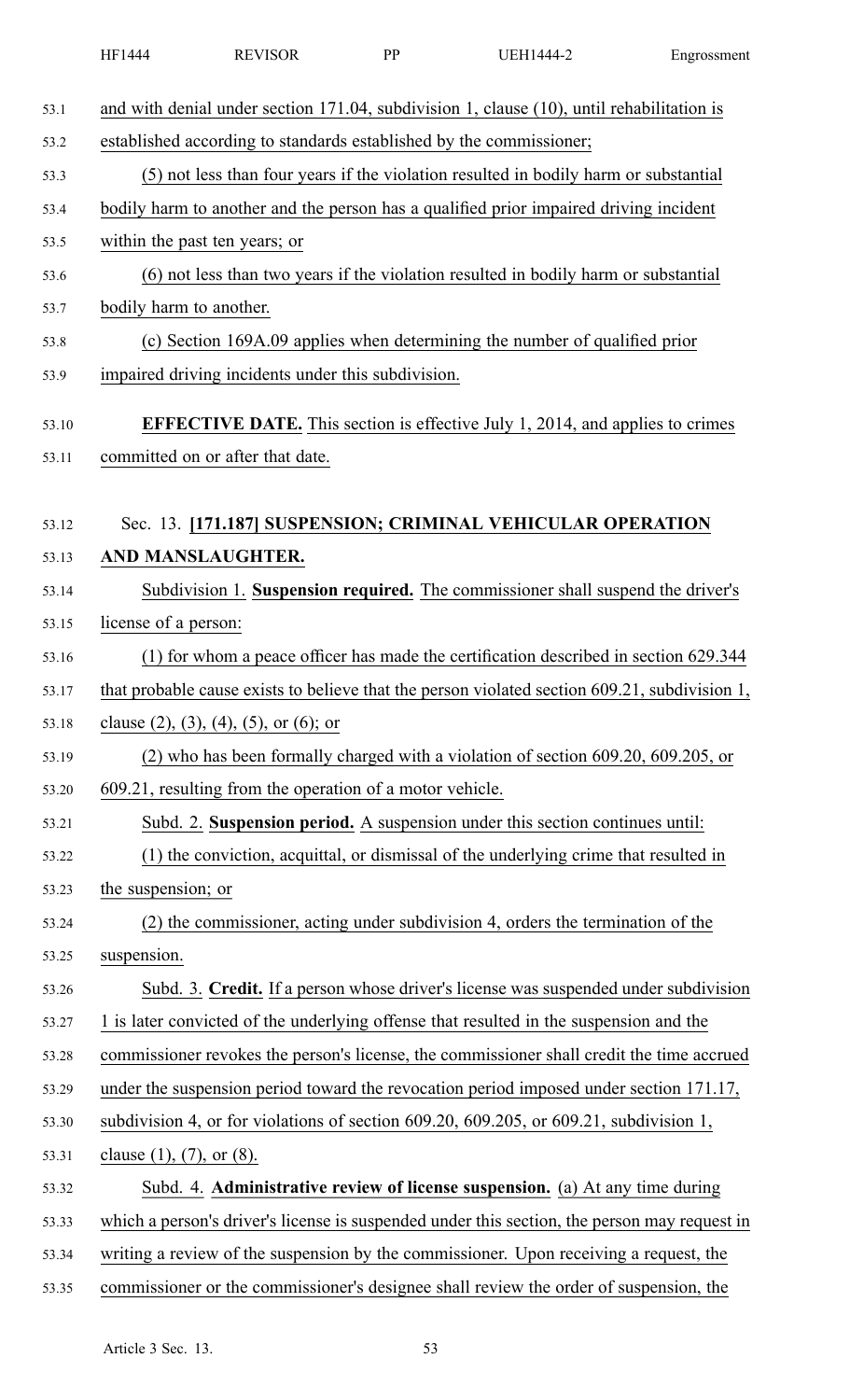|  | HF1444 | <b>REVISOR</b> | DD | JEH1444-2 | Engrossment |
|--|--------|----------------|----|-----------|-------------|
|--|--------|----------------|----|-----------|-------------|

| evidence upon which the order was based, and any other material information brought               |  |  |  |  |  |
|---------------------------------------------------------------------------------------------------|--|--|--|--|--|
| to the attention of the commissioner, and determine whether sufficient cause exists to            |  |  |  |  |  |
| sustain the order. Within 15 days of receiving the request, the commissioner shall report in      |  |  |  |  |  |
| writing the results of the review. The review provided in this subdivision is not subject to      |  |  |  |  |  |
| the contested case provisions in chapter 14.                                                      |  |  |  |  |  |
| (b) In addition to any other reason provided for in this subdivision, a person may                |  |  |  |  |  |
| request a review of the suspension by the commissioner if the suspension has been in place        |  |  |  |  |  |
| for at least three months and the person has not been indicted or formally charged with the       |  |  |  |  |  |
| underlying crime that resulted in the license suspension.                                         |  |  |  |  |  |
| <b>EFFECTIVE DATE.</b> This section is effective July 1, 2014, and applies to crimes              |  |  |  |  |  |
| committed on or after that date.                                                                  |  |  |  |  |  |
| Sec. 14. Minnesota Statutes 2012, section 171.30, subdivision 1, is amended to read:              |  |  |  |  |  |
| Subdivision 1. Conditions of issuance. (a) The commissioner may issue a limited                   |  |  |  |  |  |
| license to the driver under the conditions in paragraph (b) in any case where a person's          |  |  |  |  |  |
| license has been:                                                                                 |  |  |  |  |  |
| (1) suspended under section 171.18, 171.173, or 171.186, or 171.187;                              |  |  |  |  |  |
| (2) revoked, canceled, or denied under section:                                                   |  |  |  |  |  |
| $(i)$ 169.792;                                                                                    |  |  |  |  |  |
| $(ii)$ 169.797;                                                                                   |  |  |  |  |  |
| $(iii)$ 169A.52:                                                                                  |  |  |  |  |  |
| (A) subdivision 3, paragraph (a), clause $(1)$ or $(2)$ ;                                         |  |  |  |  |  |
| (B) subdivision 3, paragraph (a), clause $(4)$ , $(5)$ , or $(6)$ , if in compliance with section |  |  |  |  |  |
| 171.306;                                                                                          |  |  |  |  |  |
| (C) subdivision 4, paragraph (a), clause $(1)$ or $(2)$ , if the test results indicate an         |  |  |  |  |  |
| alcohol concentration of less than twice the legal limit;                                         |  |  |  |  |  |
| (D) subdivision 4, paragraph (a), clause $(4)$ , $(5)$ , or $(6)$ , if in compliance with section |  |  |  |  |  |
| 171.306;                                                                                          |  |  |  |  |  |
| $(iv)$ 171.17; or                                                                                 |  |  |  |  |  |
| (v) $171.172$ ; or                                                                                |  |  |  |  |  |
| (3) revoked, canceled, or denied under section 169A.54:                                           |  |  |  |  |  |
| $(i)$ subdivision 1, clause $(1)$ , if the test results indicate an alcohol concentration         |  |  |  |  |  |
| of less than twice the legal limit;                                                               |  |  |  |  |  |
| (ii) subdivision 1, clause $(2)$ ;                                                                |  |  |  |  |  |
| (iii) subdivision 1, clause $(5)$ , $(6)$ , or $(7)$ , if in compliance with section 171.306; or  |  |  |  |  |  |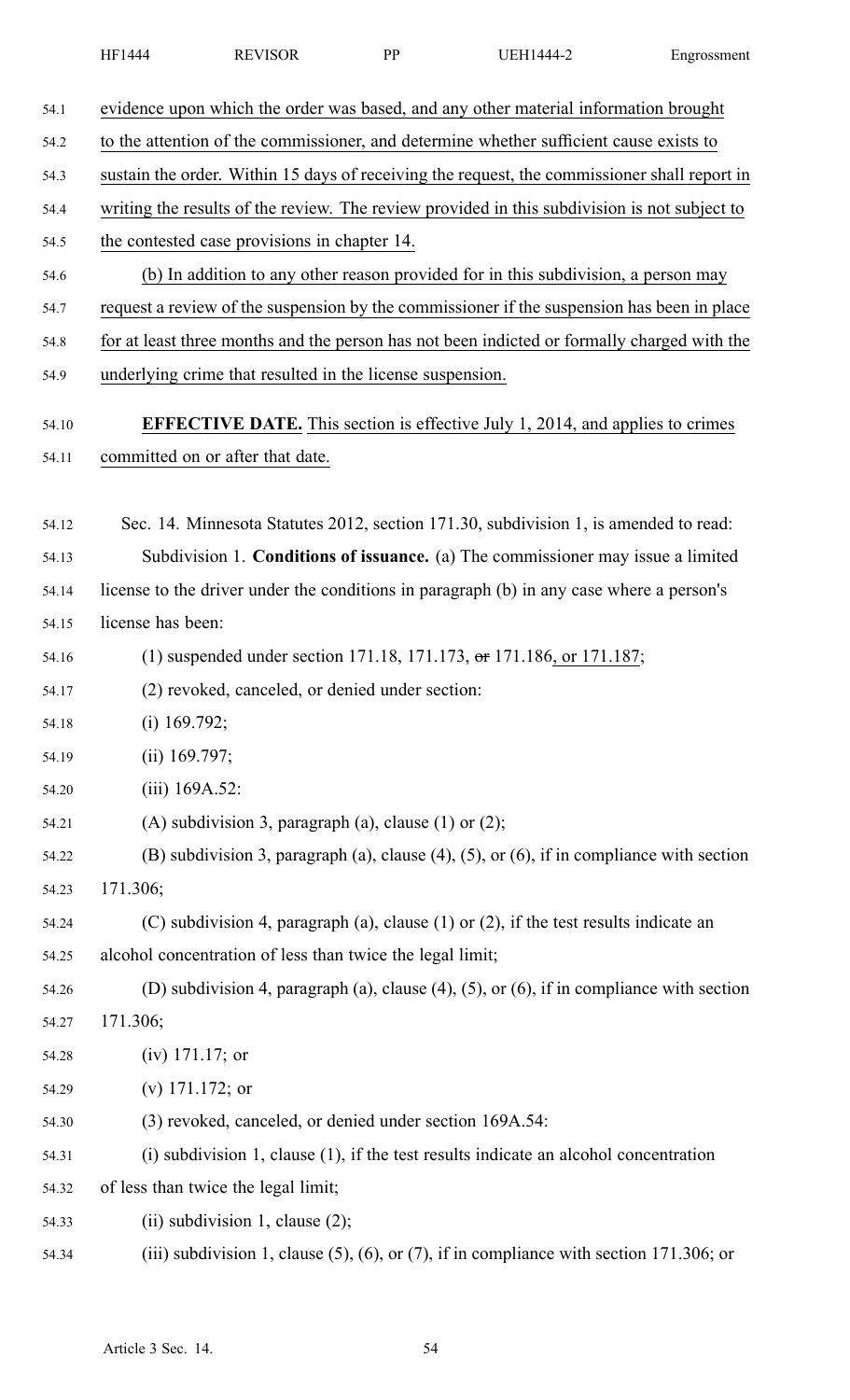55.1 (iv) subdivision 2, if the person does not have <sup>a</sup> qualified prior impaired driving

| 55.2  | incident as defined in section 169A.03, subdivision 22, on the person's record, and the test |
|-------|----------------------------------------------------------------------------------------------|
| 55.3  | results indicate an alcohol concentration of less than twice the legal limit.                |
| 55.4  | (b) The following conditions for a limited license under paragraph (a) include:              |
| 55.5  | (1) if the driver's livelihood or attendance at a chemical dependency treatment or           |
| 55.6  | counseling program depends upon the use of the driver's license;                             |
| 55.7  | (2) if the use of a driver's license by a homemaker is necessary to prevent the              |
| 55.8  | substantial disruption of the education, medical, or nutritional needs of the family of      |
| 55.9  | the homemaker; or                                                                            |
| 55.10 | (3) if attendance at a postsecondary institution of education by an enrolled student of      |
| 55.11 | that institution depends upon the use of the driver's license.                               |
| 55.12 | (c) The commissioner in issuing a limited license may impose such conditions and             |
| 55.13 | limitations as in the commissioner's judgment are necessary to the interests of the public   |
| 55.14 | safety and welfare including reexamination as to the driver's qualifications. The license    |
| 55.15 | may be limited to the operation of particular vehicles, to particular classes and times of   |
| 55.16 | operation, and to particular conditions of traffic. The commissioner may require that an     |
| 55.17 | applicant for a limited license affirmatively demonstrate that use of public transportation  |
| 55.18 | or carpooling as an alternative to a limited license would be a significant hardship.        |
| 55.19 | (d) For purposes of this subdivision:                                                        |
| 55.20 | (1) "homemaker" refers to the person primarily performing the domestic tasks in a            |
| 55.21 | household of residents consisting of at least the person and the person's dependent child    |
| 55.22 | or other dependents; and                                                                     |
| 55.23 | (2) "twice the legal limit" means an alcohol concentration of two times the limit            |
| 55.24 | specified in section 169A.20, subdivision 1, clause (5).                                     |
| 55.25 | (e) The limited license issued by the commissioner shall clearly indicate the                |
| 55.26 | limitations imposed and the driver operating under the limited license shall have the        |
| 55.27 | license in possession at all times when operating as a driver.                               |
| 55.28 | (f) In determining whether to issue a limited license, the commissioner shall consider       |
| 55.29 | the number and the seriousness of prior convictions and the entire driving record of the     |
| 55.30 | driver and shall consider the number of miles driven by the driver annually.                 |
| 55.31 | (g) If the person's driver's license or permit to drive has been revoked under               |
| 55.32 | section 169.792 or 169.797, the commissioner may only issue a limited license to the         |
| 55.33 | person after the person has presented an insurance identification card, policy, or written   |
| 55.34 | statement indicating that the driver or owner has insurance coverage satisfactory to         |
| 55.35 | the commissioner of public safety. The commissioner of public safety may require             |

Article 3 Sec. 14. 55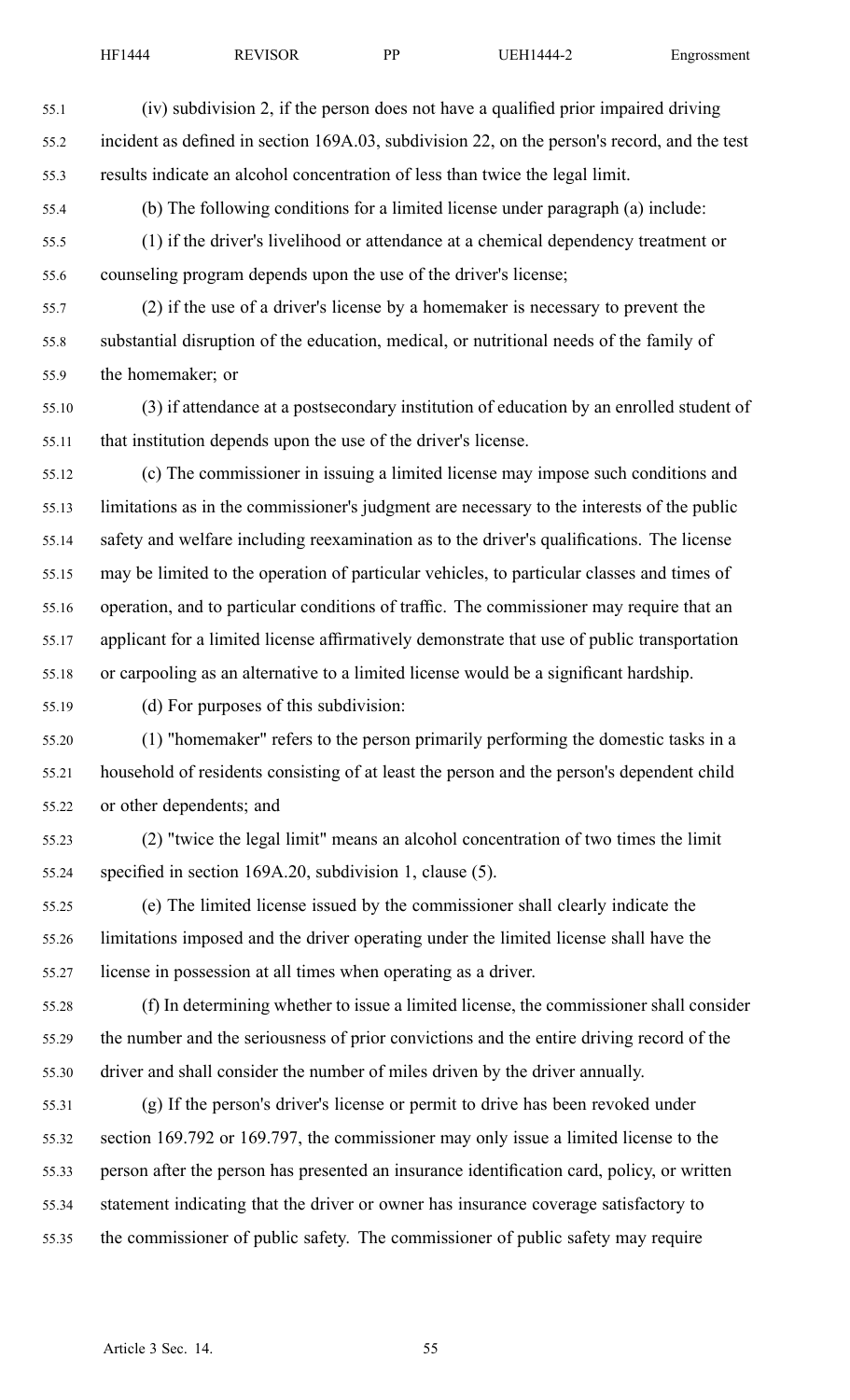| 56.1  | the insurance identification card provided to satisfy this subdivision be certified by the      |
|-------|-------------------------------------------------------------------------------------------------|
| 56.2  | insurance company to be noncancelable for a period not to exceed 12 months.                     |
| 56.3  | (h) The limited license issued by the commissioner to a person under section                    |
| 56.4  | 171.186, subdivision 4, must expire 90 days after the date it is issued. The commissioner       |
| 56.5  | must not issue a limited license to a person who previously has been issued a limited           |
| 56.6  | license under section 171.186, subdivision 4.                                                   |
| 56.7  | (i) The commissioner shall not issue a limited driver's license to any person                   |
| 56.8  | described in section 171.04, subdivision 1, clause $(6)$ , $(7)$ , $(8)$ , $(11)$ , or $(14)$ . |
| 56.9  | (j) The commissioner shall not issue a class A, class B, or class C limited license.            |
| 56.10 | <b>EFFECTIVE DATE.</b> This section is effective July 1, 2014, and applies to crimes            |
| 56.11 | committed on or after that date.                                                                |
|       |                                                                                                 |
| 56.12 | Sec. 15. Minnesota Statutes 2012, section 171.30, subdivision 2a, is amended to read:           |
| 56.13 | Subd. 2a. Other waiting periods. Notwithstanding subdivision 2, a limited license               |
| 56.14 | shall not be issued for a period of:                                                            |
| 56.15 | (1) 15 days, to a person whose license or privilege has been revoked or suspended               |
| 56.16 | for a first violation of section 169A.20, sections 169A.50 to 169A.53, or a statute or          |
| 56.17 | ordinance from another state in conformity with either of those sections; or                    |
| 56.18 | (2) one year, to a person whose license or privilege has been revoked or suspended              |
| 56.19 | for committing manslaughter resulting from the operation of a motor vehicle, committing         |
| 56.20 | criminal vehicular homicide or injury under section $609.21$ , subdivision 1, clause (1), (7),  |
| 56.21 | or (8), or violating a statute or ordinance from another state in conformity with either of     |
| 56.22 | those offenses.                                                                                 |
| 56.23 | <b>EFFECTIVE DATE.</b> This section is effective July 1, 2014, and applies to crimes            |
| 56.24 | committed on or after that date.                                                                |
|       |                                                                                                 |
| 56.25 | Sec. 16. Minnesota Statutes 2012, section 171.30, is amended by adding a subdivision            |
| 56.26 | to read:                                                                                        |
| 56.27 | Subd. 5. Exception; criminal vehicular operation. Notwithstanding subdivision                   |
| 56.28 | 1, the commissioner may not issue a limited license to a person whose driver's license          |
| 56.29 | has been suspended or revoked due to a violation of section 609.21, subdivision 1, clause       |
| 56.30 | $(2), (3), (4), (5),$ or $(6)$ .                                                                |

56.31 **EFFECTIVE DATE.** This section is effective July 1, 2014, and applies to crimes 56.32 committed on or after that date.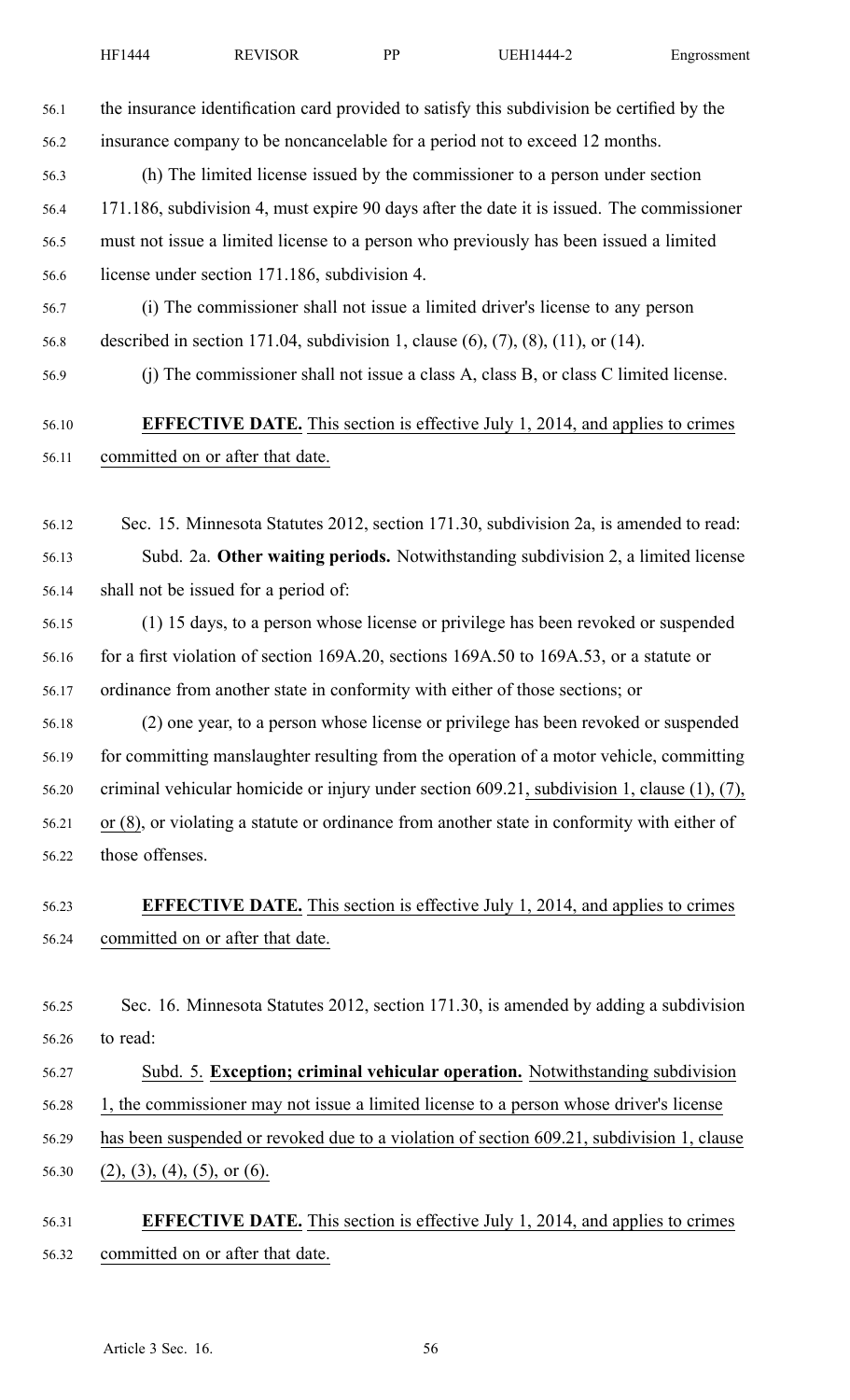| 57.1  | Sec. 17. Minnesota Statutes 2012, section 171.306, subdivision 1, is amended to read:         |
|-------|-----------------------------------------------------------------------------------------------|
| 57.2  | Subdivision 1. <b>Definitions.</b> (a) As used in this section, the terms in this subdivision |
| 57.3  | have the meanings given them.                                                                 |
| 57.4  | (b) "Ignition interlock device" or "device" means equipment that is designed to               |
| 57.5  | measure breath alcohol concentration and to prevent a motor vehicle's ignition from being     |
| 57.6  | started by a person whose breath alcohol concentration measures 0.02 or higher on the         |
| 57.7  | equipment.                                                                                    |
| 57.8  | (c) "Program participant" means a person who has qualified to take part in the                |
| 57.9  | ignition interlock program under this section, and whose driver's license has been:           |
| 57.10 | (1) revoked, canceled, or denied under section 169A.52, 169A.54, or 171.04,                   |
| 57.11 | subdivision 1, clause $(10)$ , and who has qualified to take part in the ignition interlock   |
| 57.12 | program under this section; or                                                                |
| 57.13 | $(2)$ revoked under section 171.17, subdivision 1, paragraph $(a)$ , clause $(1)$ , or        |
| 57.14 | suspended under section 171.187, for a violation of section 609.21, subdivision 1, clause     |
| 57.15 | $(2), (3), (4), (5),$ or $(6)$ .                                                              |
| 57.16 | (d) "Qualified prior impaired driving incident" has the meaning given in section              |
| 57.17 | 169A.03, subdivision 22.                                                                      |
| 57.18 | <b>EFFECTIVE DATE.</b> This section is effective July 1, 2014, and applies to crimes          |
| 57.19 | committed on or after that date.                                                              |
| 57.20 | Sec. 18. Minnesota Statutes 2012, section 171.306, subdivision 4, is amended to read:         |
| 57.21 | Subd. 4. Issuance of restricted license. (a) The commissioner shall issue a class             |
| 57.22 | D driver's license, subject to the applicable limitations and restrictions of this section,   |
| 57.23 | to a program participant who meets the requirements of this section and the program           |
| 57.24 | guidelines. The commissioner shall not issue a license unless the program participant has     |
| 57.25 | provided satisfactory proof that:                                                             |
| 57.26 | (1) a certified ignition interlock device has been installed on the participant's motor       |
| 57.27 | vehicle at an installation service center designated by the device's manufacturer; and        |
| 57.28 | (2) the participant has insurance coverage on the vehicle equipped with the ignition          |
| 57.29 | interlock device. The commissioner shall require the participant to present an insurance      |
| 57.30 | identification card, policy, or written statement as proof of insurance coverage, and may     |
|       |                                                                                               |

57.31 require the insurance identification card provided be certified by the insurance company to 57.32 be noncancelable for <sup>a</sup> period not to exceed 12 months.

57.33 (b) A license issued under authority of this section must contain <sup>a</sup> restriction 57.34 prohibiting the program participant from driving, operating, or being in physical control of 57.35 any motor vehicle not equipped with <sup>a</sup> functioning ignition interlock device certified by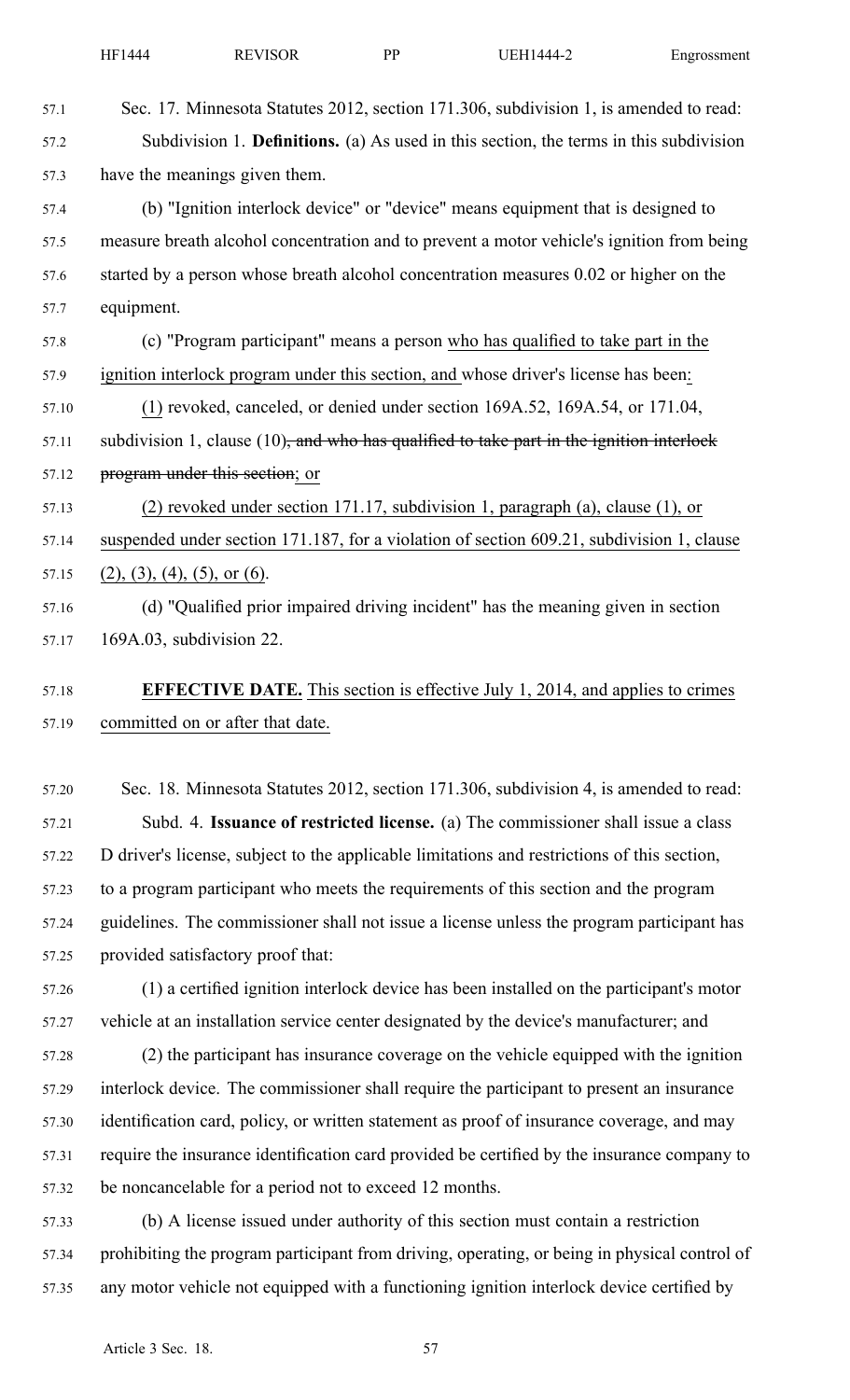58.1 the commissioner. A participant may drive an employer-owned vehicle not equipped with 58.2 an interlock device while in the normal course and scope of employment duties pursuan<sup>t</sup> 58.3 to the program guidelines established by the commissioner and with the employer's 58.4 written consent.

58.5 (c) A program participant whose driver's license has been: (1) revoked under section 58.6 169A.52, subdivision 3, paragraph (a), clause (1), (2), or (3), or subdivision 4, paragraph 58.7 (a), clause (1), (2), or (3), or section 169A.54, subdivision 1, clause (1), (2), (3), or (4), or 58.8 (2) revoked under section 171.17, subdivision 1, paragraph (a), clause (1), or suspended 58.9 under section 171.187, for <sup>a</sup> violation of section 609.21, subdivision 1, clause (2), (3), 58.10 (4), (5), or (6); may apply for conditional reinstatement of the driver's license, subject to 58.11 the ignition interlock restriction.

58.12 (d) A program participant whose driver's license has been revoked, canceled, or 58.13 denied under section 169A.52, subdivision 3, paragraph (a), clause (4), (5), or (6), or 58.14 subdivision 4, paragraph (a), clause (4), (5), or (6), or section 169A.54, subdivision 1, 58.15 clause (5), (6), or (7), may apply for <sup>a</sup> limited license, subject to the ignition interlock 58.16 restriction, if the program participant is enrolled in <sup>a</sup> licensed chemical dependency 58.17 treatment or rehabilitation program as recommended in <sup>a</sup> chemical use assessment, and if 58.18 the participant meets the other applicable requirements of section 171.30. After completing 58.19 <sup>a</sup> licensed chemical dependency treatment or rehabilitation program and one year of limited 58.20 license use without violating the ignition interlock restriction, the conditions of limited 58.21 license use, or program guidelines, the participant may apply for conditional reinstatement 58.22 of the driver's license, subject to the ignition interlock restriction. If the program 58.23 participant's ignition interlock device subsequently registers <sup>a</sup> positive breath alcohol 58.24 concentration of 0.02 or higher, the commissioner shall cancel the driver's license, and the 58.25 program participant may apply for another limited license according to this paragraph.

58.26 (e) Notwithstanding any statute or rule to the contrary, the commissioner has 58.27 authority to determine when <sup>a</sup> program participant is eligible for restoration of full driving 58.28 privileges, excep<sup>t</sup> that the commissioner shall not reinstate full driving privileges until the 58.29 program participant has met all applicable prerequisites for reinstatement under section 58.30 169A.55 and until the program participant's device has registered no positive breath 58.31 alcohol concentrations of 0.02 or higher during the preceding 90 days.

58.32 **EFFECTIVE DATE.** This section is effective July 1, 2014, and applies to crimes 58.33 committed on or after that date.

# 58.34 Sec. 19. **[174.12] TRANSPORTATION ECONOMIC DEVELOPMENT** 58.35 **PROGRAM.**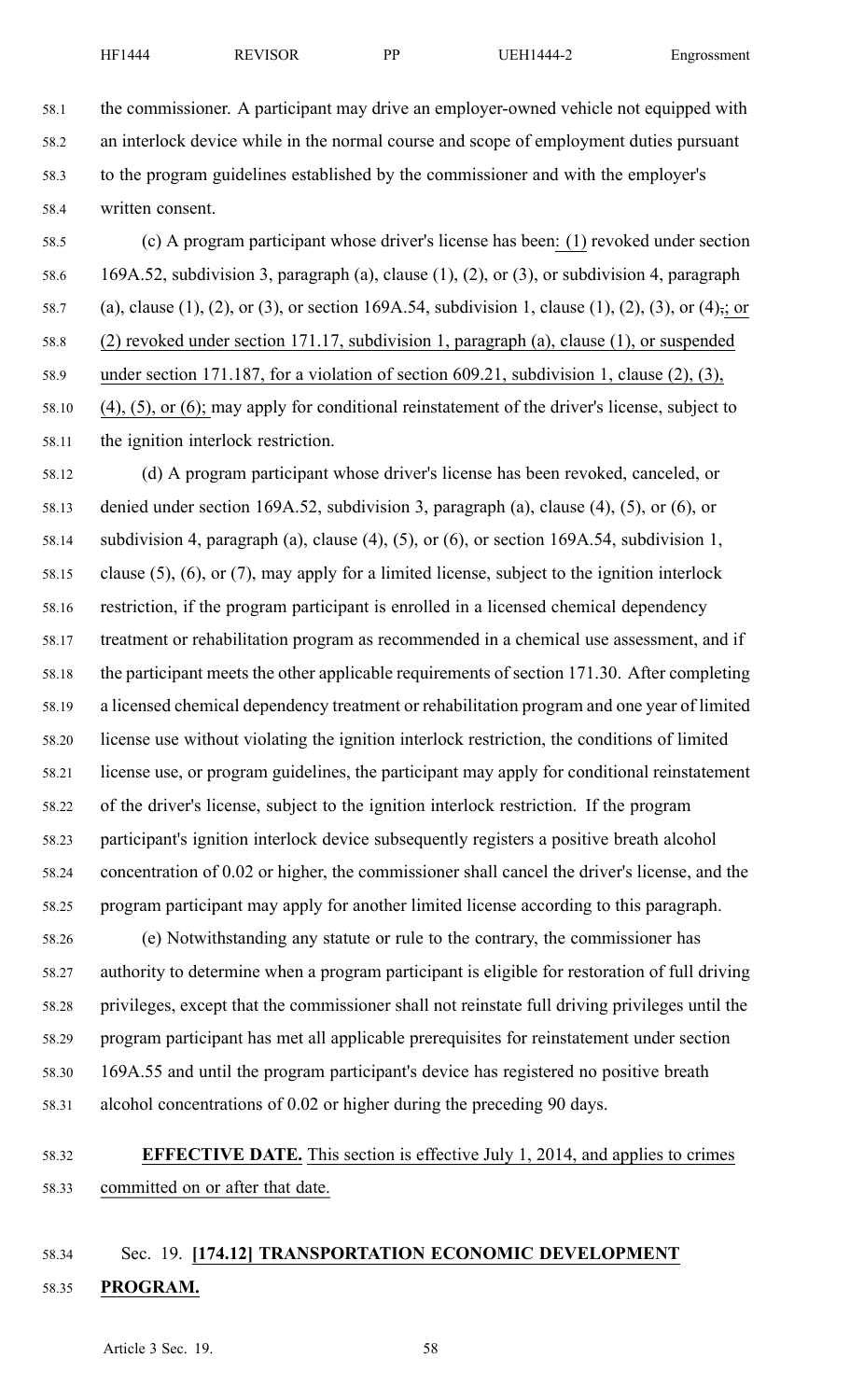| 59.1  | Subdivision 1. Program established. (a) The commissioners of transportation and              |
|-------|----------------------------------------------------------------------------------------------|
| 59.2  | employment and economic development shall develop and implement a transportation             |
| 59.3  | economic development program as provided in this section that provides financial             |
| 59.4  | assistance on a geographically balanced basis through competitive grants for projects in     |
| 59.5  | all modes of transportation that provide measurable local, regional, or statewide economic   |
| 59.6  | benefit.                                                                                     |
| 59.7  | (b) The commissioners of transportation and employment and economic                          |
| 59.8  | development may provide financial assistance for a transportation project at their           |
| 59.9  | discretion, subject to the requirements of this section.                                     |
| 59.10 | Subd. 2. Transportation economic development accounts. (a) A transportation                  |
| 59.11 | economic development account is established in the special revenue fund under the            |
| 59.12 | budgetary jurisdiction of the legislative committees having jurisdiction over transportation |
| 59.13 | finance. Money in the account may be expended only as appropriated by law. The account       |
| 59.14 | may not contain money transferred or otherwise provided from the trunk highway fund.         |
| 59.15 | (b) A transportation economic development account is established in the trunk                |
| 59.16 | highway fund. The account consists of funds donated, allotted, transferred, or otherwise     |
| 59.17 | provided to the account. Money in the account may be used only for trunk highway             |
| 59.18 | purposes.                                                                                    |
| 59.19 | Subd. 3. Program administration. In implementing the transportation economic                 |
| 59.20 | development program, the commissioners of transportation and employment and                  |
| 59.21 | economic development shall make reasonable efforts to (1) publicize each solicitation for    |
| 59.22 | applications among all eligible recipients, and (2) provide technical and informational      |
| 59.23 | assistance in creating and submitting applications.                                          |
| 59.24 | Subd. 4. Economic impact performance measures. The commissioner of                           |
| 59.25 | employment and economic development shall develop economic impact performance                |
| 59.26 | measures to analyze projects for which financial assistance under this section is being      |
| 59.27 | applied for or has been previously provided.                                                 |
| 59.28 | Subd. 5. Financial assistance; criteria. The commissioners of transportation and             |
| 59.29 | employment and economic development shall establish criteria for evaluating projects         |
| 59.30 | for financial assistance under this section. At a minimum, the criteria must provide an      |
| 59.31 | objective method to prioritize and select projects on the basis of:                          |
| 59.32 | (1) the extent to which the project provides measurable economic benefit;                    |
| 59.33 | (2) consistency with relevant state and local transportation plans;                          |
| 59.34 | (3) the availability and commitment of funding or in-kind assistance for the project         |
| 59.35 | from nonpublic sources;                                                                      |
|       |                                                                                              |

59.36 (4) the need for the project as par<sup>t</sup> of the overall transportation system;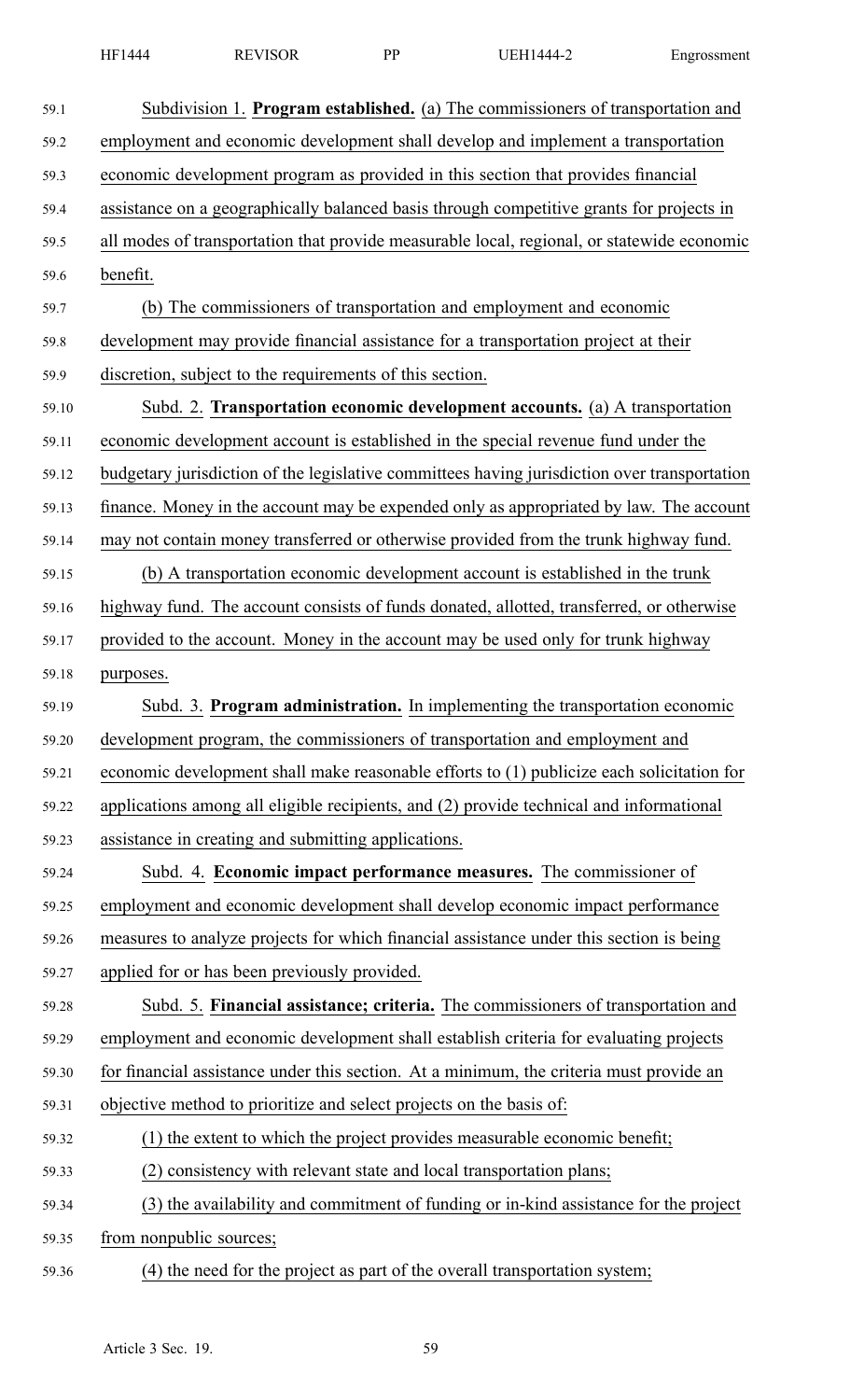| 60.1  | (5) the extent to which completion of the project will improve the movement of               |
|-------|----------------------------------------------------------------------------------------------|
| 60.2  | people and freight; and                                                                      |
| 60.3  | (6) geographic balance as required under subdivision 7, paragraph (b).                       |
| 60.4  | Subd. 6. Financial assistance; project evaluation process. (a) Following the                 |
| 60.5  | criteria established under subdivision 5, the commissioner of employment and economic        |
| 60.6  | development shall (1) evaluate proposed projects, and (2) certify those that may receive     |
| 60.7  | financial assistance.                                                                        |
| 60.8  | (b) As part of the project evaluation process, the commissioner of transportation            |
| 60.9  | shall certify that a project constitutes an eligible and appropriate transportation project. |
| 60.10 | Subd. 7. Financial assistance; awards. (a) The financial assistance awarded by the           |
| 60.11 | commissioners of transportation and employment and economic development may not              |
| 60.12 | exceed 70 percent of a project's total costs.                                                |
| 60.13 | (b) The commissioners of transportation and employment and economic development              |
| 60.14 | shall ensure that financial assistance is provided in a manner that is balanced throughout   |
| 60.15 | the state, including with respect to $(1)$ the number of projects receiving funding in a     |
| 60.16 | particular geographic location or region of the state, and (2) the total amount of financial |
| 60.17 | assistance provided for projects in a particular geographic location or region of the state. |
| 60.18 | Subd. 8. Legislative report. (a) By February 1 of each odd-numbered year, the                |
| 60.19 | commissioner of transportation, with assistance from the commissioner of employment          |
| 60.20 | and economic development, shall submit a report on the transportation economic               |
| 60.21 | development program to the chairs and ranking minority members of the legislative            |
| 60.22 | committees with jurisdiction over transportation policy and finance and economic             |
| 60.23 | development policy and finance.                                                              |
| 60.24 | (b) At a minimum, the report must:                                                           |
| 60.25 | (1) summarize the requirements and implementation of the transportation economic             |
| 60.26 | development program established in this section;                                             |
| 60.27 | (2) review the criteria and economic impact performance measures used for                    |
| 60.28 | evaluation, prioritization, and selection of projects;                                       |
| 60.29 | (3) provide a brief overview of each project that received financial assistance under        |
| 60.30 | the program, which must at a minimum identify:                                               |
| 60.31 | (i) basic project characteristics, such as funding recipient, geographic location,           |
| 60.32 | and type of transportation modes served;                                                     |
| 60.33 | (ii) sources and respective amounts of project funding; and                                  |
| 60.34 | (iii) the degree of economic benefit anticipated or observed, following the economic         |
| 60.35 | impact performance measures established under subdivision 4;                                 |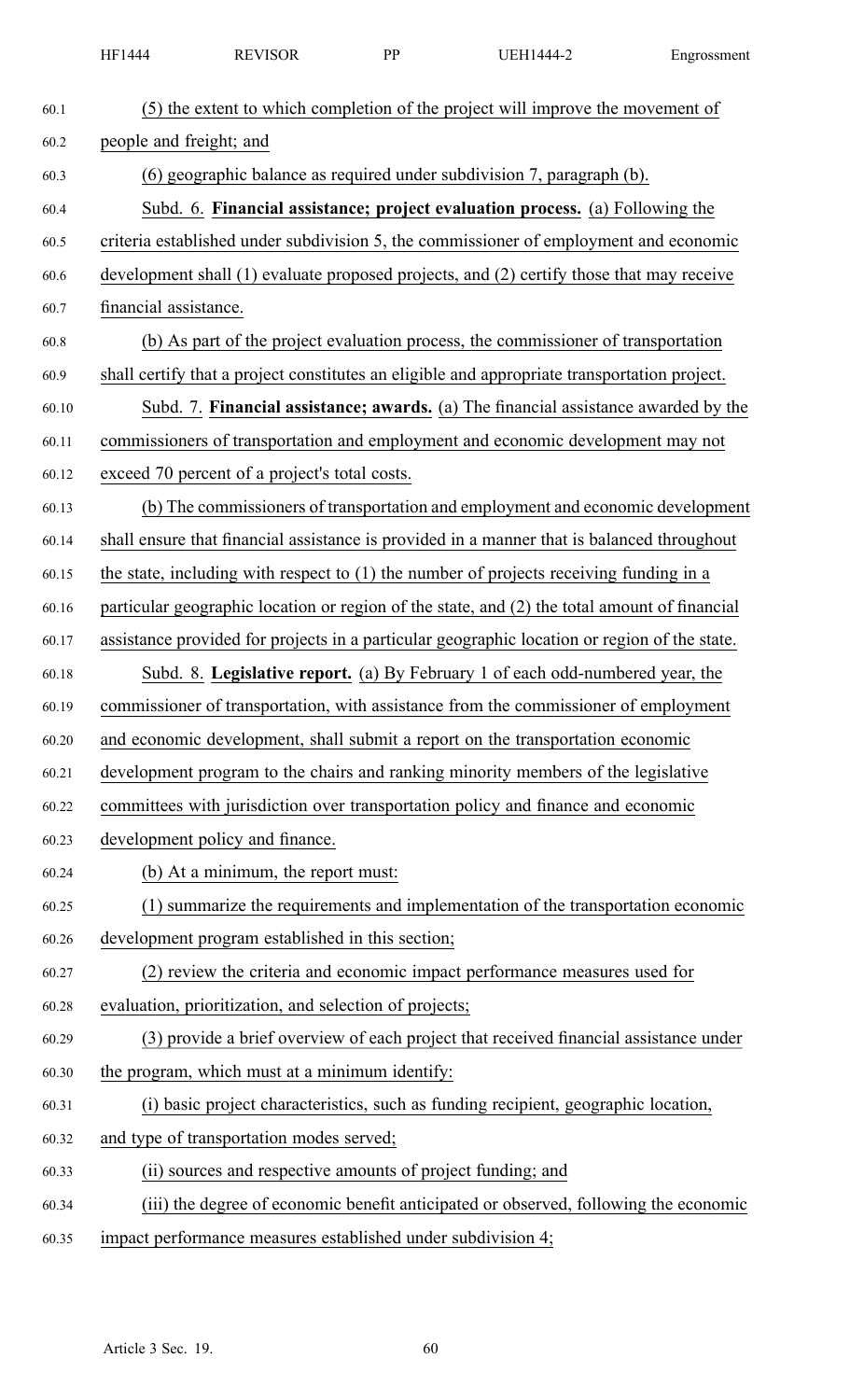| HF1444 | <b>REVISOR</b><br>- N.L | DD | TEH1444-. | Engrossment |
|--------|-------------------------|----|-----------|-------------|
|--------|-------------------------|----|-----------|-------------|

| 61.1  | (4) identify the allocation of funds, including but not limited to a breakdown of total   |
|-------|-------------------------------------------------------------------------------------------|
| 61.2  | project funds by transportation mode, the amount expended for administrative costs, and   |
| 61.3  | the amount transferred to the transportation economic development assistance account;     |
| 61.4  | (5) evaluate the overall economic impact of the program consistent with the               |
| 61.5  | accountability measurement requirements under section 116J.997; and                       |
| 61.6  | (6) provide recommendations for any legislative changes related to the program.           |
|       |                                                                                           |
| 61.7  | Sec. 20. Minnesota Statutes 2012, section 174.185, is amended by adding a subdivision     |
| 61.8  | to read:                                                                                  |
| 61.9  | Subd. 4. Pavement design life. (a) For purposes of this subdivision, "applicable          |
| 61.10 | project" means a trunk highway project:                                                   |
| 61.11 | (1) that is categorized in the statewide transportation improvement program with a        |
| 61.12 | program category of major construction, reconstruction, reconditioning, or resurfacing;   |
| 61.13 | (2) that adds, removes, or replaces a pavement surface layer by more than two             |
| 61.14 | inches of paving material thickness;                                                      |
| 61.15 | (3) that involves within the construction limits:                                         |
| 61.16 | (i) on a two-lane road, more than two miles of length of roadway; or                      |
| 61.17 | (ii) on a multilane road, more than 30,000 square yards of paving; and                    |
| 61.18 | (4) for which a notable portion of the roadway has an International Roughness             |
| 61.19 | Index of 170 inches per mile or greater.                                                  |
| 61.20 | (b) The commissioner shall, on each applicable project, select pavement material          |
| 61.21 | that has a design life of at least 20 years. For purposes of determining pavement design  |
| 61.22 | life under this subdivision, the commissioner may not consider the life of pavement       |
| 61.23 | following planned maintenance or repairs.                                                 |
|       |                                                                                           |
| 61.24 | Sec. 21. Minnesota Statutes 2012, section 174.40, is amended by adding a subdivision      |
| 61.25 | to read:                                                                                  |
| 61.26 | Subd. 7a. Related non-infrastructure activities. (a) The commissioner may not             |
| 61.27 | expend an appropriation from the bond proceeds fund, or provide financial assistance from |
| 61.28 | such appropriations, for the purposes specified in this subdivision.                      |
| 61.29 | (b) Subject to appropriations made specifically for the purposes of this subdivision,     |
| 61.30 | the commissioner may expend funds for non-infrastructure activities to encourage walking  |
| 61.31 | and bicycling to school, including:                                                       |
| 61.32 | (1) planning activities;                                                                  |
| 61.33 | (2) public awareness campaigns and outreach to press and community leaders;               |
| 61.34 | (3) traffic education and enforcement in the vicinity of schools;                         |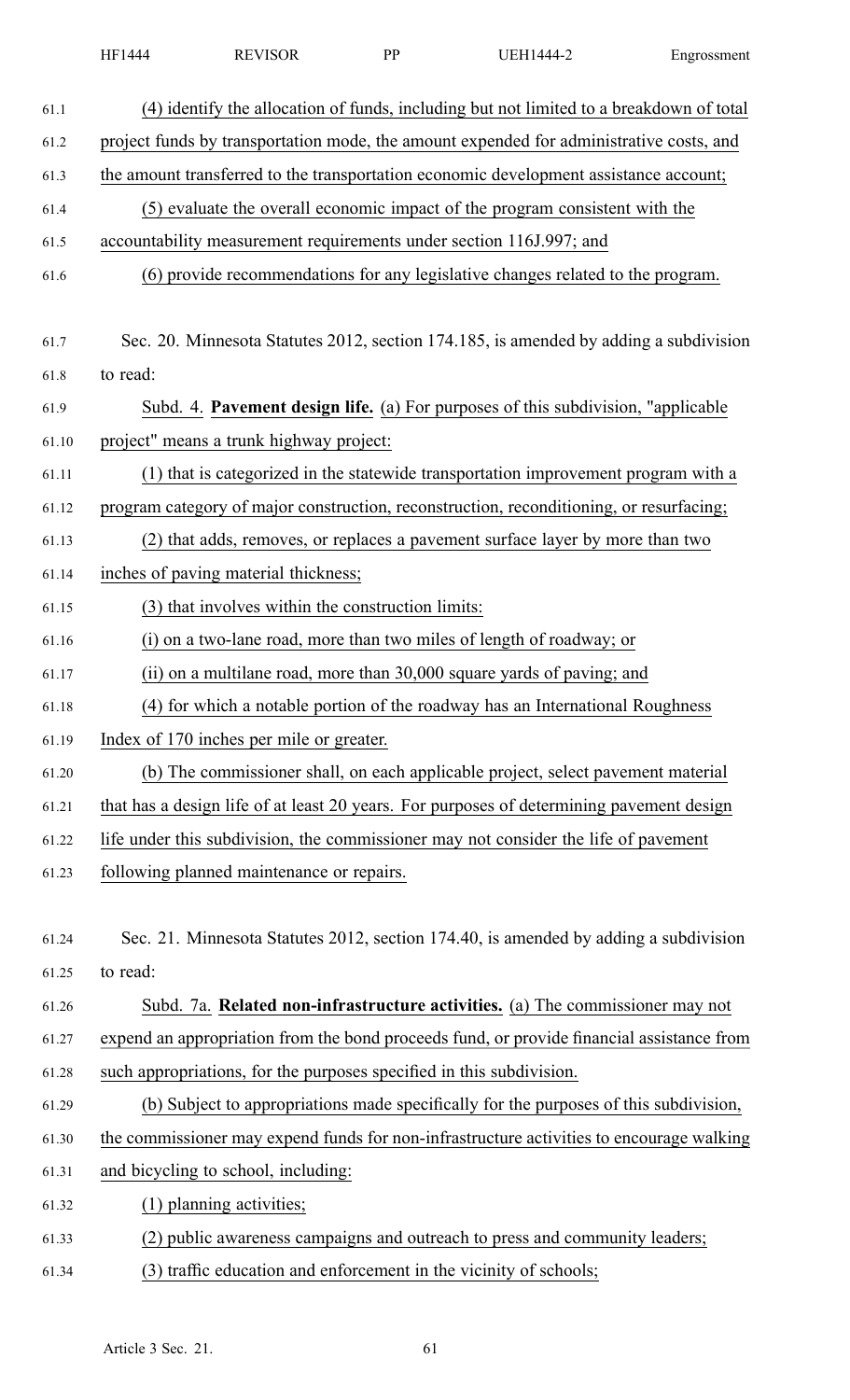| DD<br>4 H<br>` Ի<br>$\sqrt{ }$<br>. .<br>- 10<br>. <u>.</u> .<br>1 V L<br>. . |
|-------------------------------------------------------------------------------|
|-------------------------------------------------------------------------------|

# 62.1 (4)studentsessions on bicycle and pedestrian safety, health, and the environment; and 62.2 (5) financial assistance for training, volunteers, and managers of safe routes to 62.3 school programs.

62.4 Sec. 22. Minnesota Statutes 2012, section 219.1651, is amended to read:

### 62.5 **219.1651 GRADE CROSSING SAFETY ACCOUNT.**

62.6 A Minnesota grade crossing safety account is created in the special revenue fund, 62.7 consisting of money credited to the account by law. Money in the account is appropriated 62.8 to the commissioner of transportation for rail-highway grade crossing safety projects 62.9 on public streets and highways, including engineering costs. At the discretion of the 62.10 commissioner of transportation, money in the account at the end of each fiscal year cancels 62.11 biennium may cancel to the trunk highway fund.

62.12 Sec. 23. Minnesota Statutes 2012, section 299A.73, subdivision 3, is amended to read: 62.13 Subd. 3. **Grant allocation formula.** Up to one five percen<sup>t</sup> of the appropriations 62.14 to the grants-in-aid to the youth intervention program may be used for <sup>a</sup> gran<sup>t</sup> to 62.15 the Minnesota Youth Intervention Programs Association for expenses in providing 62.16 collaborative collaboration, program development, professional development training 62.17 and, technical assistance to, tracking, and analyzing and reporting outcome data for the 62.18 community-based grantees of the program. The Minnesota Youth Intervention Programs 62.19 Association is not required to meet the match obligation under subdivision 2.

62.20 Sec. 24. Minnesota Statutes 2012, section 299E.01, subdivision 2, is amended to read: 62.21 Subd. 2. **Responsibilities.** (a) The division shall be responsible and shall utilize 62.22 state employees for security and public information services in state-owned buildings and 62.23 state leased-to-own buildings in the Capitol area, as described in section  $15B.02$ ;. It shall 62.24 provide such personnel as are required by the circumstances to insure the orderly conduct 62.25 of state business and the convenience of the public.

62.26 (b) As par<sup>t</sup> of the division permanen<sup>t</sup> staff, the director must establish the position of 62.27 emergency manager that includes, at <sup>a</sup> minimum, the following duties:

62.28 (1) oversight of the consolidation, development, and maintenance of plans and 62.29 procedures that provide continuity of security operations;

62.30 (2) the development and implementation of tenant training that addresses threats 62.31 and emergency procedures; and

62.32 (3) the development and implementation of threat and emergency exercises.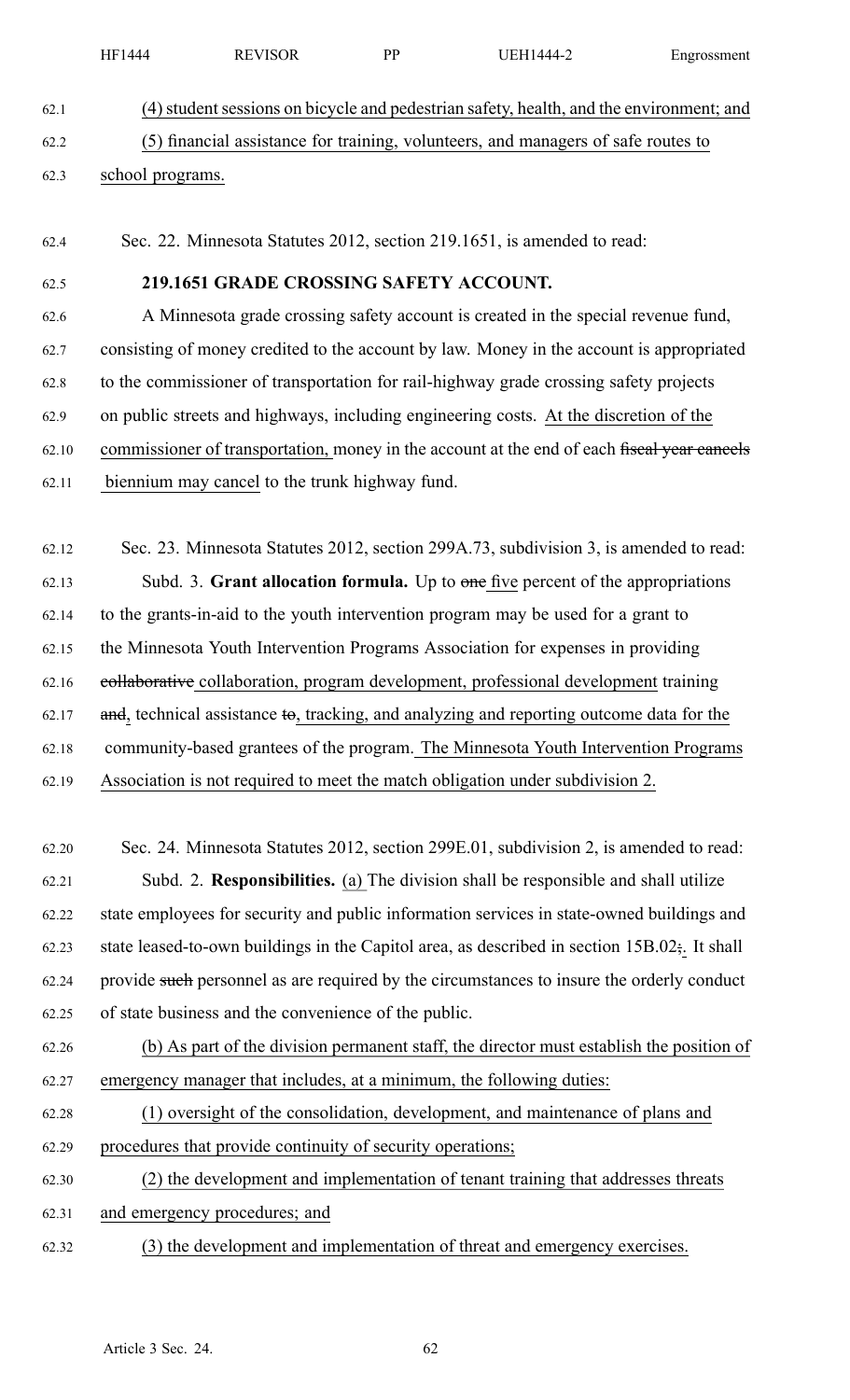|       | HF1444                                                                                      | <b>REVISOR</b>                                                                       | PP | UEH1444-2                                                                                     | Engrossment |  |  |  |
|-------|---------------------------------------------------------------------------------------------|--------------------------------------------------------------------------------------|----|-----------------------------------------------------------------------------------------------|-------------|--|--|--|
| 63.1  |                                                                                             |                                                                                      |    | (c) The director must provide a minimum of one state trooper assigned to the Capitol          |             |  |  |  |
| 63.2  | complex at all times.                                                                       |                                                                                      |    |                                                                                               |             |  |  |  |
| 63.3  |                                                                                             | (d) The director, in consultation with the advisory committee under section 299E.04, |    |                                                                                               |             |  |  |  |
| 63.4  |                                                                                             |                                                                                      |    | shall, at least annually, hold a meeting or meetings to discuss, among other issues, Capitol  |             |  |  |  |
| 63.5  |                                                                                             |                                                                                      |    | complex security, emergency planning, public safety, and public access to the Capitol         |             |  |  |  |
| 63.6  |                                                                                             | complex. The meetings must include, at a minimum:                                    |    |                                                                                               |             |  |  |  |
| 63.7  |                                                                                             | (1) Capitol complex tenants and state employees;                                     |    |                                                                                               |             |  |  |  |
| 63.8  |                                                                                             |                                                                                      |    | (2) nongovernmental entities, such as lobbyists, vendors, and the media; and                  |             |  |  |  |
| 63.9  |                                                                                             | (3) the public and public advocacy groups.                                           |    |                                                                                               |             |  |  |  |
| 63.10 |                                                                                             |                                                                                      |    | Sec. 25. Minnesota Statutes 2012, section 299E.01, subdivision 3, is amended to read:         |             |  |  |  |
| 63.11 |                                                                                             |                                                                                      |    | Subd. 3. Powers and duties transferred. All powers, duties and responsibilities               |             |  |  |  |
| 63.12 |                                                                                             |                                                                                      |    | heretofore assigned by law to the commissioner of administration relating to the general      |             |  |  |  |
| 63.13 |                                                                                             |                                                                                      |    | function of security in such Capitol complex state-owned buildings are hereby transferred     |             |  |  |  |
| 63.14 |                                                                                             |                                                                                      |    | to the commissioner of public safety. The commissioner of public safety shall have            |             |  |  |  |
| 63.15 | the final authority regarding public safety and security in the Capitol complex. The        |                                                                                      |    |                                                                                               |             |  |  |  |
| 63.16 | commissioner of administration shall have the powers, duties, and responsibilities relating |                                                                                      |    |                                                                                               |             |  |  |  |
| 63.17 |                                                                                             |                                                                                      |    | to the Capitol complex of state-owned buildings as provided under chapter 16B.                |             |  |  |  |
| 63.18 |                                                                                             |                                                                                      |    | Sec. 26. Minnesota Statutes 2012, section 299E.02, is amended to read:                        |             |  |  |  |
| 63.19 |                                                                                             |                                                                                      |    | 299E.02 CONTRACT SERVICES INTERAGENCY AGREEMENT;                                              |             |  |  |  |
| 63.20 | <b>APPROPRIATION.</b>                                                                       |                                                                                      |    |                                                                                               |             |  |  |  |
| 63.21 |                                                                                             |                                                                                      |    | Fees charged for contracted The commissioner of public safety shall execute                   |             |  |  |  |
| 63.22 |                                                                                             |                                                                                      |    | interagency agreements with agency tenants in the Capitol complex whereby fees for the        |             |  |  |  |
| 63.23 |                                                                                             |                                                                                      |    | provision of security services are charged. Fees charged for security services provided       |             |  |  |  |
| 63.24 |                                                                                             |                                                                                      |    | by the Capitol Complex Security Division of the Department of Public Safety must be           |             |  |  |  |
| 63.25 |                                                                                             |                                                                                      |    | deposited in an account in the special revenue fund and are annually appropriated to the      |             |  |  |  |
| 63.26 |                                                                                             |                                                                                      |    | commissioner of public safety to administer and provide these services.                       |             |  |  |  |
| 63.27 |                                                                                             |                                                                                      |    | Sec. 27. Minnesota Statutes 2012, section 398A.04, is amended by adding a                     |             |  |  |  |
| 63.28 | subdivision to read:                                                                        |                                                                                      |    |                                                                                               |             |  |  |  |
| 63.29 |                                                                                             |                                                                                      |    | Subd. 2a. Bus rapid transit development. A regional rail authority may exercise               |             |  |  |  |
| 63.30 |                                                                                             |                                                                                      |    | the powers conferred under this section to: plan, establish, acquire, develop, purchase,      |             |  |  |  |
| 63.31 |                                                                                             |                                                                                      |    | enlarge, extend, improve, maintain, equip, regulate, and protect; and pay costs of            |             |  |  |  |
| 63.32 |                                                                                             |                                                                                      |    | construction and operation of a bus rapid transit system located within its county on transit |             |  |  |  |

63.33 ways included in and approved by the Metropolitan Council's 2030 Transportation Policy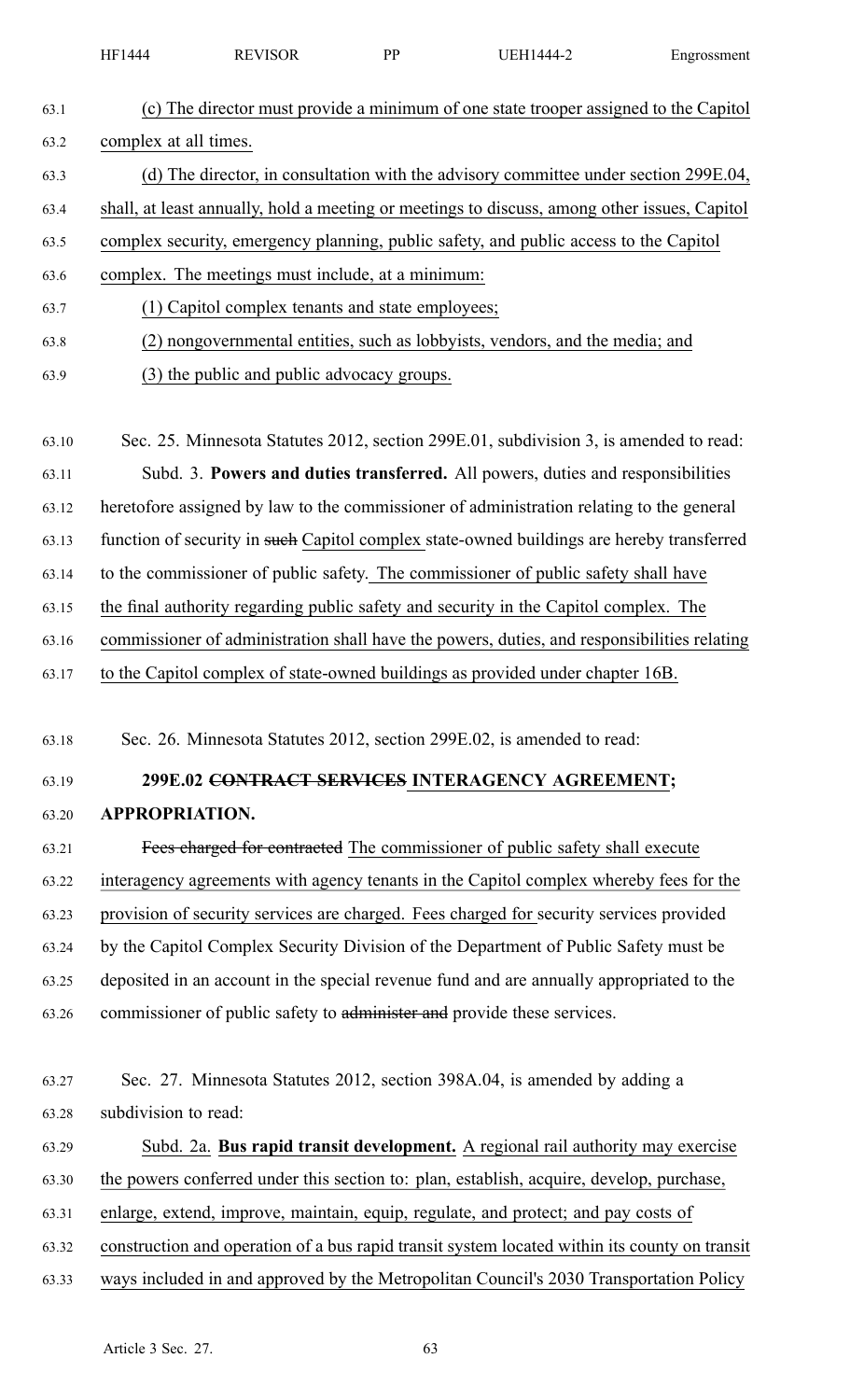|       | HF1444                                                                                  | <b>REVISOR</b>                                                                              | PP | <b>UEH1444-2</b>                                                                                            | Engrossment |  |  |  |  |
|-------|-----------------------------------------------------------------------------------------|---------------------------------------------------------------------------------------------|----|-------------------------------------------------------------------------------------------------------------|-------------|--|--|--|--|
| 64.1  | Plan. This subdivision applies only to the counties of Anoka, Carver, Dakota, Hennepin, |                                                                                             |    |                                                                                                             |             |  |  |  |  |
| 64.2  | Ramsey, Scott, and Washington.                                                          |                                                                                             |    |                                                                                                             |             |  |  |  |  |
| 64.3  |                                                                                         |                                                                                             |    | <b>EFFECTIVE DATE.</b> This section is effective the day following final enactment                          |             |  |  |  |  |
| 64.4  |                                                                                         | and applies only to the counties of Anoka, Carver, Dakota, Hennepin, Ramsey, Scott,         |    |                                                                                                             |             |  |  |  |  |
| 64.5  | and Washington.                                                                         |                                                                                             |    |                                                                                                             |             |  |  |  |  |
| 64.6  |                                                                                         |                                                                                             |    | Sec. 28. Minnesota Statutes 2012, section 398A.10, is amended by adding a                                   |             |  |  |  |  |
| 64.7  |                                                                                         | subdivision to read:                                                                        |    |                                                                                                             |             |  |  |  |  |
| 64.8  |                                                                                         | Subd. 4. Definition. For purposes of this section, "project" means the initial              |    |                                                                                                             |             |  |  |  |  |
| 64.9  |                                                                                         | construction of a minimum operable segment of a new light rail transit or commuter rail     |    |                                                                                                             |             |  |  |  |  |
| 64.10 |                                                                                         | line, but does not include infill stations, project enhancements, extensions, or supportive |    |                                                                                                             |             |  |  |  |  |
| 64.11 |                                                                                         | infrastructure, constructed after the rail transit is operational.                          |    |                                                                                                             |             |  |  |  |  |
| 64.12 |                                                                                         |                                                                                             |    | <b>EFFECTIVE DATE.</b> This section is effective the day following final enactment.                         |             |  |  |  |  |
|       |                                                                                         |                                                                                             |    |                                                                                                             |             |  |  |  |  |
| 64.13 |                                                                                         |                                                                                             |    | Sec. 29. [629.344] CRIMINAL VEHICULAR OPERATION AND                                                         |             |  |  |  |  |
| 64.14 |                                                                                         |                                                                                             |    | <b>MANSLAUGHTER; CERTIFICATION OF PROBABLE CAUSE BY PEACE</b>                                               |             |  |  |  |  |
| 64.15 | <b>OFFICER.</b>                                                                         |                                                                                             |    |                                                                                                             |             |  |  |  |  |
| 64.16 |                                                                                         |                                                                                             |    | If a peace officer determines that probable cause exists to believe that a person has                       |             |  |  |  |  |
| 64.17 |                                                                                         |                                                                                             |    | violated section 609.21, subdivision 1, clause $(2)$ , $(3)$ , $(4)$ , $(5)$ , or $(6)$ , the officer shall |             |  |  |  |  |
| 64.18 |                                                                                         |                                                                                             |    | certify this determination and notify the commissioner of public safety.                                    |             |  |  |  |  |
| 64.19 |                                                                                         |                                                                                             |    | <b>EFFECTIVE DATE.</b> This section is effective July 1, 2014, and applies to crimes                        |             |  |  |  |  |
| 64.20 |                                                                                         | committed on or after that date.                                                            |    |                                                                                                             |             |  |  |  |  |
| 64.21 |                                                                                         |                                                                                             |    | Sec. 30. NOVICE DRIVER EDUCATION IMPROVEMENT TASK FORCE.                                                    |             |  |  |  |  |
|       |                                                                                         |                                                                                             |    | (a) The Novice Driver Education Improvement Task Force is established to ensure                             |             |  |  |  |  |
| 64.22 |                                                                                         |                                                                                             |    |                                                                                                             |             |  |  |  |  |
| 64.23 |                                                                                         |                                                                                             |    | driver education programs in Minnesota meet the Novice Teen Driver Education and                            |             |  |  |  |  |
| 64.24 |                                                                                         |                                                                                             |    | Training Administrative Standards published by the United States Department of                              |             |  |  |  |  |
| 64.25 |                                                                                         | Transportation, National Highway Traffic Safety Administration.                             |    |                                                                                                             |             |  |  |  |  |
| 64.26 |                                                                                         | (b) The task force consists of 21 members:                                                  |    |                                                                                                             |             |  |  |  |  |
| 64.27 |                                                                                         |                                                                                             |    | (1) the commissioner of public safety or the commissioner's designee;                                       |             |  |  |  |  |
| 64.28 |                                                                                         |                                                                                             |    | (2) two representatives from and designated by the Minnesota Association of                                 |             |  |  |  |  |
| 64.29 | <b>Student Councils;</b>                                                                |                                                                                             |    |                                                                                                             |             |  |  |  |  |
| 64.30 |                                                                                         |                                                                                             |    | (3) one representative from and designated by Mothers Against Drunk Driving;                                |             |  |  |  |  |
| 64.31 |                                                                                         |                                                                                             |    | (4) one representative from and designated by Minnesotans for Safe Driving;                                 |             |  |  |  |  |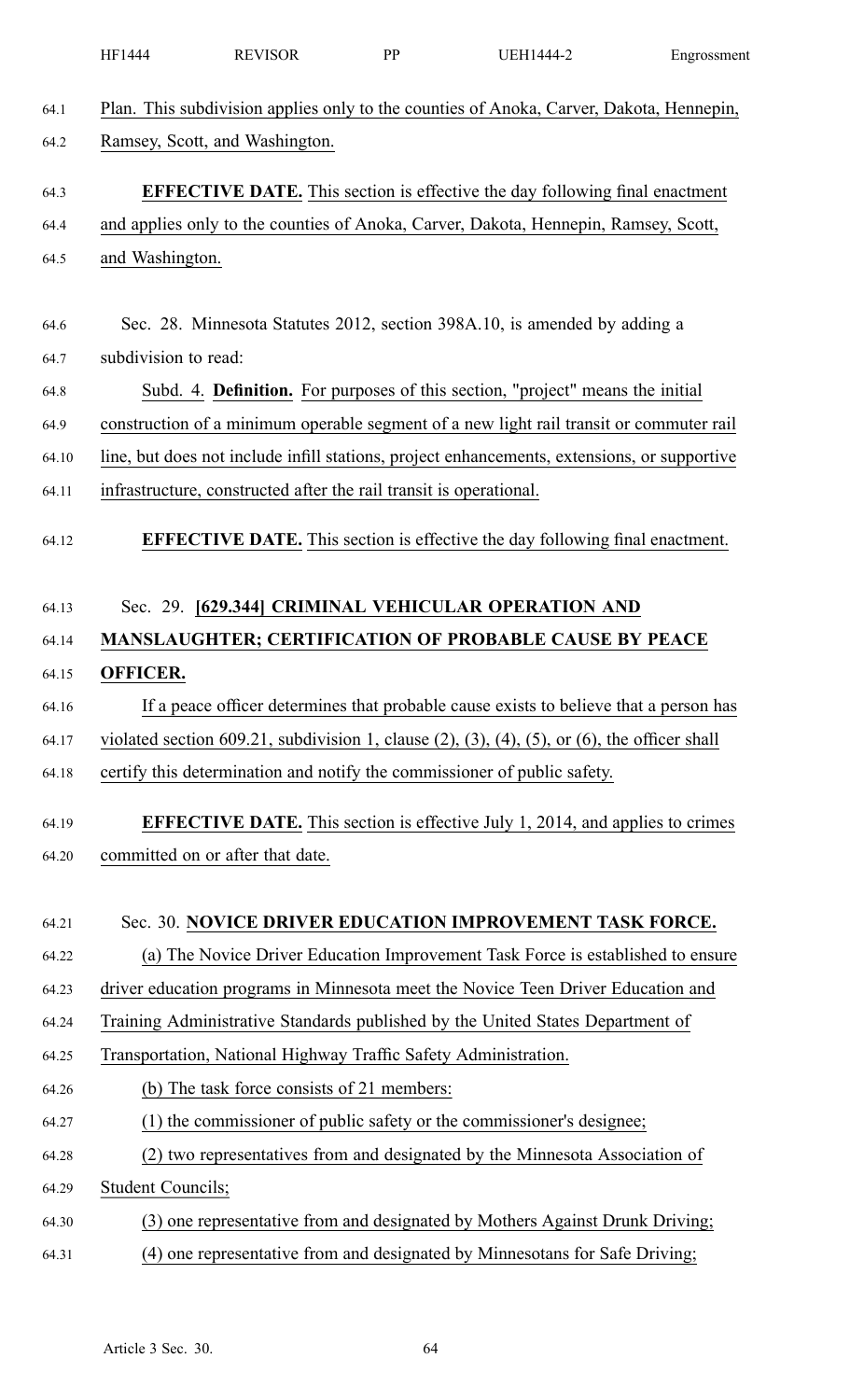| HF1444 | <b>EVISOR</b><br>$\overline{\phantom{a}}$ | DD | (FH1<br>. 1444 - | Engrossment |
|--------|-------------------------------------------|----|------------------|-------------|
|        |                                           |    |                  |             |

| 65.1  | (5) two representatives from law enforcement organizations, such as the Minnesota            |
|-------|----------------------------------------------------------------------------------------------|
| 65.2  | Chiefs of Police Association and the Minnesota Sheriffs' Association appointed by the        |
| 65.3  | commissioner;                                                                                |
| 65.4  | (6) one representative from and designated by the American Automobile Association;           |
| 65.5  | (7) one representative from and designated by the Minnesota Safety Council;                  |
| 65.6  | (8) two representatives from and designated by the Minnesota PTA;                            |
| 65.7  | (9) five driver educators from the Minnesota Driver and Traffic Safety Education             |
| 65.8  | Association designated by the commissioner; and                                              |
| 65.9  | (10) five driver educators from commercial driving schools, designated by the                |
| 65.10 | commissioner.                                                                                |
| 65.11 | (c) Any vacancies shall be filled by the appointing or designating authorities.              |
| 65.12 | (d) Members shall serve without compensation.                                                |
| 65.13 | (e) Members shall be appointed or designated by August 1, 2013.                              |
| 65.14 | (f) The commissioner or the commissioner's designee shall convene the first meeting          |
| 65.15 | of the task force after all appointments have been made. At the first meeting, the task      |
| 65.16 | force shall elect a chair from among its members by majority vote. The first meeting must    |
| 65.17 | take place by September 1, 2013.                                                             |
| 65.18 | The duties of the task force are to examine and compare Minnesota law and<br>(g)             |
| 65.19 | rules concerning driver education with the Novice Teen Driver Education and Training         |
| 65.20 | Administrative Standards, identify discrepancies, and determine to what extent, if any,      |
| 65.21 | state law should be modified to conform with federal standards.                              |
| 65.22 | (h) The commissioner shall provide support staff and administrative services for             |
| 65.23 | the task force.                                                                              |
| 65.24 | (i) The task force shall submit a report no later than August 31, 2015, to the               |
| 65.25 | chairs and ranking minority members of the committees in the house of representatives        |
| 65.26 | and senate having jurisdiction over transportation policy and finance, containing its        |
| 65.27 | recommendation as to whether or to what extent Minnesota's driver education programs         |
| 65.28 | should conform to national standards referenced in paragraph (a), and if so, providing draft |
| 65.29 | legislation necessary or desirable to achieve the recommended level of federal conformity.   |
| 65.30 | The report may present recommendations for improving Minnesota's driver education            |
| 65.31 | curriculum and identify associated costs.                                                    |
| 65.32 | <b>EFFECTIVE DATE.</b> This section is effective the day following final enactment           |
| 65.33 | and is repealed September 1, 2015, or the day after the task force submits its report, as    |

65.34 required in paragraph (i), whichever occurs first.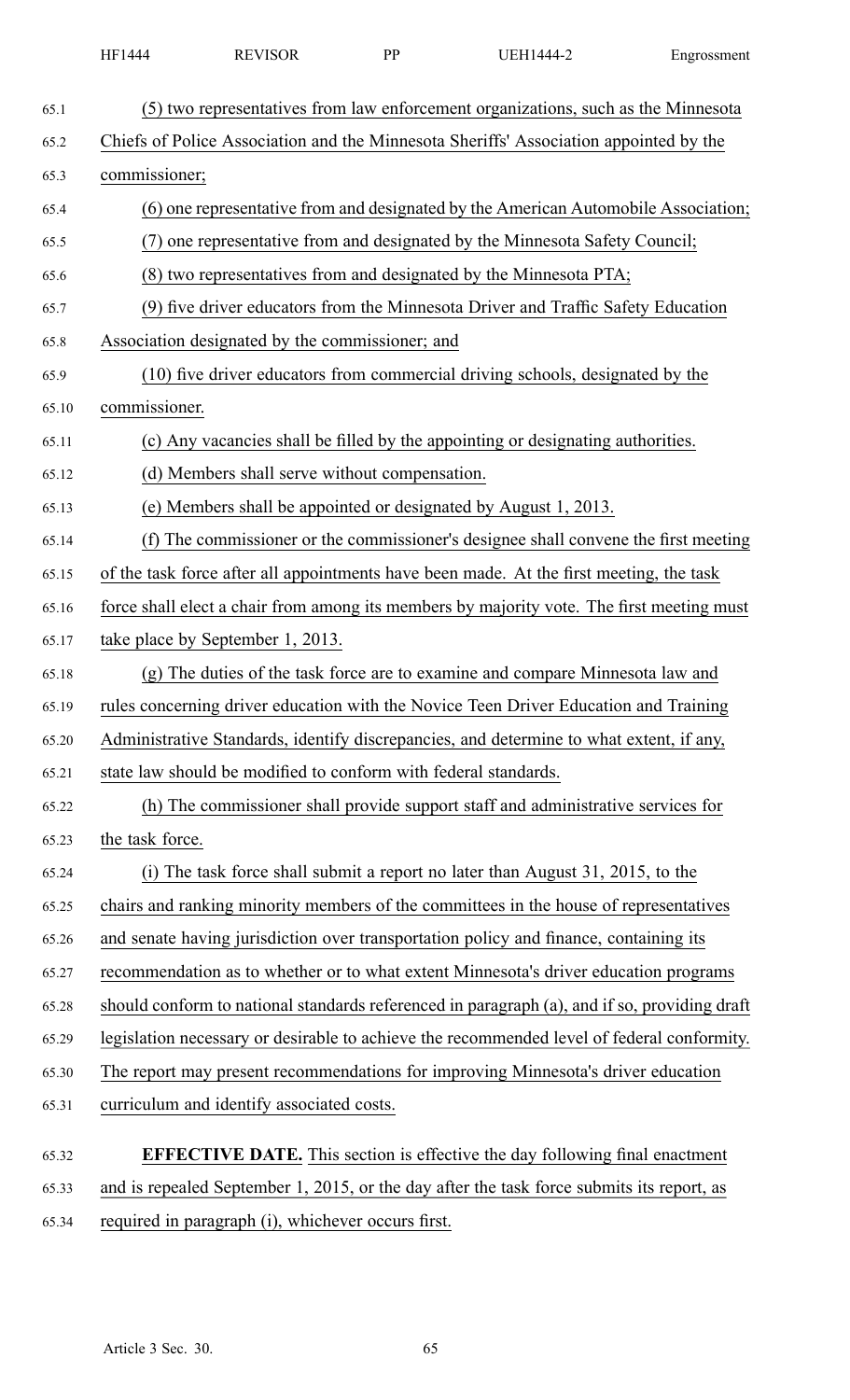HF1444 REVISOR PP UEH1444-2 Engrossment 66.1 Sec. 31. **ORIGINAL IGNITION INTERLOCK DEVICE PROGRAM; USE** 66.2 **OF EMPLOYER-OWNED VEHICLES.** 66.3 A person participating in the ignition interlock device program under Minnesota 66.4 Statutes 2009, section 171.305, may drive an employer-owned vehicle not equipped with 66.5 an interlock device while in the normal course and scope of employment duties pursuan<sup>t</sup> to 66.6 the program guidelines established by the commissioner referenced in Minnesota Statutes, 66.7 section 171.306, subdivision 4, paragraph (b), and with the employer's written consent. 66.8 **EFFECTIVE DATE.** This section is effective the day following final enactment. 66.9 Sec. 32. **TRANSIT WAY COMMUNITY ENGAGEMENT.** 66.10 (a) In all phases of <sup>a</sup> transit way project in which the Metropolitan Council is the 66.11 lead transportation authority, the council may partner and contract for services with local 66.12 community-based organizations to promote community engagemen<sup>t</sup> activities along the 66.13 project corridor. The community-based organizations may include those organizations 66.14 representative of low-income people, people of color, people with disabilities, other 66.15 cultural constituencies, or small businesses. 66.16 (b) For purposes of this section, project phases may include, but are not limited to: 66.17 (1) feasibility studies, alternatives analysis, preplanning, environmental analysis, 66.18 land acquisition, easements, design, preliminary and final engineering, construction, 66.19 and station development; 66.20 (2) review of existing public transit service along the corridor; and 66.21 (3) pedestrian, bicycle, or nonmotorized improvement projects associated with the 66.22 corridor. 66.23 (c) Any community engagemen<sup>t</sup> activities conducted under this section shall be 66.24 reported to the senate and house of representative chairs and ranking minority members 66.25 of the committees and divisions with primary jurisdiction over transportation policy and 66.26 finance. 66.27 Sec. 33. **TRANSPORTATION INFRASTRUCTURE HIRING AND** 66.28 **RECRUITMENT.** 66.29 (a) In the construction, maintenance, replacement, and improvement of transit and 66.30 transportation infrastructure, the lead transportation authority is encouraged to: (1) make 66.31 every effort to employ, and encourage the construction manager and other subcontractors 66.32 and vendors to employ, women and members of minority communities; (2) make every 66.33 effort to contract with women-owned and minority-owned small businesses designated as 66.34 small targeted group businesses under Minnesota Statutes, section 16C.16; and (3) may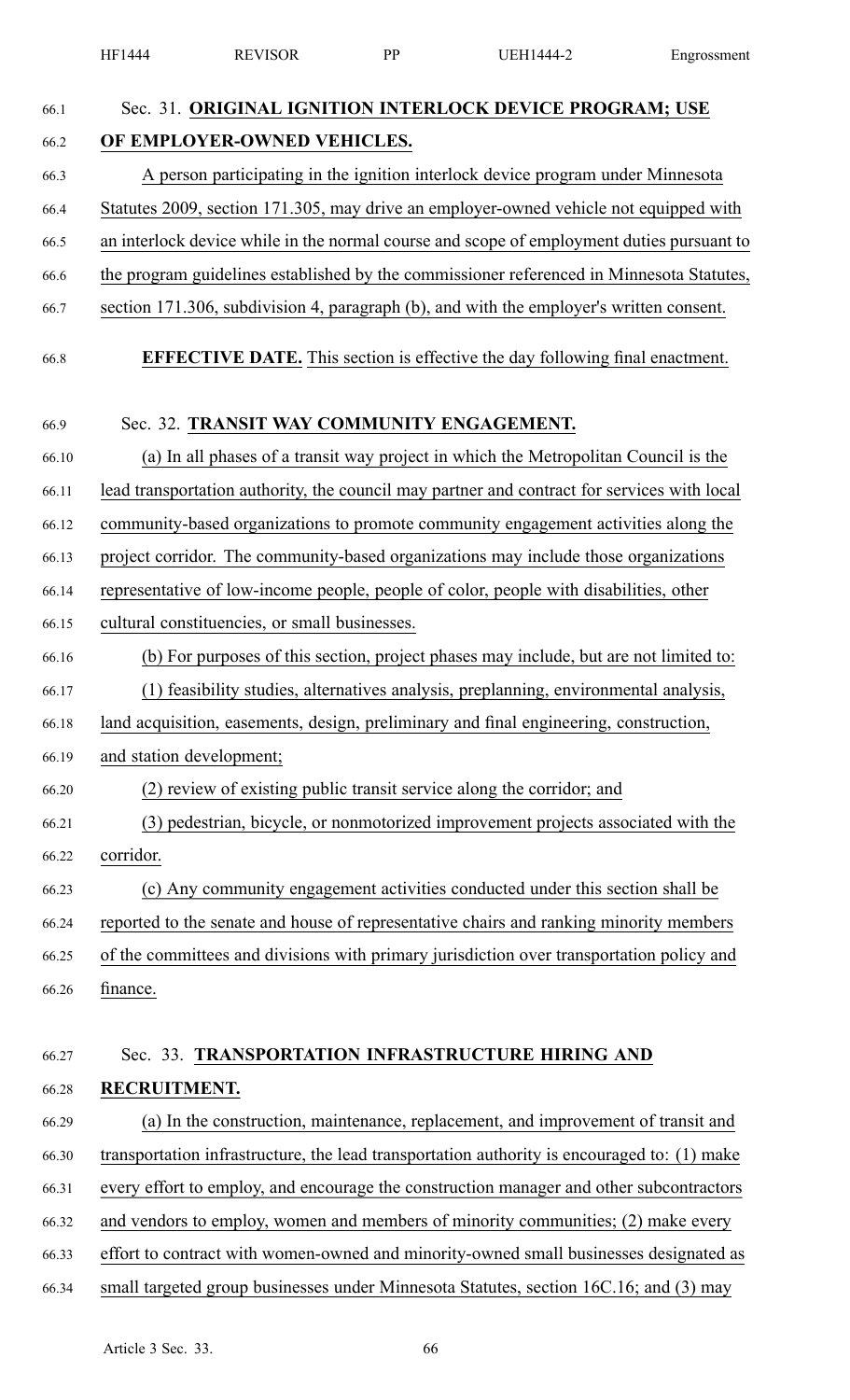- 
- 67.1 contract with <sup>a</sup> community-based employment assistance firm to create an employment
- 67.2 program to recruit, hire, and retain women and minorities for the project construction
- 67.3 workforce. In monitoring progress on meeting these goals, reports may track workers
- 67.4 from zip codes that have high rates of poverty and unemployment.
- 67.5 (b) The commissioner of transportation shall make all reasonable efforts to increase
- 67.6 participation in Department of Transportation highway projects of small businesses
- 67.7 located in economically disadvantaged areas of Minnesota, within the meaning of
- 67.8 Minnesota Statutes, section 16C.16, subdivision 7.

# 67.9 Sec. 34. **FINANCIAL ASSISTANCE FOR NORTHSTAR COMMUTER RAIL** 67.10 **EXPENSES; GREATER MINNESOTA.**

### 67.11 The portion of the cost to provide financial assistance for the Greater Minnesota

- 67.12 Transit componen<sup>t</sup> of the Northstar Commuter Rail is exemp<sup>t</sup> from the requirements in
- 67.13 Minnesota Statutes, section 174.24, subdivision 1.
- 67.14 Sec. 35. **REPEALER.**
- 67.15 (a) Minnesota Statutes 2012, sections 161.04, subdivision 6; and 174.285,
- 67.16 subdivision 8, are repealed.
- 67.17 (b) Minnesota Rules, parts 7503.0300, subpart 1; and 7503.0800, subpart 2, are
- 67.18 repealed effective July 1, 2014.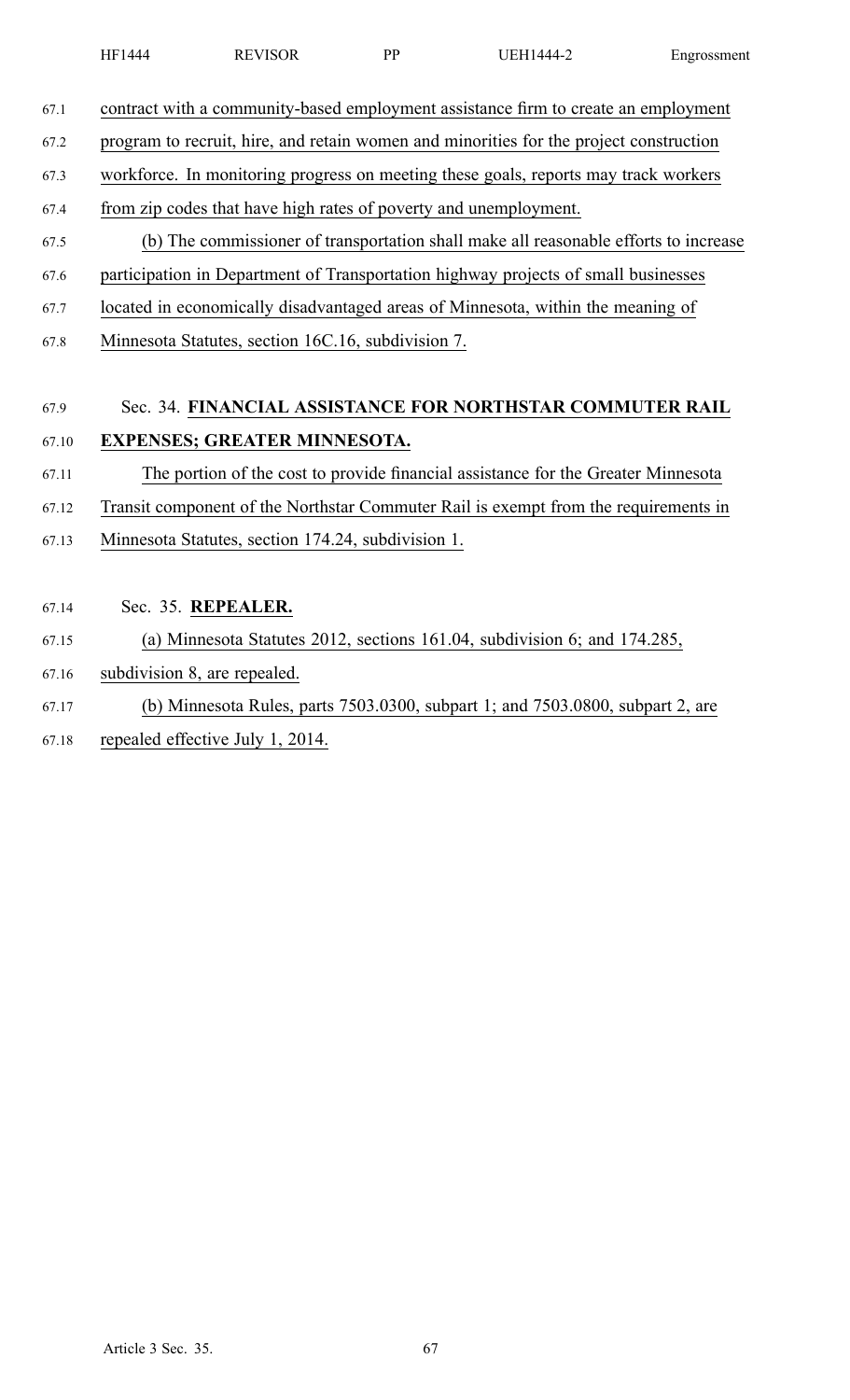### APPENDIX Article locations in UEH1444-2

| ARTICLE 1 TRANSPORTATION AND PUBLIC SAFETY APPROPRIATIONS . Page.Ln 1.22 |  |
|--------------------------------------------------------------------------|--|
|                                                                          |  |
|                                                                          |  |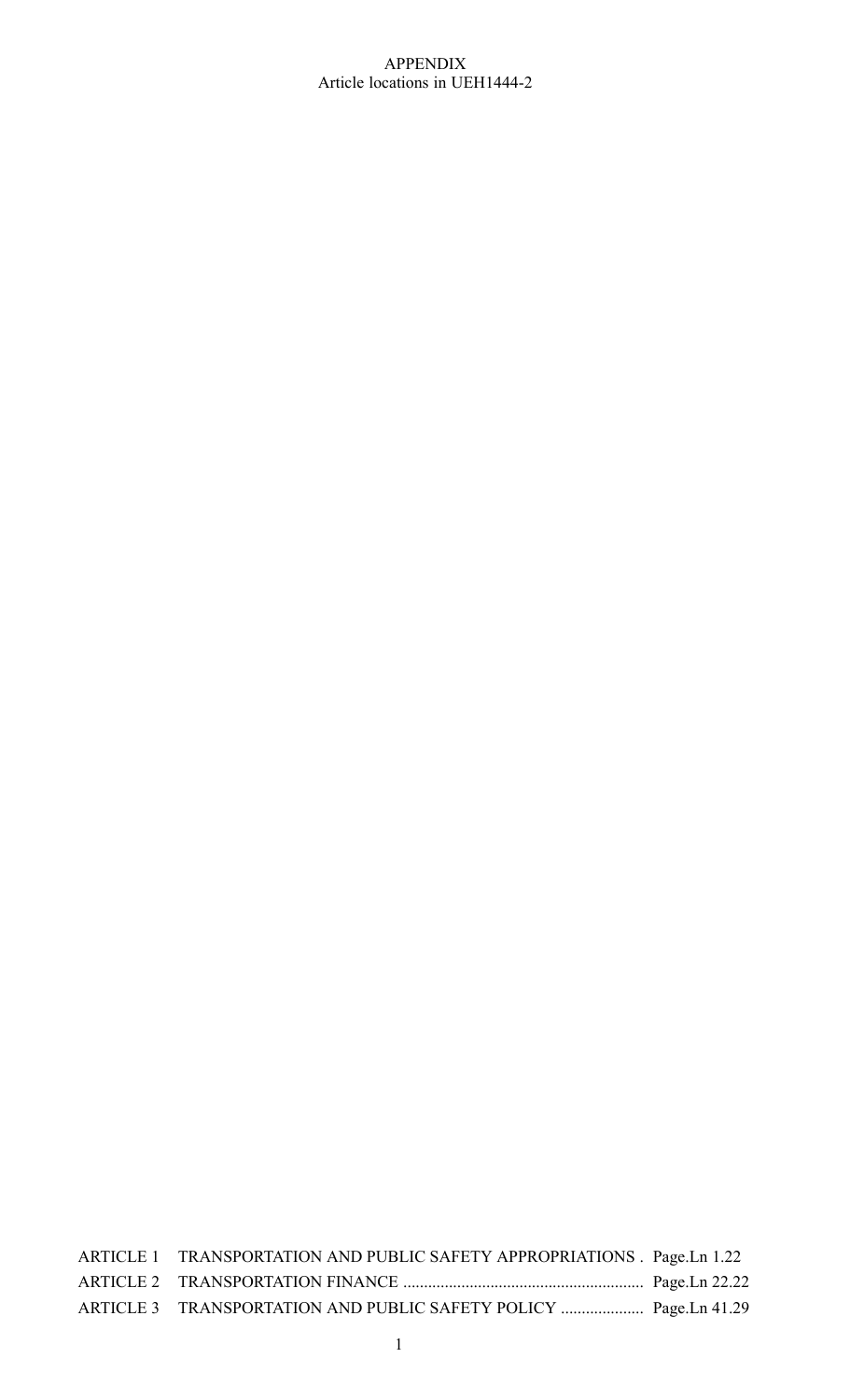#### APPENDIX Repealed Minnesota Statutes: UEH1444-2

### **161.04 TRUNK HIGHWAY FUND.**

Subd. 6. **Trunk highway economic development account.** (a) The trunk highway economic development account is created in the trunk highway fund. Money in the account is annually appropriated to the commissioner and does not lapse. Interest earned from investment of money in this account must be deposited in the trunk highway economic development account.

(b) Money in the account must be used to fund construction, reconstruction, and improvement of trunk highways that will promote economic development, increase employment, and relieve growing traffic congestion.

(c) The commissioner shall design <sup>a</sup> project application and selection process to distribute money in the account. The process must include specified eligibility and prioritizing criteria.

(d) Money in the account must be allocated 50 percen<sup>t</sup> to the department's metropolitan district, and 50 percen<sup>t</sup> to districts in greater Minnesota excep<sup>t</sup> as provided in this paragraph. If there are not sufficient project applications that meet eligibility and prioritizing criteria in either the metropolitan district or greater Minnesota districts to permit an equal division of available money, the commissioner shall fund projects that meet the selection criteria without regard to location in the state.

**174.285 MINNESOTA COUNCIL ON TRANSPORTATION ACCESS.** Subd. 8. **Expiration.** This section expires June 30, 2014.